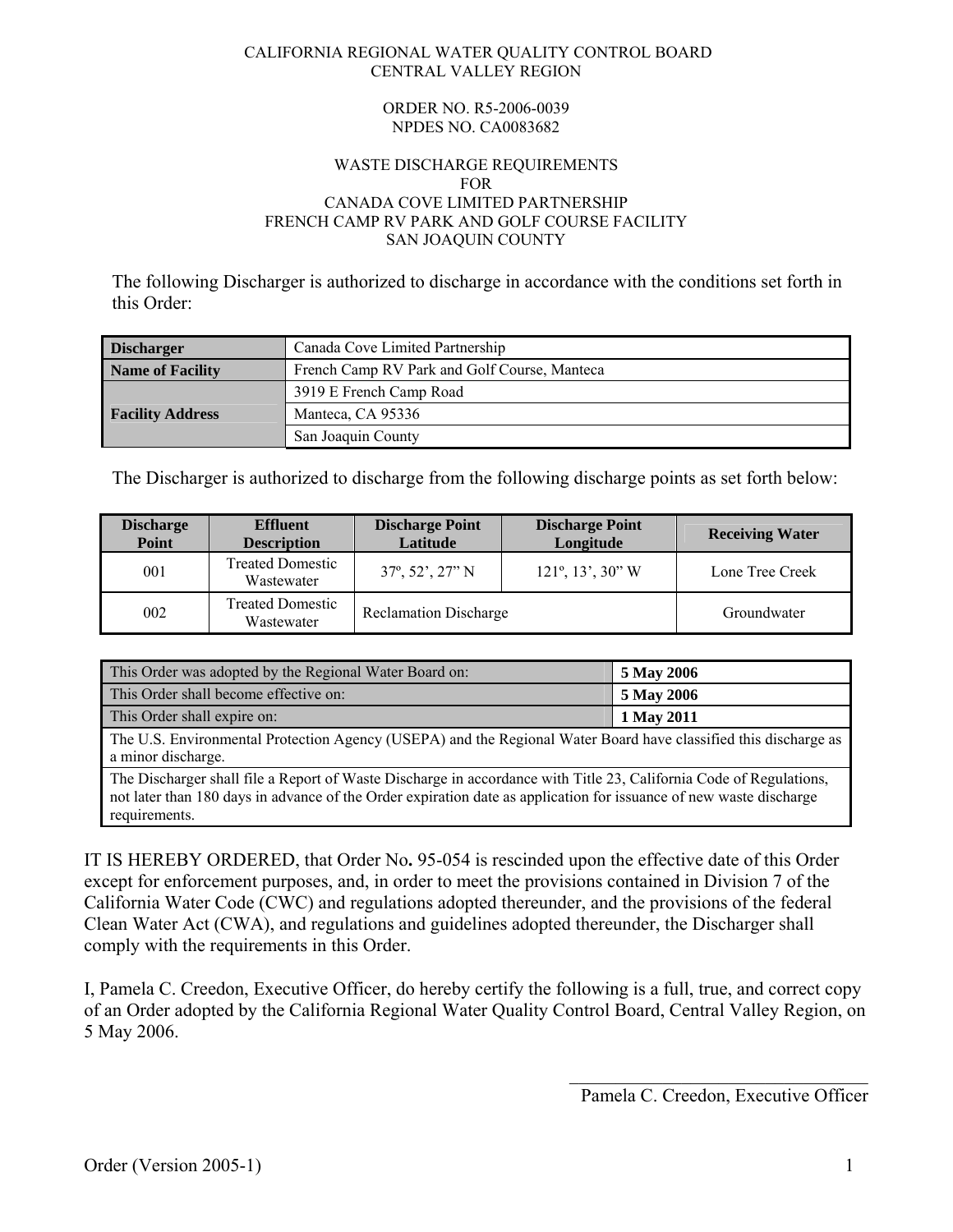# **TABLE OF CONTENTS**

| $\mathbf{I}$ . |                                                                                      |  |
|----------------|--------------------------------------------------------------------------------------|--|
| II.            |                                                                                      |  |
| III.           |                                                                                      |  |
| IV.            |                                                                                      |  |
|                |                                                                                      |  |
|                | B. Land Discharge Specifications – See Section VI. C. 5 -Construction, Operation and |  |
|                |                                                                                      |  |
|                | $C_{\cdot}$                                                                          |  |
| V.             |                                                                                      |  |
|                | $\mathsf{A}$                                                                         |  |
|                | B.                                                                                   |  |
| VI.            |                                                                                      |  |
|                | $\mathsf{A}$                                                                         |  |
|                | B <sub>1</sub>                                                                       |  |
|                | $C_{\cdot}$                                                                          |  |
|                |                                                                                      |  |
|                | Special Studies, Technical Reports and Additional Monitoring Requirements  20<br>2.  |  |
|                |                                                                                      |  |
|                | 4.                                                                                   |  |
|                | 5.                                                                                   |  |
|                | 6.                                                                                   |  |
|                | 7.                                                                                   |  |
|                |                                                                                      |  |
|                | A.                                                                                   |  |
|                | <b>B.</b>                                                                            |  |
|                | $\mathcal{C}$ .                                                                      |  |
|                | D.                                                                                   |  |
|                | E.                                                                                   |  |
|                | F.                                                                                   |  |
|                | G.                                                                                   |  |
|                | Н.                                                                                   |  |
|                |                                                                                      |  |
|                |                                                                                      |  |
|                |                                                                                      |  |
|                |                                                                                      |  |
|                |                                                                                      |  |
|                |                                                                                      |  |
|                |                                                                                      |  |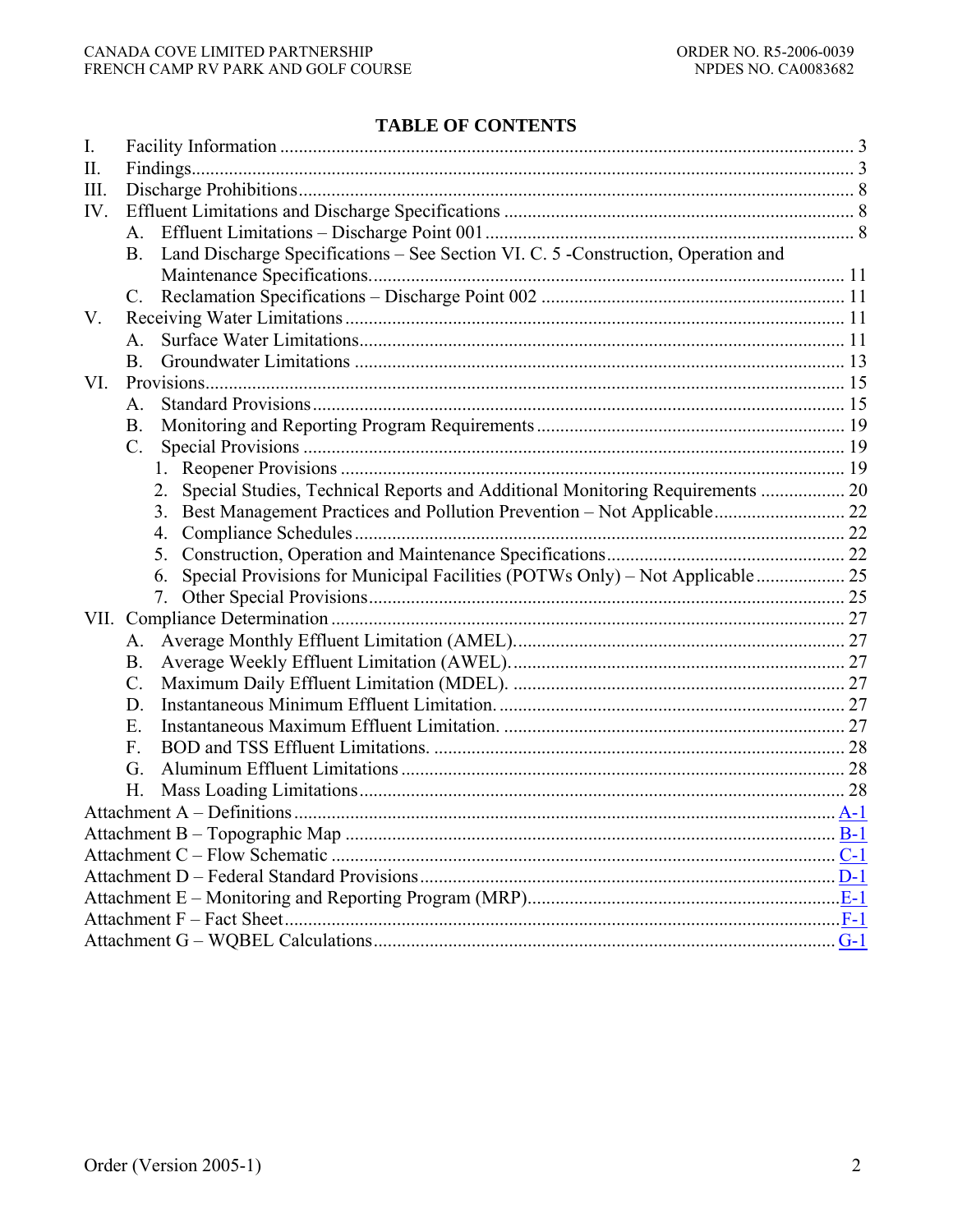# **I. FACILITY INFORMATION**

The following Discharger is authorized to discharge in accordance with the conditions set forth in this Order:

| <b>Discharger</b>                                   | Canada Cove Limited Partnership                  |
|-----------------------------------------------------|--------------------------------------------------|
| <b>Name of Facility</b>                             | French Camp RV Park and Golf Course, Manteca     |
|                                                     | 3919 E French Camp Road                          |
| <b>Facility Address</b>                             | Manteca, CA 95336                                |
|                                                     | San Joaquin County                               |
| <b>Facility Contact, Title, and</b><br><b>Phone</b> | Francis Collier, General Manager, (209) 234-3001 |
| <b>Mailing Address</b>                              | P.O. Box 1500, French Camp, CA 95231             |
| <b>Type of Facility</b>                             | Domestic Wastewater Treatment Plant              |
| <b>Facility Design Flow</b>                         | 0.040 million gallons per day (mgd)              |

### **II. FINDINGS**

The California Regional Water Quality Control Board, Central Valley Region (hereinafter Regional Water Board), finds:

- A. **Background**. Canada Cove Limited Partnership (hereinafter Discharger) is currently discharging under Order No. 95-054 and National Pollutant Discharge Elimination System (NPDES) Permit No. CA0083682. The Discharger submitted a Report of Waste Discharge, dated 14 April 2000, and applied for a NPDES permit renewal to discharge up to 0.040 of treated wastewater from the French Camp RV Park and Golf Course, hereinafter Facility. Supplemental information to complete filing of the application included: 1) Production, Distribution, and Use of Disinfected Secondary-23 Recycled Water Report by ECOLOGIC Engineering (5 March 2004), and 2) correspondence from the Discharger to the Regional Board regarding justification for time schedules and rationale as to why reclamation all year round is not feasible (10 May and 2 June 2005). The application was deemed complete on 2 June 2005.
- B. **Facility Description**. The Discharger owns and operates a wastewater collection, treatment, and disposal system, and provides sewerage service to 196 recreational vehicle spaces, one residential caretaker's home, a laundromat, and a restaurant/golf course clubhouse. The treatment system consists of extended aeration, clarification, multimedia filtration, and disinfection by ozonation or chlorination in case the ozone system fails. During extreme wet weather conditions and when the recycled water storage capacity is exceeded, wastewater is discharged from Discharge Point 001 (see table on cover page) to Lone Tree Creek, a water of the United States and a tributary to French Camp Slough, and the Sacramento-San Joaquin River Delta within the North Valley Floor Hydrologic Unit. Treated wastewater is also used to irrigate the onsite golf course (Discharge Point 002). Attachment B provides a topographic map of the area around the Facility. Attachment C provides a flow schematic of the Facility.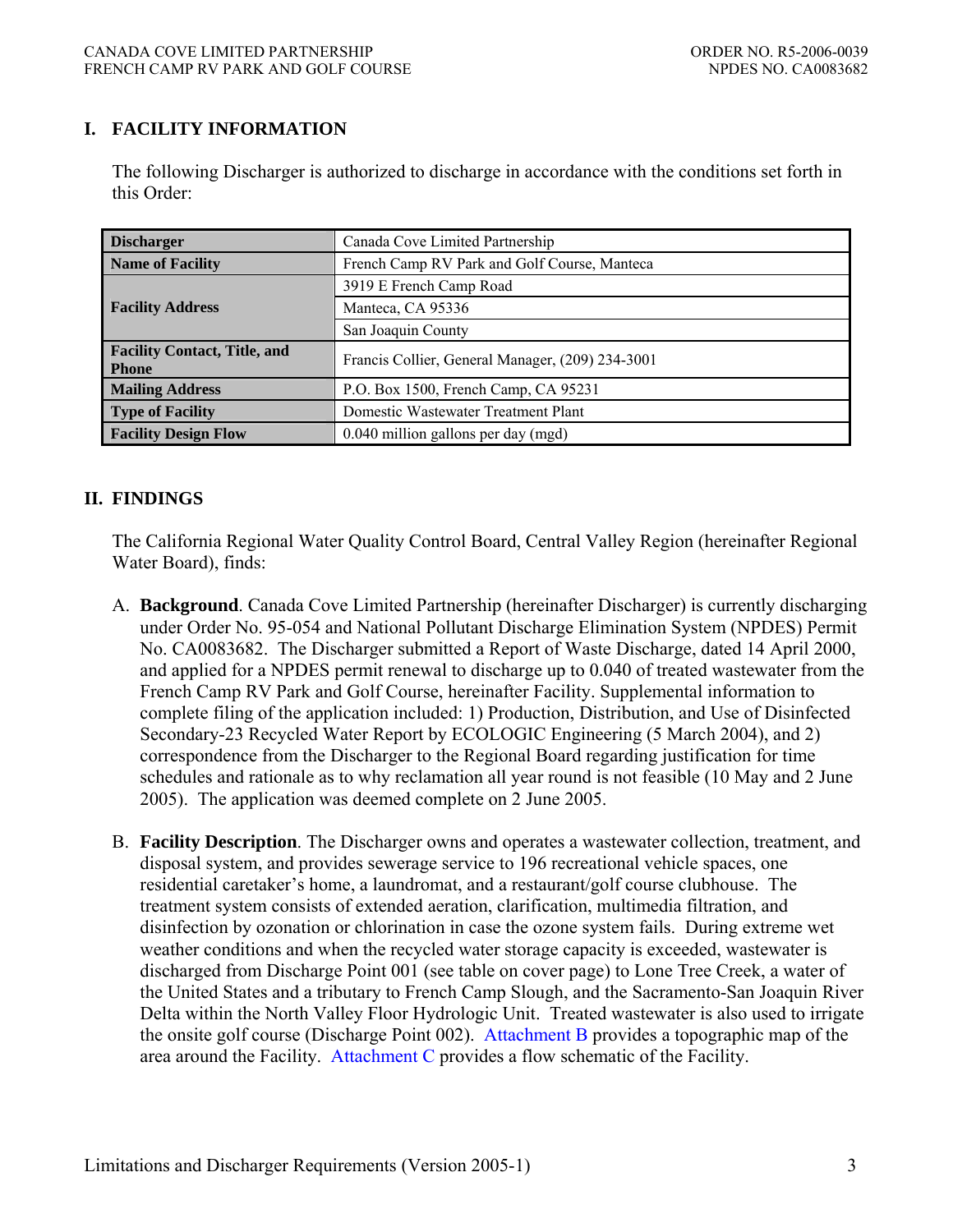- C. **Legal Authorities**. This Order is issued pursuant to section 402 of the Federal Clean Water Act (CWA) and implementing regulations adopted by the U.S. Environmental Protection Agency (USEPA) and Chapter 5.5, Division 7 of the California Water Code (CWC). It shall serve as a NPDES permit for point source discharges from this facility to surface waters. This Order also serves as Waste Discharge Requirements (WDRs) pursuant to Article 4, Chapter 4 of the CWC for discharges that are not subject to regulation under CWA section 402.
- D. **Background and Rationale for Requirements**. The Regional Water Board developed the requirements in this Order based on information submitted as part of the application, through monitoring and reporting programs, and through special studies. Attachments A through G, which contain background information and rationale for Order requirements, are hereby incorporated into this Order and, thus, constitute part of the Findings for this Order.

### E. **California Environmental Quality Act (CEQA)**.

- 1. This action to adopt an NPDES permit is exempt from the provisions of the California Environmental Quality Act (Public Resources Code Section 21100, et seq.) in accordance with Section 13389 of the CWC.
- 2. The action to update waste discharge requirements for the existing land discharge (Discharge 002) is exempt from the provisions of CEQA, in accordance with Title 14, CCR, Section 15301 (existing facility).
- F. **Technology-based Effluent Limitations***.* The Code of Federal Regulations (CFR) at 40 CFR 122.44(a) requires that permits include applicable technology-based limitations and standards. This Order includes, when discharging to surface water, technology-based effluent limitations based on tertiary treatment or equivalent treatment system that meet both the technology-based secondary treatment standards for POTWs and protect the beneficial uses of the receiving waters when little or no dilution is available for treated domestic wastewater discharges. The Regional Water Board has considered the factors listed in CWC section 13241 in establishing these requirements. For discharges to land (reclamation), this Order includes technology-based effluent limitations for the current treatment system based on best professional judgment (BPJ) necessary to meet Title 22 reclamation requirements for landscape irrigation and for use in a restricted recreational landscape impoundment, which are carried over from the previous Order No. 95-054. A detailed discussion of the technology-based effluent limitations development is included in the Fact Sheet (Attachment F).
- G. **Water Quality-based Effluent Limitations**. Section 122.44(d) of 40 CFR requires that permits include water quality-based effluent limitations (WQBELs) to attain and maintain applicable numeric and narrative water quality criteria to protect the beneficial uses of the receiving water. Where numeric water quality objectives have not been established, 40 CFR 122.44(d) specifies that WQBELs may be established using USEPA criteria guidance under CWA section 304(a), proposed State criteria or a State policy interpreting narrative criteria supplemented with other relevant information, or an indicator parameter.

The Basin Plan includes a list of Water Quality Limited Segments (WQLSs), which are defined as "…those sections of lakes, streams, rivers or other fresh water bodies where water quality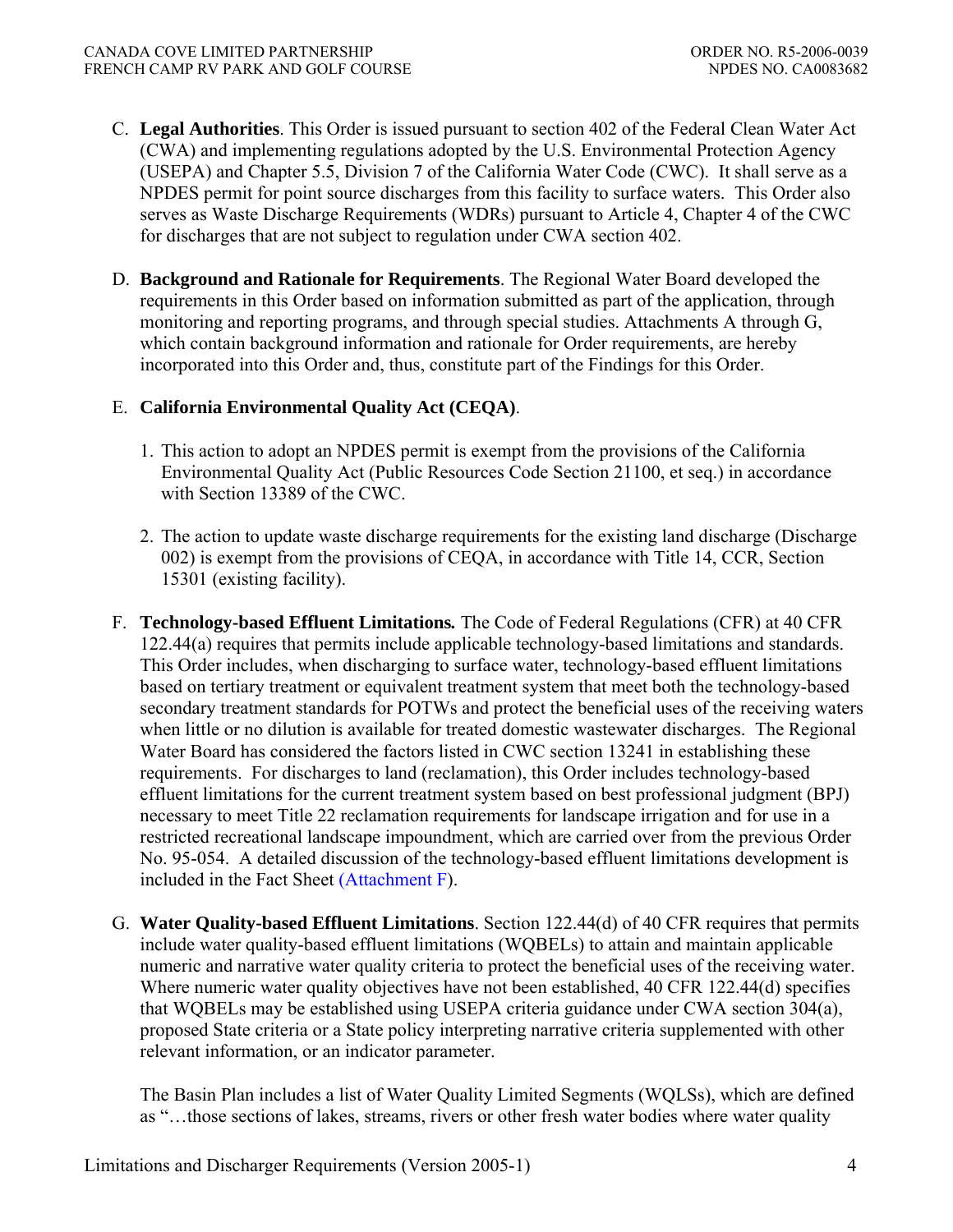does not meet (or is not expected to meet) water quality standards even after the application of appropriate limitations for point sources (40 CFR 130, et seq.)." The Basin Plan also states, "Additional treatment beyond minimum federal standards will be imposed on dischargers to WQLSs. Dischargers will be assigned or allocated a maximum allowable load of critical pollutants so that water quality objectives can be met in the segment." The listing for Lone Tree Creek includes ammonia, Biological Oxygen Demand (BOD), and Electrical Conductivity (EC). Therefore, the receiving water has no assimilative capacity for these constituents and applicable water quality standards must be applied as end-of-pipe effluent limitations.

H. **Water Quality Control Plans**. The Regional Water Board adopted a *Water Quality Control Plan for the Sacramento River and San Joaquin River Basins, Fourth Edition* (hereinafter Basin Plan) that designates beneficial uses, establishes water quality objectives, and contains implementation programs and policies to achieve those objectives for all waters addressed through the plan.

The Basin Plan at page II-2.00 states that the beneficial uses of any specifically identified water body generally apply to its tributary streams. The Basin Plan does not specifically identify beneficial uses for Lone Tree Creek, but does identify present and potential uses for the Sacramento-San Joaquin River Delta, which includes the section of French Camp Slough to which Lone Tree Creek is tributary. These beneficial uses are municipal and domestic supply (MUN); irrigation and stock watering (AGR); industrial process supply (PRO); industrial service supply (IND); contact water recreation (REC-1); non-contact water recreation (REC-2); warm freshwater habitat (WARM); cold freshwater habitat (COLD); warm and cold water migration of aquatic organisms (MIGR); warm water spawning, reproduction, and/or early development (SPWN), wildlife habitat (WILD); and navigation (NAV). In addition, State Water Resources Control Board (State Water Board) Resolution No. 88-63 requires that, with certain exceptions, the Regional Water Board assign the municipal and domestic supply use to water bodies that do not have beneficial uses listed in the Basin Plan. The beneficial uses of the underlying groundwater are municipal and domestic, industrial service, industrial process and agricultural supply. Thus, as discussed in detail in the Fact Sheet, beneficial uses applicable to Lone Tree Creek and the underlying groundwater are as follows:

| <b>Discharge Point</b> | <b>Receiving Water Name</b>           | <b>Beneficial Use(s)</b>                                               |
|------------------------|---------------------------------------|------------------------------------------------------------------------|
| 001                    | Lone Tree Creek                       | Existing:                                                              |
|                        |                                       | MUN, AGR, PRO, IND, REC-1, REC-2, WARM, COLD,<br>MIGR, SPWN, and WILD. |
| 002                    | Reclamation Discharge,<br>Groundwater | MUN, AGR, PRO, and IND.                                                |

Requirements of this Order specifically implement the applicable Water Quality Control Plans.

I. **National Toxics Rule (NTR) and California Toxics Rule (CTR)**. USEPA adopted the NTR on 22 December 1992, which was amended on 4 May 1995 and 9 November 1999, and the CTR on 18 May 2000, which was amended on 13 February 2001. These rules include water quality criteria for priority pollutants and are applicable to this discharge.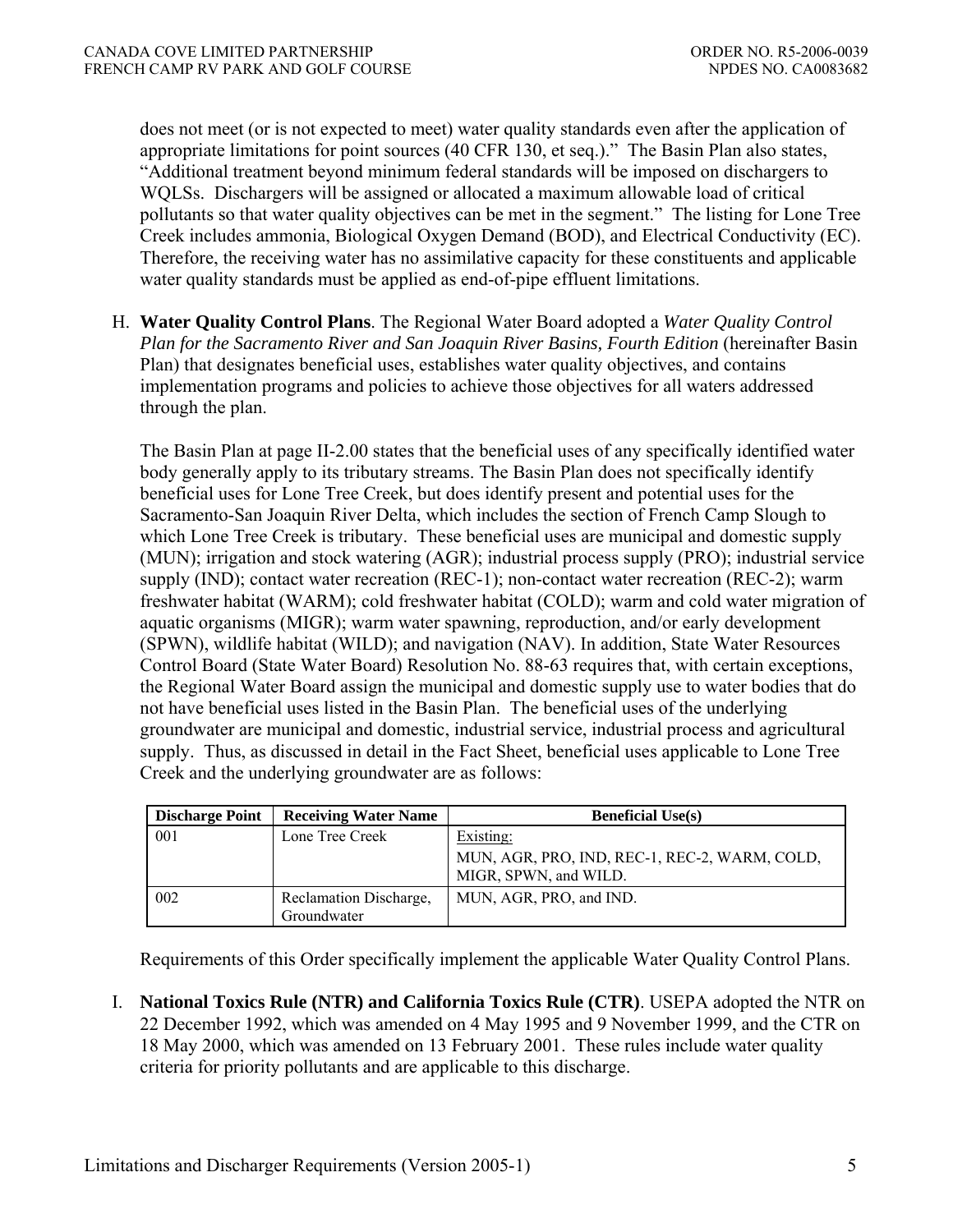- J. **State Implementation Policy**. On 2 March 2000, State Water Board adopted the *Policy for Implementation of Toxics Standards for Inland Surface Waters, Enclosed Bays, and Estuaries of California* (State Implementation Policy or SIP*).* The SIP became effective on 28 April 2000, with respect to the priority pollutant criteria promulgated for California by the USEPA through the NTR and to the priority pollutant objectives established by the Regional Water Board in the Basin Plan. The SIP became effective on 18 May 2000 with respect to the priority pollutant criteria promulgated by the USEPA though the California Toxics Rule. The State Water Board adopted amendments to the SIP on 24 February 2005 that became effective on 13 July 2005.
- K. **Compliance Schedules and Interim Requirements**. Section 2.1 of the SIP provides that, based on a Discharger's request and demonstration that it is infeasible for an existing Discharger to achieve immediate compliance with an effluent limitation derived from a CTR criterion, compliance schedules may be allowed in an NPDES permit. Unless an exception has been granted under Section 5.3 of the SIP, a compliance schedule may not exceed 5 years from the date that the permit is issued or reissued, nor may it extend beyond 10 years from the effective date of the SIP (or 18 May 2010) to establish and comply with CTR criterion-based effluent limitations. Where a compliance schedule for a final effluent limitation exceeds 1 year, the Order must include interim numeric limitations for that constituent or parameter. Where allowed by the Basin Plan, compliance schedules and interim effluent limitations or discharge specifications may also be granted to allow time to implement a new or revised water quality objective. This Order does include compliance schedules and interim effluent limitations. A detailed discussion of the basis for the compliance schedule(s) and interim effluent limitation(s) is included in the Fact Sheet (Attachment F).
- L. **Alaska Rule**. On 30 March 2000, USEPA revised its regulation that specifies when new and revised State and Tribal water quality standards (WQS) become effective for CWA purposes (40 CFR 131.21, 65 FR 24641, 27 April 2000). Under USEPA's new regulation (also known as the Alaska rule), new and revised standards submitted to USEPA after 30 May 2000, must be approved before being used for CWA purposes. The final rule also provides that standards already in effect and submitted to USEPA by 30 May 2000, may be used for CWA purposes, whether or not approved by USEPA.
- M. **Stringency of Requirements for Individual Pollutants**. This Order contains restrictions on individual pollutants that are no more stringent than required by the federal CWA. Individual pollutant restrictions consist of technology-based restrictions and water quality-based effluent limitations. The technology-based effluent limitations consist of restrictions on flow, biochemical oxygen demand (BOD) and total suspended solids (TSS). Restrictions on BOD and TSS are specified in federal regulations as discussed in Finding II.F, and the permit's technology-based pollutant restrictions are no more stringent than required by the Clean Water Act. Water quality-based effluent limitations have been scientifically derived to implement water quality objectives that protect beneficial uses. Both the beneficial uses and the water quality objectives have been approved pursuant to federal law and are the applicable federal water quality standards. To the extent that toxic pollutant water quality-based effluent limitations were derived from the California Toxics Rule, the California Toxics Rule is the applicable standard pursuant to 40 CFR 131.38. The scientific procedures for calculating the individual water quality-based effluent limitations are based on the CTR-SIP, which was approved by USEPA on 18 May 2000. All beneficial uses and water quality objectives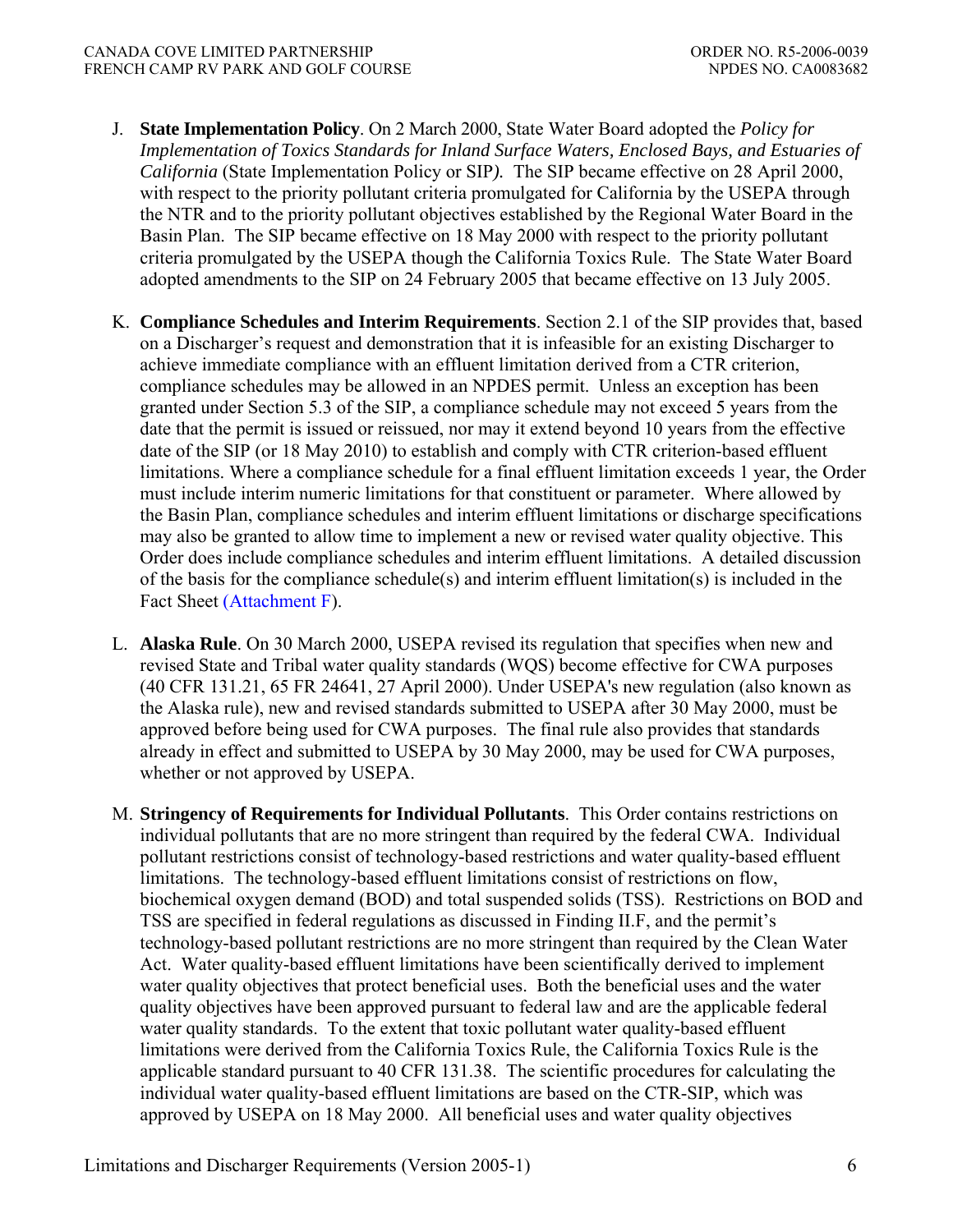contained in the Basin Plan which were used in the development of water quality-based effluent limitations were approved under state law and submitted to and approved by USEPA prior to 30 May 2000. Any water quality objectives and beneficial uses submitted to USEPA prior to 30 May 2000, but not approved by USEPA before that date, are nonetheless "applicable water quality standards for purposes of the CWA" pursuant to 40 CFR 131.21(c)(1). Collectively, this Order's restrictions on individual pollutants are no more stringent than required to implement the technology-based requirements of the CWA and the applicable water quality standards for purposes of the CWA.

- N. **Anti-degradation Policy**. Section 131.12 of 40 CFR requires that State water quality standards include an anti-degradation policy consistent with the federal policy. The State Water Board established California's anti-degradation policy in State Water Board Resolution 68-16, which incorporates the requirements of the federal anti-degradation policy. Resolution 68-16 requires that existing quality of waters be maintained unless degradation is justified based on specific findings. As discussed in detail in the Fact Sheet (Attachment F Section III C.5) the permitted discharge is consistent with the anti-degradation provision of 40 CFR 131.12 and State Water Board Resolution 68-16.
- O. **Anti-Backsliding Requirements**. Sections 402(o)(2) and 303(d)(4) of the CWA and federal regulations at 40 CFR 122.44(l) prohibit backsliding in NPDES permits. These anti-backsliding provisions require effluent limitations in a reissued permit to be as stringent as those in the previous permit, with some exceptions where limitations may be relaxed. All effluent limitations in this Order are at least as stringent as the effluent limitations in the previous Order.
- P. **Monitoring and Reporting**. Section 122.48 of 40 CFR requires that all NPDES permits specify requirements for recording and reporting monitoring results. Sections 13267 and 13383 of the CWC authorize the Regional Water Boards to require technical and monitoring reports. The Monitoring and Reporting Program establishes monitoring and reporting requirements to implement federal and State requirements. This Monitoring and Reporting Program is provided in Attachment E.
- Q. **Standard and Special Provisions**. Standard Provisions, which in accordance with 40 CFR 122.41and 122.42, apply to all NPDES discharges and must be included in every NPDES permit, are provided in Attachment D. The Regional Water Board has also included in this Order special provisions applicable to the Discharger. A rationale for the special provisions contained in this Order is provided in the attached Fact Sheet (Attachment F).
- R. **Notification of Interested Parties**. The Regional Water Board has notified the Discharger and interested agencies and persons of its intent to prescribe Waste Discharge Requirements for the discharge and has provided them with an opportunity to submit their written comments and recommendations. Details of notification are provided in the Fact Sheet (Attachment F) of this Order.
- S. **Consideration of Public Comment**. The Regional Water Board, in a public meeting, heard and considered all comments pertaining to the discharge. Details of the Public Hearing are provided in the Fact Sheet (Attachment F) of this Order.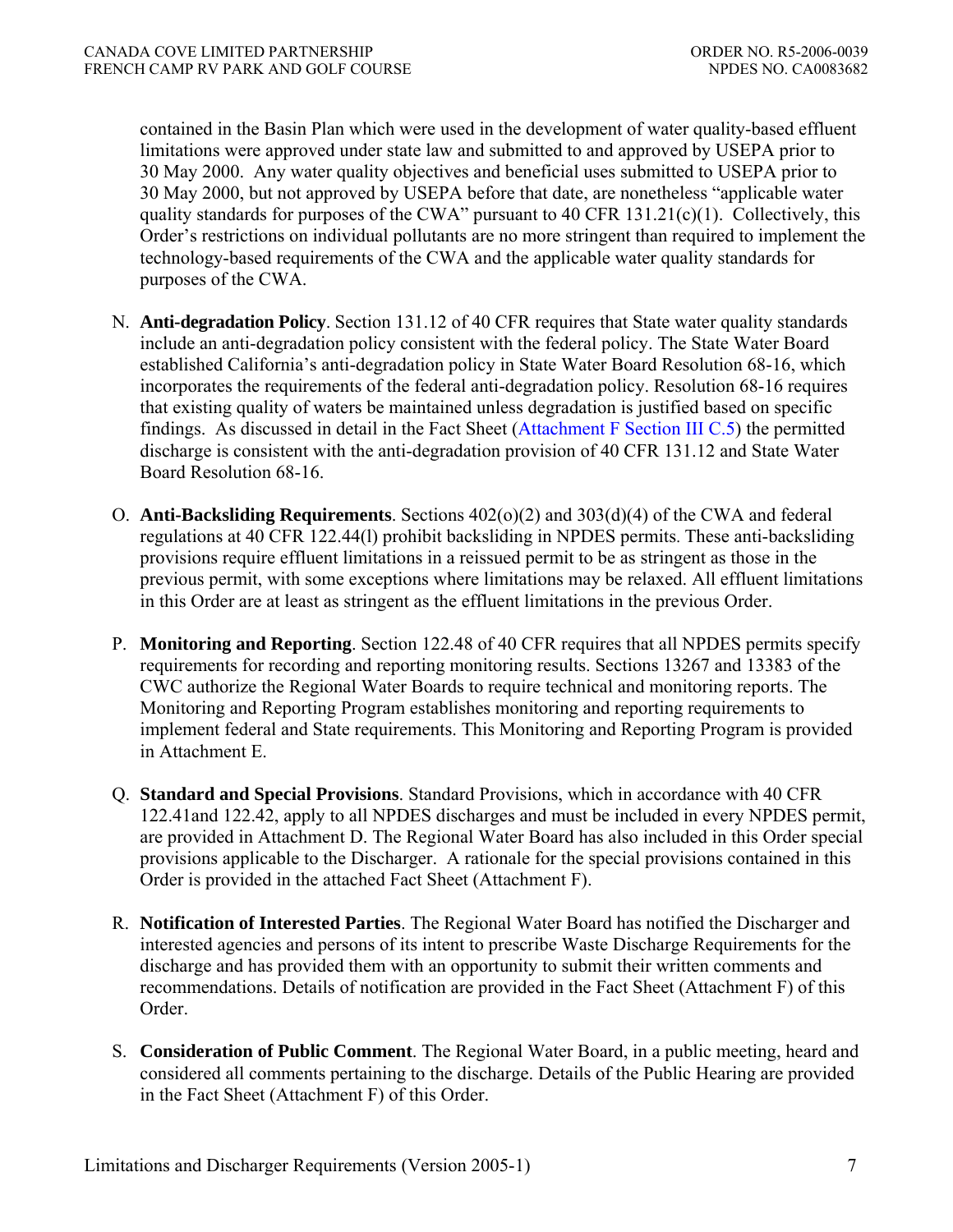### **III. DISCHARGE PROHIBITIONS**

- A. Discharge of treated wastewater at a location or in a manner different from that described in this Order is prohibited.
- B. The bypass or overflow of untreated wastewater or wastes to surface waters or surface water drainage courses is prohibited, except as allowed in Standard Provision I.G of Attachment D, Federal Standard Provisions, and Regional Water Board Standard Provisions VI.A.2.f.
- C. Neither the discharge nor its treatment shall create a nuisance or pollution as defined in CWC Section 13050
- D. The Discharger shall not allow pollutant-free wastewater to be discharged into the collection, treatment, and disposal system in amounts that significantly diminish the system's capability to comply with this Order. Pollutant-free wastewater means rainfall, groundwater, cooling waters, and condensates that are essentially free of pollutants.
- E. The discharge to the treatment plant of any trucked or hauled wastes is prohibited.

## **IV. EFFLUENT LIMITATIONS AND DISCHARGE SPECIFICATIONS**

### **A. Effluent Limitations – Discharge Point 001**

- 1. **Final Effluent Limitations Discharge Point 001 (EFF-001)** 
	- a. The discharge of treated domestic wastewater when discharging to Lone Tree Creek shall maintain compliance with the following effluent limitations at Discharge Point 001 (EFF-001), as described in the attached Monitoring and Reporting Program (Attachment E):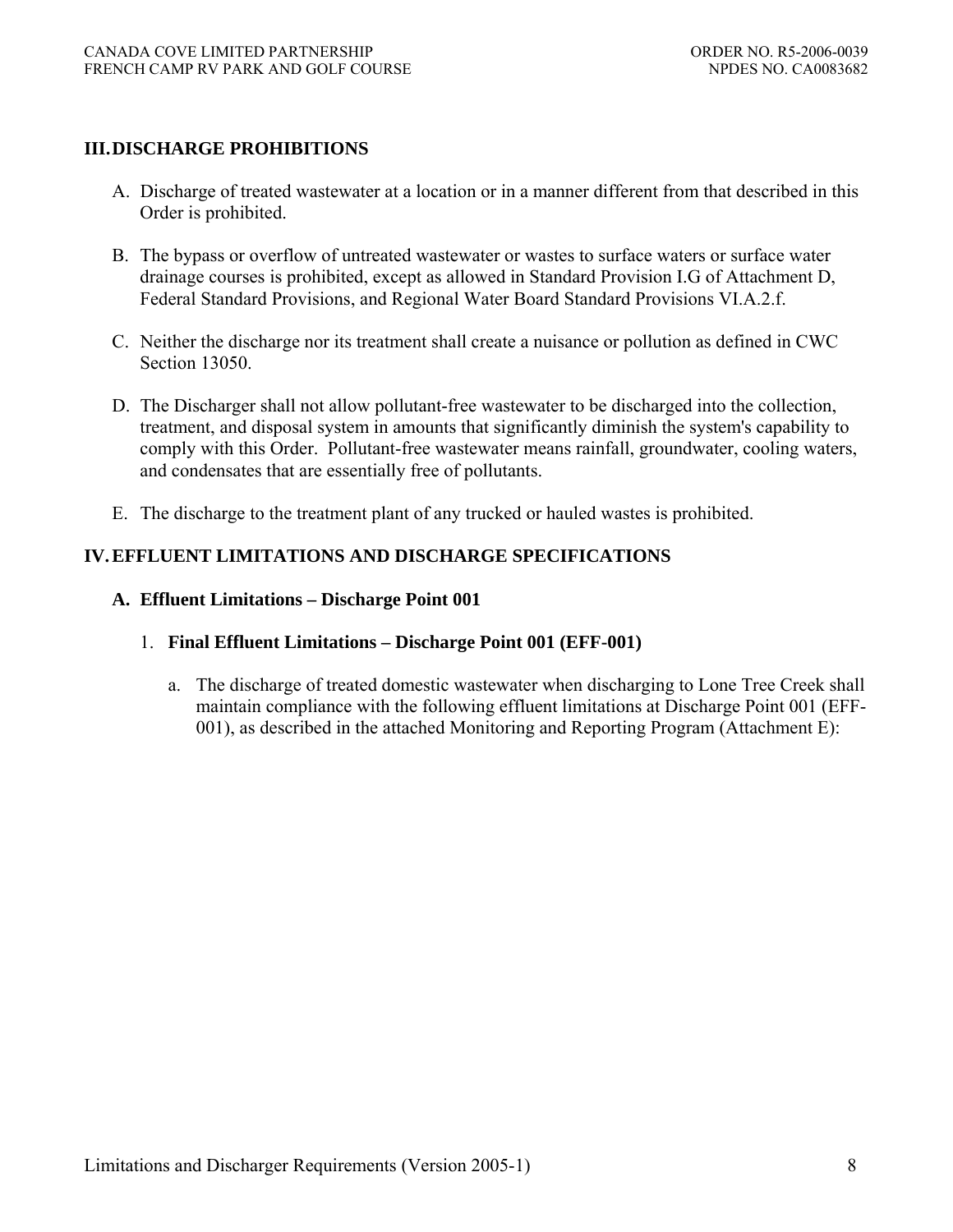#### CANADA COVE LIMITED PARTNERSHIP ORDER NO. R5-2006-0039 FRENCH CAMP RV PARK AND GOLF COURSE NEXT AND SERVICE OF A SERVICE OF A SERVICE OF A SERVICE OF A SERVICE OF A SERVICE OF A SERVICE OF A SERVICE OF A SERVICE OF A SERVICE OF A SERVICE OF A SERVICE OF A SERVICE OF A SERVICE

|                                                         |                       | <b>Effluent Limitations</b> |                          |                                |                                               |                                        |  |
|---------------------------------------------------------|-----------------------|-----------------------------|--------------------------|--------------------------------|-----------------------------------------------|----------------------------------------|--|
| <b>Parameter</b>                                        | <b>Units</b>          | Average<br><b>Monthly</b>   | Average<br>Weekly        | <b>Maximum</b><br><b>Daily</b> | <b>Instantaneous</b><br>Minimum               | <b>Instantaneous</b><br><b>Maximum</b> |  |
| Flow                                                    | <b>MGD</b>            | 0.04                        | $\ddotsc$                |                                |                                               |                                        |  |
|                                                         | mg/L                  | 10                          | 15                       | 20                             | $\overline{a}$                                | $\overline{a}$                         |  |
| BOD 5-day 20°C                                          | lbs/day <sup>1</sup>  | 3.3                         | 5.1                      | 6.7                            | $\overline{a}$                                | Ц.                                     |  |
| <b>Total Suspended Solids</b>                           | mg/L                  | 10                          | 15                       | 20                             | $\overline{a}$                                | $\overline{a}$                         |  |
| (TSS)                                                   | lbs/day <sup>1</sup>  | 3.3                         | 5.1                      | $\overline{6.7}$               | $-$                                           | $\overline{\phantom{a}}$               |  |
| Settleable Solids                                       | mI/L                  | 0.1                         | Ц.                       | 0.2                            | $-$                                           | $-$                                    |  |
| pH                                                      | standard units        | $\overline{a}$              | --                       | $\bar{\phantom{a}}$            | 6.5                                           | 8.5                                    |  |
| Copper                                                  | $\mu$ g/L             | 2.9                         | $\overline{\phantom{a}}$ | 5.9                            | --                                            | $\overline{\phantom{a}}$               |  |
| (total recoverable)                                     | lbs/day <sup>1</sup>  | 0.00097                     | $\overline{\phantom{a}}$ | 0.002                          | $\overline{a}$                                | $\overline{a}$                         |  |
| Lead                                                    | $\mu g/L$             | 0.81                        | $\overline{\phantom{a}}$ | 1.6                            | $-$                                           | $\overline{\phantom{a}}$               |  |
| (total recoverable)                                     | lbs/day <sup>1</sup>  | 0.00027                     | --                       | 0.00054                        | --                                            | $\overline{a}$                         |  |
| Silver                                                  | $\mu g/L$             | 0.42                        | $\overline{\phantom{a}}$ | 0.84                           | $\overline{\phantom{a}}$                      | $\overline{\phantom{a}}$               |  |
| (total recoverable)                                     | lbs/day <sup>1</sup>  | 0.00014                     | $\overline{a}$           | 0.00028                        | $\overline{a}$                                | $\overline{a}$                         |  |
| Zinc                                                    | $\mu g/L$             | 27                          | $\overline{a}$           | 55                             | --                                            | $\overline{a}$                         |  |
| (total recoverable)                                     | $lbs\overline{day}^1$ | 0.0091                      | $\overline{a}$           | 0.018                          | ∽–                                            | $\overline{\phantom{a}}$               |  |
|                                                         | $\mu$ g/L             | 0.0044                      | $\overline{a}$           | 0.0088                         | $\overline{a}$                                | $\overline{a}$                         |  |
| Indeno $(1,2,3$ -cd) Pyrene                             | lbs/day <sup>1</sup>  | 0.0000015                   | --                       | 0.0000029                      | $\overline{a}$                                | --                                     |  |
| Organochlorine                                          | $\mu g/L$             | $\overline{\phantom{a}}$    | $\overline{\phantom{a}}$ | $\overline{\phantom{a}}$       | --                                            | $ND^2$                                 |  |
| Pesticides                                              | lbs/day <sup>1</sup>  | $\overline{a}$              | $\overline{\phantom{a}}$ | $\overline{\phantom{a}}$       | $\mathord{\hspace{1pt}\text{--}\hspace{1pt}}$ | 0.0                                    |  |
| Aluminum                                                | $\mu g/L$             | 71                          | --                       | 140                            | --                                            | $\overline{\phantom{a}}$               |  |
|                                                         | lbs/day <sup>1</sup>  | 0.02                        | --                       | 0.05                           | $-$                                           | $-$                                    |  |
| Ammonia                                                 | $\mu g/L$             | 630                         | --                       |                                | $\overline{\phantom{0}}$                      | $\overline{a}$                         |  |
| (total recoverable)                                     | lbs/day <sup>1</sup>  | 0.21                        | $\overline{a}$           |                                | --                                            | $\overline{\phantom{a}}$               |  |
| Boron                                                   | $\mu g/L$             | 700                         | $\overline{a}$           | $-$                            | $-$                                           | $-$                                    |  |
| (total recoverable)                                     | lbs/day <sup>1</sup>  | 0.23                        | $\overline{a}$           | $\overline{a}$                 | --                                            | $\overline{a}$                         |  |
| Iron                                                    | $\mu g/L$             | 300                         | --                       | $\overline{a}$                 | --                                            | $\overline{a}$                         |  |
| (total recoverable)                                     | lbs/day <sup>1</sup>  | 0.1                         | --                       | --                             | --                                            | $\overline{\phantom{a}}$               |  |
| Manganese                                               | $\mu$ g/L             | 50                          | $\overline{a}$           | --                             | --                                            | 44                                     |  |
| (total recoverable)                                     | lbs/day <sup>1</sup>  | 0.02                        | 44                       | $\overline{\phantom{a}}$       | $\overline{\phantom{a}}$                      | $\overline{\phantom{a}}$               |  |
| Nitrate (as N)                                          | $mg/L$                | 10                          | $-$                      | $\overline{\phantom{a}}$       | $\overline{\phantom{a}}$                      | $\overline{\phantom{a}}$               |  |
| (total recoverable)                                     | lbs/day <sup>1</sup>  | 3.3                         | --                       | ∽–                             | --                                            | --                                     |  |
| <b>Electrical Conductivity</b><br>$(EC at 25^{\circ}C)$ | umhos/cm              | 700                         | $-$                      | $-$                            |                                               |                                        |  |

1 Based upon a design treatment capacity of 0.04 mgd. 2

 Each organochlorine pesticide shall be ND (non-detectable). The Discharger shall use EPA standard analytical techniques that have the lowest practical level for the organochlorine pesticides with a minimum acceptable reporting level as indicated in appendix 4 of the SIP. Organochlorine pesticides include aldrin, chlordane, 4,4'DDT, dieldrin, endosulfan (alpha, beta, sulfate), endrin, endrin aldehyde, heptachlor, heptachlor epoxide, hexacyclohexane (alpha, beta, delta, and lindane), and toxaphene**.** 

- b. **Percent Removal**: The average monthly percent removal of BOD 5-day 20°C and TSS shall not be less than 85 percent.
- c. **Total Coliform**: The median concentration of total coliform bacteria measured in the disinfected effluent shall not exceed an MPN of 2.2 per 100 milliliters utilizing the

Limitations and Discharge Requirements (Version 2005-1) 9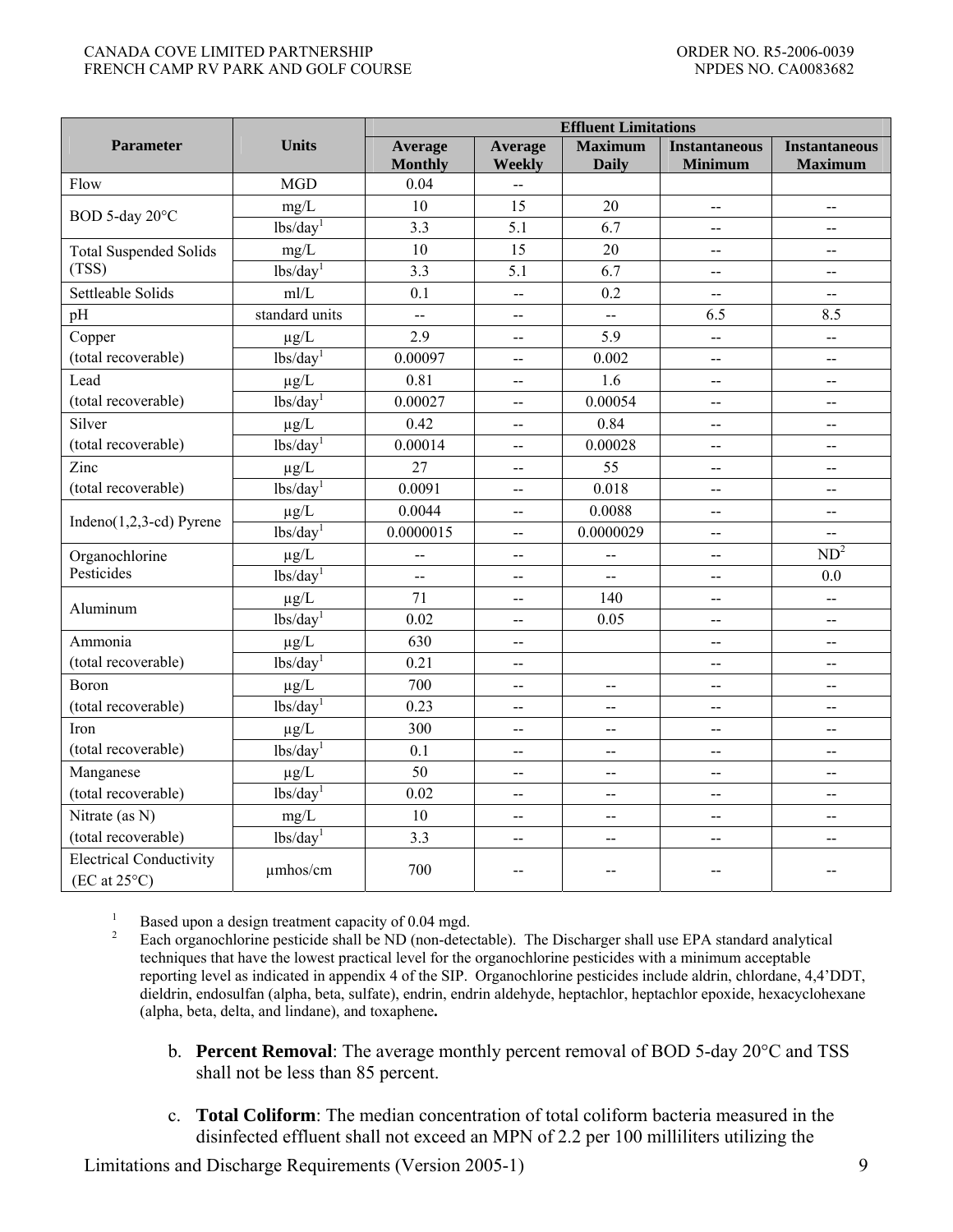bacteriological results of the last seven days for which analyses have been completed (7-day median), and shall not exceed an MPN of 23 per 100 milliliters in more than one sample in any 30 day period. No sample shall exceed an MPN of 240 total coliform bacteria per 100 milliliters.

- d. **Chlorine Residual**: Effluent Total Chlorine Residual shall not exceed:
	- i.  $0.011 \text{ mg/L}$  as a 4-day average;
	- ii. 0.0033 lbs/day (based on a treatment capacity of 0.04 mgd) as a 4-day average; and iii. 0.019 mg/L, as a 1-hour average.
- e. **Ammonia**: The maximum 1-hour average ammonia (total recoverable) in the discharge shall not exceed 2100 μg/L.
- f. **Turbidity**: The turbidity in the effluent shall not exceed an average of 2 Nephelometric Turbidity Units (NTUs) within a 24-hour period, shall not exceed 5 NTUs more than 5% of the time within a 24-hour period, and shall not exceed 10 NTUs at any time.
- g. **Acute Toxicity**: Survival of aquatic organisms in 96-hour bioassays of undiluted waste shall be no less than: Minimum for any one bioassay - - - - - - - - - 70% Median for any three or more consecutive bioassays - - - - 90%

### **2. Interim Effluent Limitations**

a. During the period beginning **Permit Effective Date** and ending on **18 May 2010**, the discharge of treated domestic wastewater to Lone Tree Creek shall maintain compliance with the following limitations at Discharge Point 001 (EFF-001), as described in the attached Monitoring and Reporting Program (Attachment E). These interim effluent limitations shall apply in lieu of the corresponding final effluent limitations specified for the same parameters during the time period indicated in this provision.

|                                                        | <b>Effluent Limitations</b> |                           |                   |                         |                             |                                    |
|--------------------------------------------------------|-----------------------------|---------------------------|-------------------|-------------------------|-----------------------------|------------------------------------|
| <b>Parameter</b>                                       | <b>Units</b>                | Average<br><b>Monthly</b> | Average<br>Weekly | <b>Maximum</b><br>Daily | <b>Instantaneous</b><br>Min | <b>Instantaneous</b><br><b>Max</b> |
| Copper                                                 | $\mu$ g/L                   |                           |                   | 39                      | $- -$                       |                                    |
| (total recoverable)                                    | lbs/day <sup>1</sup>        |                           |                   | 0.0013                  | $- -$                       |                                    |
| Lead                                                   | $\mu$ g/L                   | --                        |                   | 8.9                     | $- -$                       | --                                 |
| (total recoverable)                                    | lbs/day <sup>1</sup>        | --                        |                   | 0.0029                  | $- -$                       | --                                 |
| Silver                                                 | $\mu$ g/L                   | --                        | $- -$             | 8.5                     | $- -$                       | $- -$                              |
| (total recoverable)                                    | lbs/day <sup>1</sup>        | --                        | $ -$              | 0.0028                  | $- -$                       | --                                 |
| Zinc                                                   | $\mu$ g/L                   | --                        |                   | 800                     | $- -$                       |                                    |
| (total recoverable)                                    | lbs/day <sup>1</sup>        |                           |                   | 0.27                    | $- -$                       |                                    |
| Indeno $(1,2,3$ -cd) Pyrene                            | $\mu$ g/L                   | --                        | --                | 1.2                     | $- -$                       | $- -$                              |
|                                                        | lbs/day <sup>1</sup>        |                           |                   | 0.00041                 | --                          |                                    |
| $D_{200}$ upon a decian tractment equality of 0.04 mod |                             |                           |                   |                         |                             |                                    |

Based upon a design treatment capacity of 0.04 mgd.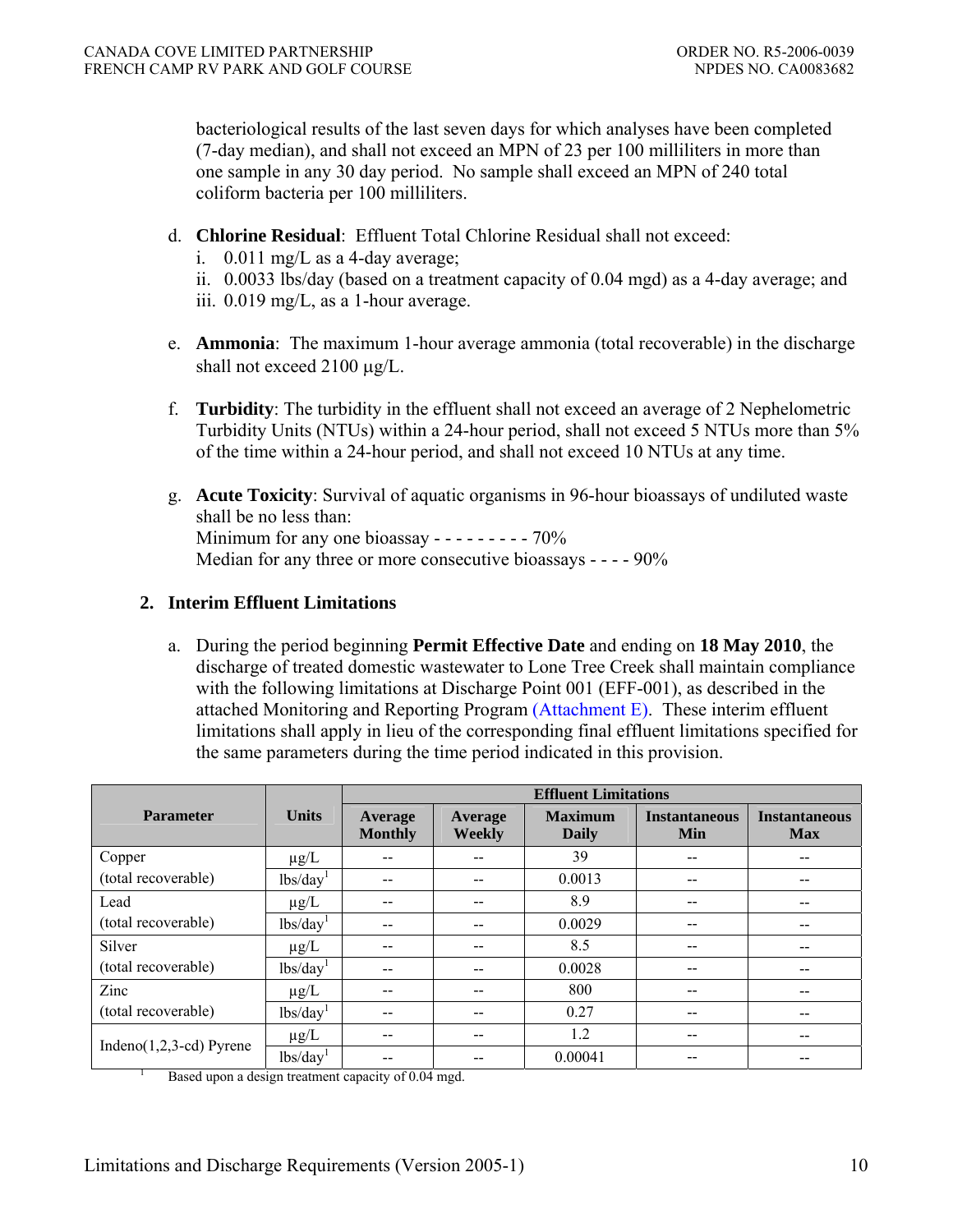### **B. Land Discharge Specifications – See Section VI. C. 5 -Construction, Operation and Maintenance Specifications**.

### **C. Reclamation Specifications – Discharge Point 002**

1. Beginning **Permit Effective Date**, the discharge of treated domestic wastewater to land for reclamation purposes shall maintain compliance with the following limitations at Discharge Point 002, as described in the attached Monitoring and Reporting Program (Attachment E).

|                                  |                | <b>Effluent Limitations</b>      |                          |                                |                             |                                    |
|----------------------------------|----------------|----------------------------------|--------------------------|--------------------------------|-----------------------------|------------------------------------|
| <b>Parameter</b>                 | <b>Units</b>   | <b>Average</b><br><b>Monthly</b> | Average<br><b>Weekly</b> | <b>Maximum</b><br><b>Daily</b> | <b>Instantaneous</b><br>Min | <b>Instantaneous</b><br><b>Max</b> |
| Flow                             | mgd            | 0.040                            | $- -$                    | $- -$                          | $- -$                       | $- -$                              |
| BOD 5-day $(a)$ 20 $\degree$ C   | mg/L           | 10                               | 20                       | 50                             | --                          | $- -$                              |
| <b>Total Suspended</b><br>Solids | mg/L           | 10                               | 20                       | 50                             |                             |                                    |
| Settleable Solids                | mI/L           | 0.1                              | $- -$                    | 0.2                            |                             |                                    |
| pH                               | standard units |                                  |                          |                                | 6.5                         | 8.5                                |

- 2. **Percent Removal**: The average monthly percent removal of BOD 5-day at 20°C and total suspended solids shall not be less than 85 percent.
- 3. **Total Coliform**: The median concentration of total coliform bacteria measured in the disinfected effluent shall not exceed an MPN of 2.2 per 100 milliliters utilizing the bacteriological results of the last seven days for which analyses have been completed (7-day median). The number of total coliform bacteria shall not exceed an MPN of 23 per 100 milliliters in more than one sample in any 30 day period. No sample shall exceed an MPN of 240 total coliform bacteria per 100 milliliters.
- 4. **Turbidity**: The turbidity in the effluent shall not exceed a daily average of 2 NTUs and shall not exceed 5 NTUs more than 5 percent of the time during any 24-hour period, and shall not exceed 10 NTUs at any time.

### **V. RECEIVING WATER LIMITATIONS**

#### **A. Surface Water Limitations**

Receiving water limitations are based on water quality objectives contained in the Basin Plan and are a required part of this Order. The discharge shall not cause the following in Lone Tree Creek:

- 1. **Fecal Coliform***:* The fecal coliform concentration based on a minimum of not less than five samples for any 30-day period shall not exceed a geometric mean of 200/100 ml, nor shall more than ten percent of the total number of samples taken during any 30-day period exceed 400/100 ml.
- 2. **Dissolved Oxygen**: Concentrations of dissolved oxygen to fall below 7 mg/L. The monthly median of the mean daily dissolved oxygen (DO) concentration shall not fall below 85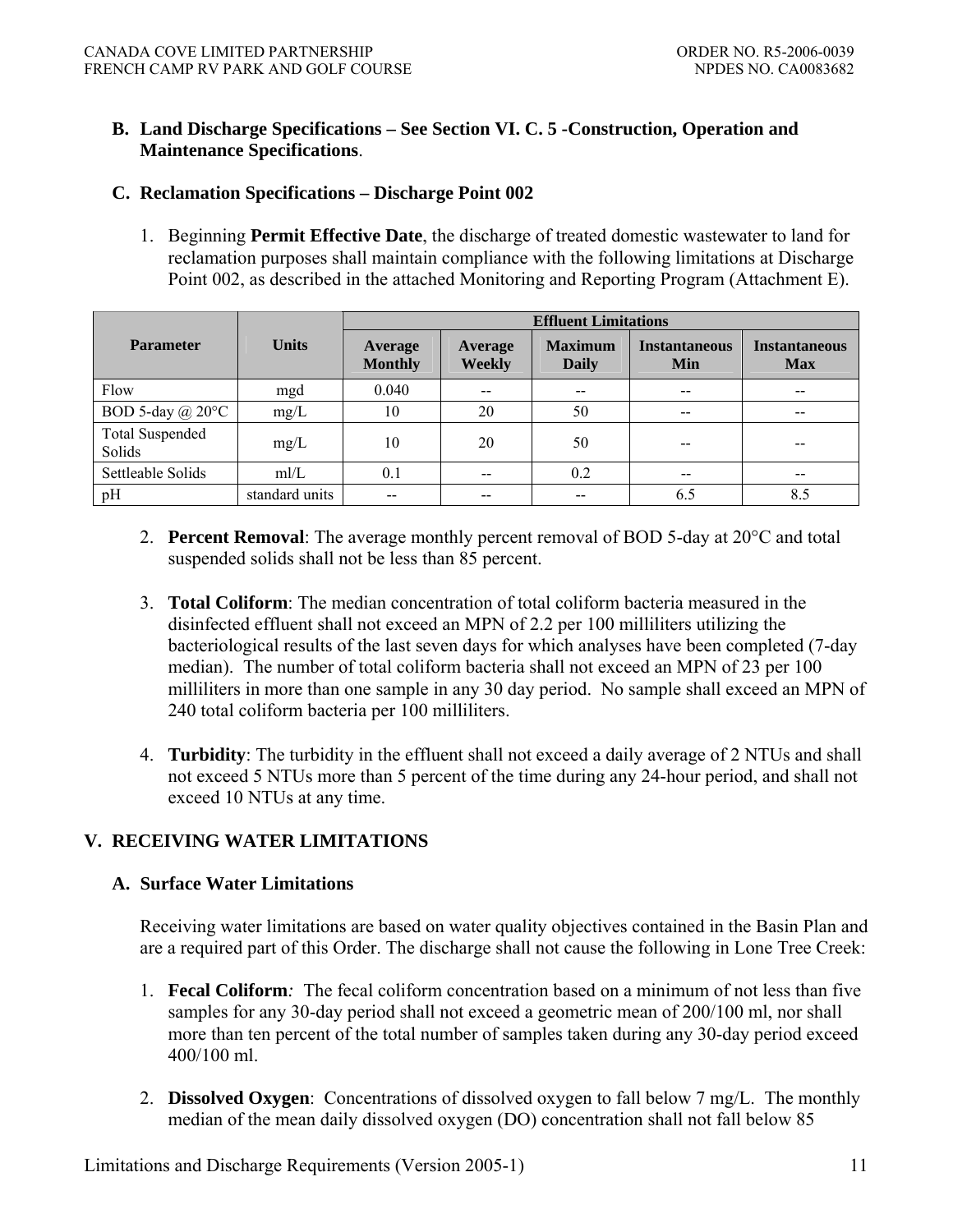percent of saturation in the main water mass, and the 95th percentile concentration shall not fall below 75 percent of saturation.

- 3. **Oil and Grease**: Oils, greases, waxes, or other materials in concentrations that cause nuisance, result in a visible film or coating on the water surface or on objects in the water, or otherwise adversely affect beneficial uses.
- 4. **Color**: Discoloration that causes nuisance or adversely affects beneficial uses.
- 5. **pH**: The ambient pH to be depressed below 6.5, nor raised above 8.5, nor changes in normal ambient pH levels to be exceeded by more than 0.5 units. A monthly averaging period may be used for determining compliance with the above 0.5 receiving water pH limitation.
- 6. **Temperature**: The natural receiving water temperature to increase more than 5°F. A monthly averaging period may be used for determining compliance with this receiving water temperature limitation.
- 7. **Settleable Matter**: Substances in concentrations that result in the deposition of material that causes nuisance or adversely affects beneficial uses.
- 8. **Radioactivity**: Radionuclides to be present in concentrations that are harmful to human, plant, animal or aquatic life nor that result in the accumulation of radionuclides in the food web to an extent that presents a hazard to human, plant, animal or aquatic life.
- 9. Concentrations of radionuclides in excess of the maximum contaminant levels (MCLs) specified in Table 4 (MCL Radioactivity) of Section 64443 of Title 22 of the CCR.
- 10. **Toxicity**: Toxic substances in concentrations that produce detrimental physiological responses in human, plant, animal, or aquatic life. This applies regardless of whether the toxicity is caused by a single substance or the interactive effect of multiple substances.
- 11. **Biostimulatory Substances**: Biostimulatory substances which promote aquatic growths in concentrations that cause nuisance or adversely affect beneficial uses.
- 12. **Floating Material**: Floating material in amounts that cause nuisance or adversely affect beneficial uses.
- 13. **Sediment**: Suspended sediment load and suspended sediment discharge rate altered in such a manner to cause nuisance or adversely affect beneficial uses.
- 14. **Suspended Sediment**: Suspended sediment concentrations that cause nuisance or adversely affect beneficial uses.
- 15. **Taste and Odor**: Taste- or odor-producing substances in concentrations that cause nuisance, adversely affect beneficial uses, or impart undesirable tastes or odors to fish flesh or other edible products of aquatic origin or to domestic or municipal water supplies.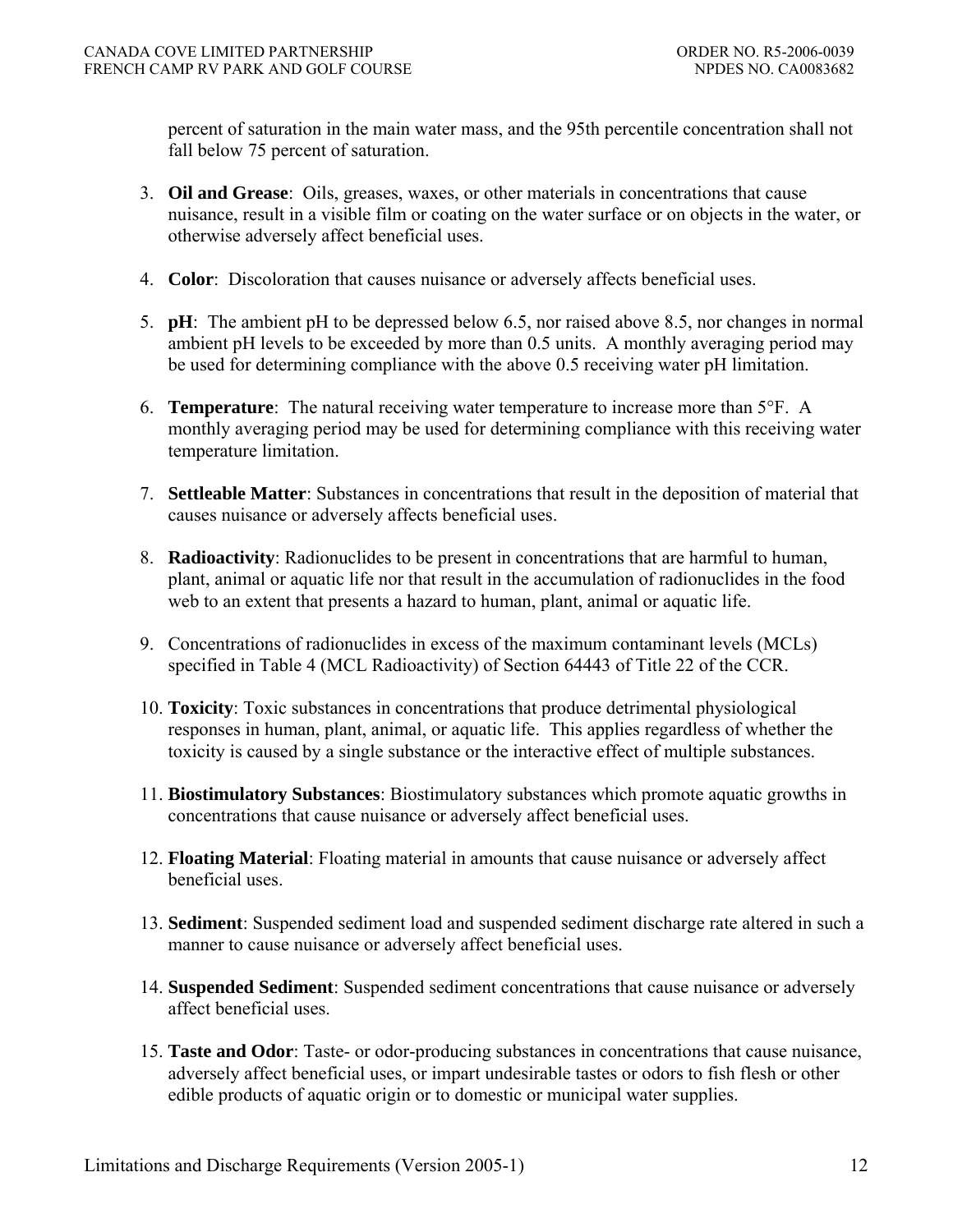- 16. **Turbidity**: Changes in turbidity that cause nuisance or adversely affect beneficial uses. Turbidity attributable to controllable water quality factors to exceed the following:
	- a. More than 1 NTUs where natural turbidity is between 0 and 5 NTUs.
	- b. More than 20 percent where natural turbidity is between 5 and 50 NTUs.
	- c. More than 10 NTUs where natural turbidity is between 50 and 100 NTUs.
	- d. More than 10 percent where natural turbidity is greater than 100 NTUs.

### 17. **Pesticides**:

- a. Pesticides in individual or combined concentrations that adversely affect beneficial uses.
- b. Pesticide concentrations in bottom sediments or aquatic life that adversely affect beneficial uses.
- c. Total identifiable persistent chlorinated hydrocarbon pesticides in concentrations detectable within the accuracy of analytical methods approved by the Environmental Protection Agency or the Executive Officer.
- d. Concentrations exceeding those allowable by applicable anti-degradation policies (see State Water Resources Control Board Resolution No. 68-16 and 40 C.F.R. Section 131.12.)
- e. Concentrations exceeding the lowest levels technically and economically achievable.
- f. Concentrations exceeding the Maximum Contaminant Levels set forth in California Code of Regulations, Title 22, Division 4, Chapter 15.
- g. Concentrations of thiobencarb in excess of 1.0 μg/L.
- 18. Aquatic communities and populations, including vertebrate, invertebrate, and plant species, to be degraded.
- 19. Esthetically undesirable discoloration:
- 20. Fungi, slimes, or other objectionable growths.

### **B. Groundwater Limitations**

Release of waste constituents from any storage, treatment, or disposal component associated with the Facility shall not, in combination with other sources of the waste constituents, cause underlying groundwater to contain waste constituents in concentrations statistically greater than background water quality or that listed below, whichever is greater:

- 1. Total Coliform organisms of 2.2 MPN/100 ml over any seven day period.
- 2. Chemical constituents in concentrations that adversely affect beneficial uses, including
	- a. Constituents concentrations greater than those listed below

| Constituent  | Units | Limitation |  |
|--------------|-------|------------|--|
| <b>Boron</b> | mg/L  | 0.7        |  |
| Chloride     | mg/L  | 106        |  |

Limitations and Discharge Requirements (Version 2005-1) 13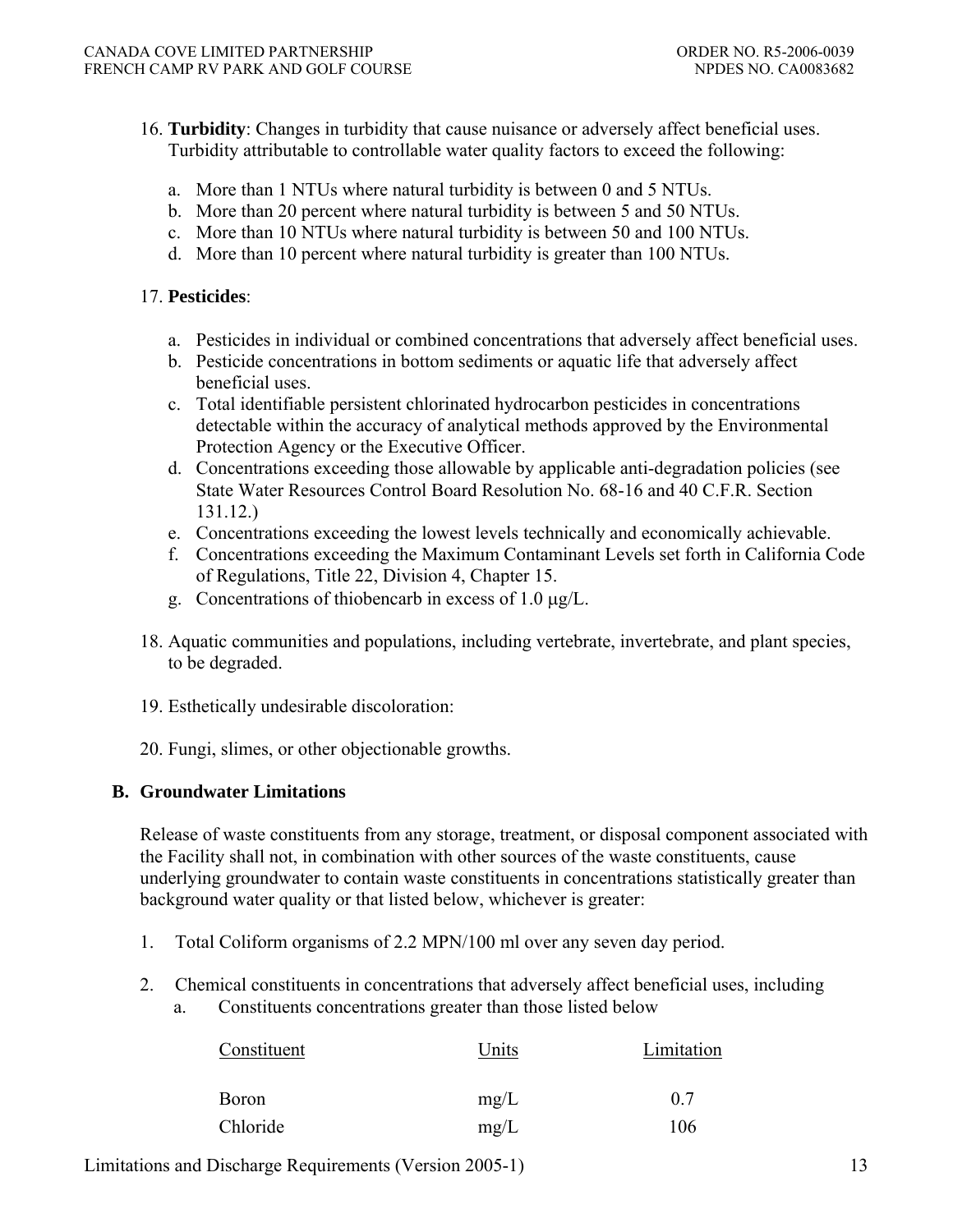#### CANADA COVE LIMITED PARTNERSHIP ORDER NO. R5-2006-0039 FRENCH CAMP RV PARK AND GOLF COURSE NEXT AND SERVICE OF A SERVICE OF A SERVICE OF A SERVICE OF A SERVICE OF A SERVICE OF A SERVICE OF A SERVICE OF A SERVICE OF A SERVICE OF A SERVICE OF A SERVICE OF A SERVICE OF A SERVICE

| Constituent                         | Units | Limitation |
|-------------------------------------|-------|------------|
| Iron                                | mg/L  | 0.3        |
| Manganese                           | mg/L  | 0.05       |
| Sodium                              | mg/L  | 69         |
| Total Dissolved Solids <sup>1</sup> | mg/L  | 450        |
| <b>Total Nitrogen</b>               | mg/1  | 10         |
| Aluminum                            | mg/L  | 0.2        |
| Ammonia (as ammonia)                | mg/L  | 1.5        |

<sup>1</sup> A cumulative impact limit that accounts for several dissolved constituents in addition to those listed here separately [e.g., alkalinity (carbonate and bicarbonate), calcium, hardness, phosphate, and potassium].

3. Exhibit a pH of less than 6.5 or greater than 8.5 pH units.

4. Impart taste, odor, toxicity, or color that creates nuisance or impairs any beneficial use.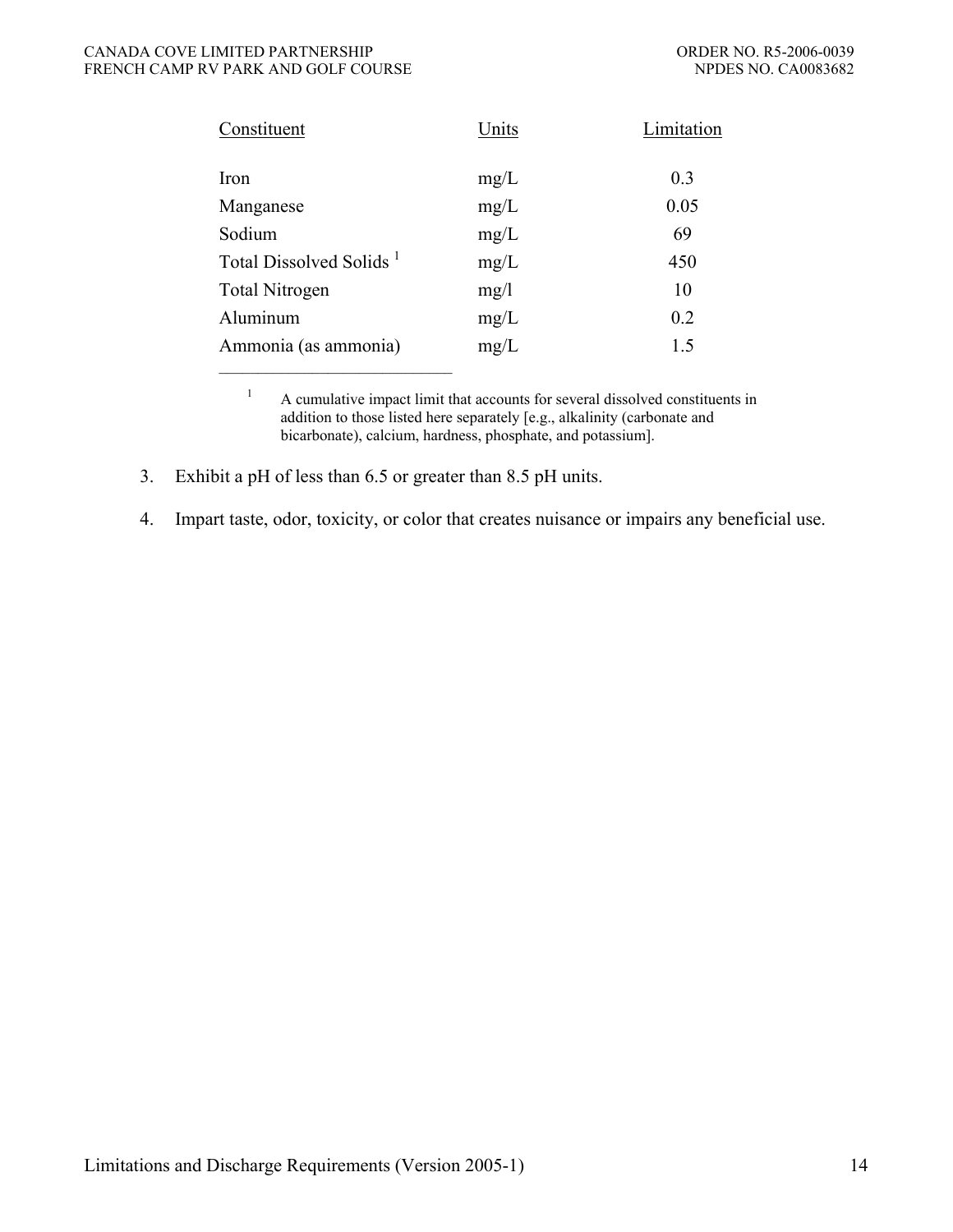## **VI. PROVISIONS**

### **A. Standard Provisions**

1. **Federal Standard Provisions**. The Discharger shall comply with all Federal Standard Provisions included in Attachment D of this Order.

The Regional Water Board is authorized to enforce the terms of this permit under several provisions of the CWC, including, but not limited to, Sections 13385, 13386, and 13387.

- 2. **Regional Water Board Standard Provisions**. The Discharger shall comply with the following Regional Water Board standard provisions:
	- a. If the Discharger's wastewater treatment plant is publicly owned or subject to regulation by the California Public Utilities Commission, it shall be supervised and operated by persons possessing certificates of appropriate grade according to Title 23, CCR, Division 3, Chapter 14.
	- b. After notice and opportunity for a hearing, this Order may be terminated or modified for cause, including, but not limited to:
		- (i) Violation of any term or condition contained in this Order;
		- (ii) Obtaining this Order by misrepresentation or by failing to disclose fully all relevant facts;
		- (iii) A change in any condition that requires either a temporary or permanent reduction or elimination of the authorized discharge; and
		- (iv) A material change in the character, location, or volume of discharge.

The causes for modification include:

- (i) New regulations. New regulations have been promulgated under Section 405(d) of the Clean Water Act, or the standards or regulations on which the permit was based have been changed by promulgation of amended standards or regulations or by judicial decision after the permit was issued.
- (ii) Land application plans. When required by a permit condition to incorporate a land application plan for beneficial reuse of sewage sludge, to revise an existing land application plan, or to add a land application plan.
- (iii) Change in sludge use or disposal practice. Under 40 CFR section 122.62(a)(1), a change in the Discharger's sludge use or disposal practice is a cause for modification of the permit. It is cause for revocation and reissuance if the Discharger requests or agrees.

The Regional Water Board may review and revise this Order at any time upon application of any affected person or the Regional Water Board's own motion.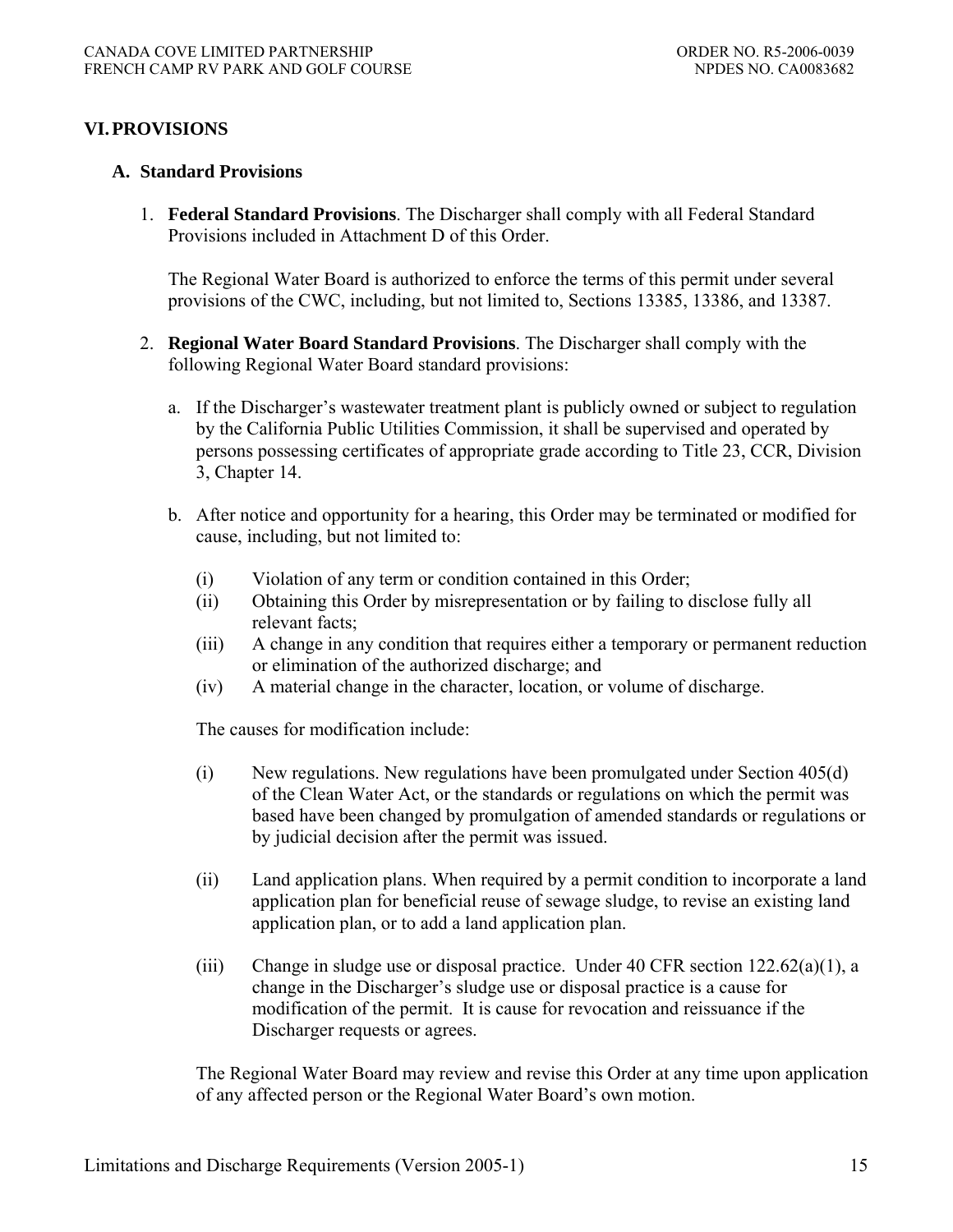c. If a toxic effluent standard or prohibition (including any scheduled compliance specified in such effluent standard or prohibition) is established under Section 307(a) of the CWA, or amendments thereto, for a toxic pollutant that is present in the discharge authorized herein, and such standard or prohibition is more stringent than any limitation upon such pollutant in this Order, the Regional Water Board will revise or modify this Order in accordance with such toxic effluent standard or prohibition.

The Discharger shall comply with effluent standards and prohibitions within the time provided in the regulations that establish those standards or prohibitions, even if this Order has not yet been modified.

- d. This Order shall be modified, or alternately revoked and reissued, to comply with any applicable effluent standard or limitation issued or approved under Sections 301(b)(2)(C) and (D),  $304(b)(2)$ , and  $307(a)(2)$  of the CWA, if the effluent standard or limitation so issued or approved:
	- (i) Contains different conditions or is otherwise more stringent than any effluent limitation in the Order; or
	- (ii) Controls any pollutant limited in the Order.

The Order, as modified or reissued under this paragraph, shall also contain any other requirements of the CWA then applicable.

- e. The provisions of this Order are severable. If any provision of this Order is found invalid, the remainder of this Order shall not be affected.
- f. By-pass (the intentional diversion of waste streams from any portion of a treatment facility or collection system, except those portions designed to meet variable effluent limits) is prohibited except under the following condition:
	- (i) by-pass is required for essential maintenance to assure efficient operation;

**and** 

(ii) neither effluent nor receiving water limitations are exceeded;

**and** 

(iii) the Discharger notifies the Board ten days in advance.

The permittee shall submit notice of an unanticipated by-pass as required in Federal Standard Provisions I.G.5. (Attachment D). Additional by-pass provisions are included in Federal Standard Provisions I.G. (Attachment D)

g. The Discharger shall take all reasonable steps to minimize any adverse effects to waters of the State or users of those waters resulting from any discharge or sludge use or disposal in violation of this Order. Reasonable steps shall include such accelerated or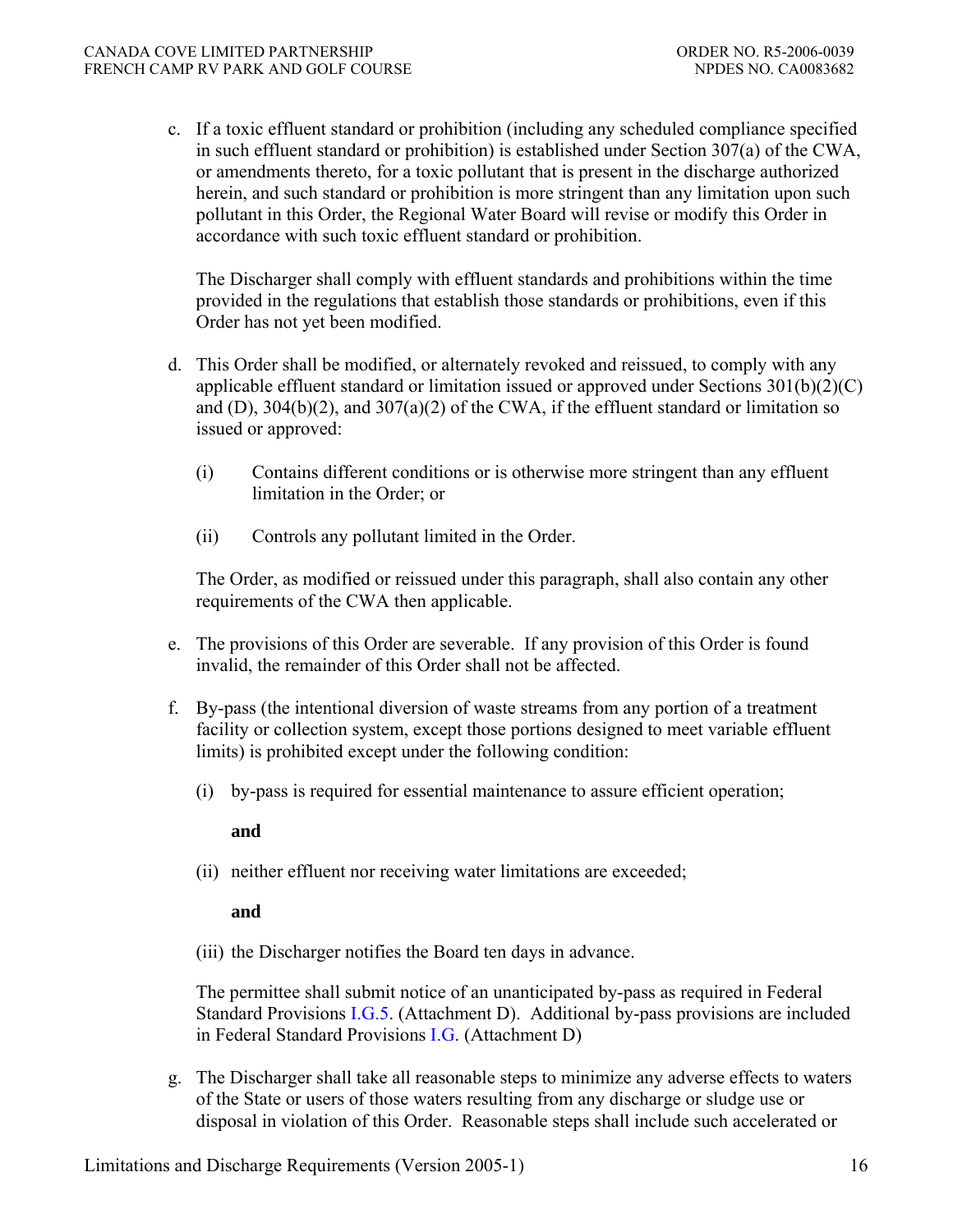additional monitoring as necessary to determine the nature and impact of the noncomplying discharge or sludge use or disposal.

- h. The discharge of any radiological, chemical or biological warfare agent or high-level, radiological waste is prohibited.
- i. A copy of this Order shall be maintained at the discharge facility and be available at all times to operating personnel. Key operating personnel shall be familiar with its content.
- j. Neither the treatment nor the discharge shall create a condition of nuisance or pollution as defined by the CWC, Section 13050.
- k. Safeguard to electric power failure:
	- (i) The Discharger shall provide safeguards to assure that, should there be reduction, loss, or failure of electric power, the discharge shall comply with the terms and conditions of this Order.
	- (ii) Upon written request by the Regional Water Board the Discharger shall submit a written description of safeguards. Such safeguards may include alternate power sources, standby generators, retention capacity, operating procedures, or other means. A description of the safeguards provided shall include an analysis of the frequency, duration, and impact of power failures experienced over the past five years on effluent quality and on the capability of the Discharger to comply with the terms and conditions of the Order. The adequacy of the safeguards is subject to the approval of the Regional Water Board.
	- (iii) Should the treatment works not include safeguards against reduction, loss, or failure of electric power, or should the Regional Water Board not approve the existing safeguards, the Discharger shall, within ninety days of having been advised in writing by the Regional Water Board that the existing safeguards are inadequate, provide to the Regional Water Board and USEPA a schedule of compliance for providing safeguards such that in the event of reduction, loss, or failure of electric power, the Discharger shall comply with the terms and conditions of this Order. The schedule of compliance shall, upon approval of the Regional Water Board, become a condition of this Order.
- l. The Discharger, upon written request of the Regional Water Board, shall file with the Regional Water Board a technical report on its preventive (failsafe) and contingency (cleanup) plans for controlling accidental discharges, and for minimizing the effect of such events.

The technical report shall:

 (i) Identify the possible sources of spills, leaks, untreated waste by-pass, and contaminated drainage. Loading and storage areas, power outage, waste treatment unit outage, and failure of process equipment, tanks and pipes should be considered.

Limitations and Discharge Requirements (Version 2005-1) 17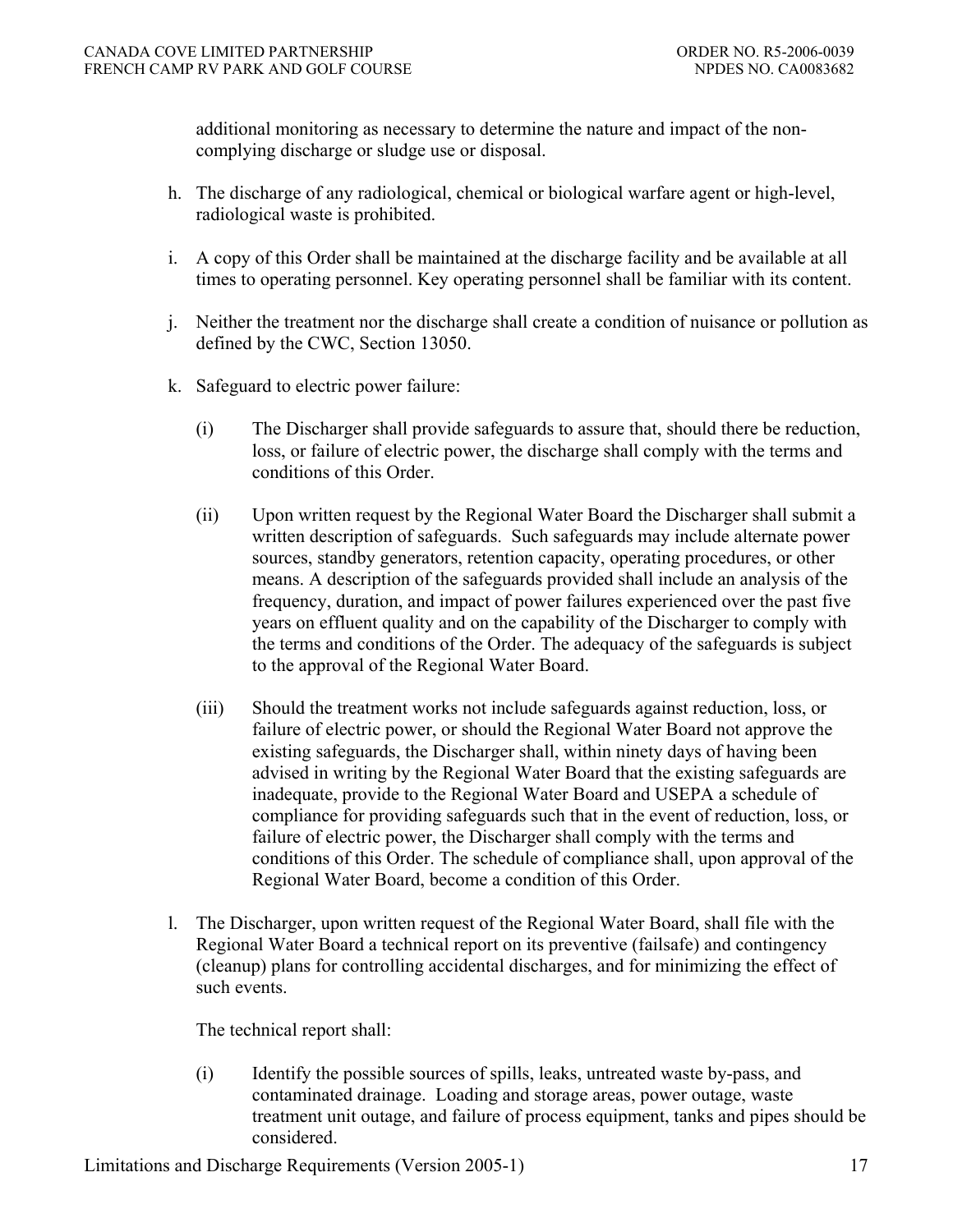- (ii) Evaluate the effectiveness of present facilities and procedures and state when they became operational.
- (iii) Predict the effectiveness of the proposed facilities and procedures and provide an implementation schedule containing interim and final dates when they will be constructed, implemented, or operational.

The Regional Water Board, after review of the technical report, may establish conditions, which it deems necessary to control accidental discharges and to minimize the effects of such events. Such conditions shall be incorporated as part of this Order, upon notice to the Discharger.

- m. A publicly owned treatment works (POTW) whose waste flow has been increasing, or is projected to increase, shall estimate when flows will reach hydraulic and treatment capacities of its treatment and disposal facilities. The projections shall be made in January, based on the last three years' average dry weather flows, peak wet weather flows and total annual flows, as appropriate. When any projection shows that capacity of any part of the facilities may be exceeded in four years, the Discharger shall notify the Regional Water Board by **31 January.** A copy of the notification shall be sent to appropriate local elected officials, local permitting agencies and the press. Within 120 days of the notification, the Discharger shall submit a technical report showing how it will prevent flow volumes from exceeding capacity or how it will increase capacity to handle the larger flows. The Regional Water Board may extend the time for submitting the report.
- n. The Discharger shall submit technical reports as directed by the Executive Officer.
- o. Chemical, bacteriological, and bioassay analyses shall be conducted at a laboratory certified for such analyses by the State Department of Health Services. In the event a certified laboratory is not available to the Discharger, analyses performed by a noncertified laboratory will be accepted provided a Quality Assurance-Quality Control Program is instituted by the laboratory. A manual containing the steps followed in this program must be kept in the laboratory and shall be available for inspection by Regional Water Board staff. The Quality Assurance-Quality Control Program must conform to USEPA guidelines or to procedures approved by the Regional Water Board.
	- (i) Unless otherwise specified, all metals shall be reported as Total Metals.
	- (ii) Unless otherwise specified, all metals shall be reported as Total Metals.
		- 1) Acute bioassays shall be performed in accordance with guidelines approved by the Regional Water Board and the Department of Fish and Game or in accordance with methods described in USEPA's manual for measuring acute toxicity of effluents (EPA-821-R-02-012 and subsequent amendments).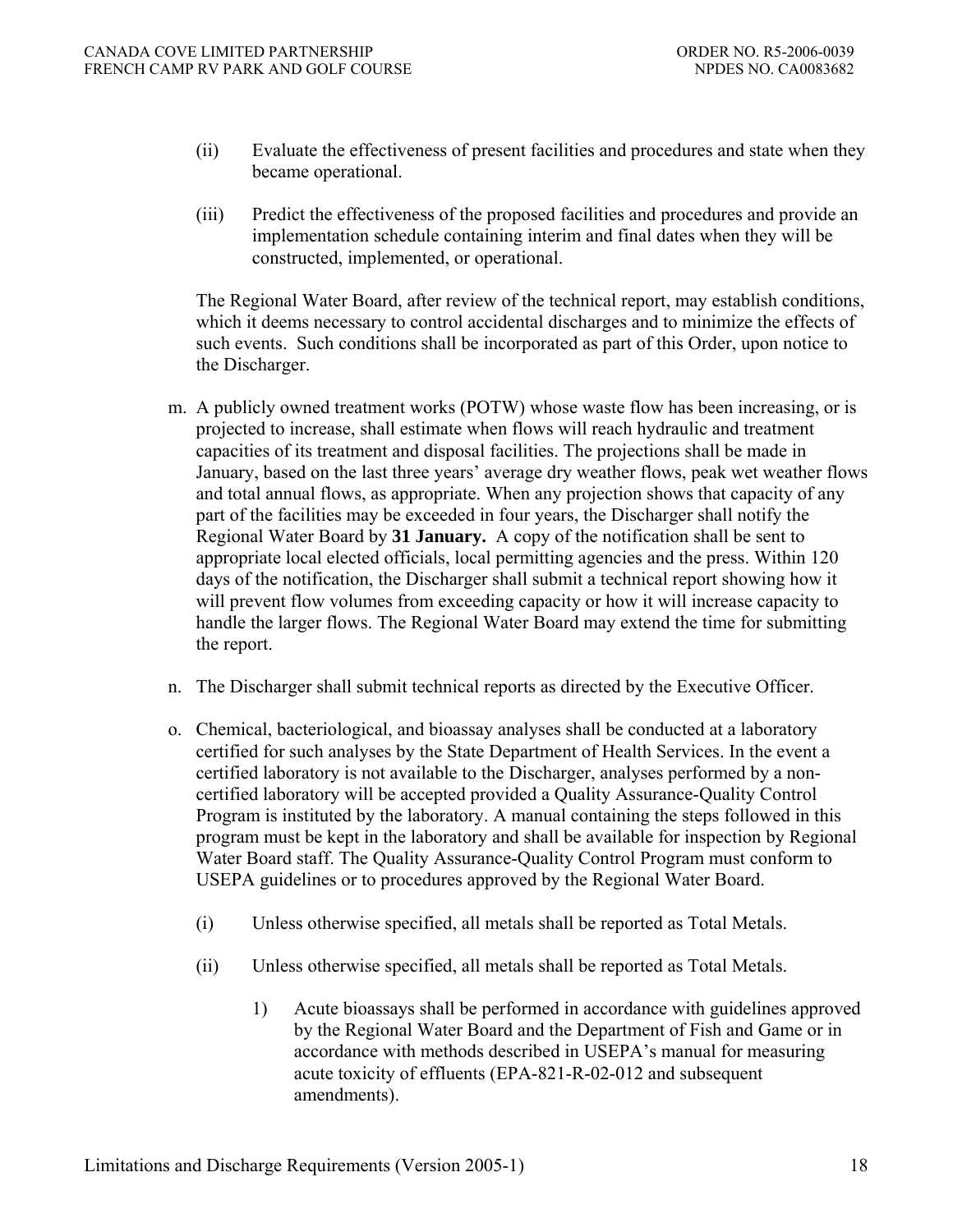- 2) Short-term chronic bioassays shall be performed in accordance with USEPA guidelines (EPA-821-R-02-013 and subsequent amendments).
- p. Laboratories that perform sample analyses must be identified in all monitoring reports submitted to the Regional Water Board and USEPA.
- q. The Discharger shall conduct analysis on any sample provided by USEPA as part of the Discharge Monitoring Quality Assurance (DMQA) program. The results of any such analysis shall be submitted to USEPA's DMQA manager.
- r. Effluent samples shall be taken downstream of the last addition of wastes to the treatment or discharge works where a representative sample may be obtained prior to mixing with the receiving waters. Samples shall be collected at such a point and in such a manner to ensure a representative sample of the discharge.
- s. All monitoring and analysis instruments and devices used by the Discharger to fulfill the prescribed monitoring program shall be properly maintained and calibrated as necessary, at least yearly, to ensure their continued accuracy.
- t. The Discharger shall file with the Regional Water Board technical reports on selfmonitoring performed according to the detailed specifications contained in the Monitoring and Reporting Program attached to this Order.
- u. The results of all monitoring required by this Order shall be reported to the Board, and shall be submitted in such a format as to allow direct comparison with the limitations and requirements of this Order. Unless otherwise specified, discharge flows shall be reported in terms of the monthly average and the daily maximum discharge flows.
- v. Upon written request of the Regional Water Board, the Discharger shall submit a summary monitoring report to the Regional Water Board. The report shall contain both tabular and graphical summaries of the monitoring data obtained during the previous year(s).

### **B. Monitoring and Reporting Program Requirements**

The discharger shall comply with the Monitoring and Reporting Program, and future revisions thereto, in Attachment E of this Order.

### **C. Special Provisions**

### **1. Reopener Provisions**

 a. **New more stringent Water Quality Standards**. Upon adoption of any more stringent applicable water quality standards for receiving waters by the Regional Water Board or the State Water Board pursuant to Section 303 of the CWA and regulations adopted thereunder, this permit may be reopened and modified in accordance with such more stringent standards.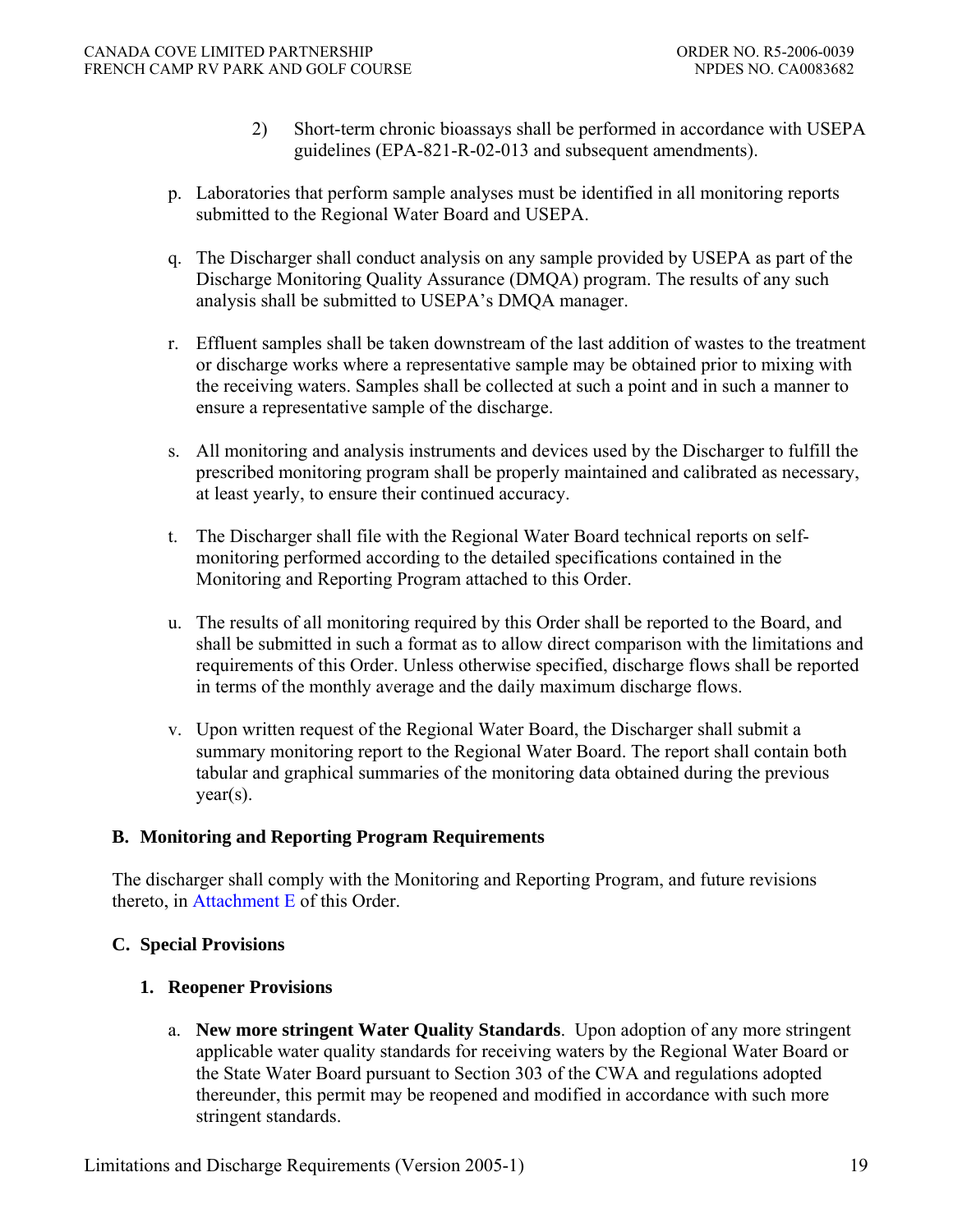- b. **Chronic Toxicity**. If chronic toxicity testing as specified below in Section VI.C.2.a (Special Studies, Technical Reports and Additional Monitoring Requirements) indicates that the discharge causes, has the reasonable potential to cause, or contributes to an instream excursion above the water quality objective for toxicity (other than salinity), this Order may be reopened and a chronic toxicity limitation included and/or a limitation for the specific toxicant identified in the TRE included. Additionally, if a chronic toxicity water quality objective is adopted by the State Water Board, this Order may be reopened and a limitation based on that objective included.
- c. **Groundwater limitations**. If after review of groundwater monitoring results from the Groundwater monitoring study specified below in Section VI.C.2.b, it is determined that the discharge has reasonable potential to cause or contribute to an exceedance of a water quality objective in groundwater, this Order may be reopened and new or modified groundwater limitations added for the subject constituents.
- d. **Ammonia, BOD, and EC TMDL**. This Order shall be reopened, as necessary, and alternative final effluent limitations established for ammonia, BOD, and/or EC based upon a waste load allocation derived from TMDLs established for Lone Tree Creek, a site-specific water quality objective, or based upon new criteria.
- e. **Optional Dilution Study**. Lone Tree Creek may have assimilative capacity for certain pollutants for which effluent limitations have been established. If the Discharger elects to conduct a dilution study in accordance with the procedures outlined in Appendix 5 of the SIP, this Order may be reopened and if necessary modify effluent limitations for the subject constituents.
- f. **Bis (2-Ethylhexl)Phthalate (DEHP), chloropyrifos**. This Order may be reopened and establish new effluent limitations for DEHP, and chloropyrifos if necessary upon review of monitoring data collected indicating these constituents have a reasonable potential to exceed a water quality objective.

### **2. Special Studies, Technical Reports and Additional Monitoring Requirements**

- a. **Chronic Whole Effluent Toxicity**. For protection of the Basin Plan's narrative toxicity objective, this Order requires the Discharger to conduct chronic whole effluent toxicity testing, as specified in the Monitoring and Reporting Program (Attachment E). If the testing indicates that the discharge causes, has the reasonable potential to cause, or contributes to an in-stream excursion above the water quality objective for toxicity, the Discharger shall initiate a Toxicity Reduction Evaluation (TRE), and take actions to mitigate the impact of the discharge and prevent reoccurrence of toxicity. A TRE is a site-specific study conducted in a stepwise process to identify the source(s) of toxicity and the effective control measures for effluent toxicity. TREs are designed to identify the causative agents of whole effluent toxicity, evaluate the effectiveness of the toxicity control options, and confirm the reduction in effluent toxicity.
- b. **Hydrogeologic Evaluation and Groundwater Monitoring Tasks**. Since the Discharger is currently discharging to land by impounding recycled water and is considering an additional land disposal alternative (ie: subsurface irrigation), the

Limitations and Discharge Requirements (Version 2005-1) 20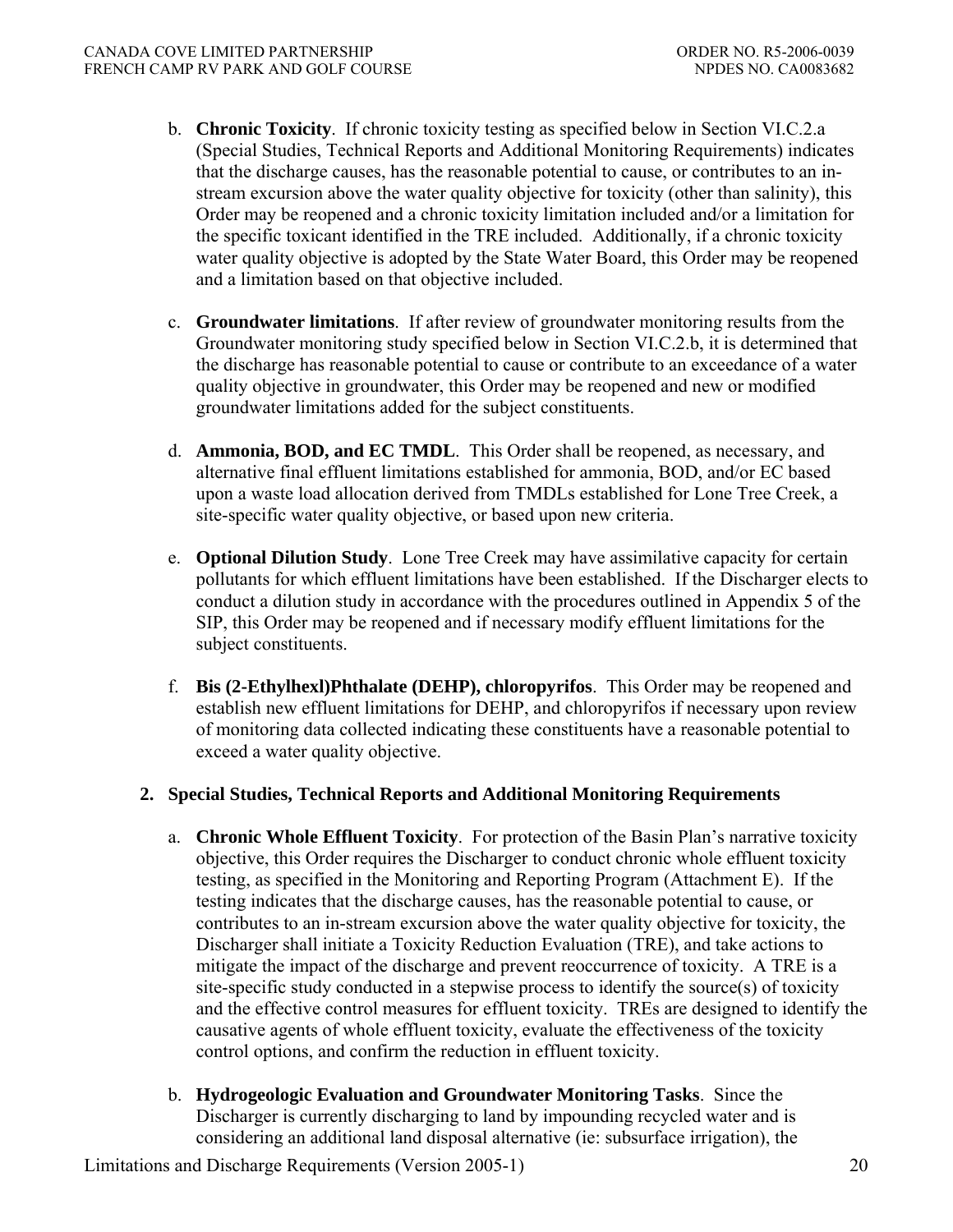Discharger shall complete a hydrogeologic investigation within the area affected and potentially affected by the Facility and its discharge(s) to land by **1 March 2008** in accordance with the following time schedule

| Task                              | Date Due         |
|-----------------------------------|------------------|
| Submit Groundwater Study Workplan | 1 September 2006 |
| Begin Study                       | 1 January 2007   |
| Progress Report                   | 1 July 2007      |
| <b>Submit Final Report</b>        | 1 March 2008     |
|                                   |                  |

 The technical report documenting the hydrogeologic investigation shall describe the underlying geology, existing wells (active and otherwise), local well construction practices and standards, well restrictions, hydrogeology and assess all impacts of the wastewater discharge on water quality. The groundwater quality shall be monitored in accordance with the attached Monitoring and Reporting Program. The technical report must present, for each monitoring event, determinations for the direction and gradient of groundwater flow.

 The groundwater monitoring network, consisting of a minimum of four (4) monitoring wells, shall include one or more background monitoring wells and sufficient number of designated monitoring wells to evaluate performance of BPTC measures and determine if the discharge has degraded groundwater. These include monitoring wells immediately downgradient of every treatment, storage, and disposal unit that does or may release waste constituents to groundwater with the exception of wastewater reclamation areas to which the Discharger applies effluent. All wells shall comply with appropriate standards as described in *California Well Standards Bulletin 74-90* (June 1991) and *Water Well Standards: State of California Bulletin 94-81* (December 1981), and any more stringent standards adopted by the Discharger or county pursuant to CWC section 13801. The existing well network will be evaluated, and the proposed network should include existing monitoring wells where they will serve to measure compliance or provide other relevant information (e.g., depth to groundwater). The Discharger shall install approved monitoring wells, properly destroy ineffective wells, and commence groundwater monitoring in accordance with this Order's Monitoring and Reporting Program. After one year of monitoring, the Discharger shall characterize natural background quality of monitored constituents in a technical report. If the monitoring shows that any constituent concentrations are increased above background water quality, the Discharger shall submit a technical report describing the evaluation's results and critiquing each evaluated component with respect to BPTC and minimizing the discharge's impact on groundwater quality. In no case shall the discharge be allowed to exceed a water quality objective. Where treatment system deficiencies are documented, the technical report shall provide recommendations for necessary modifications (e.g., new or revised salinity source control measures, Facility component upgrade and retrofit) to achieve BPTC and identify the source of funding and proposed schedule for modifications for achieving full compliance prior to expiration of this Order. This Order may be reopened and additional groundwater limitations added.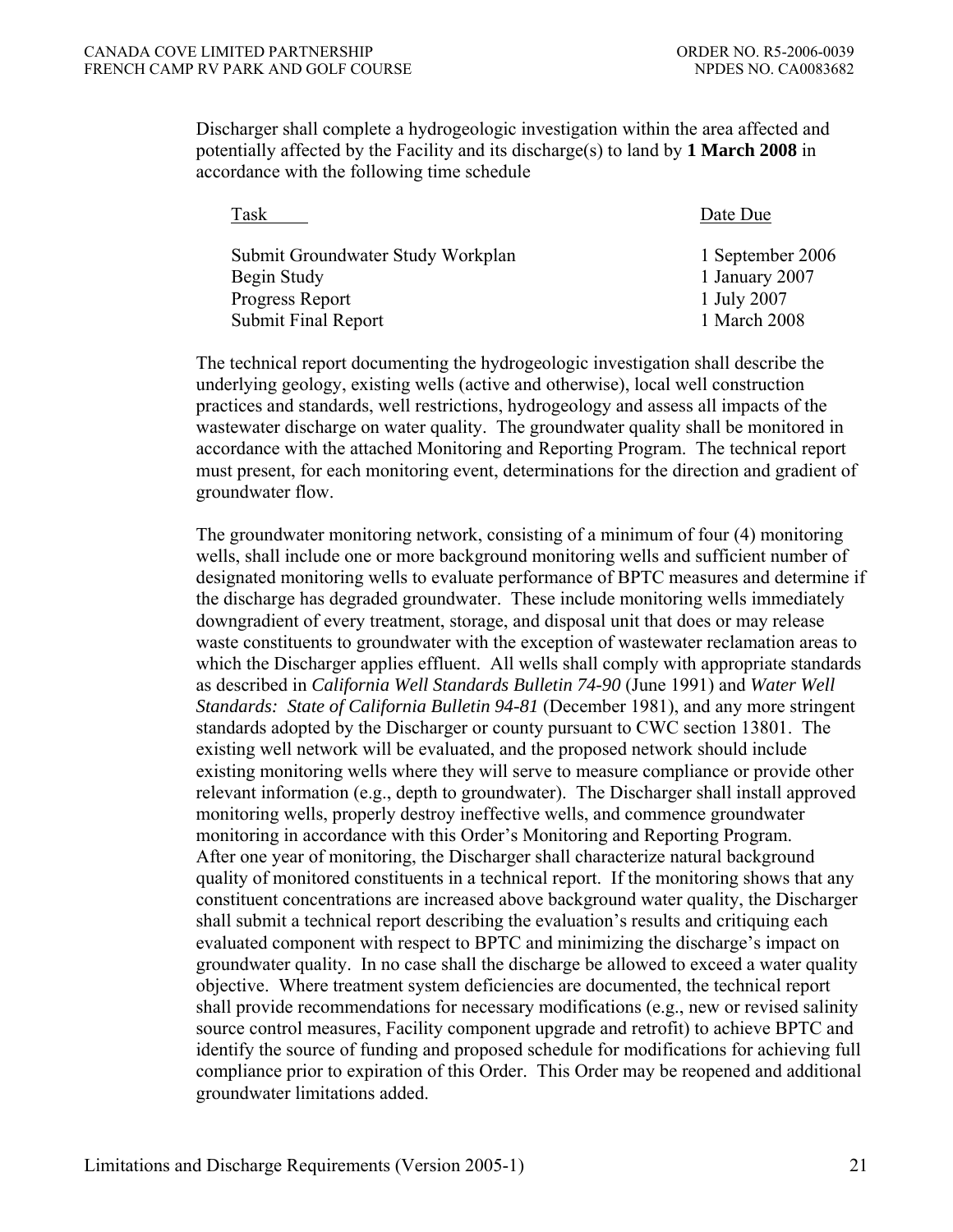### **3. Best Management Practices and Pollution Prevention – Not Applicable**

#### **4. Compliance Schedules**

**a. Corrective Action Plan/Implementation schedule for Copper, Lead, Silver, Zinc, and Indeno(1,2,3-cd) Pyrene**: The Discharger's effluent contains copper, lead, silver, zinc, and indeno (1,2,3-cd) pyrene at concentrations that exceed water quality criteria contained in the CTR. Sampling indicates the existing effluent while discharging to Lone Tree Creek would not be capable of consistently meeting the effluent limitations for these constituents. The Discharger on 2 June 2005 submitted justification for a compliance schedule, which could include additional treatment, source control, and other land disposal alternatives as possible corrective measures for compliance with these limitations. The Discharger therefore shall achieve full compliance with final limitations for copper, lead, silver, zinc and indeno (1,2,3-cd) pyrene in accordance with the following time schedule by **18 May 2010**:

| Task                                                                                                                                  | Date Due                       |
|---------------------------------------------------------------------------------------------------------------------------------------|--------------------------------|
| Submit Corrective Action Plan and implementation schedule 1 September 2006<br>Progress Reports <sup>1</sup><br><b>Full Compliance</b> | 1 July Annually<br>18 May 2010 |

<sup>1</sup> The Progress reports shall detail what steps have been implemented towards achieving compliance with waste discharge requirements, evaluate the effectiveness of the implemented measures and assess whether additional measures are necessary to meet the time schedule.

#### **5. Construction, Operation and Maintenance Specifications**

- a. Wastewater Treatment Facility
	- i. Wastewater shall be oxidized, disinfected, and in this situation filtered (to assure effectiveness of the ozone disinfection process) or equivalent pursuant to DHS criteria for the use of recycled water at a Golf Course with restricted access in Title 22, CCR, Division 4, Chapter 3 (Title 22).
	- ii. The treatment and disposal facilities shall be designed, constructed, operated, and maintained to prevent inundation or washout due to floods with a 100-year return frequency.
	- iii. To ensure the ozone disinfection system is continuously effective, in addition to having an automatic on-line ozone monitoring system, the Discharger shall also use a bench-top ozone monitoring instrument that uses the Indigo colorimetric method for ozone analysis. The on-line ozone monitor should produce results that are within 5% of the results obtained using the indigo method.
	- iv. The chlorine disinfection process following filtration shall provide a CT (the product of total chlorine residual and modal contact time measured at the same point) value of not less than 450 milligram-minutes per liter at all times with a modal contact time of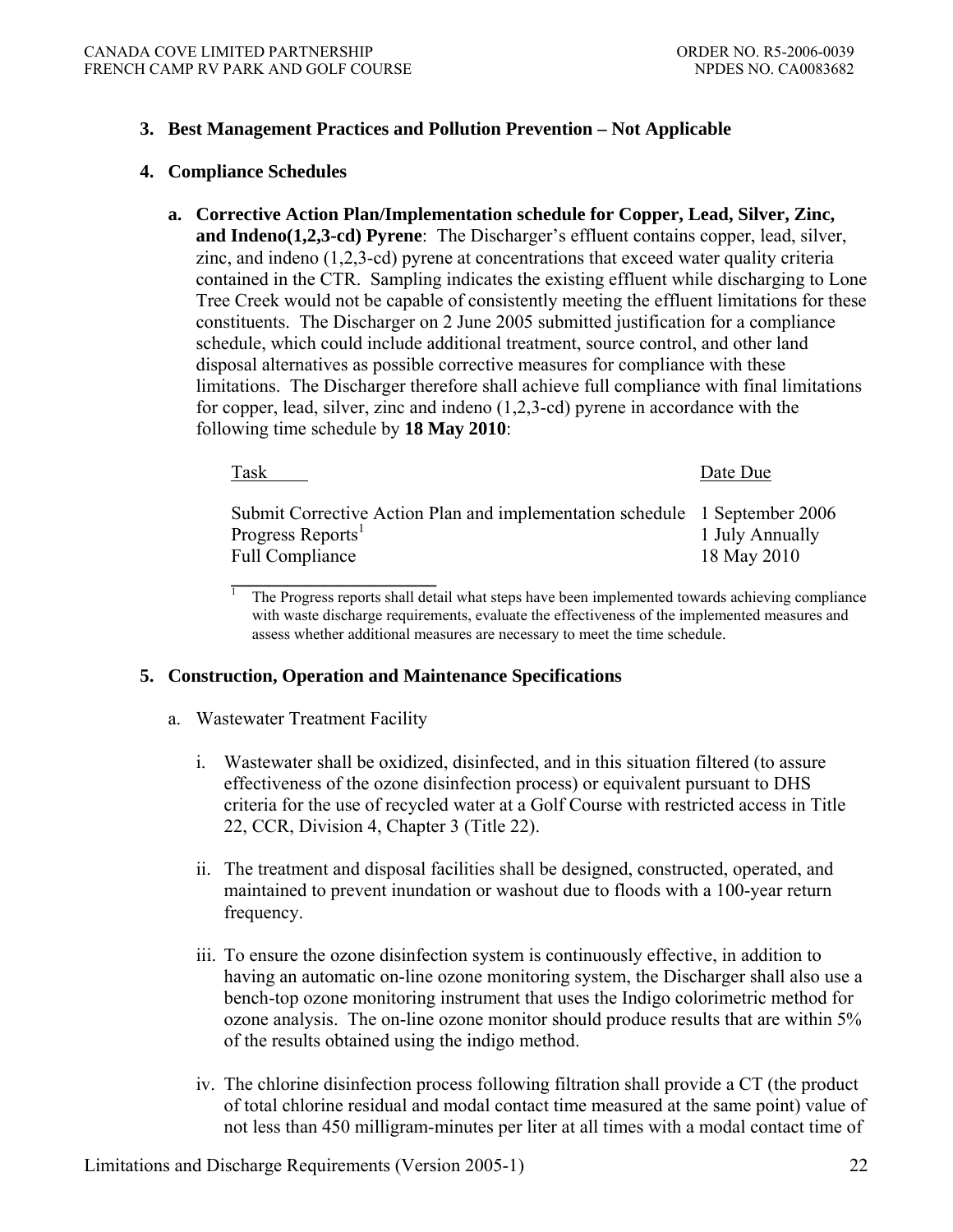at least 90 minutes, based on peak dry weather design flow. This requirement only applies when the Facility is using chlorine for disinfection.

- b. Recycled Water Use Area Requirements
	- (i) Use of reclaimed water shall be limited to the recycled water use area as defined in the Facility's ECOLOGIC engineering report (5 March 2004).
	- (ii) No irrigation with, or impoundment of recycled water shall take place within 100 feet of any domestic water supply well.
	- (iii) Any irrigation runoff shall be confined to the recycled water use area.
	- (iv) Spray, mist, or runoff shall not enter dwellings, designated outdoor eating areas, or food handling facilities.
	- (v) Drinking water fountains shall be protected against contact with recycled water spray, mist, or runoff.
	- (vi) No spray irrigation of any recycled water, shall take place within 100 feet of a residence or a place where public exposure could be similar to that of a park, playground, or school yard. Public contact is being minimized as specified by DHS comments on the Discharger's Engineering Report (by sprinkler irrigation between the hours of 1 a.m and 4 a.m., when the public should not be present). Observations of the irrigation system performance during the night must be conducted at least weekly.
	- (vii) All use areas where recycled water is used/stored that are accessible to the public shall be posted with signs that are visible to the public, in a size no less than 4 inches high by 8 inches wide, that include the following wording: "RECYCLED WATER - DO NOT DRINK". Each sign shall display an international symbol similar to that shown in figure 60310-A of Title 22, Division 4, Chapter 3.
	- (viii)Except as allowed under Section 7604 of Title 17, California Code of Regulations, no physical connection shall be made or allowed to exist between any reclaimed water system and any separate system conveying potable water.
	- (ix) The portions of the recycled water piping system that are in areas subject to access by the general public shall not include any hose bibbs. Only quick couplers that differ from those used on the potable water system shall be used on the portions of the recycled water piping system in areas subject to public access.
	- (x) Areas irrigated with recycled water shall be managed to prevent breeding of mosquitoes.
	- (xi) Application of reclaimed wastewater to the reclamation area shall be at reasonable rates considering the crop, climate, soil, and irrigation management system. The

Limitations and Discharge Requirements (Version 2005-1) 23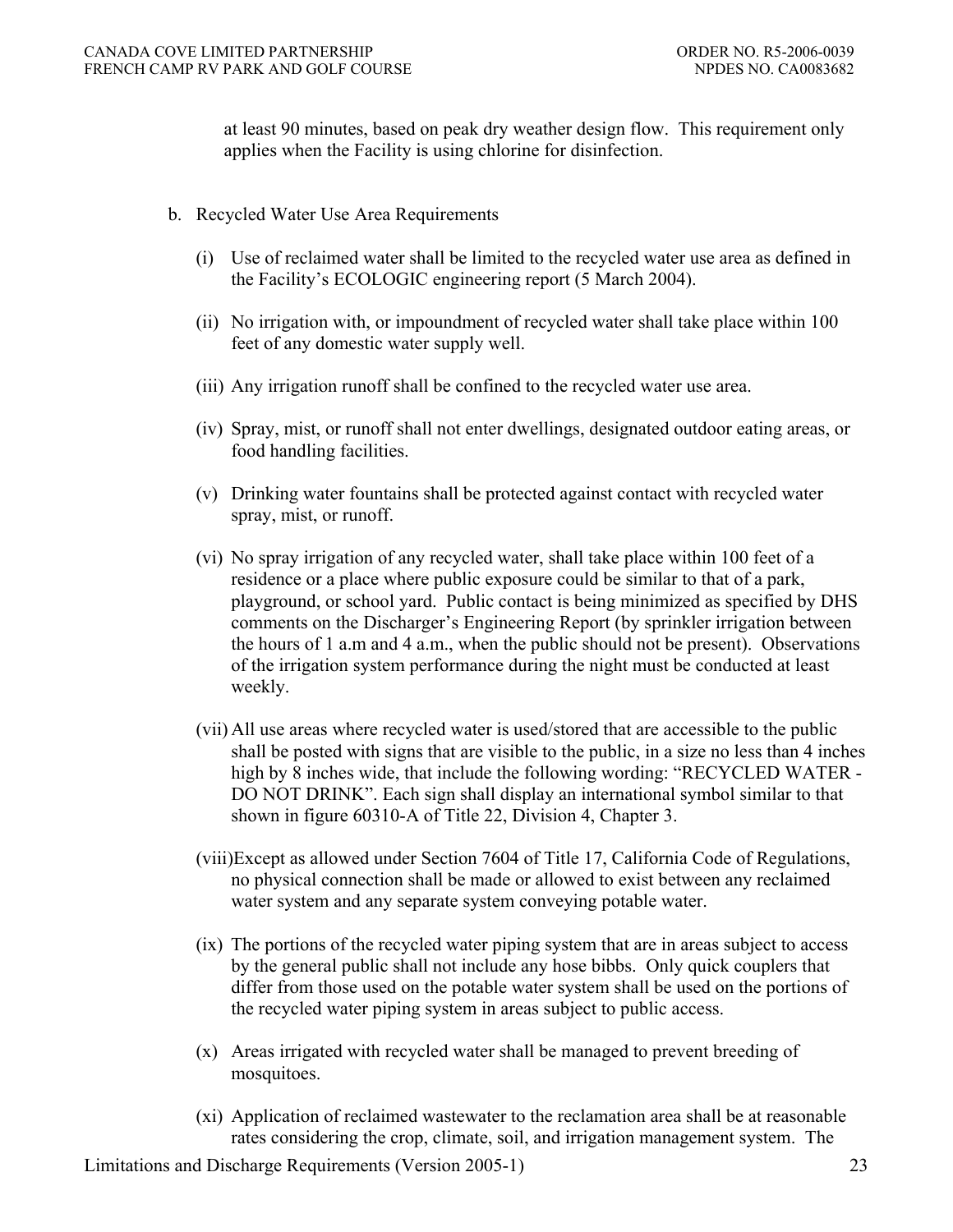nutrient loading of the reclamation area, including the nutritive value of organic and chemical fertilizers and of the reclaimed water, shall not exceed the crop or vegetation demand.

- (xii) The Discharger may not spray irrigate effluent during periods of precipitation and for at least 24 hours after cessation of precipitation, or when winds exceed 30 mph.
- (xiii)A minimum freeboard of two (2) feet shall be maintained at all times in any reservoir or pond containing recycled water, except with prior written authorization by the Regional Water Board's Executive Officer.
- c. Sludge/Biosolids Disposal Requirements:
	- (i) Collected screenings, residual sludge, biosolids, and other solids removed from liquid wastes shall be disposed of in a manner approved by the Executive Officer, and consistent with *Consolidated Regulations for Treatment, Storage, Processing, or Disposal of Solid Waste,* as set forth in Title 27, California Code of Regulations, Division 2, Subdivision 1, Section 20005, et seq. Removal for further treatment, disposal, or reuse at sites (i.e., landfill, composting sites, soil amendment sites) that are operated in accordance with valid waste discharge requirements issued by a regional water quality control board will satisfy these requirements.
	- (ii) Sludge and solid waste shall be removed from screens, sumps, ponds, clarifiers, etc. as needed to ensure optimal plant performance.
	- (iii)The treatment of sludge generated at the Facility shall be confined to the Facility property and conducted in a manner that precludes infiltration of waste constituents into soils in a mass or concentration that will violate Groundwater Limitations. In addition, the storage of residual sludge, solid waste, and biosolids on Facility property shall be temporary and controlled, and contained in a manner that minimizes leachate formation and precludes infiltration of waste constituents into soils in a mass or concentration that will violate Groundwater Limitations.
	- (iv) The use and disposal of biosolids shall comply with existing Federal and State laws and regulations, including permitting requirements and technical standards included in 40 CFR 503. If the State Water Board and the Regional Water Board are given the authority to implement regulations contained in 40 CFR 503, this Order may be reopened to incorporate appropriate time schedules and technical standards. The Discharger must comply with the standards and time schedules contained in 40 CFR 503 whether or not they have been incorporated into this Order.
	- (v) The Discharger shall comply with the Monitoring and Reporting Program for biosolids disposal contained in Attachment E.
	- (vi) Any proposed change in sludge use or disposal practice from a previously approved practice shall be reported to the Executive Officer and EPA Regional Administrator at least **90 days** in advance of the change.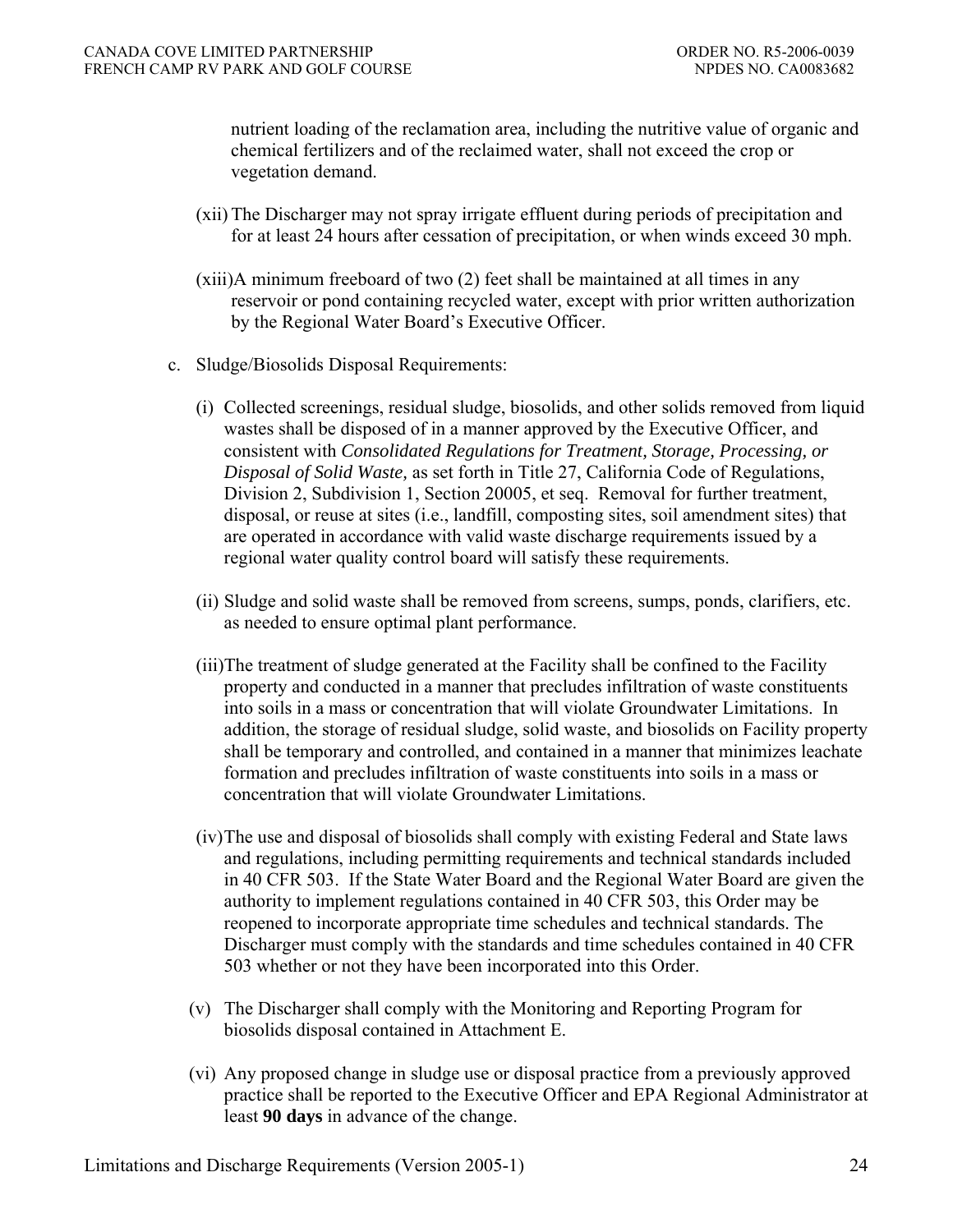- (vii)The Discharger is encouraged to comply with the "Manual of Good Practice for Agricultural Land Application of Biosolids" developed by the California Water Environment Association.
- (viii)Facilities for the storage of Class B biosolids shall be located, designed and maintained to restrict public access to biosolids.
- (ix) Biosolids storage facilities shall be designed and maintained to prevent washout or inundation from a storm or flood with a return frequency of 100 years.
- (x) Biosolids storage facilities, which contain biosolids, shall be designed and maintained to contain all storm water falling on the biosolids storage area during a rainfall year with a return frequency of 100 years.
- (xi) Biosolids storage facilities shall be designed, maintained and operated to minimize the generation of leachate.
- d. Golf course reservoirs shall be managed to prevent breeding of mosquitoes. In particular,

(i) An erosion control program shall be implemented to ensure that small coves and irregularities are not created around the perimeter of the water surface.

- (ii) Weeds shall be minimized through control of water depth, harvesting, or herbicides.
- (iii) Dead algae, vegetation, and debris shall not accumulate on the water surface.
- e. Freeboard in any pond containing wastewater or reclaimed wastewater shall never be less than two feet as measured from the water surface to the lowest point of overflow.

### **6. Special Provisions for Municipal Facilities (POTWs Only) – Not Applicable**

#### **7. Other Special Provisions**

- a. Prior to making any change in the discharge point, place of use, or purpose of use of the wastewater, the Discharger shall obtain approval of, or clearance from the State Water Resources Control Board (Division of Water Rights).
- b. In the event of any change in control or ownership of land or waste discharge facilities presently owned or controlled by the Discharger, the Discharger shall notify the succeeding owner or operator of the existence of this Order by letter, a copy of which shall be immediately forwarded to this office.

To assume operation under this Order, the succeeding owner or operator must apply in writing to the Executive Officer requesting transfer of the Order. The request must contain the requesting entity's full legal name, the State of incorporation if a corporation, address and telephone number of the persons responsible for contact with the Regional Water Board and a statement. The statement shall comply with the signatory paragraph of Standard Provision V.B, Attachment D, and state that the new owner or operator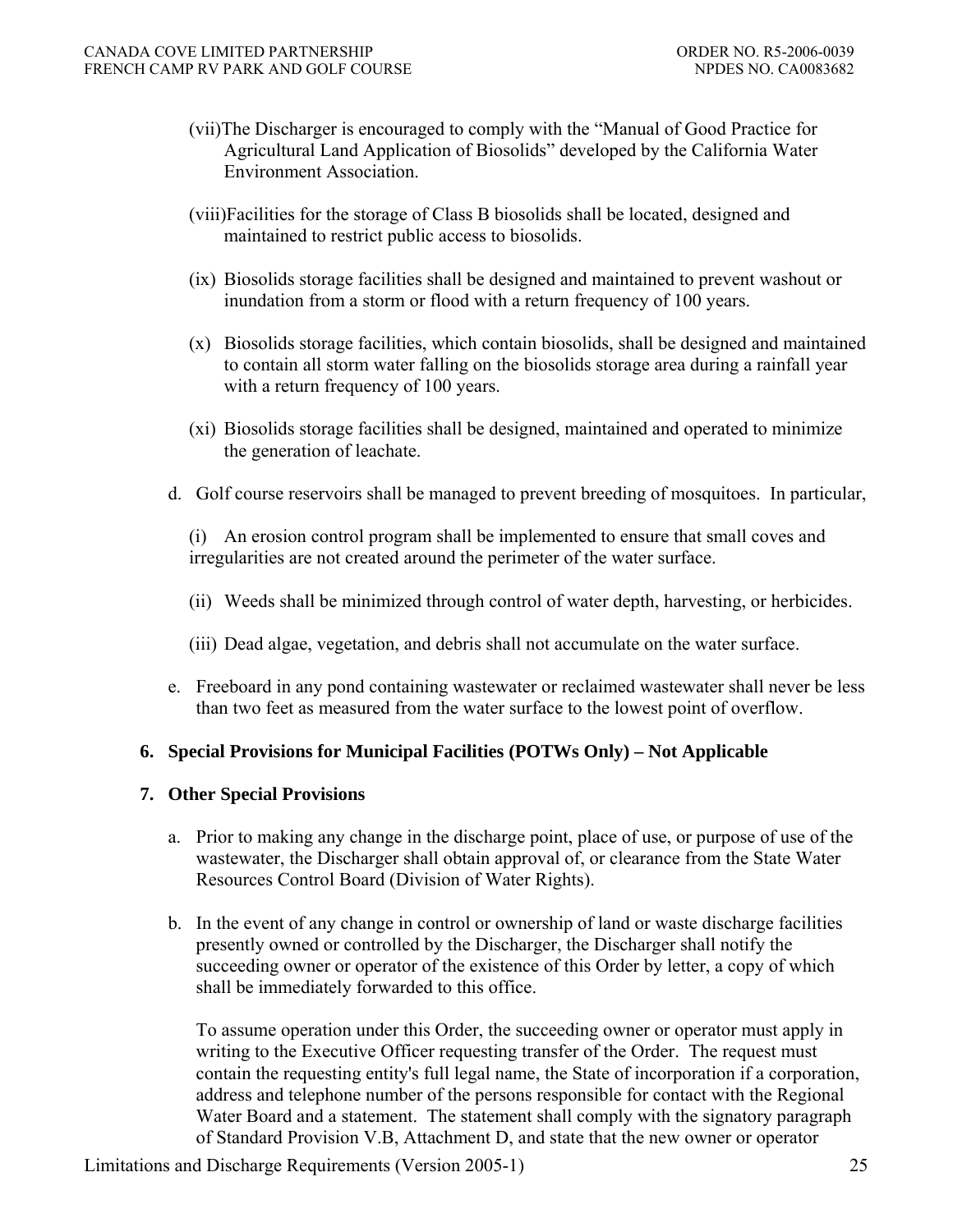assumes full responsibility for compliance with this Order. Failure to submit the request shall be considered a discharge without requirements, a violation of the California Water Code. Transfer shall be approved or disapproved in writing by the Executive Officer.

c. All technical reports required herein that involve planning, investigation, evaluation, or design, or other work requiring interpretation and proper application of engineering or geologic sciences, shall be prepared by or under the direction of persons registered to practice in California pursuant to California Business and Professions Code, Sections 6735, 7835, and 7835.1. To demonstrate compliance with Title 16, CCR, Sections 415 and 3065, all technical reports must contain a statement of the qualifications of the responsible registered professional(s). As required by these laws, completed technical reports must bear the signature(s) and seal(s) of the registered professional(s) in a manner such that all work can be clearly attributed to the professional responsible for the work.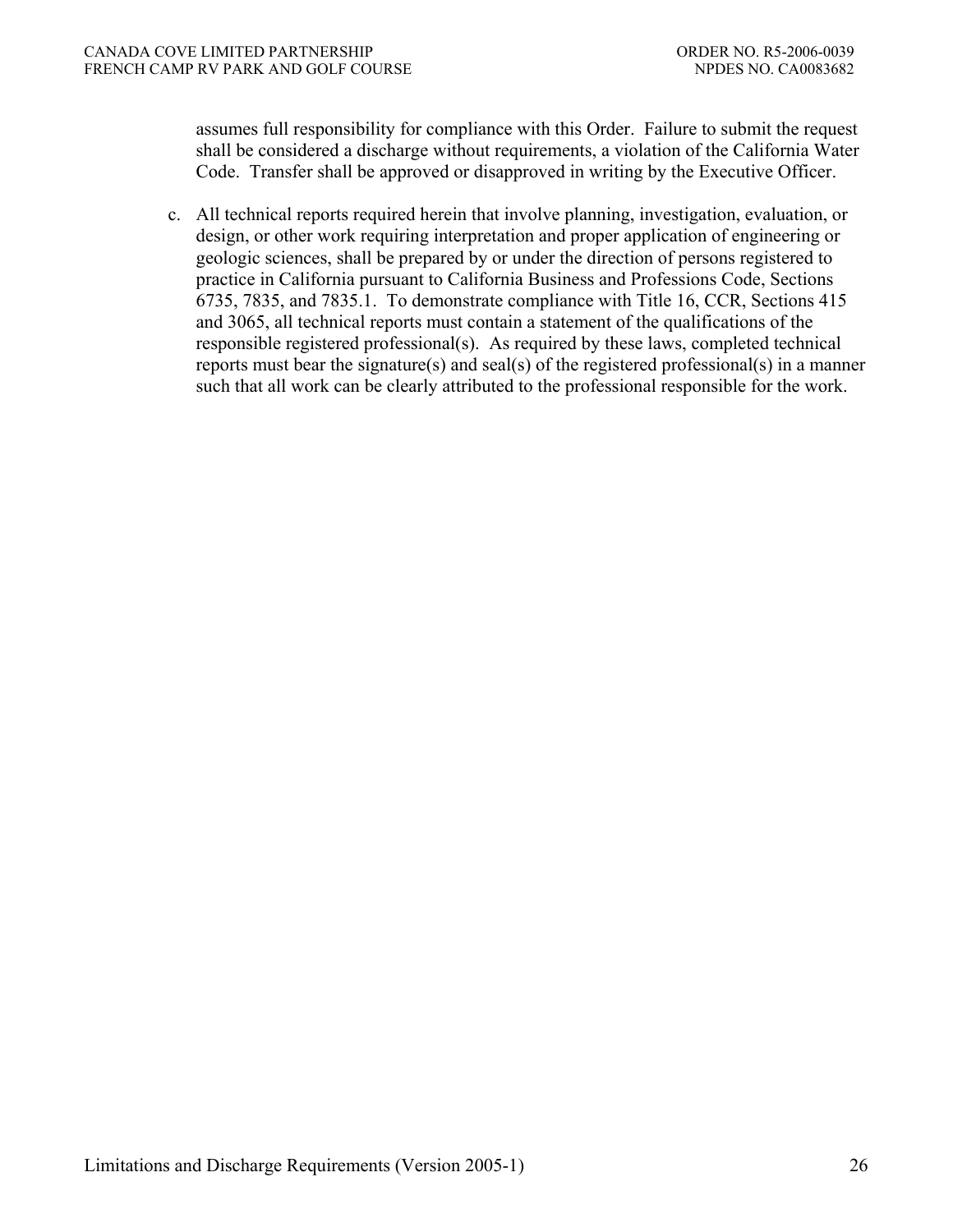## **VII. COMPLIANCE DETERMINATION**

Compliance with the effluent limitations contained in Section IV of this Order will be determined as specified below:

## **A. Average Monthly Effluent Limitation (AMEL)**.

If the average of daily discharges over a calendar month exceeds the AMEL for a given parameter, an alleged violation will be flagged and the discharger will be considered out of compliance for each day of that month for that parameter (e.g., resulting in 31 days of noncompliance in a 31-day month). The average of daily discharges over the calendar month that exceeds the AMEL for a parameter will be considered out of compliance for that month only. If only a single sample is taken during the calendar month and the analytical result for that sample exceeds the AMEL, the discharger will be considered out of compliance for that calendar month. For any one calendar month during which no sample (daily discharge) is taken, no compliance determination can be made for that calendar month.

### **B. Average Weekly Effluent Limitation (AWEL)**.

If the average of daily discharges over a calendar week exceeds the AWEL for a given parameter, an alleged violation will be flagged and the discharger will be considered out of compliance for each day of that week for that parameter, resulting in 7 days of non-compliance. The average of daily discharges over the calendar week that exceeds the AWEL for a parameter will be considered out of compliance for that week only. If only a single sample is taken during the calendar week and the analytical result for that sample exceeds the AWEL, the discharger will be considered out of compliance for that calendar week. For any one calendar week during which no sample (daily discharge) is taken, no compliance determination can be made for that calendar week.

### **C. Maximum Daily Effluent Limitation (MDEL)**.

If a daily discharge exceeds the MDEL for a given parameter, an alleged violation will be flagged and the discharger will be considered out of compliance for that parameter for that 1 day only within the reporting period. For any 1 day during which no sample is taken, no compliance determination can be made for that day.

### **D. Instantaneous Minimum Effluent Limitation**.

If the analytical result of a single grab sample is lower than the instantaneous minimum effluent limitation for a parameter, a violation will be flagged and the discharger will be considered out of compliance for that parameter for that single sample. Non-compliance for each sample will be considered separately (e.g., the results of two grab samples taken within a calendar day that both are lower than the instantaneous minimum effluent limitation would result in two instances of non-compliance with the instantaneous minimum effluent limitation).

# **E. Instantaneous Maximum Effluent Limitation**.

If the analytical result of a single grab sample is higher than the instantaneous maximum effluent limitation for a parameter, a violation will be flagged and the discharger will be considered out of compliance for that parameter for that single sample. Non-compliance for each sample will be considered separately (e.g., the results of two grab samples taken within a calendar day that both exceed the instantaneous maximum effluent limitation would result in two instances of noncompliance with the instantaneous maximum effluent limitation).

Limitations and Discharge Requirements (Version 2005-1) 27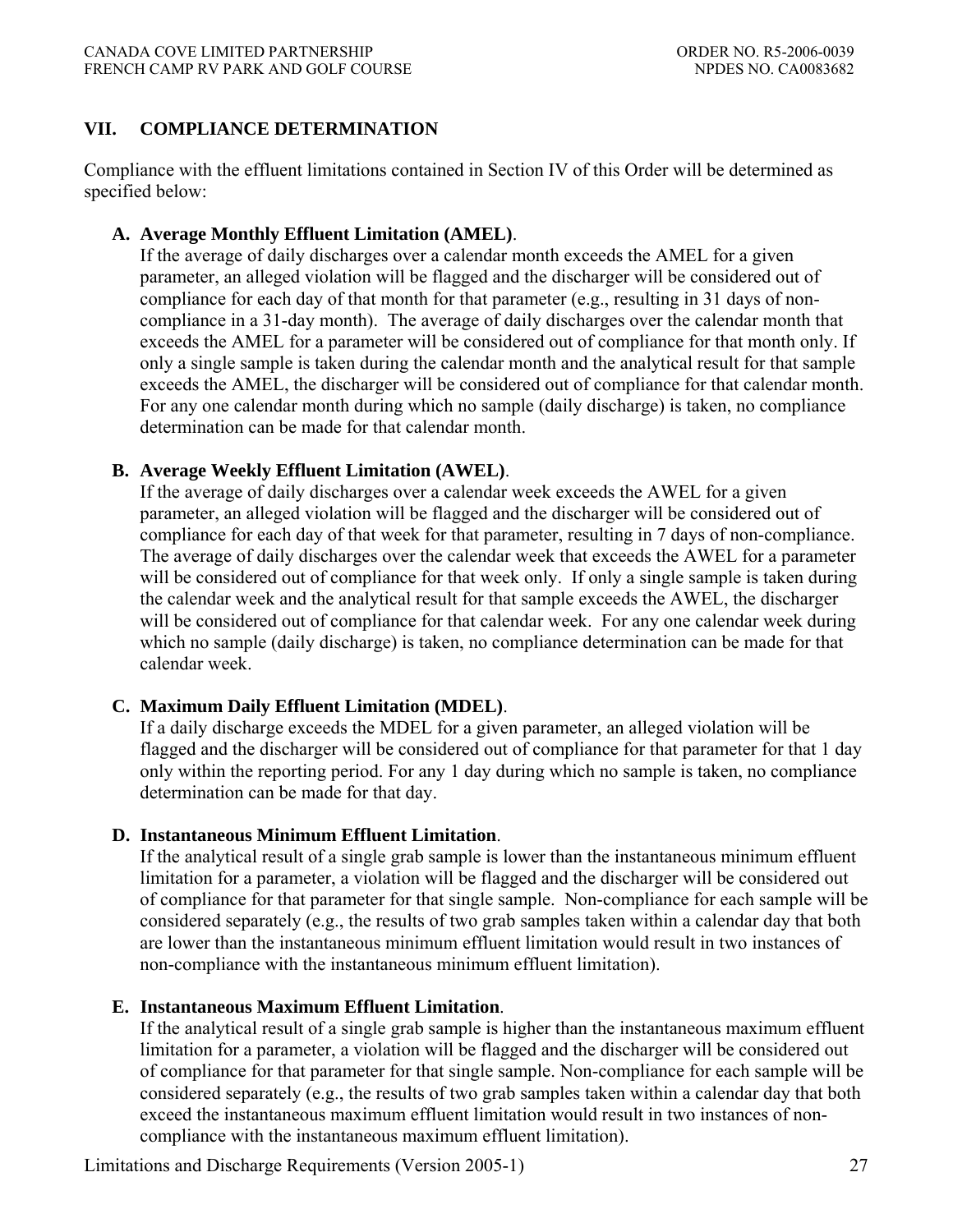## **F. BOD and TSS Effluent Limitations**.

Compliance with the final effluent limitations for BOD and TSS required in sections IV.A.1 and IV.C.1 shall be ascertained by a 24-hour composite sample

## **G. Aluminum Effluent Limitations**.

Compliance with the final effluent limitations for aluminum can be demonstrated by using either total, or acid-soluble (inductively coupled plasma/atomic emission spectrometry or inductively coupled plasma/mass spectrometry) analysis methods, as supported by US EPA's Ambient Water Quality Criteria for Aluminum document (EPA 440/5-86-008), or other standard methods that exclude aluminum silicate particles as approved by the Executive Officer.

### **H. Mass Loading Limitations**.

Compliance with effluent mass loading limitations shall be calculated as follows: For monthly average limitations: (measured concentration  $\{mg/L\} \times 8.345$  {conversion factor} x monthly average flow rate). For daily maximum limitations: (measured concentration  ${mg/L}$ ) x 8.345 {conversion factor} x daily flow rate).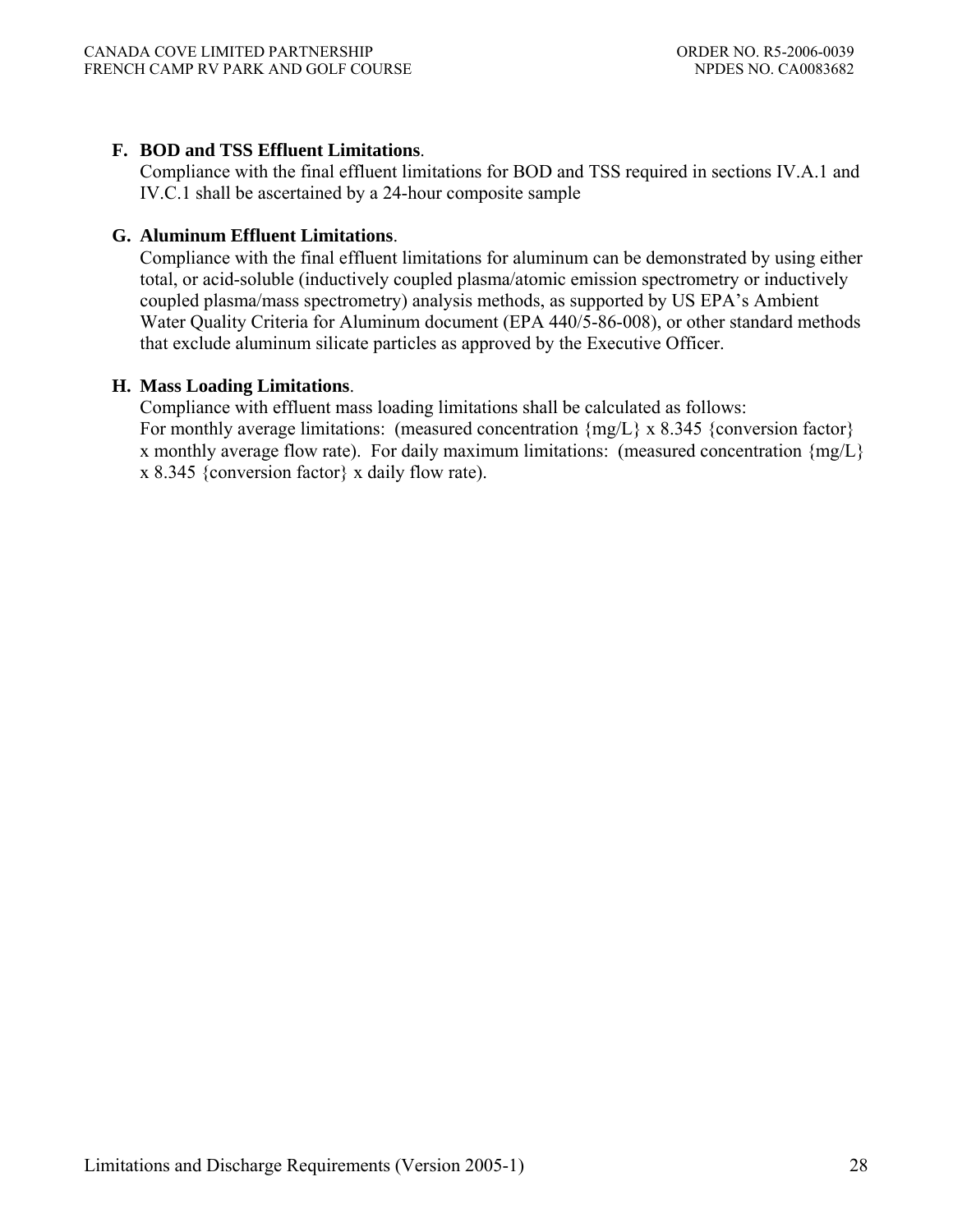# **ATTACHMENT A – DEFINITIONS**

**Average Monthly Effluent Limitation (AMEL)**: the highest allowable average of daily discharges over a calendar month, calculated as the sum of all daily discharges measured during a calendar month divided by the number of daily discharges measured during that month.

**Average Weekly Effluent Limitation (AWEL)**:the highest allowable average of daily discharges over a calendar week (Sunday through Saturday), calculated as the sum of all daily discharges measured during a calendar week divided by the number of daily discharges measured during that week.

**Biosolids**: refers to sludge that has been treated and tested and shown to be capable of being beneficially and legally used pursuant to federal and state regulations as a soil amendment for agriculture, silviculture, horticulture, and land reclamation activities.

**Daily Discharge**: Daily Discharge is defined as either: (1) the total mass of the constituent discharged over the calendar day (12:00 am through 11:59 pm) or any 24-hour period that reasonably represents a calendar day for purposes of sampling (as specified in the permit), for a constituent with limitations expressed in units of mass or; (2) the unweighted arithmetic mean measurement of the constituent over the day for a constituent with limitations expressed in other units of measurement (e.g., concentration).

The daily discharge may be determined by the analytical results of a composite sample taken over the course of one day (a calendar day or other 24-hour period defined as a day) or by the arithmetic mean of analytical results from one or more grab samples taken over the course of the day.

For composite sampling, if 1 day is defined as a 24-hour period other than a calendar day, the analytical result for the 24-hour period will be considered as the result for the calendar day in which the 24-hour period ends.

**Instantaneous Maximum Effluent Limitation**: the highest allowable value for any single grab sample or aliquot (i.e., each grab sample or aliquot is independently compared to the instantaneous maximum limitation).

**Instantaneous Minimum Effluent Limitation**: the lowest allowable value for any single grab sample or aliquot (i.e., each grab sample or aliquot is independently compared to the instantaneous minimum limitation).

**Maximum Daily Effluent Limitation (MDEL)**: the highest allowable daily discharge of a pollutant.

**Maximum 1-Hour Average Effluent Limitation**: If the average of analytical results of samples collected within 1-hour is higher than the maximum 1-hour average effluent limitation for a parameter, a violation will be flagged and the discharger will be considered out of compliance for that parameter.

**Residual Sludge**: in this document means sludge that will not be subject to further treatment at the Facility.

**7-day Median Effluent Limitation**:the highest allowable median of daily discharges over a 7-day period, calculated as the rolling median value of the previous 7-days.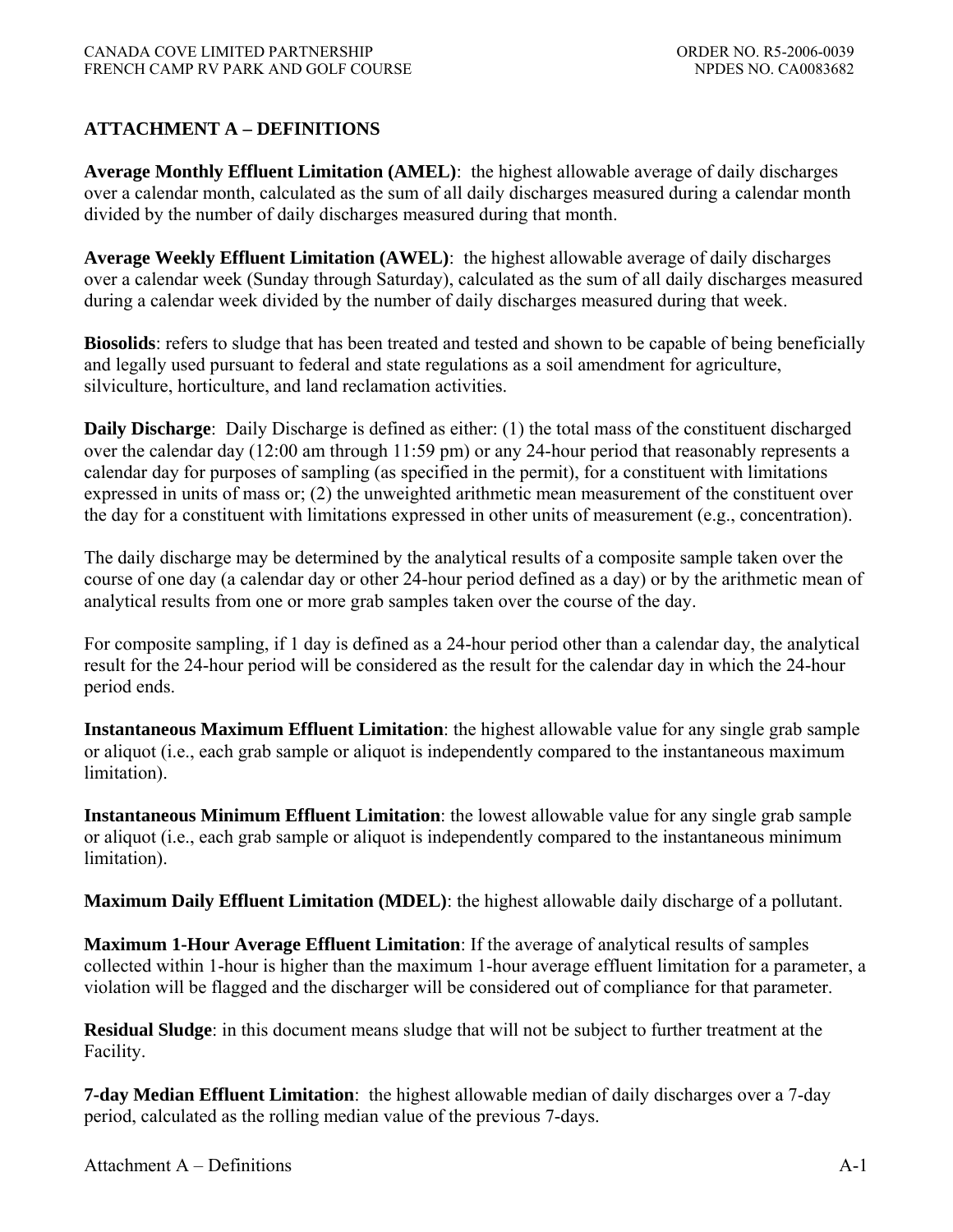### **Six-month Median Effluent Limitation**: NA

**Sludge**: in this document means the solid, semisolid, and liquid residues removed during primary, secondary, or advanced wastewater treatment processes.

**Solid Waste**: refers to grit and screening material generated during preliminary treatment

**Toxicity Test**: the procedure using living organisms to determine whether a chemical or an effluent is toxic. A toxicity test measures the degree of the effect of a specific chemical or effluent on exposed test organisms.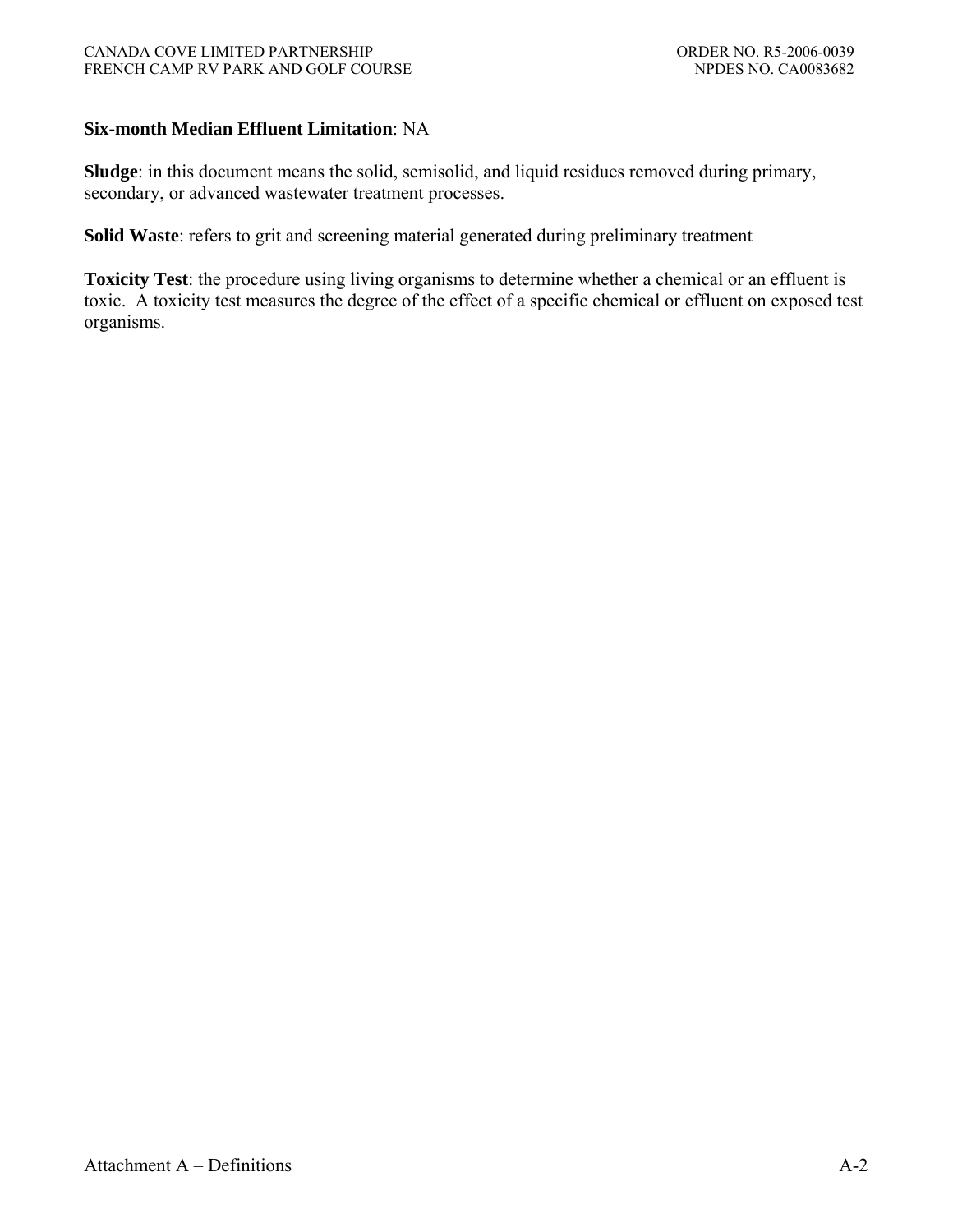## **ATTACHMENT B – TOPOGRAPHIC MAP**



Attachment B – Topographic Map (Version 2005-1) B-1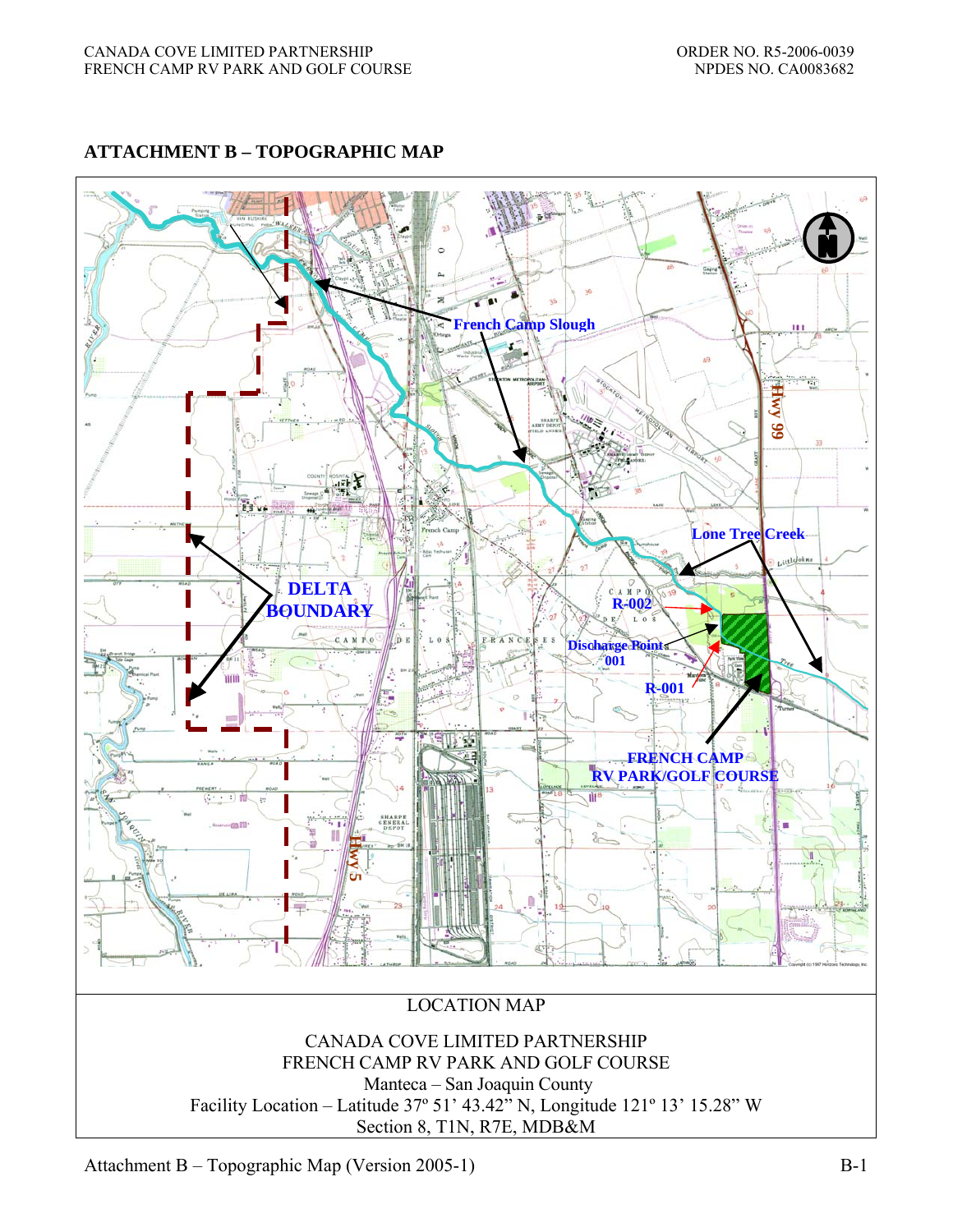### **ATTACHMENT B, CONT**



Attachment B – Topographic Map (Version 2005-1) B-2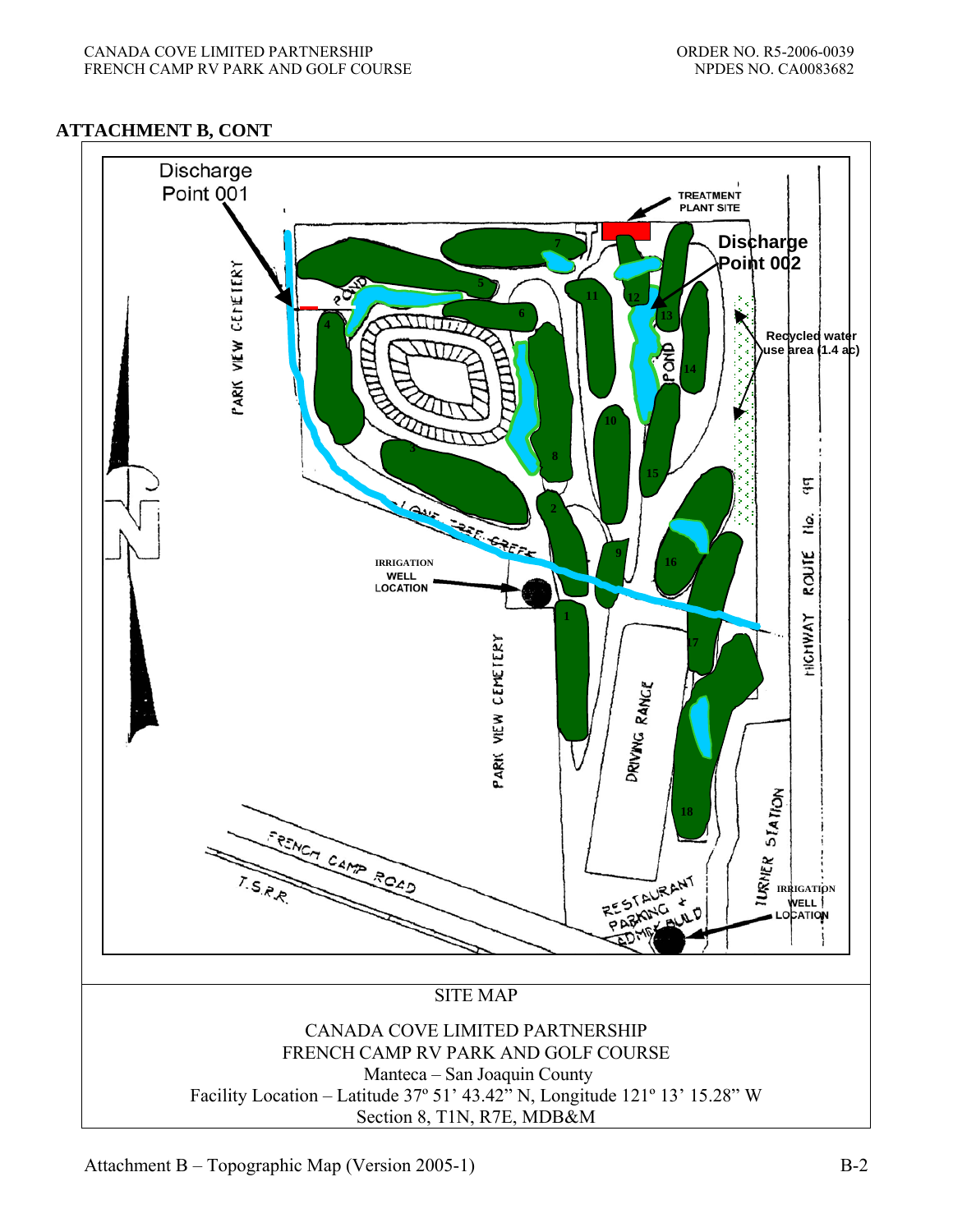### **ATTACHMENT C – FLOW SCHEMATIC**

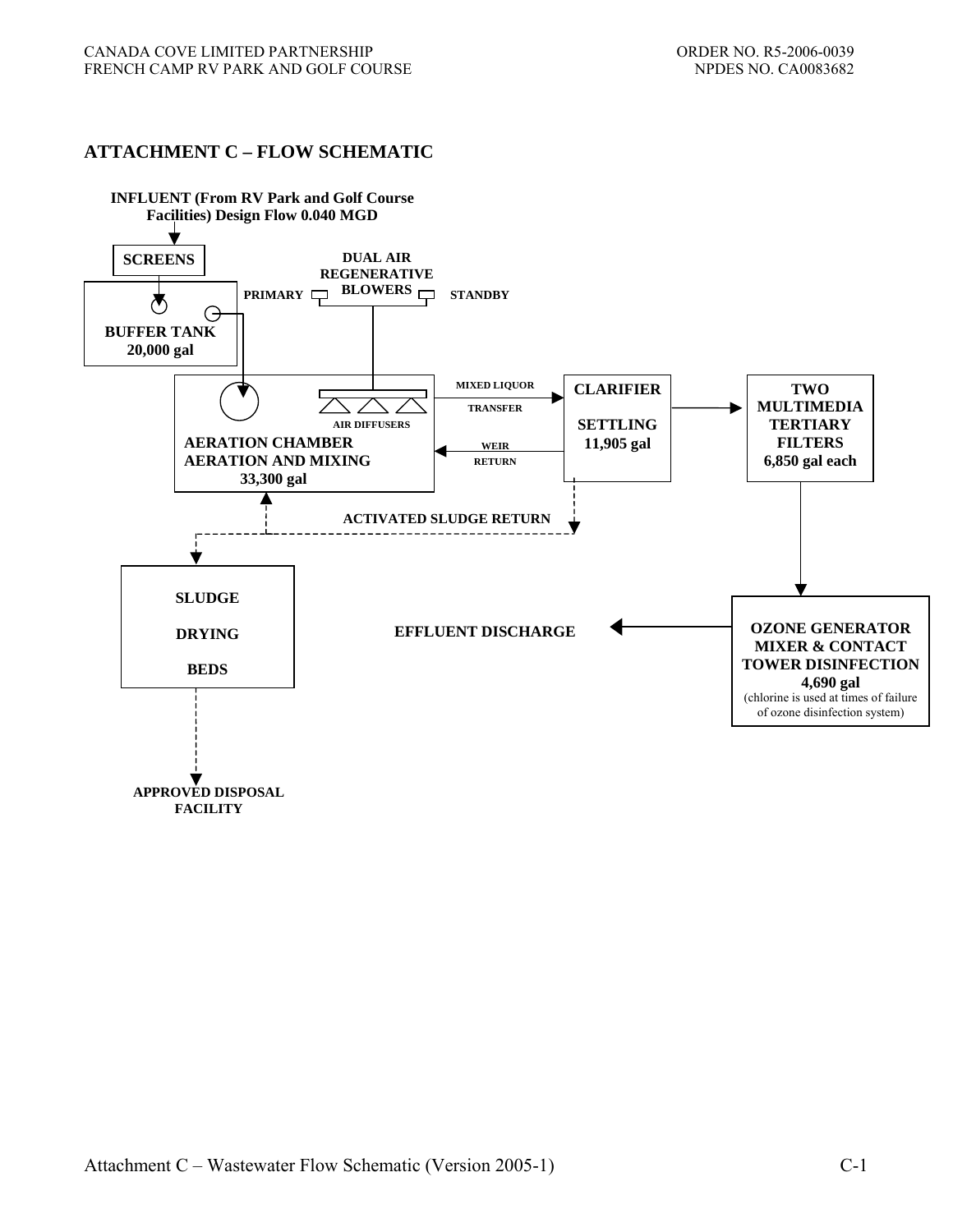# **ATTACHMENT D – FEDERAL STANDARD PROVISIONS**

### **I. STANDARD PROVISIONS – PERMIT COMPLIANCE**

#### **A. Duty to Comply**

- 1. The Discharger must comply with all of the conditions of this Order. Any noncompliance constitutes a violation of the Clean Water Act (CWA) and the California Water Code (CWC) and is grounds for enforcement action, for permit termination, revocation and reissuance, or denial of a permit renewal application [*40 CFR 122.41(a)*].
- 2. The Discharger shall comply with effluent standards or prohibitions established under Section 307(a) of the Clean Water Act for toxic pollutants and with standards for sewage sludge use or disposal established under Section 405(d) of the CWA within the time provided in the regulations that establish these standards or prohibitions, even if this Order has not been modified to incorporate the requirement [*40 CFR 122.41(a)(1)*].

#### **B. Need to Halt or Reduce Activity Not a Defense**

It shall not be a defense for a Discharger in an enforcement action that it would have been necessary to halt or reduce the permitted activity in order to maintain compliance with the conditions of this Order [*40 CFR 122.41(c)*].

#### **C. Duty to Mitigate**

The Discharger shall take all reasonable steps to minimize or prevent any discharge or sludge use or disposal in violation of this Order that has a reasonable likelihood of adversely affecting human health or the environment [*40 CFR 122.41(d)*].

#### **D. Proper Operation and Maintenance**

The Discharger shall at all times properly operate and maintain all facilities and systems of treatment and control (and related appurtenances) which are installed or used by the Discharger to achieve compliance with the conditions of this Order. Proper operation and maintenance also includes adequate laboratory controls and appropriate quality assurance procedures. This provision requires the operation of backup or auxiliary facilities or similar systems that are installed by a Discharger only when necessary to achieve compliance with the conditions of this Order [*40 CFR 122.41(e)*].

### **E. Property Rights**

- 1. This Order does not convey any property rights of any sort or any exclusive privileges [*40 CFR 122.41(g)*].
- 2. The issuance of this Order does not authorize any injury to persons or property or invasion of other private rights, or any infringement of State or local law or regulations [*40 CFR 122.5(c)*].

Attachment D – Standard Provisions (Version 2005-1) D-1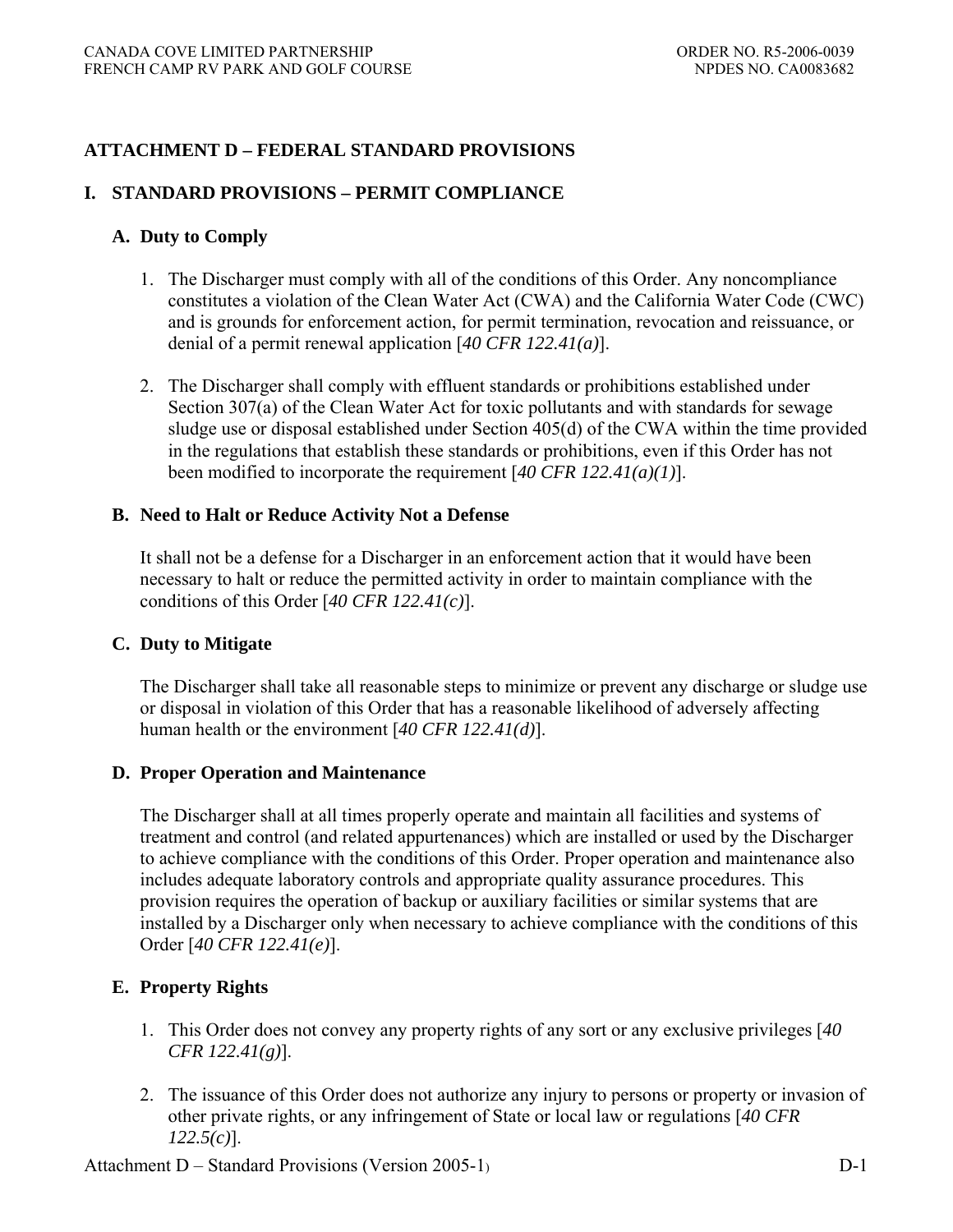# **F. Inspection and Entry**

The Discharger shall allow the Regional Water Quality Control Board (RWQCB), State Water Resources Control Board (SWRCB), United States Environmental Protection Agency (USEPA), and/or their authorized representatives (including an authorized contractor acting as their representative), upon the presentation of credentials and other documents, as may be required by law, to [*40 CFR 122.41(i)*] [*CWC 13383(c)*]:

- 1. Enter upon the Discharger's premises where a regulated facility or activity is located or conducted, or where records are kept under the conditions of this Order [*40 CFR 122.41(i)(1)*];
- 2. Have access to and copy, at reasonable times, any records that must be kept under the conditions of this Order [*40 CFR 122.41(i)(2)*];
- 3. Inspect and photograph, at reasonable times, any facilities, equipment (including monitoring and control equipment), practices, or operations regulated or required under this Order [*40 CFR 122.41(i)(3)*];
- 4. Sample or monitor, at reasonable times, for the purposes of assuring Order compliance or as otherwise authorized by the CWA or the CWC, any substances or parameters at any location [*40 CFR 122.41(i)(4)*].

# **G. Bypass**

- 1. Definitions
	- a. "Bypass" means the intentional diversion of waste streams from any portion of a treatment facility [*40 CFR 122.41(m)(1)(i)*].
	- b. "Severe property damage" means substantial physical damage to property, damage to the treatment facilities, which causes them to become inoperable, or substantial and permanent loss of natural resources that can reasonably be expected to occur in the absence of a bypass. Severe property damage does not mean economic loss caused by delays in production [*40 CFR 122.41(m)(1)(ii)*].
- 2. Bypass not exceeding limitations The Discharger may allow any bypass to occur which does not cause exceedances of effluent limitations, but only if it is for essential maintenance to assure efficient operation. These bypasses are not subject to the provisions listed in Standard Provisions – Permit Compliance I.G.3 and I.G.5 below [*40 CFR 122.41(m)(2)*].
- 3. Prohibition of bypass Bypass is prohibited, and the Regional Water Board may take enforcement action against a Discharger for bypass, unless [*40 CFR 122.41(m)(4)(i)*]:
	- a. Bypass was unavoidable to prevent loss of life, personal injury, or severe property damage [*40 CFR 122.41(m)(4)(A)*];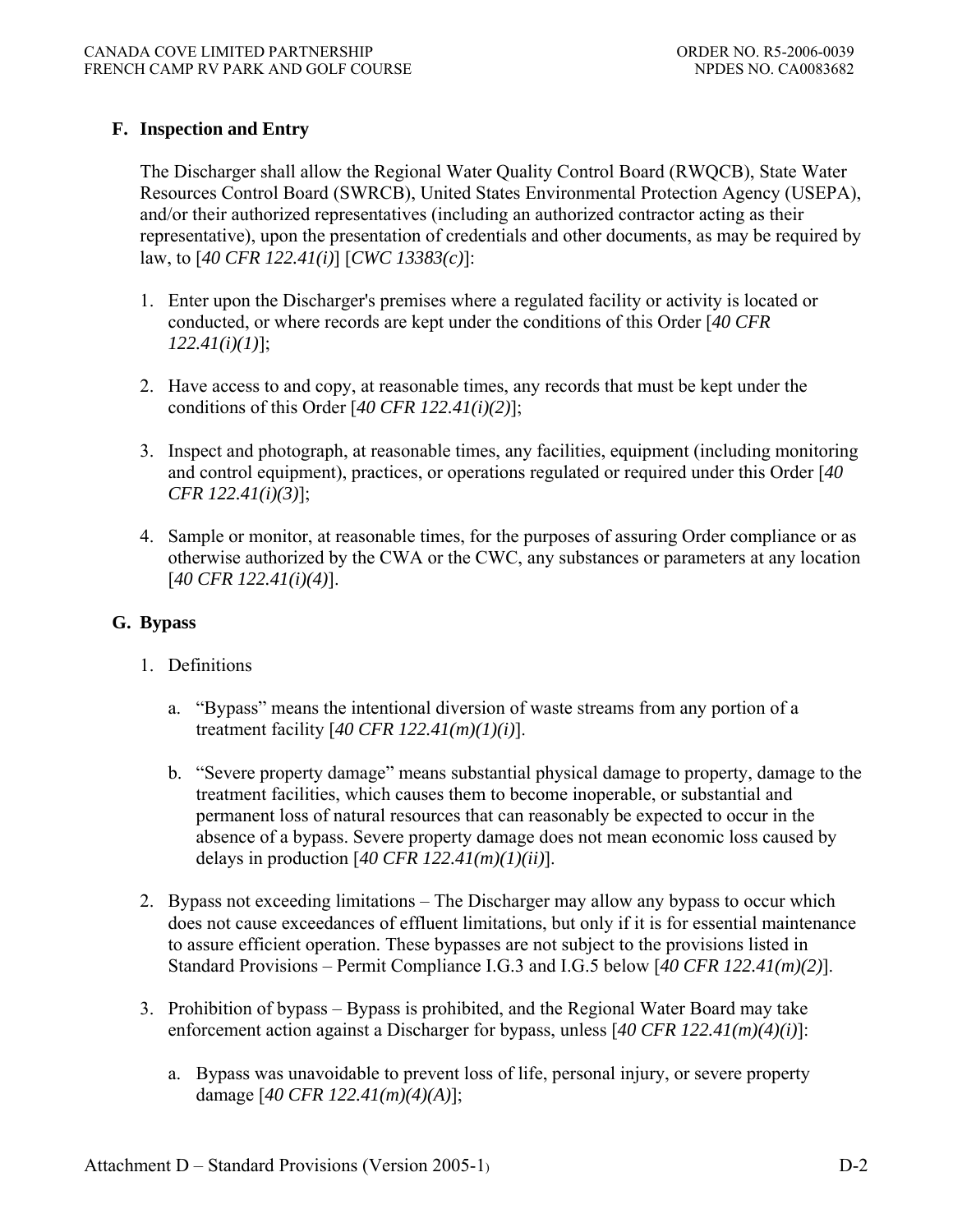- b. There were no feasible alternatives to the bypass, such as the use of auxiliary treatment facilities, retention of untreated wastes, or maintenance during normal periods of equipment downtime. This condition is not satisfied if adequate back-up equipment should have been installed in the exercise of reasonable engineering judgment to prevent a bypass that occurred during normal periods of equipment downtime or preventive maintenance [*40 CFR 122.41(m)(4)(B)*]; and
- c. The Discharger submitted notice to the Regional Water Board as required under Standard Provision – Permit Compliance I.G.5 below [*40 CFR 122.41(m)(4)(C)*].
- 4. The Regional Water Board may approve an anticipated bypass, after considering its adverse effects, if the Regional Water Board determines that it will meet the three conditions listed in Standard Provisions – Permit Compliance I.G.3 above [*40 CFR 122.41(m)(4)(ii)*].
- 5. Notice
	- a. Anticipated bypass. If the Discharger knows in advance of the need for a bypass, it shall submit a notice, if possible at least 10 days before the date of the bypass [*40 CFR 122.41(m)(3)(i)*].
	- b. Unanticipated bypass. The Discharger shall submit notice of an unanticipated bypass as required in Standard Provisions - Reporting V.E below [*40 CFR 122.41(m)(3)(ii)*].

## **H. Upset**

Upset means an exceptional incident in which there is unintentional and temporary noncompliance with technology based permit effluent limitations because of factors beyond the reasonable control of the permittee. An upset does not include noncompliance to the extent caused by operational error, improperly designed treatment facilities, inadequate treatment facilities, lack of preventive maintenance, or careless or improper operation [*40 CFR 122.41(n)(1)*].

- 1. Effect of an upset. An upset constitutes an affirmative defense to an action brought for noncompliance with such technology based permit effluent limitations if the requirements of paragraph H.2 of this section are met. No determination made during administrative review of claims that noncompliance was caused by upset, and before an action for noncompliance, is final administrative action subject to judicial review [*40 CFR 122.41(n)(2)*].
- 2. Conditions necessary for a demonstration of upset. A Discharger who wishes to establish the affirmative defense of upset shall demonstrate, through properly signed, contemporaneous operating logs or other relevant evidence that [*40 CFR 122.41(n)(3)*]:
	- a. An upset occurred and that the Discharger can identify the cause(s) of the upset [*40 CFR 122.41(n)(3)(i)*];
	- b. The permitted facility was, at the time, being properly operated [*40 CFR 122.41(n)(3)(i)*];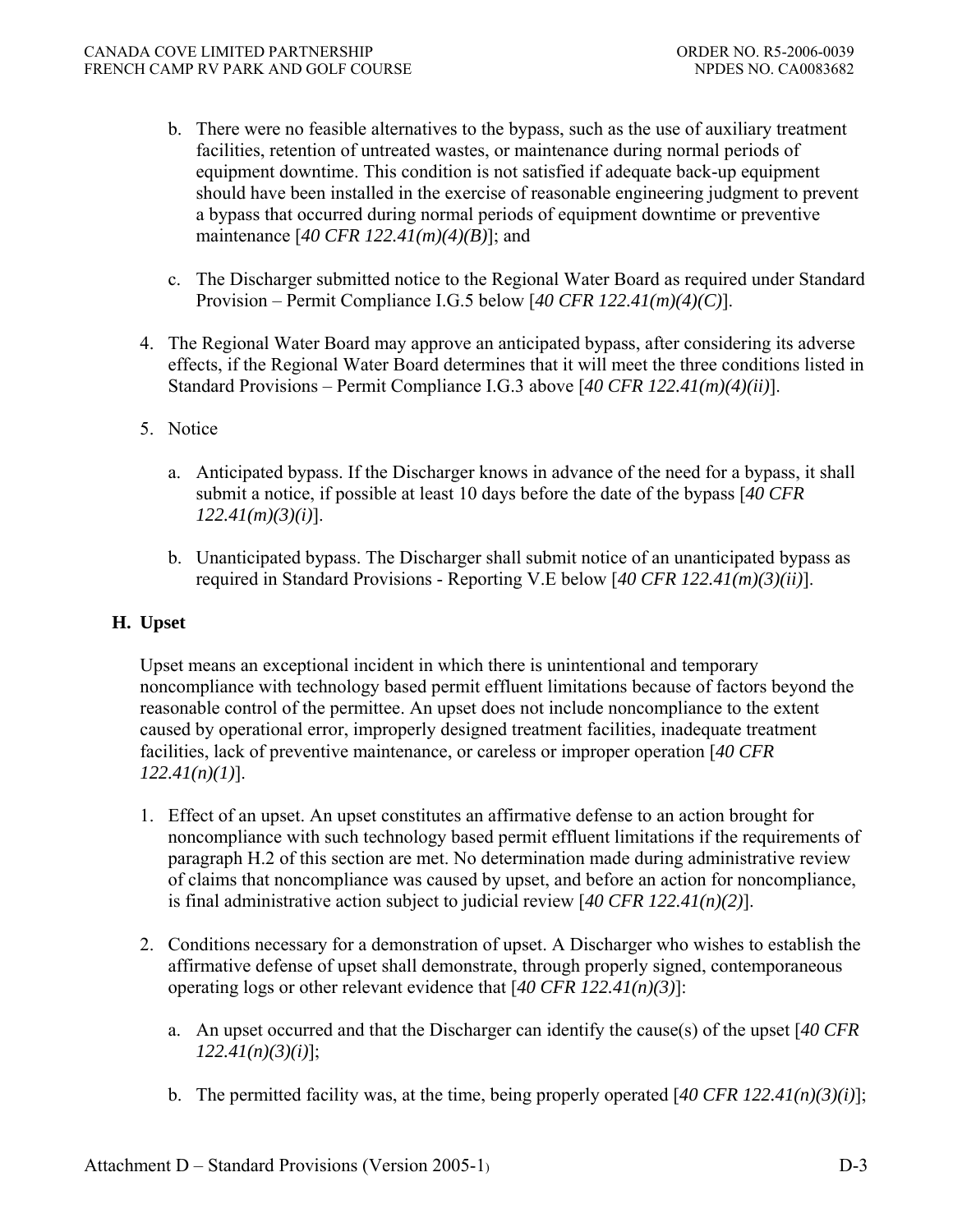- c. The Discharger submitted notice of the upset as required in Standard Provisions Reporting V.E.2.b [*40 CFR 122.41(n)(3)(iii)*]; and
- d. The Discharger complied with any remedial measures required under Standard Provisions – Permit Compliance I.C above [*40 CFR 122.41(n)(3)(iv)*].
- 3. Burden of proof. In any enforcement proceeding, the Discharger seeking to establish the occurrence of an upset has the burden of proof [*40 CFR 122.41(n)(4)*].

# **II. STANDARD PROVISIONS – PERMIT ACTION**

### **A. General**

This Order may be modified, revoked and reissued, or terminated for cause. The filing of a request by the Discharger for modification, revocation and reissuance, or termination, or a notification of planned changes or anticipated noncompliance does not stay any Order condition [*40 CFR 122.41(f)*].

### **B. Duty to Reapply**

If the Discharger wishes to continue an activity regulated by this Order after the expiration date of this Order, the Discharger must apply for and obtain a new permit [*40 CFR 122.41(b)*].

### **C. Transfers**

This Order is not transferable to any person except after notice to the Regional Water Board. The Regional Water Board may require modification or revocation and reissuance of the Order to change the name of the Discharger and incorporate such other requirements as may be necessary under the CWA and the CWC [*40 CFR 122.41(l)(3)*] [*40 CFR 122.61*].

### **III. STANDARD PROVISIONS – MONITORING**

- **A.** Samples and measurements taken for the purpose of monitoring shall be representative of the monitored activity [*40 CFR 122.41(j)(1)*].
- **B.** Monitoring results must be conducted according to test procedures under 40 CFR Part 136 or, in the case of sludge use or disposal, approved under 40 CFR Part 136 unless otherwise specified in 40 CFR Part 503 unless other test procedures have been specified in this Order [*40 CFR 122.41(j)(4)*] [*40 CFR 122.44(i)(1)(iv)*].

# **IV. STANDARD PROVISIONS – RECORDS**

**A.** Except for records of monitoring information required by this Order related to the Discharger's sewage sludge use and disposal activities, which shall be retained for a period of at least five years (or longer as required by 40 CFR Part 503), the Discharger shall retain records of all monitoring information, including all calibration and maintenance records and all original strip chart recordings for continuous monitoring instrumentation, copies of all reports required by this Order, and records of all data used to complete the application for this Order, for a period of at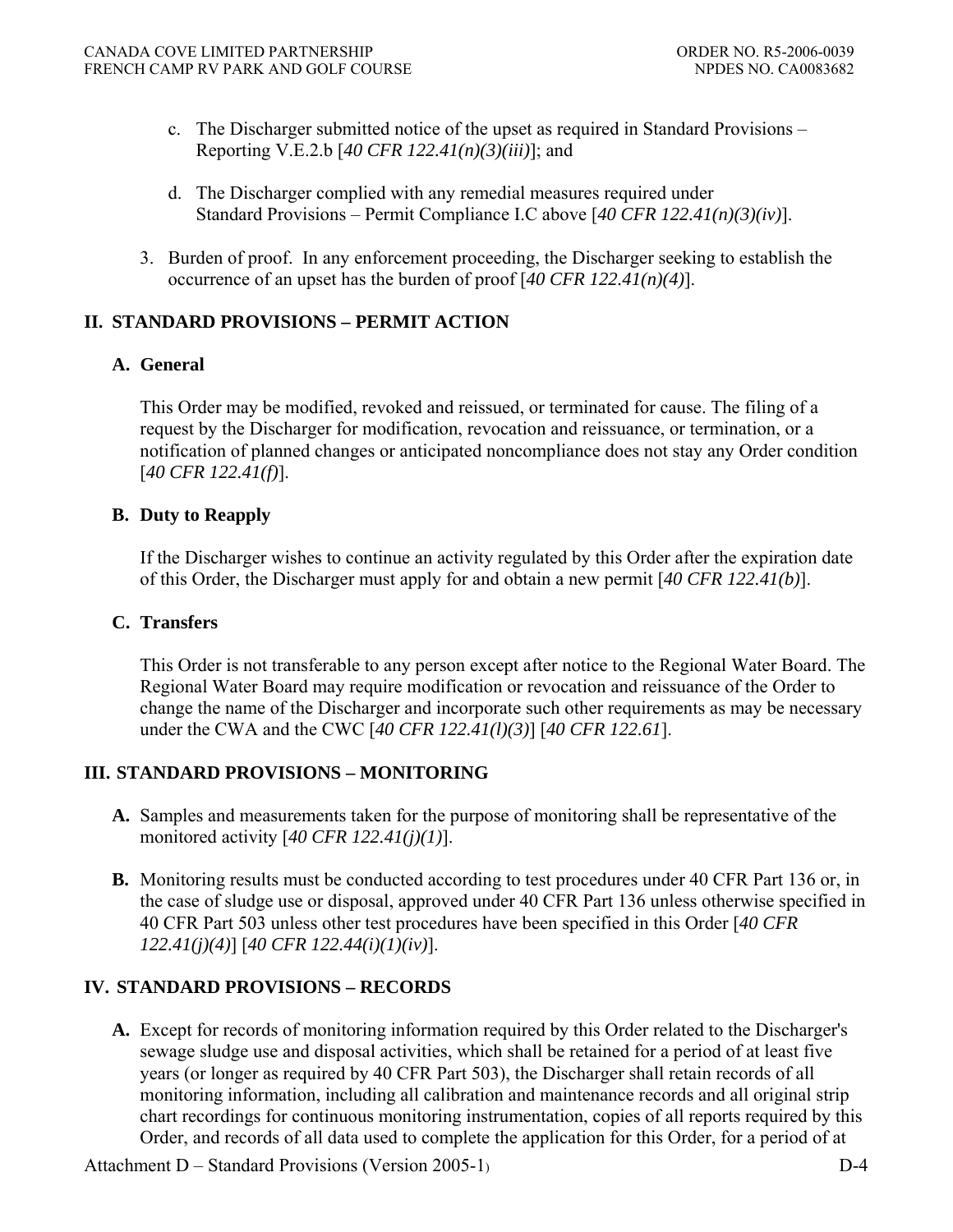least three (3) years from the date of the sample, measurement, report or application. This period may be extended by request of the Regional Water Board Executive Officer at any time [*40 CFR 122.41(j)(2)*].

### **B. Records of monitoring information shall include:**

- 1. The date, exact place, and time of sampling or measurements [*40 CFR 122.41(j)(3)(i)*];
- 2. The individual(s) who performed the sampling or measurements [*40 CFR 122.41(j)(3)(ii)*];
- 3. The date(s) analyses were performed [*40 CFR 122.41(j)(3)(iii)*];
- 4. The individual(s) who performed the analyses [*40 CFR 122.41(j)(3)(iv)*];
- 5. The analytical techniques or methods used [*40 CFR 122.41(j)(3)(v)*]; and
- 6. The results of such analyses [*40 CFR 122.41(j)(3)(vi)*].

### **C. Claims of confidentiality for the following information will be denied [***40 CFR 122.7(b)***]:**

- 1. The name and address of any permit applicant or Discharger [*40 CFR 122.7(b)(1)*]; and
- 2. Permit applications and attachments, permits and effluent data [*40 CFR 122.7(b)(2)*].

# **V. STANDARD PROVISIONS – REPORTING**

### **A. Duty to Provide Information**

The Discharger shall furnish to the Regional Water Board, State Water Board, or USEPA within a reasonable time, any information which the Regional Water Board, State Water Board, or USEPA may request to determine whether cause exists for modifying, revoking and reissuing, or terminating this Order or to determine compliance with this Order. Upon request, the Discharger shall also furnish to the Regional Water Board, State Water Board, or USEPA copies of records required to be kept by this Order [*40 CFR 122.41(h)*] [*CWC 13267*].

### **B. Signatory and Certification Requirements**

- 1. All applications, reports, or information submitted to the Regional Water Board, State Water Board, and/or USEPA shall be signed and certified in accordance with paragraph (2.) and (3.) of this provision [*40 CFR 122.41(k)*].
- 2. All permit applications shall be signed as follows:
	- a. For a corporation: By a responsible corporate officer. For the purpose of this section, a responsible corporate officer means: (i) A president, secretary, treasurer, or vicepresident of the corporation in charge of a principal business function, or any other person who performs similar policy- or decision-making functions for the corporation, or (ii) the manager of one or more manufacturing, production, or operating facilities,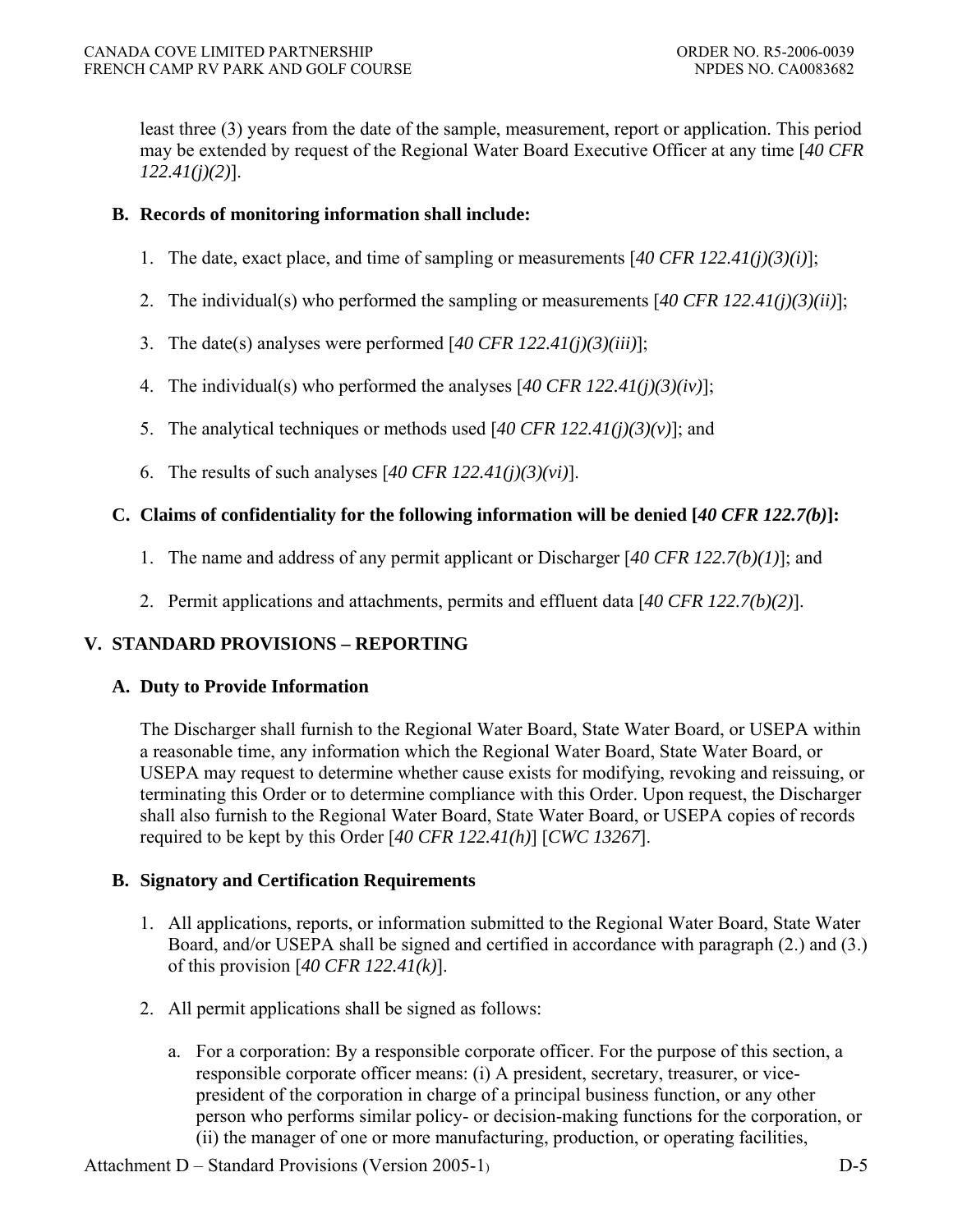provided, the manager is authorized to make management decisions which govern the operation of the regulated facility including having the explicit or implicit duty of making major capital investment recommendations, and initiating and directing other comprehensive measures to assure long term environmental compliance with environmental laws and regulations; the manager can ensure that the necessary systems are established or actions taken to gather complete and accurate information for permit application requirements; and where authority to sign documents has been assigned or delegated to the manager in accordance with corporate procedures [*40 CFR 122.22(a)(1)*];

- b. For a partnership or sole proprietorship: by a general partner or the proprietor, respectively [*40 CFR 122.22(a)(2)*]; or
- c. For a municipality, State, federal, or other public agency: by either a principal executive officer or ranking elected official. For purposes of this provision, a principal executive officer of a federal agency includes: (i) the chief executive officer of the agency, or (ii) a senior executive officer having responsibility for the overall operations of a principal geographic unit of the agency (e.g., Regional Administrators of USEPA) [*40 CFR 122.22(a)(3)*].
- 3. All reports required by this Order and other information requested by the Regional Water Board, State Water Board, or USEPA shall be signed by a person described in paragraph (b) of this provision, or by a duly authorized representative of that person. A person is a duly authorized representative only if:
	- a. The authorization is made in writing by a person described in paragraph (2.) of this provision [*40 CFR 122.22(b)(1)*];
	- b. The authorization specified either an individual or a position having responsibility for the overall operation of the regulated facility or activity such as the position of plant manager, operator of a well or a well field, superintendent, position of equivalent responsibility, or an individual or position having overall responsibility for environmental matters for the company (a duly authorized representative may thus be either a named individual or any individual occupying a named position) [*40 CFR 122.22(b)(2)*]; and
	- c. The written authorization is submitted to the Regional Water Board, State Water Board, or USEPA [*40 CFR 122.22(b)(3)*].
- 4. If an authorization under paragraph (3.) of this provision is no longer accurate because a different individual or position has responsibility for the overall operation of the facility, a new authorization satisfying the requirements of paragraph (3.) of this provision must be submitted to the Regional Water Board, State Water Board, or USEPA prior to or together with any reports, information, or applications, to be signed by an authorized representative [40 CFR 122.22(c)].
- 5. Any person signing a document under paragraph (2.) or (3.) of this provision shall make the following certification: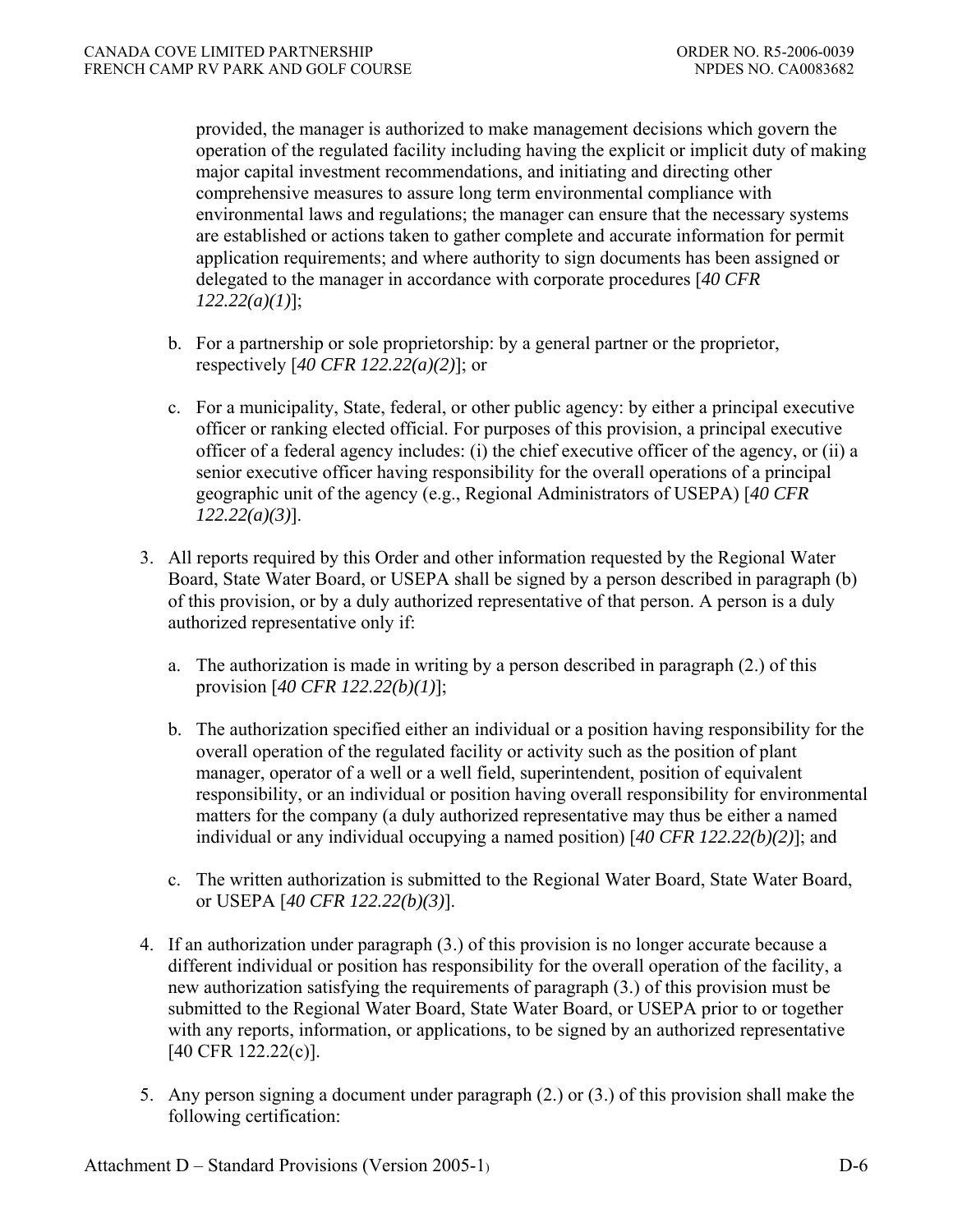"I certify under penalty of law that this document and all attachments were prepared under my direction or supervision in accordance with a system designed to assure that qualified personnel properly gather and evaluate the information submitted. Based on my inquiry of the person or persons who manage the system or those persons directly responsible for gathering the information, the information submitted is, to the best of my knowledge and belief, true, accurate, and complete. I am aware that there are significant penalties for submitting false information, including the possibility of fine and imprisonment for knowing violations" [*40 CFR 122.22(d)*].

# **C. Monitoring Reports**

- 1. Monitoring results shall be reported at the intervals specified in the Monitoring and Reporting Program in this Order [*40 CFR 122.41(l)(4)*].
- 2. Monitoring results must be reported on a Discharge Monitoring Report (DMR) form or forms provided or specified by the Regional Water Board or State Water Board for reporting results of monitoring of sludge use or disposal practices [*40 CFR 122.41(l)(4)(i)*].
- 3. If the Discharger monitors any pollutant more frequently than required by this Order using test procedures approved under 40 CFR Part 136 or, in the case of sludge use or disposal, approved under 40 CFR Part 136 unless otherwise specified in 40 CFR Part 503, or as specified in this Order, the results of this monitoring shall be included in the calculation and reporting of the data submitted in the DMR or sludge reporting form specified by the Regional Water Board [*40 CFR 122.41(l)(4)(ii)*].
- 4. Calculations for all limitations, which require averaging of measurements, shall utilize an arithmetic mean unless otherwise specified in this Order [*40 CFR 122.41(l)(4)(iii)*].

### **D. Compliance Schedules**

Reports of compliance or noncompliance with, or any progress reports on, interim and final requirements contained in any compliance schedule of this Order, shall be submitted no later than 14 days following each schedule date [*40 CFR 122.41(l)(5)*].

# **E. Twenty-Four Hour Reporting**

- 1. The Discharger shall report any noncompliance that may endanger health or the environment. Any information shall be provided orally within 24 hours from the time the Discharger becomes aware of the circumstances. A written submission shall also be provided within five (5) days of the time the Discharger becomes aware of the circumstances. The written submission shall contain a description of the noncompliance and its cause; the period of noncompliance, including exact dates and times, and if the noncompliance has not been corrected, the anticipated time it is expected to continue; and steps taken or planned to reduce, eliminate, and prevent reoccurrence of the noncompliance [*40 CFR 122.41(l)(6)(i)*].
- 2. The following shall be included as information that must be reported within 24 hours under this paragraph [*40 CFR 122.41(l)(6)(ii)*]: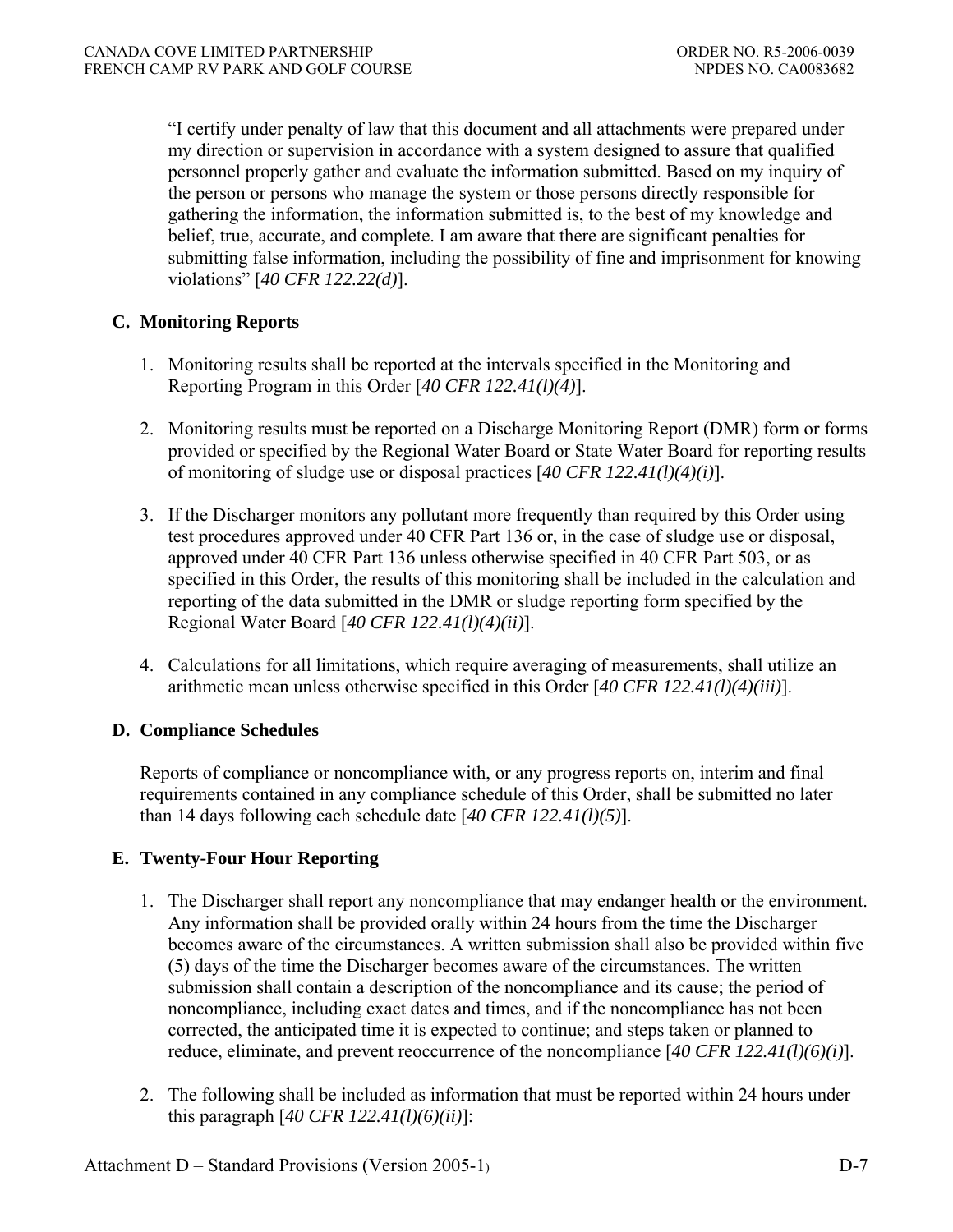- a. Any unanticipated bypass that exceeds any effluent limitation in this Order [*40 CFR 122.41(l)(6)(ii)(A)*].
- b. Any upset that exceeds any effluent limitation in this Order [*40 CFR 122.41(l)(6)(ii)(B)*].
- c. Violation of a maximum daily discharge limitation for any of the pollutants listed in this Order to be reported within 24 hours [*40 CFR 122.41(l)(6)(ii)(C)*].
- 3. The Regional Water Board may waive the above-required written report under this provision on a case-by-case basis if an oral report has been received within 24 hours [*40 CFR 122.41(l)(6)(iii)*].

### **F. Planned Changes**

The Discharger shall give notice to the Regional Water Board as soon as possible of any planned physical alterations or additions to the permitted facility. Notice is required under this provision only when [*40 CFR 122.41(l)(1)*]:

- 1. The alteration or addition to a permitted facility may meet one of the criteria for determining whether a facility is a new source in 40 CFR 122.29(b) [*40 CFR 122.41(l)(1)(i)*]; or
- 2. The alteration or addition could significantly change the nature or increase the quantity of pollutants discharged. This notification applies to pollutants which are subject neither to effluent limitations in this Order nor to notification requirements under 40 CFR Part 122.42(a)(1) (see Additional Provisions—Notification Levels VII.A.1) [*40 CFR 122.41(l)(1)(ii)*].
- 3. The alteration or addition results in a significant change in the Discharger's sludge use or disposal practices, and such alteration, addition, or change may justify the application of permit conditions that are different from or absent in the existing permit, including notification of additional use or disposal sites not reported during the permit application process or not reported pursuant to an approved land application plan [*40 CFR 122.41(l)(1)(iii)*].

### **G. Anticipated Noncompliance**

The Discharger shall give advance notice to the Regional Water Board or State Water Board of any planned changes in the permitted facility or activity that may result in noncompliance with General Order requirements [*40 CFR 122.41(l)(2)].*

### **H. Other Noncompliance**

The Discharger shall report all instances of noncompliance not reported under Standard Provisions – Reporting E.3, E.4, and E.5 at the time monitoring reports are submitted. The reports shall contain the information listed in Standard Provision – Reporting V.E [*40 CFR 122.41(l)(7)*].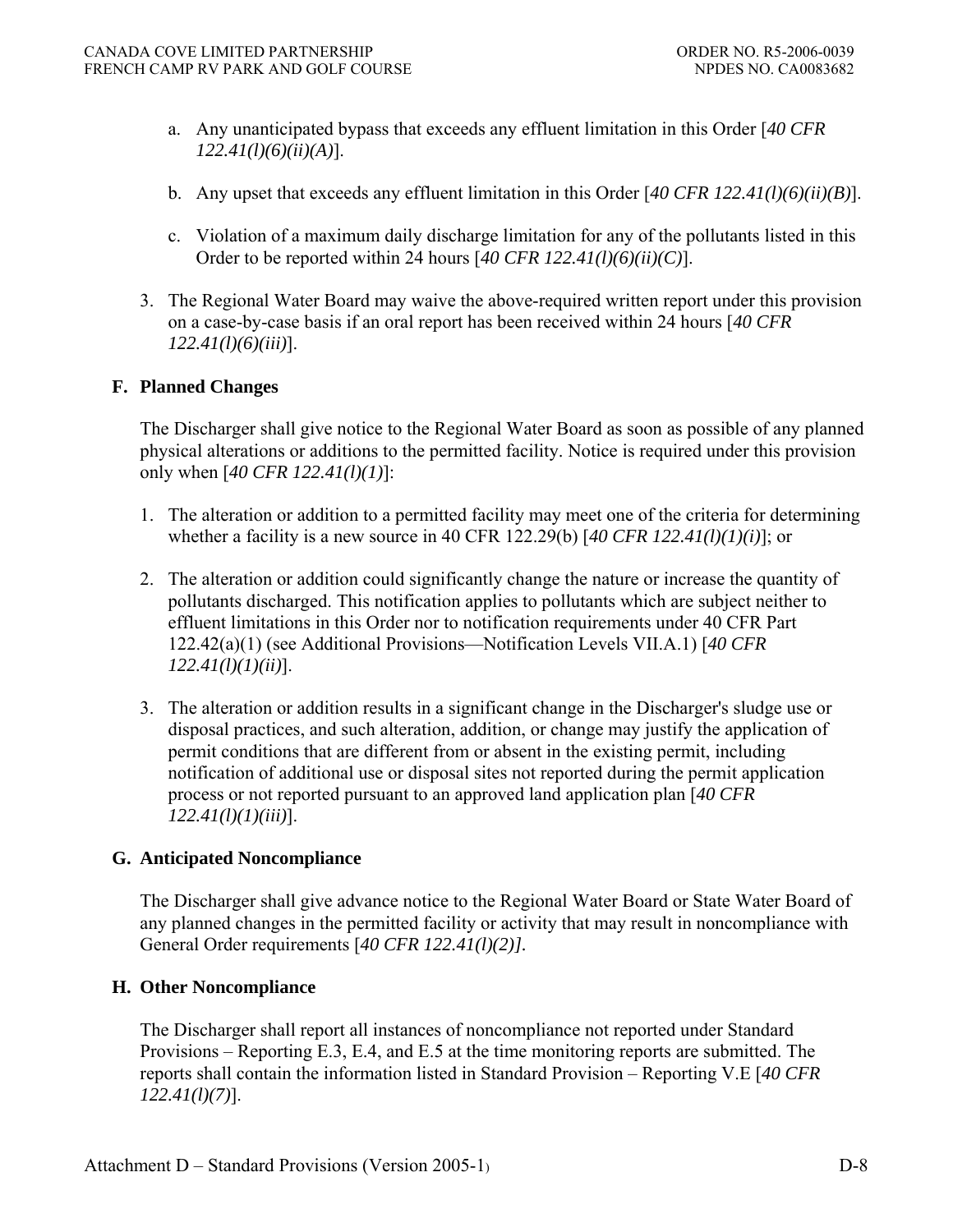### **I. Other Information**

When the Discharger becomes aware that it failed to submit any relevant facts in a permit application, or submitted incorrect information in a permit application or in any report to the Regional Water Board, State Water Board, or USEPA, the Discharger shall promptly submit such facts or information [*40 CFR 122.41(l)(8)*].

### **VI. STANDARD PROVISIONS – ENFORCEMENT – NOT APPLICABLE**

### **VII. ADDITIONAL PROVISIONS – NOTIFICATION LEVELS**

#### **A. Non-Municipal Facilities**

Existing manufacturing, commercial, mining, and silvicultural dischargers shall notify the Regional Water Board as soon as they know or have reason to believe [*40 CFR 122.42(a)*]:

- 1. That any activity has occurred or will occur that would result in the discharge, on a routine or frequent basis, of any toxic pollutant that is not limited in this Order, if that discharge will exceed the highest of the following "notification levels" [*40 CFR 122.42(a)(1)*]:
	- a. 100 micrograms per liter (μg/L) [*40 CFR 122.42(a)(1)(i)*];
	- b. 200 μg/L for acrolein and acrylonitrile; 500 μg/L for 2,4-dinitrophenol and 2-methyl-4,6-dinitrophenol; and 1 milligram per liter (mg/L) for antimony [*40 CFR 122.42(a)(1)(ii)*];
	- c. Five (5) times the maximum concentration value reported for that pollutant in the Report of Waste Discharge [*40 CFR 122.42(a)(1)(iii)*]; or
	- d. The level established by the Regional Water Board in accordance with 40 CFR 122.44(f) [*40 CFR 122.42(a)(1)(iv)*].
- 2. That any activity has occurred or will occur that would result in the discharge, on a nonroutine or infrequent basis, of any toxic pollutant that is not limited in this Order, if that discharge will exceed the highest of the following "notification levels" [*40 CFR 122.42(a)(2)*]:
	- a. 500 micrograms per liter (μg/L) [*40 CFR 122.42(a)(2)(i)*];
	- b. 1 milligram per liter (mg/L) for antimony [*40 CFR 122.42(a)(2)(ii)*];
	- c. Ten (10) times the maximum concentration value reported for that pollutant in the Report of Waste Discharge [*40 CFR 122.42(a)(2)(iii)*]; or
	- d. The level established by the Regional Water Board in accordance with 40 CFR 122.44(f) [*40 CFR 122.42(a)(2)(iv)*].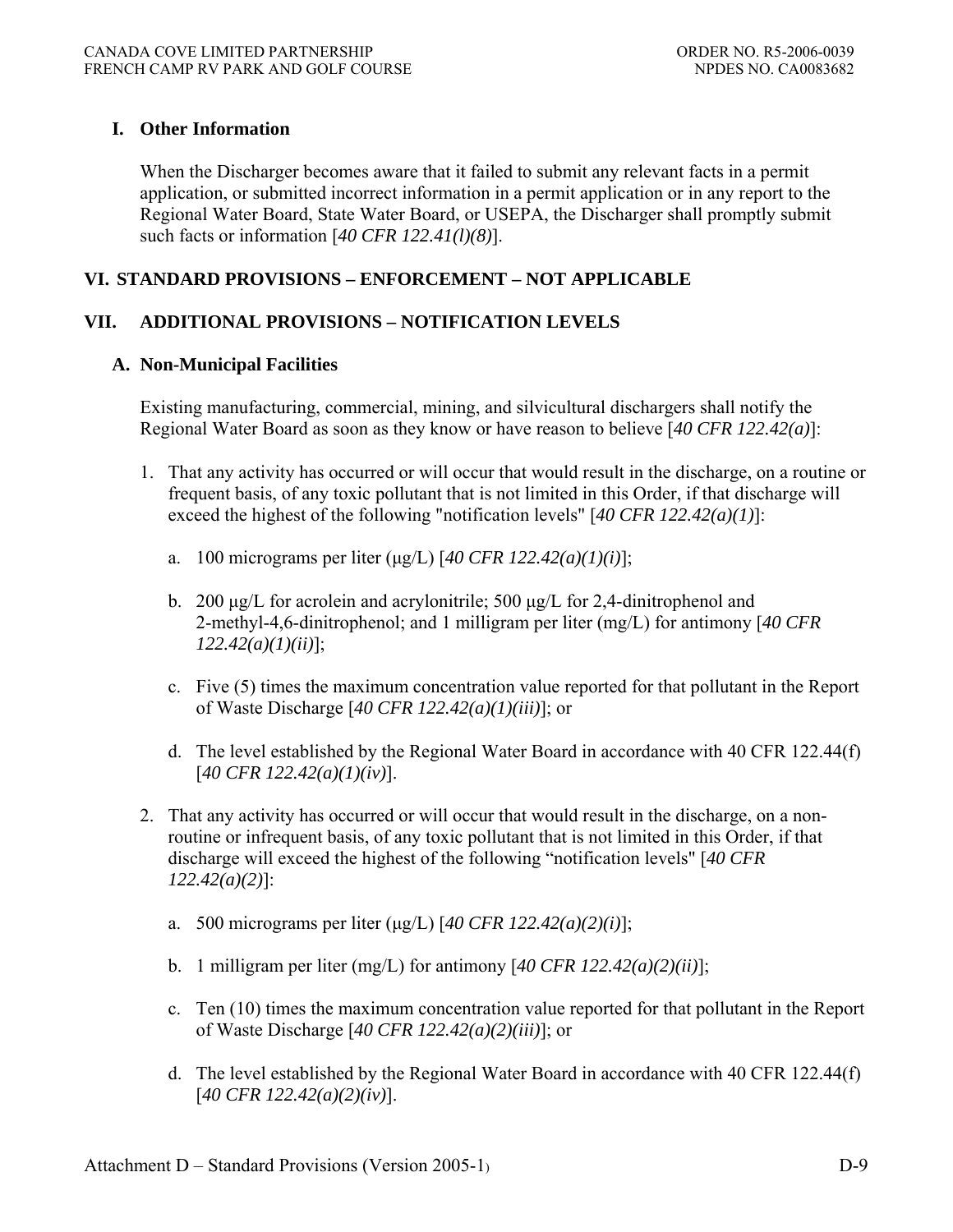### **B. Publicly-Owned Treatment Works (POTWs)**

All POTWs shall provide adequate notice to the Regional Water Board of the following [*40 CFR 122.42(b)*]:

- 1. Any new introduction of pollutants into the POTW from an indirect discharger that would be subject to Sections 301 or 306 of the CWA if it were directly discharging those pollutants [*40 CFR 122.42(b)(1)*]; and
- 2. Any substantial change in the volume or character of pollutants being introduced into that POTW by a source introducing pollutants into the POTW at the time of adoption of the Order [*40 CFR 122.42(b)(2)*].

Adequate notice shall include information on the quality and quantity of effluent introduced into the POTW as well as any anticipated impact of the change on the quantity or quality of effluent to be discharged from the POTW [*40 CFR 122.42(b)(3)*].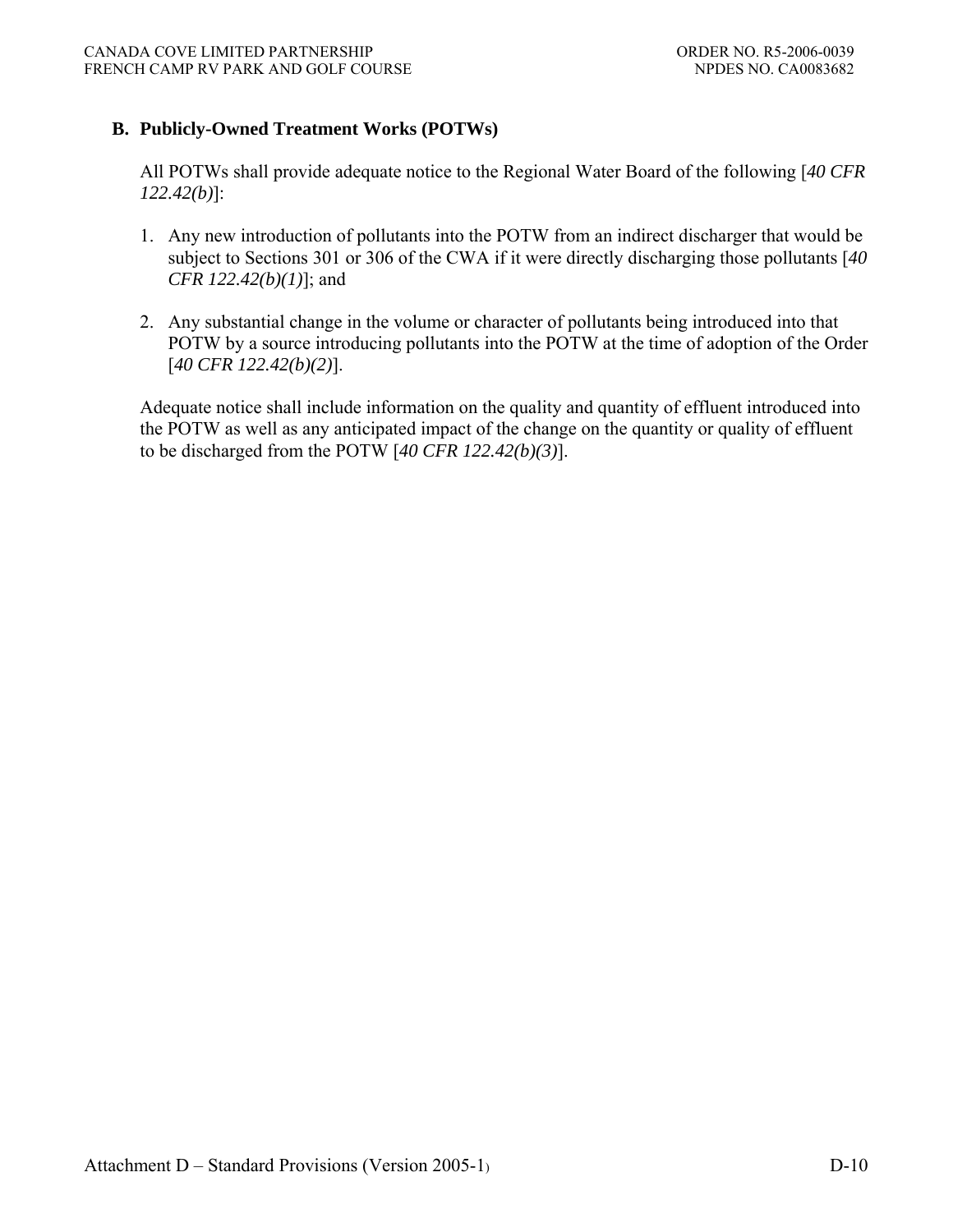### **Attachment E – Monitoring and Reporting Program – Table of Contents**

|      |                                                                               | $E-2$      |
|------|-------------------------------------------------------------------------------|------------|
| L    |                                                                               | $E-2$      |
| П.   |                                                                               |            |
| III. |                                                                               |            |
|      |                                                                               | $E-3$      |
| IV.  |                                                                               | <b>E-4</b> |
|      |                                                                               | $E-4$      |
| V.   |                                                                               |            |
| VI.  |                                                                               |            |
|      |                                                                               | $E-6$      |
|      |                                                                               |            |
|      | VIII. Receiving Water Monitoring Requirements – Surface Water and Groundwater |            |
|      |                                                                               |            |
|      |                                                                               |            |
| IX.  |                                                                               |            |
|      | A.                                                                            | $E-10$     |
|      | <b>B</b> .                                                                    | $.E-11$    |
|      | $C_{\cdot}$                                                                   |            |
| X.   |                                                                               |            |
|      |                                                                               | $E-11$     |
|      | <b>B.</b>                                                                     |            |
|      |                                                                               |            |
|      | D.                                                                            | $E-14$     |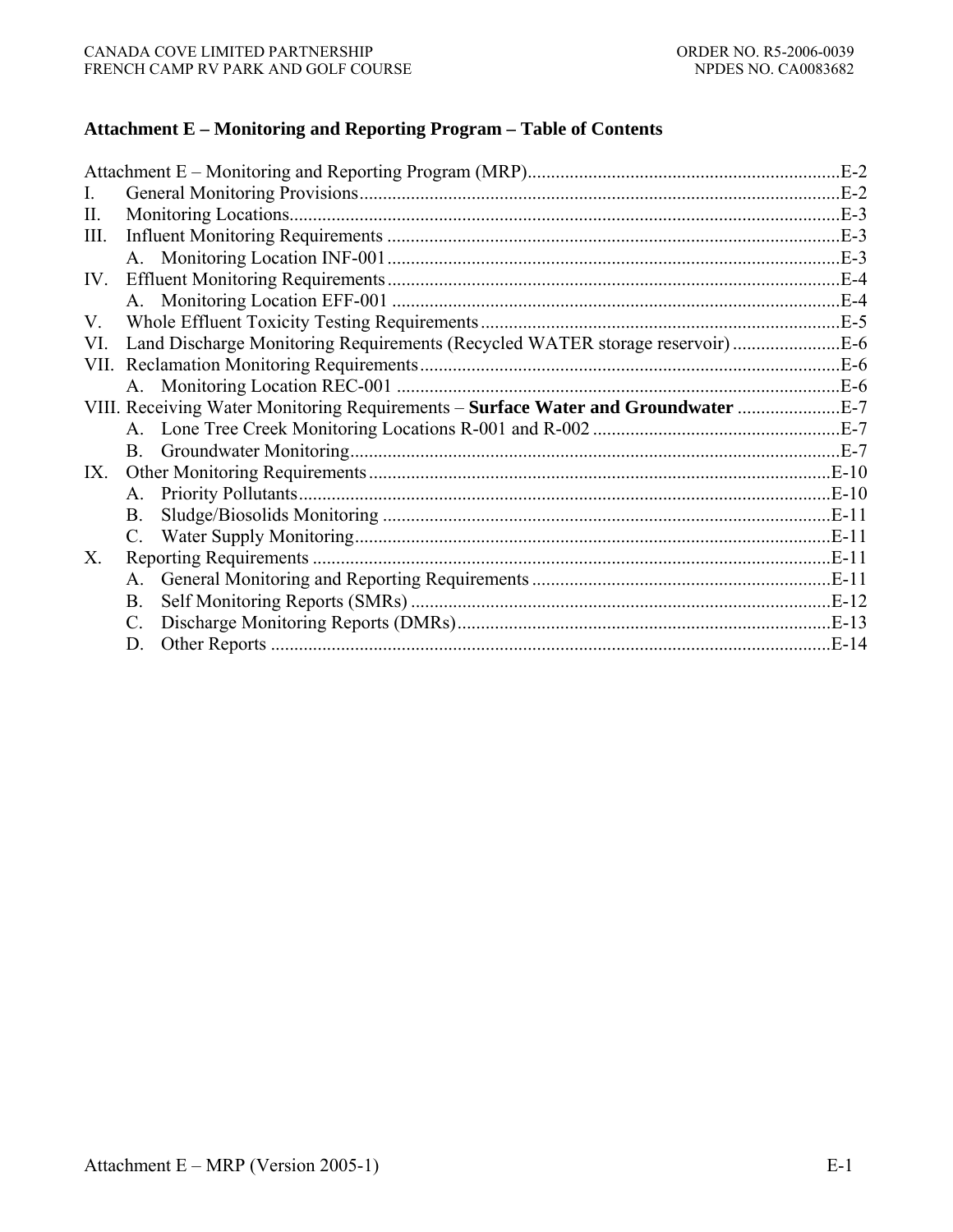# **ATTACHMENT E – MONITORING AND REPORTING PROGRAM (MRP)**

40 CFR 122.48 requires that all NPDES permits specify monitoring and reporting requirements. CWC sections 13267 and 13383 also authorize the Regional Water Quality Control Board (Regional Water Board) to require technical and monitoring reports. This MRP establishes monitoring and reporting requirements which implement the federal and state regulations.

### **I. GENERAL MONITORING PROVISIONS**

- A. Samples and measurements taken as required herein shall be representative of the volume and nature of the monitored discharge. All samples shall be taken at the monitoring locations specified below and, unless otherwise specified, before the monitored flow joins or is diluted by any other waste stream, body of water, or substance. Monitoring locations shall not be changed without notification to and the approval of this Regional Water Board.
- B. Appropriate flow measurement devices and methods consistent with accepted scientific practices shall be selected and used to ensure the accuracy and reliability of measurements of the volume of monitored discharges. The devices shall be installed, calibrated and maintained to ensure that the accuracy of the measurements is consistent with the accepted capability of that type of device. All flow measurement devices shall be calibrated at least once per year to ensure continued accuracy of the devices. Devices selected shall be capable of measuring flows with a maximum deviation of less than  $\pm 10$  percent from true discharge rates throughout the range of expected discharge volumes. Guidance in selection, installation, calibration and operation of acceptable flow measurement devices can be obtained from the following references:
	- 1. *A Guide to Methods and Standards for the Measurement of Water Flow*, U.S. Department of Commerce, National Bureau of Standards, NBS Special Publication 421, May 1975, 96 pp. (Available from the U.S. Government Printing Office, Washington, D.C. 20402. Order by SD Catalog No. C13.10:421.)
	- 2. *Water Measurement Manual*, U.S. Department of Interior, Bureau of Reclamation, Second Edition, Revised Reprint, 1974, 327 pp. (Available from the U.S. Government Printing Office, Washington D.C. 20402. Order by Catalog No. 172.19/2:W29/2, Stock No. S/N 24003-0027.)
	- 3. *Flow Measurement in Open Channels and Closed Conduits*, U.S. Department of Commerce, National Bureau of Standards, NBS Special Publication 484, October 1977, 982 pp. (Available in paper copy or microfiche from National Technical Information Services (NTIS) Springfield, VA 22151. Order by NTIS No. PB-273 535/5ST.)
	- 4. *NPDES Compliance Sampling Manual*, U.S. Environmental Protection Agency, Office of Water Enforcement, Publication MCD-51, 1977, 140 pp. (Available from the General Services Administration (8FFS), Centralized Mailing Lists Services, Building 41, Denver Federal Center, CO 80225.)
- C. Unless otherwise approved by the Regional Water Board's Executive Officer, all analyses shall be conducted at a laboratory certified for such analyses by the State Department of Health Services. All analyses shall be conducted in accordance with the latest edition of "Guidelines Establishing Test Procedures for Analysis of Pollutants", promulgated by the USEPA.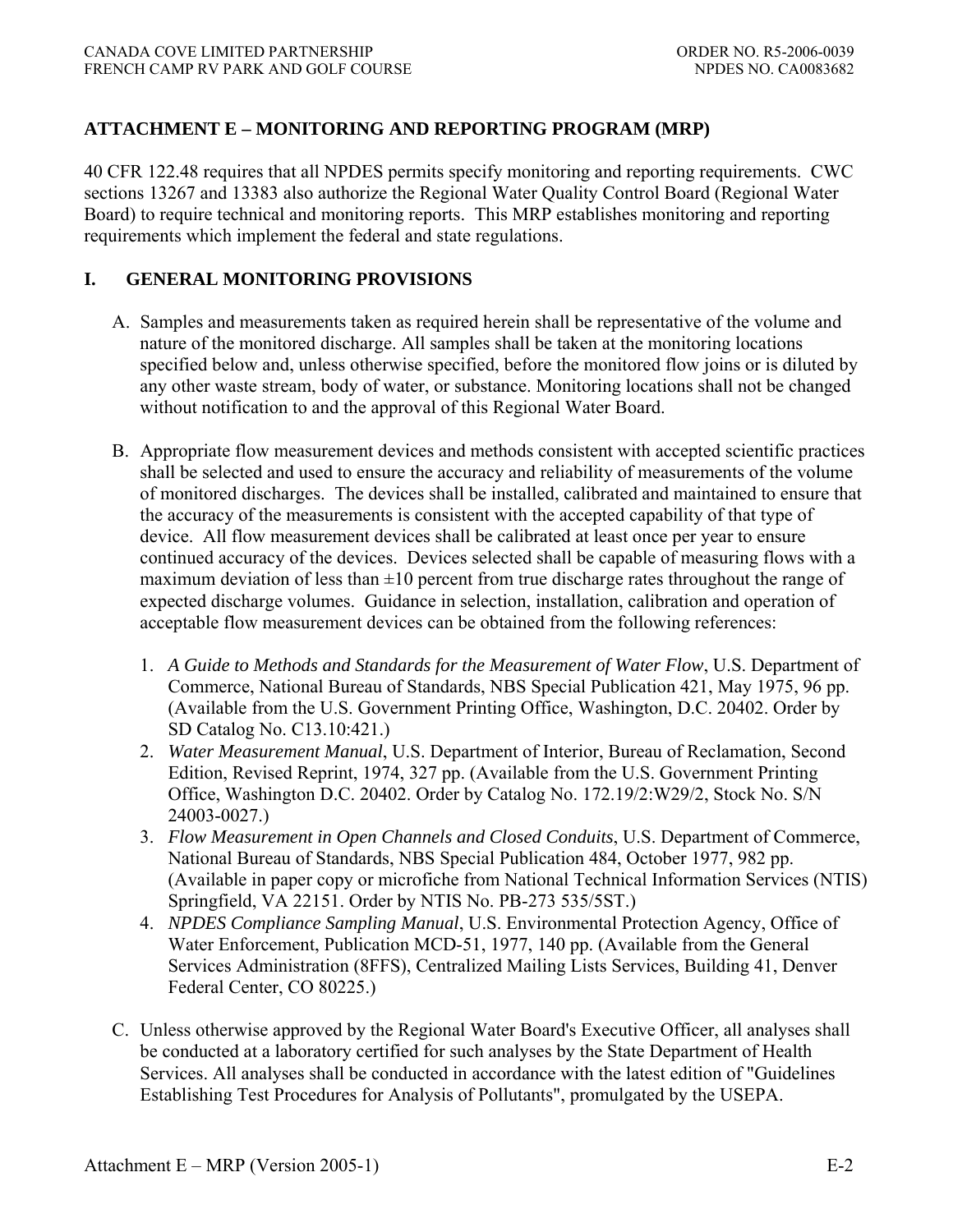- D. All monitoring instruments and devices used by the Discharger to fulfill the prescribed monitoring program shall be properly maintained and calibrated as necessary to ensure their continued accuracy.
- E. Monitoring results, including noncompliance, shall be reported at intervals and in a manner specified in this Monitoring and Reporting Program.
- F. The collection, preservation and holding times of all samples shall be in accordance with United States Environmental Protection Agency (USEPA) approved procedures.
- G. If the facility is not in operation, or there is no discharge to surface water during a required reporting period, the Discharger shall forward a letter to the Regional Water Board indicating that there has been no discharge during the required reporting period.

# **II. MONITORING LOCATIONS**

The Discharger shall establish the following monitoring locations to demonstrate compliance with the effluent limitations, discharge specifications, and other requirements in this Order:

| <b>Discharge</b><br><b>Point Name</b> | <b>Monitoring</b><br><b>Location Name</b> | <b>Monitoring Location Description</b>                                                                                                                         |  |  |
|---------------------------------------|-------------------------------------------|----------------------------------------------------------------------------------------------------------------------------------------------------------------|--|--|
|                                       | $INF-001$                                 | Treatment plant influent, prior to any treatment.                                                                                                              |  |  |
| 001                                   | EFF-001                                   | When Discharging to Lone Tree Creek: Discharge from the treatment plant<br>entering Lone Tree Creek at 37°, 52', 27" N, Latitude; 121°, 13', 30" W, Longitude. |  |  |
| 002                                   | REC-001                                   | When Discharging to Land: Discharge from the treatment plant prior to being<br>discharged to the recycled water storage reservoir for reclamation use.         |  |  |
|                                       | <b>PND-001</b>                            | Recycle Water Storage Reservoir                                                                                                                                |  |  |
|                                       | R-001                                     | Lone Tree Creek, 100 feet upstream from the point of discharge 001.                                                                                            |  |  |
|                                       | $R - 002$                                 | Lone Tree Creek, 100 feet downstream from the point of discharge 001.                                                                                          |  |  |
|                                       | WS-001                                    | Water Supply                                                                                                                                                   |  |  |
|                                       | <b>BIO-001</b>                            | <b>Biosolids</b>                                                                                                                                               |  |  |

# **III. INFLUENT MONITORING REQUIREMENTS**

### **A. Monitoring Location INF-001**

1. The Discharger shall monitor influent to the facility at INF-001 as follows:

| <b>Units</b><br><b>Sample Type</b><br><b>Parameter</b> |      | <b>Minimum Sampling</b> | <b>Required Analytical</b> |                    |
|--------------------------------------------------------|------|-------------------------|----------------------------|--------------------|
|                                                        |      |                         | <b>Frequency</b>           | <b>Test Method</b> |
| Flow                                                   | mgd  | Metered                 | Continuous                 |                    |
| BOD 5-day $\omega$ 20°C                                | mg/L | 24-hour Composite       | 1/Month                    |                    |
| <b>Total Suspended Solids</b>                          | mg/L | 24-hour Composite       | 1/Month                    |                    |

1. Pollutants shall be analyzed using the analytical methods described in 40 CFR 136; for priority pollutants the methods must meet the lowest minimum levels (MLs) specified in Attachment 4 of the SIP, where no methods are specified for a given pollutant, by methods approved by this Regional Water Board or the State Water Board.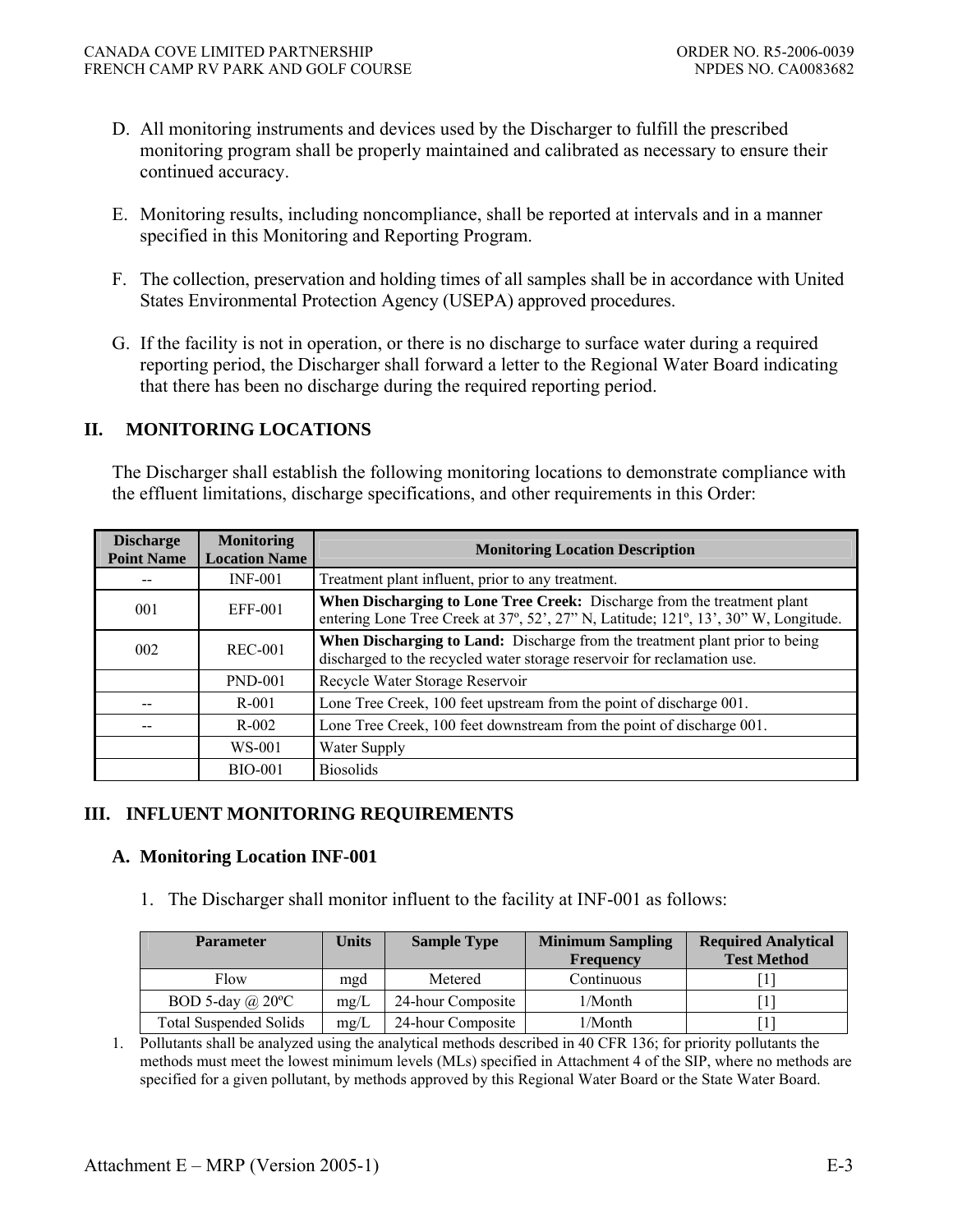### **IV. EFFLUENT MONITORING REQUIREMENTS**

#### **A. Monitoring Location EFF-001**

1. The Discharger shall monitor effluent from the treatment plant, when discharging to Lone Tree Creek at EFF-001 as follows. Effluent samples should be representative of the volume and quality of the discharge:

| <b>Parameter</b>                           | <b>Units</b>                 | <b>Sample Type</b> | <b>Minimum Sampling</b>          | <b>Required</b>                         |
|--------------------------------------------|------------------------------|--------------------|----------------------------------|-----------------------------------------|
|                                            |                              |                    | Frequency <sup>1</sup>           | <b>Analytical Test</b><br><b>Method</b> |
| Flow                                       | mgd                          | Metered            | Continuous                       | $[2]$                                   |
| Turbidity                                  | <b>NTU</b>                   | Metered            | Continuous                       | $[2]$                                   |
| Chlorine, Total Residual <sup>3</sup>      | mg/L                         | Grab               | $1/Day$ /continuous <sup>4</sup> | $[2]$                                   |
| pH                                         | standard units               | Grab               | 1/Day/continuous <sup>4</sup>    | $[2]$                                   |
| Temperature                                | $\circ$ F                    | Grab               | 1/Day                            | $[2]$                                   |
| <b>Total Coliform Organisms</b>            | $MPN/100$ ml                 | Grab               | 2/Week                           | $[2]$                                   |
| BOD 5-day @ 20°C                           | mg/L                         | 24-hour Composite  | 1/Week                           | $[2]$                                   |
| <b>Total Suspended Solids</b>              | mg/L                         | 24-hour Composite  | 1/Week                           | $[2]$                                   |
| Settleable Solids                          | mI/L                         | Grab               | 1/Week                           | $\lceil 2 \rceil$                       |
| Electrical Conductivity @ 25°C             | umhos/cm                     | Grab               | 1/Month                          | $[2]$                                   |
| Copper (total recoverable)                 | $\mu g/L$                    | Grab               | 1/Month                          | $[2]$                                   |
| Lead (total recoverable)                   | $\mu g/L$                    | Grab               | 1/Month                          | $[2]$                                   |
| Silver (total recoverable)                 | $\mu g/L$                    | Grab               | 1/Month                          | $[2]$                                   |
| Zinc (total recoverable)                   | $\mu g/L$                    | Grab               | 1/Month                          | $[2]$                                   |
| Indeno $(1,2,3$ -cd) Pyrene                | $\mu g/L$                    | Grab               | 1/Month                          | $[2]$                                   |
| Aluminum                                   | $\mu g/L$                    | Grab               | 1/Month                          | $[2][5]$                                |
| $\overline{Ammonia^6}$ (total recoverable) | $\mu g/L$                    | Grab               | 1/Month                          | $[2]$                                   |
| Boron (total recoverable)                  | $\mu g/L$                    | Grab               | 1/Month                          | $[2]$                                   |
| Iron (total recoverable)                   | $\mu g/L$                    | Grab               | 1/Month                          | $\lceil 2 \rceil$                       |
| Manganese (total recoverable)              | $\mu g/L$                    | Grab               | 1/Month                          | $[2]$                                   |
| Nitrate (total recoverable)                | mg/L                         | Grab               | 1/Month                          | $[2]$                                   |
| Acute Toxicity <sup>7</sup>                | $\sqrt{\frac{6}{}}$ Survival | Grab               | 1/Semi-annual period             | $[2]$                                   |
| Sulfate (total recoverable)                | mg/L                         | Grab               | 1/Semi-annual period             | $[2]$                                   |
| Arsenic (total recoverable)                | $\mu g/L$                    | Grab               | 1/Semi-annual period             | $[2]$                                   |
| Bis(2-Ethylhexyl) Phthalate                | $\mu g/L$                    | Grab               | 1/Semi-annual period             | $[2]$                                   |
| Organochlorine Pesticides <sup>8</sup>     | $\mu g/L$                    | Grab               | 1/Semi-annual period             | $[2]$                                   |
| 1,2,3,6,7,8-HxCDF                          | $\mu g/L$                    | Grab               | 1/Semi-annual period             | $[2]$                                   |
| Chlorpyrifos                               | $\mu g/L$                    | Grab               | 1/Semi-annual period             | $[2]$                                   |
| <b>Total Dissolved Solids</b>              | mg/L                         | Grab               | 1/Semi-annual period             | $[2]$                                   |
| Standard Minerals <sup>9</sup>             | $mg/L$                       | Grab               | 1/Semi-annual period             | $[2]$                                   |

<sup>1</sup> If a discharge is intermittent rather than continuous, the Discharger shall monitor and record data for all of the constituents listed above on the first day of each intermittent discharge and thereafter the frequencies in the schedule shall apply. In no event shall the Discharger be required to monitor and record data more often than twice the frequencies listed in the schedule.<br>Pollutants shall be analyzed using the analyze

 Pollutants shall be analyzed using the analytical methods described in 40 CFR 136; for priority pollutants the methods must meet the lowest minimum levels (MLs) specified in Attachment 4 of the SIP, where no methods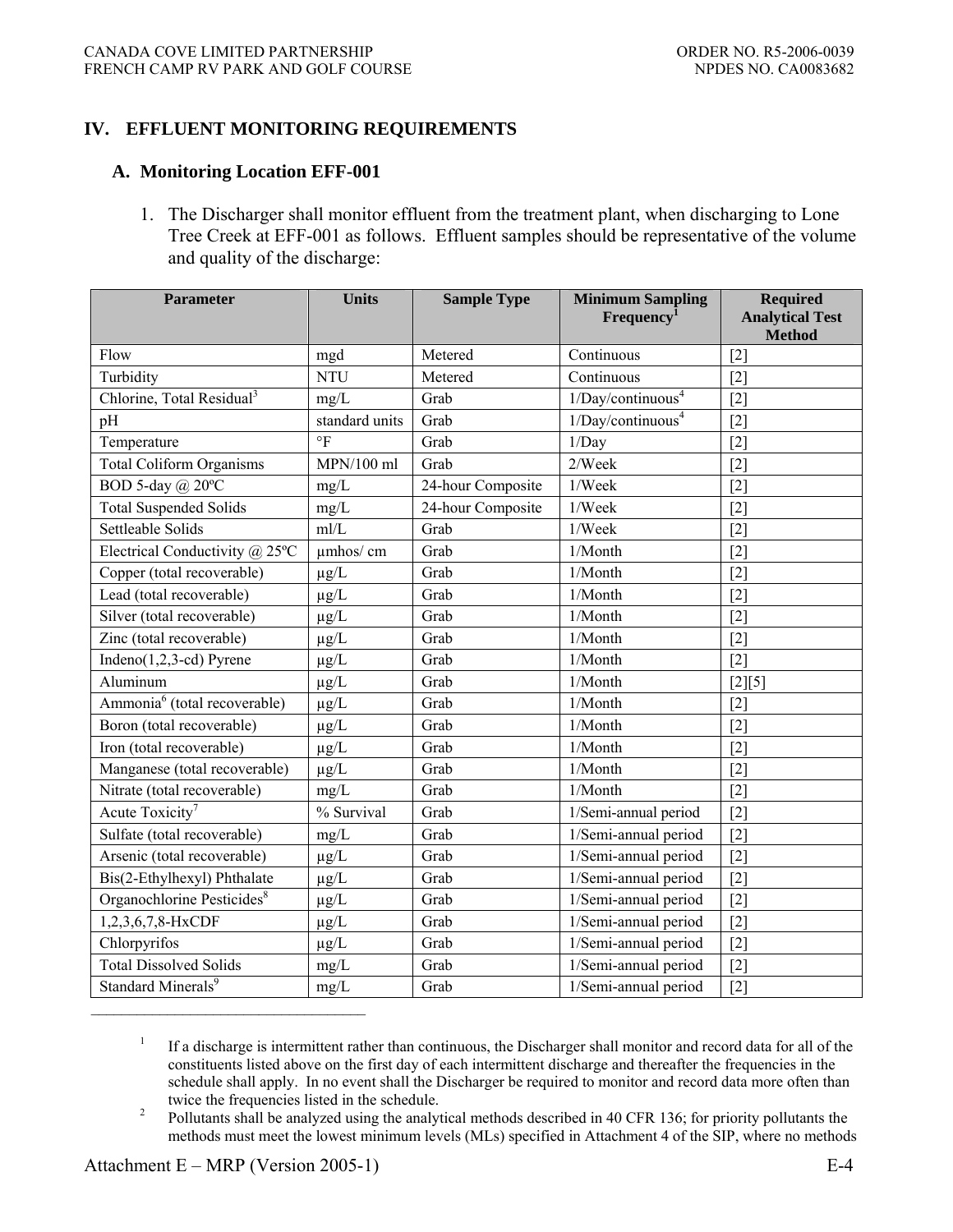are specified for a given pollutant, by methods approved by this Regional Water Board or the State Water  $3 \qquad \text{Board.}$ 

- Analyze for chlorine residual if chlorine was used in the disinfection process at any time within the week of sampling.
- Continuous pH and chlorine residual monitoring is required after 1 January 2008.
- 5 Compliance can be demonstrated using either total, or acid-soluble (inductively coupled plasma/atomic emission spectrometry or inductively coupled plasma/mass spectrometry) analysis methods, as supported by USEPA's Ambient Water Quality Criteria for Aluminum document (EPA 440/5-86-008), or other standard methods that exclude aluminum silicate particles as approved by the Executive Officer.
- Report as both total and un-ionized ammonia with corresponding pH and temperature measurements. 7
- All acute toxicity bioassays shall be performed according to EPA-821-R-02-012 *Methods for Measuring the Acute Toxicity of Effluents and Receiving Waters to Freshwater and Marine Organisms, Fifth Edition*, October 2002 (or latest edition) using *Pimephales promelas* with no pH adjustment, with exceptions granted to the Discharger by the Executive Officer and the Environmental Laboratory Accreditation Program (ELAP). Temperature and pH shall be recorded at the time of bioassay sample collection.
- Organochlorine pesticides include aldrin, chlordane, 4,4'DDT, dieldrin, endosulfan (alpha, beta, sulfate), endrin, endrin aldehyde, heptachlor, heptachlor epoxide, hexacyclohexane (alpha, beta, delta, and lindane), and  $\frac{1}{2}$  toxaphene.
- Standard minerals shall include all major cations and anions and include verification that the analysis is complete (i.e., cation/anion balance.

### **V. WHOLE EFFLUENT TOXICITY TESTING REQUIREMENTS**

Chronic toxicity monitoring shall be conducted to determine whether the effluent is contributing toxicity to the receiving water. The testing shall be conducted as specified in EPA-821-R-02-013*, Short-Term Methods for Estimating the Chronic Toxicity of Effluents and Receiving Waters to Freshwater Organisms,* Fifth Edition. Composite samples of the effluent shall be collected prior to discharge to the Lone Tree Creek (at Monitoring Location EFF-001). Twenty four hour composite samples shall be representative of the volume and quality of the discharge. Time of collection samples shall be recorded. Dilution waters shall be collected upstream of the discharge to Lone Tree Creek. The sensitivity of the test organisms to a reference toxicant shall be determined concurrently with each bioassay and reported with the test results. Both the reference toxicant and effluent test must meet all test acceptability criteria as specified in the chronic manual. If the test acceptability criteria are not achieved, then the Discharger must re-sample and re-test within 14 days. Chronic toxicity monitoring shall include the following:

Species: *Pimephales promelas, Ceriodaphnia dubia, and Selenastrum capricornutum* Frequency: Once during the term of this Order, immediately upon discharge to Lone Tree Creek.

|                                 |          | Dilutions $(\%)$ |    |      |       | Controls           |              |
|---------------------------------|----------|------------------|----|------|-------|--------------------|--------------|
|                                 | 100      | 50               | 25 | 12.5 | 6.25  | Lone Tree<br>Creek | Lab<br>Water |
| % Effluent                      | 100      | 50               | 25 | 12.5 | 6.25  |                    |              |
| $%$ Dilution Water <sup>1</sup> | $\theta$ | 50               | 75 | 87.5 | 93.75 | 100                |              |
| $\%$ Lab Water <sup>2</sup>     |          |                  |    |      |       |                    | 100          |

\_\_\_\_\_\_\_\_\_\_\_\_\_\_\_\_\_\_\_\_\_\_\_\_\_\_ 1 Dilution water shall be receiving water taken upstream from the discharge point. The dilution series may be altered upon approval of Regional Water Board staff.

<sup>2</sup> Lab water shall meet EPA protocol requirements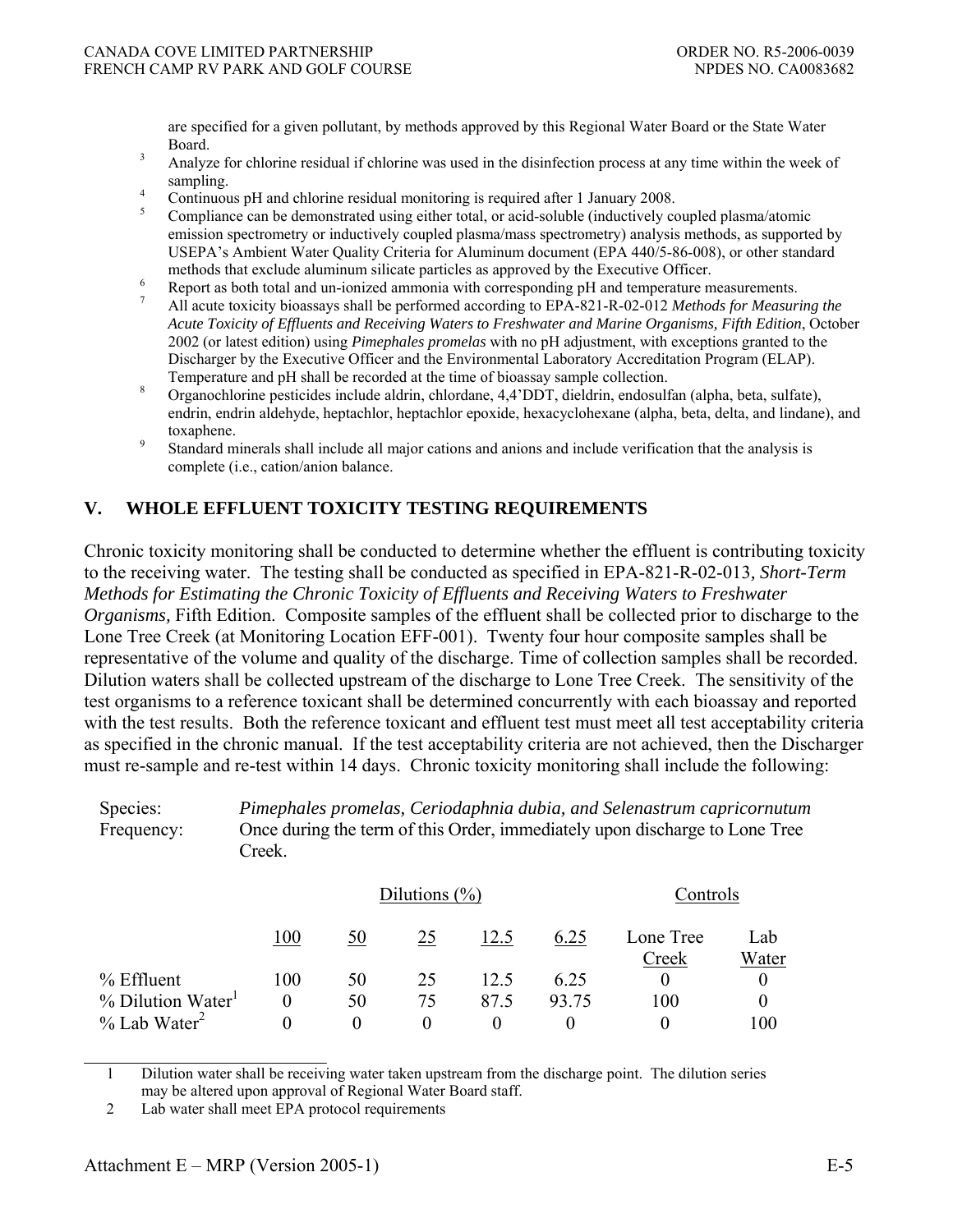### **VI. LAND DISCHARGE MONITORING REQUIREMENTS (RECYCLED WATER STORAGE RESERVOIR)**

The Recycled water storage reservoir shall be monitored when water is present in the reservoir, and all samples shall be grab samples. The Discharger shall monitor the reservoir at PND-001, at a minimum as follows:

| <b>Parameter</b>               | <b>Units</b>                | <b>Sample Type</b> | <b>Minimum Sampling</b><br><b>Frequency</b> |
|--------------------------------|-----------------------------|--------------------|---------------------------------------------|
| Freeboard                      | $\text{F}$ eet <sup>1</sup> |                    | 1/Week                                      |
| pH                             | standard units              | Grab               | 1/Week                                      |
| Dissolved Oxygen               | mg/L                        | Grab               | $1/M$ onth                                  |
| <b>Electrical Conductivity</b> | $\mu$ mohs/cm               | Grab               | $1/M$ onth                                  |

<sup>1</sup> Freeboard shall be monitored to the nearest tenth of a foot.

### **VII. RECLAMATION MONITORING REQUIREMENTS**

#### **A. Monitoring Location REC-001**

1. The Discharger shall monitor effluent discharged to land for irrigation (discharge point 002) at REC-001 as follows:

| <b>Parameter</b>                           | <b>Units</b>   | <b>Sample Type</b>   | <b>Minimum Sampling</b><br><b>Frequency</b> | <b>Required Analytical Test</b><br><b>Method</b>                                                                                                                                                                                                                                                                                                                                                                                                                 |
|--------------------------------------------|----------------|----------------------|---------------------------------------------|------------------------------------------------------------------------------------------------------------------------------------------------------------------------------------------------------------------------------------------------------------------------------------------------------------------------------------------------------------------------------------------------------------------------------------------------------------------|
| Flow                                       | mgd            | Metered              | Continuous                                  | [1]                                                                                                                                                                                                                                                                                                                                                                                                                                                              |
| Turbidity                                  | <b>NTU</b>     | Metered              | Continuous                                  | [1]                                                                                                                                                                                                                                                                                                                                                                                                                                                              |
| <b>Total Coliform Organisms</b>            | $MPN/100$ ml   | Grab                 | 2/Week                                      | $[1] % \includegraphics[width=0.9\columnwidth]{figures/fig_10.pdf} \caption{The graph $\mathcal{N}_1$ is a function of the parameter $\mathcal{N}_1$ and the number of parameters $\mathcal{N}_2$ is a function of the parameter $\mathcal{N}_1$ and the number of parameters $\mathcal{N}_2$ is a function of the parameter $\mathcal{N}_1$ and the number of parameters $\mathcal{N}_2$ is a function of the parameter $\mathcal{N}_1$.} \label{fig:fig:time}$ |
| BOD 5-day $(a)$ 20°C                       | mg/L           | 24-hour<br>Composite | 1/Week                                      | $[1]$                                                                                                                                                                                                                                                                                                                                                                                                                                                            |
| <b>Total Suspended Solids</b>              | mg/L           | 24-hour<br>Composite | 1/Week                                      | $[1]$                                                                                                                                                                                                                                                                                                                                                                                                                                                            |
| Settleable Solids                          | mI/L           | Grab                 | 1/Week                                      | [1]                                                                                                                                                                                                                                                                                                                                                                                                                                                              |
| pH                                         | standard units | Grab                 | 1/Week                                      | $[1] % \includegraphics[width=0.9\columnwidth]{figures/fig_10.pdf} \caption{The figure shows the number of times of the estimators in the left and right.} \label{fig:time} %$                                                                                                                                                                                                                                                                                   |
| Electrical Conductivity @<br>$25^{\circ}C$ | $\mu$ mhos/cm  | Grab                 | $1/M$ onth                                  | $[1]$                                                                                                                                                                                                                                                                                                                                                                                                                                                            |
| <b>Total Dissolved Solids</b>              | mg/L           | Grab                 | 1/Semi-annual period                        | [1]                                                                                                                                                                                                                                                                                                                                                                                                                                                              |
| Standard Minerals <sup>2</sup>             | mg/L           | Grab                 | 1/Semi-annual period                        | $[1] % \includegraphics[width=0.9\columnwidth]{figures/fig_10.pdf} \caption{The figure shows the number of times of the estimators in the left and right.} \label{fig:time} %$                                                                                                                                                                                                                                                                                   |

Pollutants shall be analyzed using the analytical methods described in 40 CFR 136; for priority pollutants the methods must meet the lowest minimum levels (MLs) specified in Attachment 4 of the SIP, where no methods are

specified for a given pollutant, by methods approved by this Regional Water Board or the State Water Board.<br><sup>2</sup> Standard minerals shall include all major estions and anions and include verification that the analysis is com Standard minerals shall include all major cations and anions and include verification that the analysis is complete (i.e., cation/anion balance).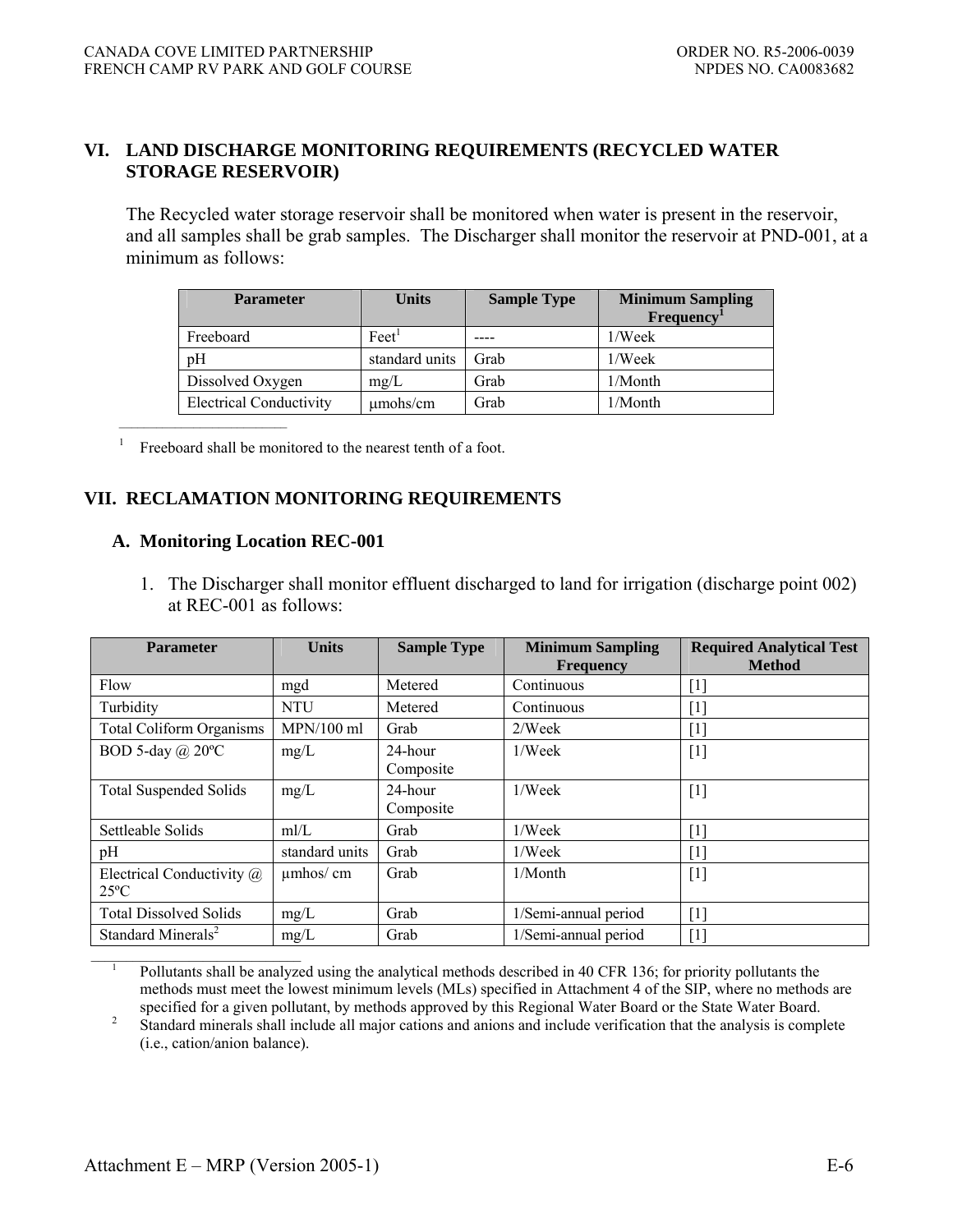### **VIII. RECEIVING WATER MONITORING REQUIREMENTS – Surface Water and Groundwater**

### **A. Lone Tree Creek Monitoring Locations R-001 and R-002**

1. All receiving water samples shall be grab samples. Samples shall be collected when there is discharge to Lone Tree Creek. If discharge does not occur during the monitoring period, samples are not required to be collected. The Discharger shall monitor Lone Tree Creek at Monitoring Locations R-001 and R-002 as follows:

| <b>Parameter</b>                      | <b>Units</b>       | <b>Sample</b><br><b>Type</b> | <b>Minimum Sampling</b><br><b>Frequency</b> | <b>Required Analytical</b><br><b>Test Method</b> |
|---------------------------------------|--------------------|------------------------------|---------------------------------------------|--------------------------------------------------|
| Dissolved Oxygen                      | mg/L               | Grab                         | 1/Month                                     | $\left[ 2\right]$                                |
| pH                                    | standard units     | Grab                         | 1/Month                                     | $^{[2]}$                                         |
| Turbidity                             | <b>NTU</b>         | Grab                         | 1/Month                                     | [2]                                              |
| Temperature                           | $\mathrm{P}F$ (°C) | Grab                         | 1/Month                                     | [2]                                              |
| Electrical Conductivity $\omega$ 25°C | umhos/cm           | Grab                         | 1/Month                                     | [2]                                              |
| Ammonia <sup>3</sup>                  | mg/L               | Grab                         | $1/M$ onth                                  | $\left[ 2\right]$                                |
| Fecal Coliform Organisms              | $MPN/100$ ml       | Grab                         | 1/Month                                     | $\left\lceil 2 \right\rceil$                     |

<sup>1</sup> If a discharge is intermittent rather than continuous, the Discharger shall monitor and record data for all of the constituents listed above on the first day of each intermittent discharge and thereafter the frequencies in the schedule shall apply. In no event shall the Discharger be required to monitor and record data more often than twice the frequencies listed in the schedule.

<sup>2</sup> Pollutants shall be analyzed using the analytical methods described in 40 CFR 136; for priority pollutants the methods must meet the lowest minimum levels (MLs) specified in Attachment 4 of the SIP, where no methods are specified for a given pollutant, by methods approved by this Regional Water Board or the State Water Board.

<sup>3</sup> Report as both total and un-ionized ammonia with corresponding pH and temperature measurements.

 In conducting receiving water sampling, a log shall be kept of the receiving water conditions throughout the reach bounded by Monitoring Locations R-001 and R-002. Attention shall be given to the presence or absence of:

| Floating or suspended matter | Visible films, sheens or coatings       |
|------------------------------|-----------------------------------------|
| Discoloration                | Fungi, slimes, or objectionable growths |
| Bottom deposits              | Potential nuisance conditions           |
| Aquatic life                 |                                         |

Notes on receiving water conditions shall be summarized in the monitoring report.

### **B. Groundwater Monitoring**

 $\mathcal{L}_\text{max} = \frac{1}{2} \sum_{i=1}^{n} \frac{1}{2} \sum_{i=1}^{n} \frac{1}{2} \sum_{i=1}^{n} \frac{1}{2} \sum_{i=1}^{n} \frac{1}{2} \sum_{i=1}^{n} \frac{1}{2} \sum_{i=1}^{n} \frac{1}{2} \sum_{i=1}^{n} \frac{1}{2} \sum_{i=1}^{n} \frac{1}{2} \sum_{i=1}^{n} \frac{1}{2} \sum_{i=1}^{n} \frac{1}{2} \sum_{i=1}^{n} \frac{1}{2} \sum_{i=1}^{n} \frac{1$ 

- 1. In accordance with Provision VI.C.2b of this Order, upon Regional Water Board approval and installation of an adequate groundwater monitoring network, all new wells shall be added to the MRP, and shall be sampled and analyzed according to the schedule below.
- 2. Prior to collecting samples and after measuring the water level, each monitoring well shall be adequately purged to remove water that has been standing within the well screen and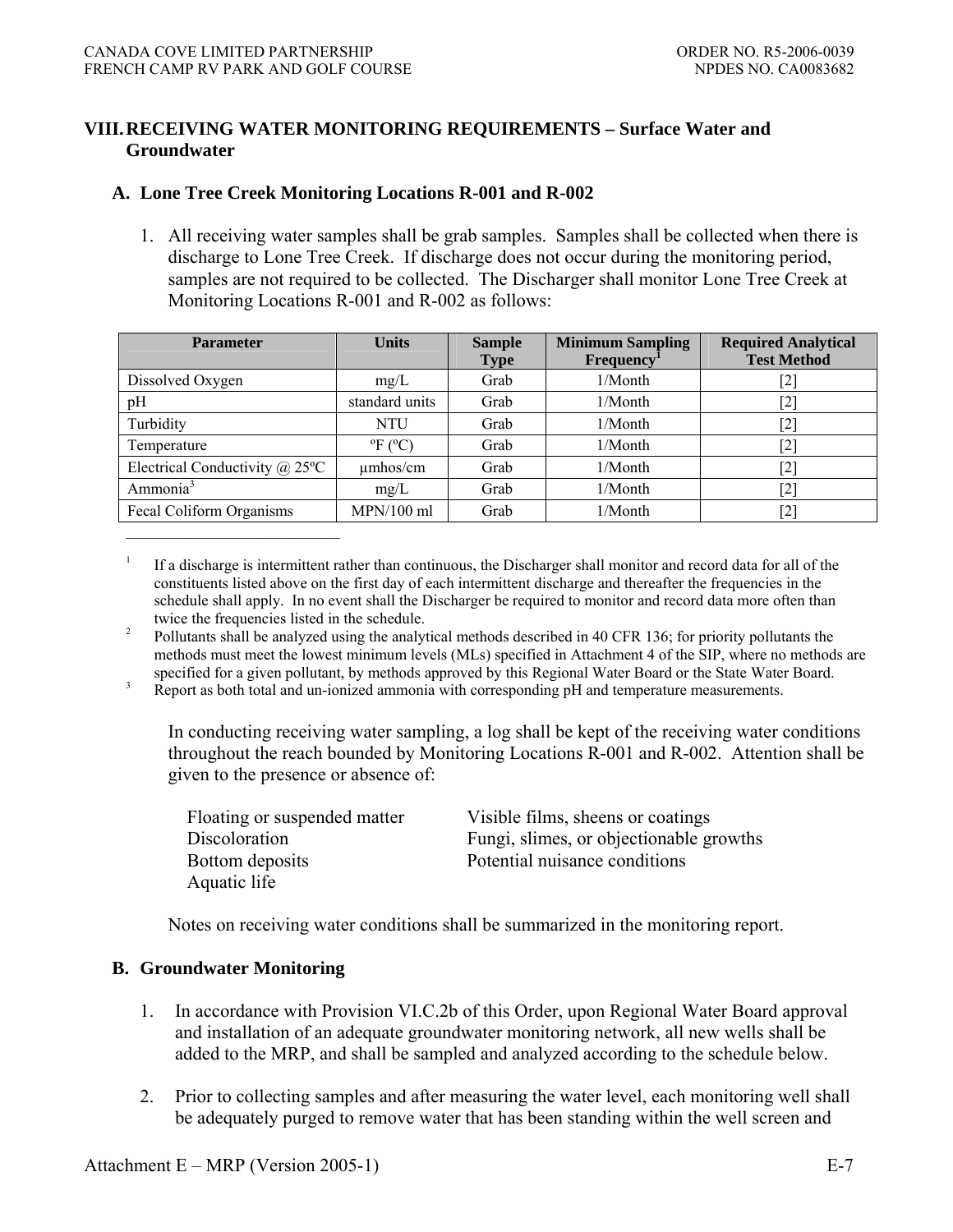casing that may not be chemically representative of formation water. Depending on the hydraulic conductivity of the geologic setting, the volume removed during purging typically does not exceed 3 to 5 volumes of the standing water within the well casing and screen, or additionally the filter pack pore volume. At least quarterly and concurrently with groundwater quality sampling, the Discharger shall measure the water level in each well as groundwater depth (in feet and hundredths) and as groundwater surface elevation (in feet and hundredths above mean sea level). Samples shall be collected from approved monitoring wells and analyzed for the following constituents:

|                                       |                                         | Type of       | <b>Minimum Sampling</b>       |
|---------------------------------------|-----------------------------------------|---------------|-------------------------------|
| <b>Parameter</b>                      | <b>Units</b>                            | <b>Sample</b> | frequency                     |
| Depth to groundwater                  | To 0.01 foot (hundredths)               | Measured      | $1$ /quarter <sup>1,2</sup>   |
| Groundwater elevation                 | Above mean sea level, to<br>$0.01$ foot | Calculated    | $1$ /quarter <sup>1,2</sup>   |
| pH                                    | pH Units                                | Grab          | 1/quarter <sup>1,2</sup>      |
| <b>Total Coliform</b>                 | MPN/100ml                               | Grab          | $1$ /quarter <sup>1,2</sup>   |
| Boron (total recoverable)             | $\mu$ g/L                               | Grab          | $1$ /quarter <sup>1,2</sup>   |
| Chloride (total recoverable)          | $\mu$ g/L                               | Grab          | $1$ /quarter <sup>1,2</sup>   |
| Iron (total recoverable)              | $\mu$ g/L                               | Grab          | $1$ /quarter <sup>1,2</sup>   |
| Manganese (total recoverable)         | $\mu$ g/L                               | Grab          | 1/quarter <sup>1,2</sup>      |
| Sodium (total recoverable)            | mg/L                                    | Grab          | 1/quarter <sup>1,2</sup>      |
| Total Dissolved Solids (TDS)          | mg/L                                    | Grab          | $1$ /quarter <sup>1,2</sup>   |
| <b>Total Nitrogen</b>                 | mg/L                                    | Grab          | 1/quarter <sup>1,2</sup>      |
| Aluminum                              | $\mu$ g/L                               | Grab          | $1$ /quarter <sup>1,2</sup>   |
| Ammonia (total recoverable)           | mg/L                                    | Grab          | $1$ /quarter <sup>1,2</sup>   |
| Electrical Conductivity $\omega$ 5°C) | umhos/cm                                | Grab          | 1/quarter <sup>1,2</sup>      |
| Standard Minerals <sup>3</sup>        | mg/L                                    | Grab          | $1$ /quarter <sup>1,2,3</sup> |

 $\mathcal{L}_\text{max}$ 

 $\frac{1}{2}$  January, April, July and October  $\frac{2}{2}$  Designated background monitoring wells shall be sampled at least 2/quarter for at least one year upon initiation of Provision VI.C.2.b. Following one year of monitoring at 2/quarter frequency, the frequency of background

monitoring well sampling may be reduced to 1/quarter.<br>3 Standard Minerals shall include calcium, magnesium, hardness, sodium, potassium, alkalinity, sulfate, chloride, boron, and nitrate, and include verification that the analysis is complete (i.e., cation/anion balance). Reduce the monitoring frequency to 1/year after 1 year of 1/quarter monitoring.

 3. Additionally, the Discharger shall include a technical description of proposed Data Analysis Methods for evaluating groundwater monitoring data (e.g., equivalent or similar to that described in Title 27 Section 20415(e)(7-10)), consisting, at a minimum, methods to: (a) characterize natural background water quality of monitored constituents; (b) determine statistically significant differences between background and compliance wells for constituents that do not have water quality objectives or have background concentrations that exceed water quality objectives; and (c) select the minimum sample size required for the proposed data analysis approach and, if greater than that required by this program (i.e.,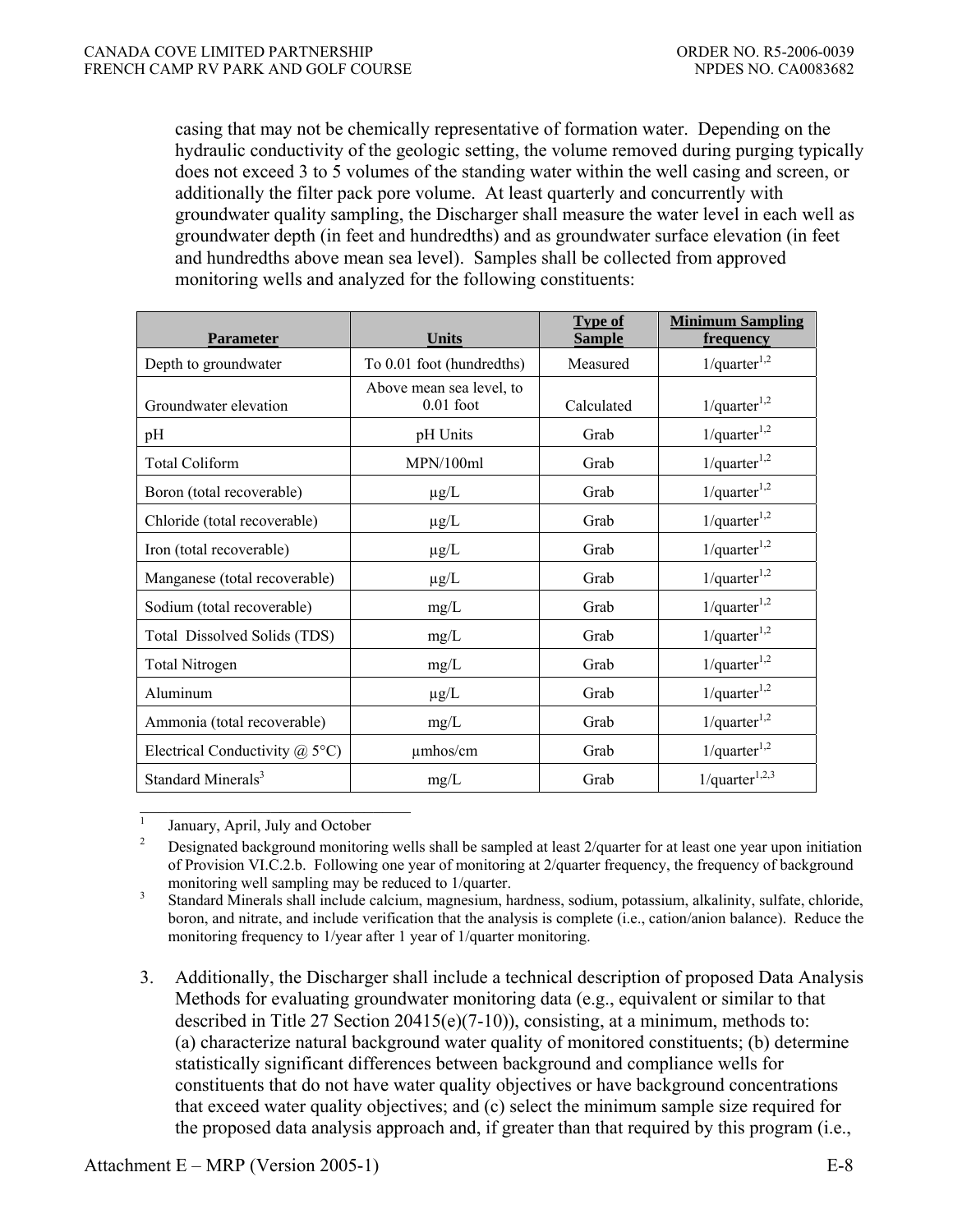2/quarter), identification of when and how the additional samples will be collected during the one-year groundwater characterization period.

 4. After one full year of groundwater monitoring, the Discharger shall analyze monitoring data from background well(s) to (a) compute values characterizing natural background water quality for each monitored chemical constituent/parameter and (b) perform an initial assessment of whether there is evidence of an impact from the discharge. Reports thereafter shall be submitted **quarterly**, as described in section X.B of this MRP, and shall include the same analysis. The Discharger shall characterize groundwater quality using the proposed Data Analysis Method on the following:

#### Groundwater Constituents to Evaluate Using Data Analysis Method

| Iron (total recoverable)           | Manganese (total recoverable) |
|------------------------------------|-------------------------------|
| Ammonia (total recoverable)        | Nitrate Nitrogen              |
| Boron (total recoverable)          | Chloride (total recoverable)  |
| <b>Electrical Conductivity/TDS</b> | <b>Total Coliform</b>         |
| Aluminum (total recoverable)       | Sodium (total recoverable)    |

- 5. **Quarterly** groundwater monitoring reports shall be submitted under separate cover to the Regional Water Board. The Quarterly Report shall include the following:
	- a. Tabular summary of groundwater monitoring results.
	- b. A scaled map showing relevant structures and features of the Facility, the locations of monitoring wells and any other sampling stations, and groundwater elevation contours referenced to mean sea level datum.
	- c. An assessment of groundwater flow direction and gradient on the date of measurement, comparison of previous flow direction and gradient data, and discussion of seasonal trends, if any.
	- d. A narrative discussion of the analytical results for all groundwater locations monitored including spatial and temporal trends, with reference to summary data tables, graphs, and appended analytical reports (as applicable).
	- e. A comparison of the monitoring data during the reporting period to numerical groundwater limitations in the WDRs and an explanation of any exceedances of limitations.
	- f. A narrative description of all preparatory, monitoring, sampling, and analytical testing activities for the groundwater monitoring (reference to previous submitted report(s) describing standard sampling procedures is acceptable).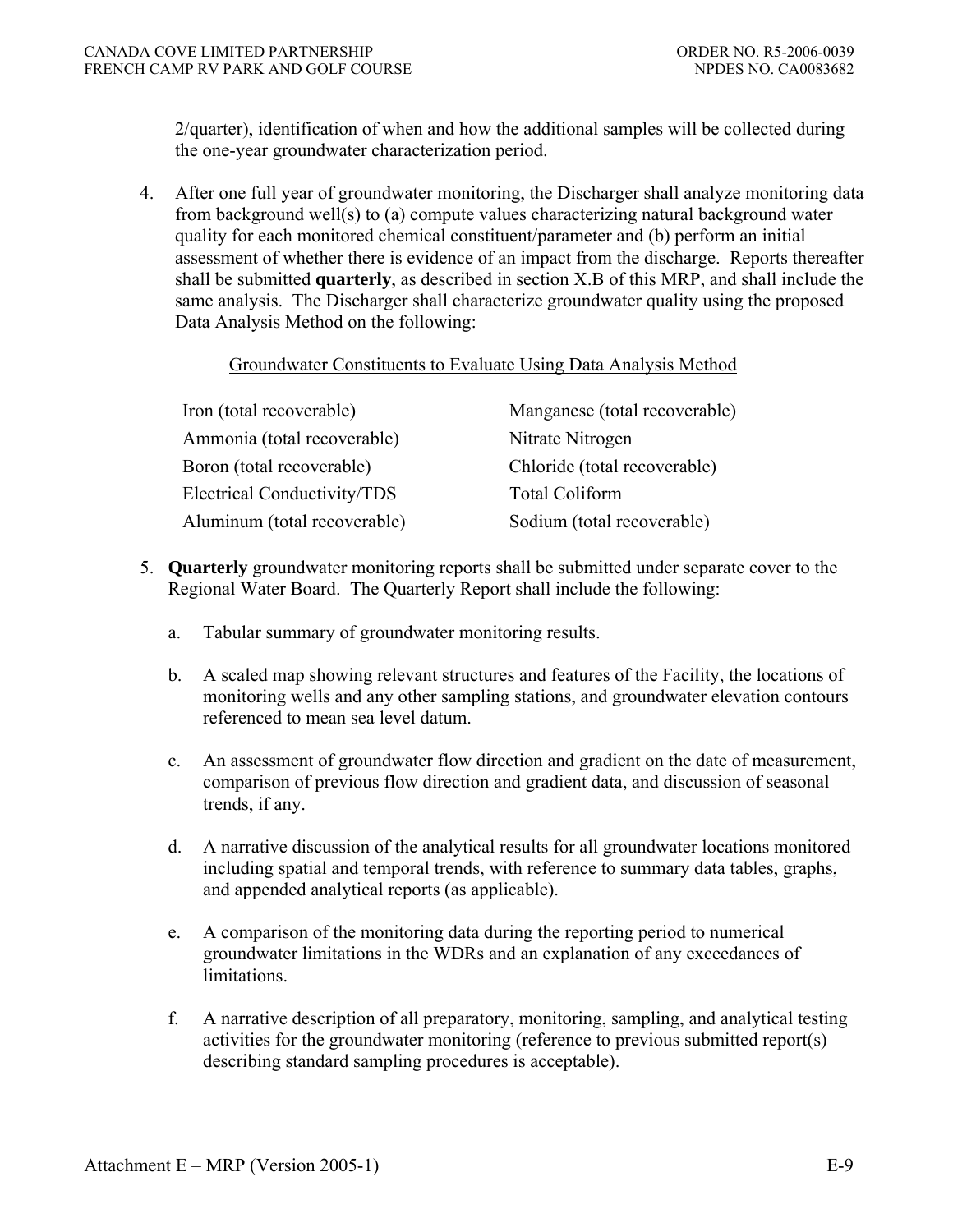- g. Field logs for each well documenting depth to groundwater; parameters measured before, during, and after purging; method of purging; calculation of casing volume; and total volume of water purged.
- h. Summary data tables of historical and current water table elevations and analytical results.
- i. Copies of laboratory analytical report(s) for groundwater monitoring.

# **IX. OTHER MONITORING REQUIREMENTS**

### **A. Priority Pollutants**

The State Water Board adopted the *Policy for Implementation of Toxics Standards for Inland Surface Waters, Enclosed Bays, and Estuaries of California* (known as the State Implementation Policy or SIP). The SIP states that the Regional Water Boards will require periodic monitoring for pollutants for which criteria or objectives apply and for which no effluent limitations have been established. Accordingly, the Regional Water Board is requiring, as part of this MRP, that the Discharger conduct effluent monitoring (Monitoring Location EFF-001) of priority pollutants **one time no more than 365 days and no less than 180 days prior to expiration of this Order if discharging to Lone Tree Creek**. Priority pollutants are defined as USEPA Priority Pollutants and consist of the constituents listed in the most recent National Toxics Rule and California Toxics Rule. The Discharger must analyze pH and hardness at the same time as priority pollutants.

All analyses shall be performed at a laboratory certified by the California Department of Health Services. The laboratory is required to submit the Minimum Level (ML) and the Method Detection Limit (MDL) with the reported results for each constituent. The MDL should be as close as practicable to the USEPA MDL determined by the procedure found in 40 CFR Part 136. The results of analytical determinations for the presence of chemical constituents in a sample shall use the following reporting protocols:

- a. Sample results greater than or equal to the reported ML shall be reported as measured by the laboratory.
- b. Sample results less than the reported ML, but greater than or equal to the laboratory's MDL, shall be reported as "Detected but Not Quantified," or DNQ. The estimated chemical concentration of the sample shall also be reported.
- c. For the purposes of data collection, the laboratory shall write the estimated chemical concentration next to DNQ as well as the words "Estimated Concentration." Numerical estimates of data quality may be by percent accuracy  $(+)$  or  $-$  a percentage of the reported value), numerical ranges (low to high), or any other means considered appropriate by the laboratory.
- d. Sample results that are less than the laboratory's MDL shall be reported as "Not Detected" or ND.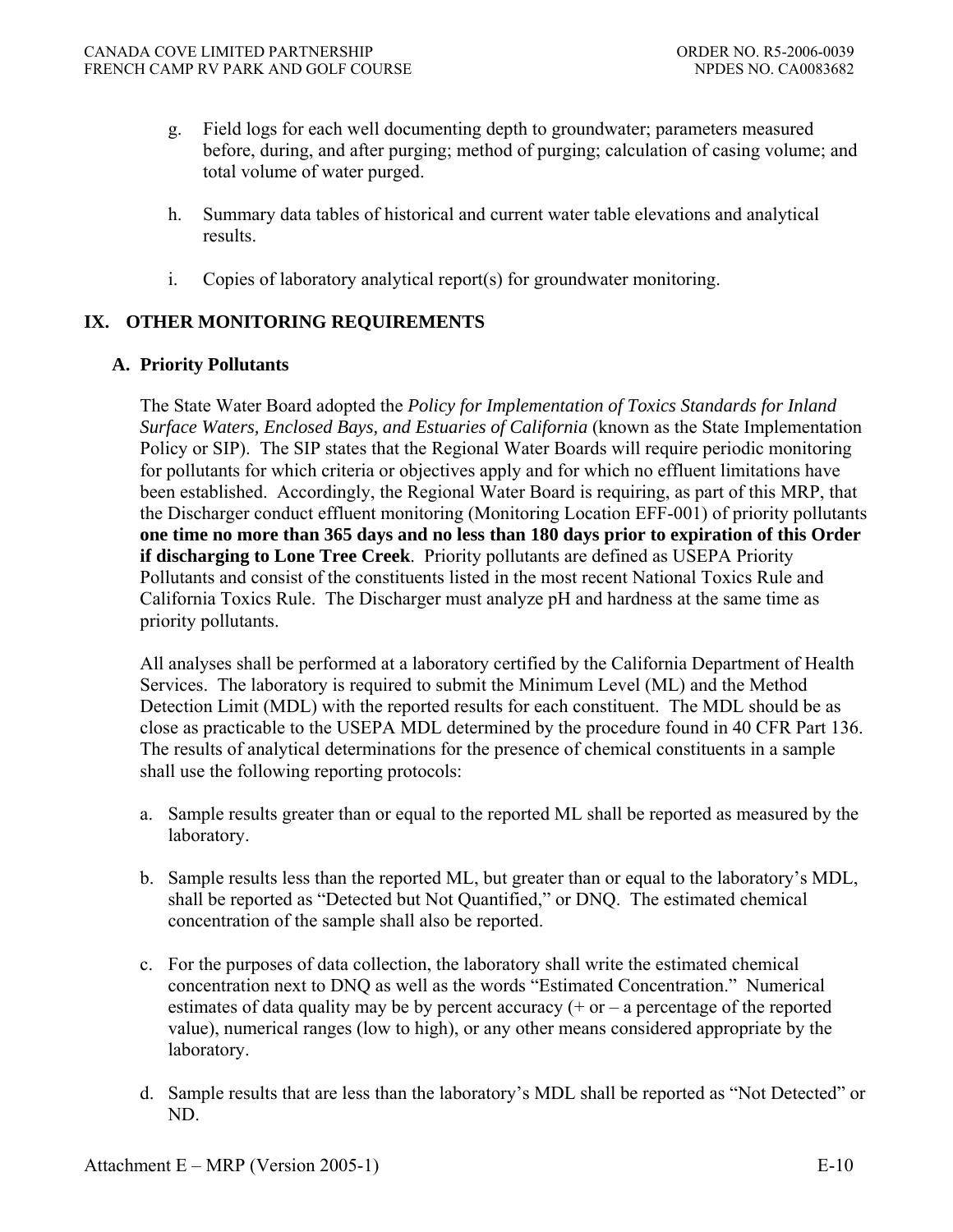### **B. Sludge/Biosolids Monitoring**

A composite sample of sludge shall be collected 1/Year in accordance with EPA's *POTW Sludge Sampling and Analysis Guidance Document, August 1989,* and tested for the following metals:

| Arsenic | Chromium | Lead    | Molybdenum | Selenium |
|---------|----------|---------|------------|----------|
| Cadmium | Copper   | Mercury | Nickel     | Zinc     |

Sampling records shall be retained for a minimum of five years. A log shall be kept of sludge quantities generated and of handling and disposal activities. The frequency of entries is discretionary; however, the log should be complete enough to serve as a basis for part of the annual report.

### **C. Water Supply Monitoring**

A sampling station shall be established and designated as WS-001 where a representative sample of the municipal water supply can be obtained. Water supply monitoring shall include at least the following:

| <b>Parameter</b>                                   | <b>Units</b> | <b>Sample</b><br>Type <sup>1</sup> | <b>Minimum Sampling</b><br>Frequency | <b>Required Analytical</b><br><b>Test Method</b> |
|----------------------------------------------------|--------------|------------------------------------|--------------------------------------|--------------------------------------------------|
| Electrical Conductivity $\omega$ 25 <sup>o</sup> C | umbos/cm     | Grab                               | 1/Year                               | ∠                                                |
| <b>Total Dissolved Solids</b>                      | mg/L         | Grab                               | 1/Year                               | $\overline{v}$                                   |

1 If the source water is from more than one well, analyses shall be conducted on a sample weighted in proportion to the annual volumes of water produced.

### **X. REPORTING REQUIREMENTS**

### **A. General Monitoring and Reporting Requirements**

- 1. The Discharger shall comply with all Standard Provisions (Attachment D) related to monitoring, reporting, and recordkeeping.
- 2. The Discharger shall report to the Regional Water Board any toxic chemical release data it reports to the State Emergency Response Commission within 15 days of reporting the data to the Commission pursuant to section 313 of the "Emergency Planning and Community Right to Know Act of 1986
- 3. If a discharge is intermittent rather than continuous, the Discharger shall monitor and record data for all of the constituents listed above on the first day of each intermittent discharge and thereafter the frequencies in the schedule shall apply. In no event shall the Discharger be

Pollutants shall be analyzed using the analytical methods described in 40 CFR 136; for priority pollutants the methods must meet the lowest minimum levels (MLs) specified in Attachment 4 of the SIP, where no methods are specified for a given pollutant, by methods approved by this Regional Water Board or the State Water Board.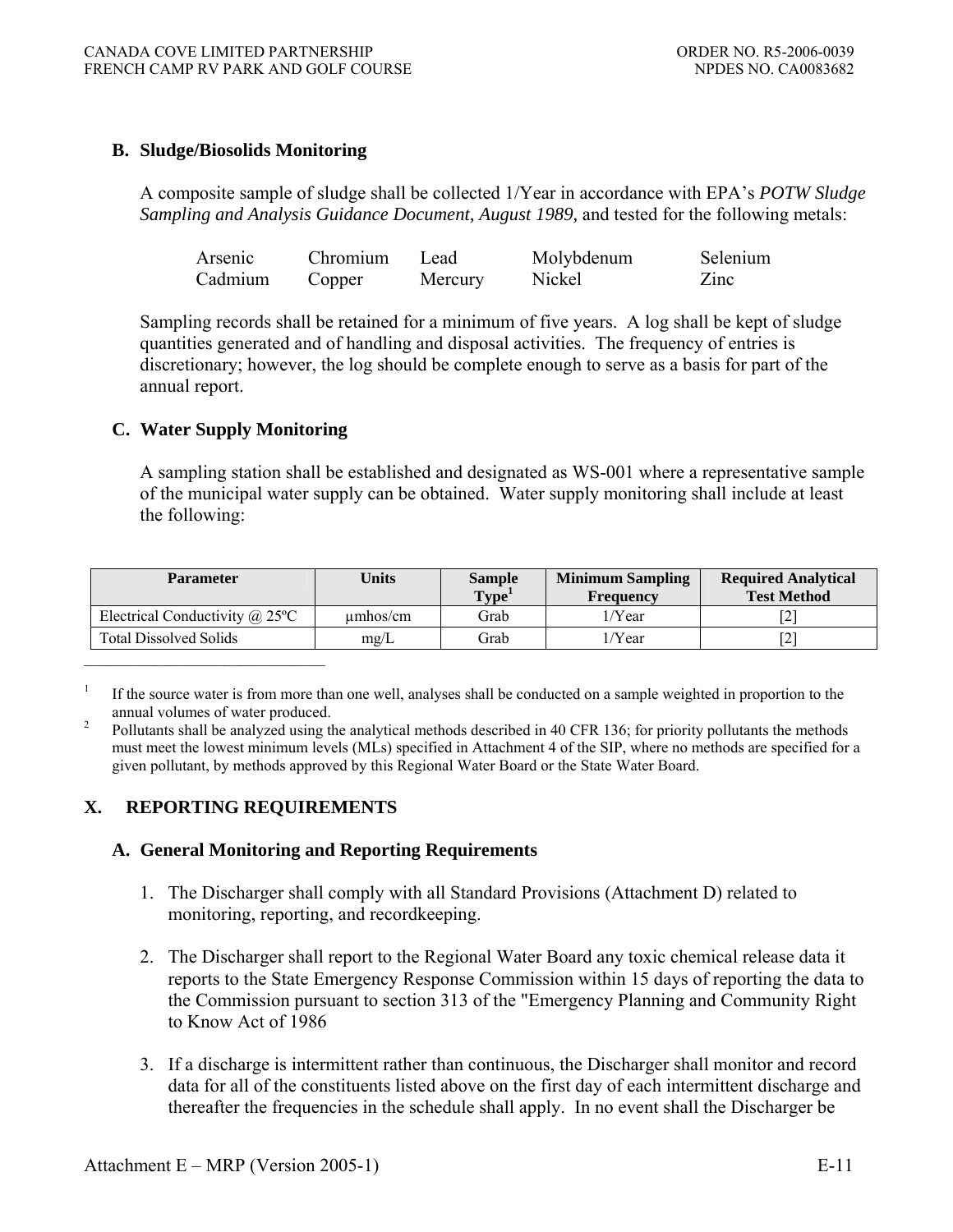required to monitor and record data more often than twice the frequencies listed in the schedule.

4. For compliance time schedules included in the Order, the Discharger shall submit to the Regional Water Board, on or before each compliance due date, the specified document or a written report detailing compliance or noncompliance with the specific date and task. If noncompliance is reported, the Discharger shall state the reasons for noncompliance and include an estimate of the date when the Discharger will be in compliance. The Discharger shall notify the Regional Water Board by letter when it returns to compliance with the compliance time schedule.

### **B. Self Monitoring Reports (SMRs)**

- 1. At any time during the term of this permit, the State or Regional Water Board may notify the Discharger to electronically submit self-monitoring reports. Until such notification is given, the Discharger shall submit self-monitoring reports in accordance with the requirements described below.
- 2. The Discharger shall submit monthly, quarterly, semiannual, and annual Self Monitoring Reports including the results of all required monitoring using USEPA-approved test methods or other test methods specified in this Order. Monthly reports shall be due on the  $1<sup>st</sup>$  day of the second month following the end of each calendar month; quarterly reports shall be due on May 1, August 1, November 1, and February 1 following each calendar quarter; semi-annual reports shall be due on August 1 and February 1 following each semi-annual period; annual reports shall be due on February 1 following each calendar year.
- 3. In reporting the monitoring data, the Discharger shall arrange the data in tabular form so that the date, the constituents, and the concentrations are readily discernible. The data shall be summarized in such a manner to illustrate clearly whether the discharge complies with waste discharge requirements (interim and/or final effluent limitations). The highest daily maximum for the month, monthly and weekly averages, and medians, and removal efficiencies (%) for BOD and Total Suspended Solids, shall be determined and recorded as needed to demonstrate compliance.
- 4. With the exception of flow, all constituents monitored on a continuous basis (metered), shall be reported as daily maximums, daily minimums, and daily averages; flow shall be reported as the total volume discharged per day for each day of discharge.
- 5. If the Discharger monitors any pollutant at the locations designated herein more frequently than is required by this Order, the results of such monitoring shall be included in the calculation and reporting of the values required in the discharge monitoring report form. Such increased frequency shall be indicated on the discharge monitoring report form.
- 6. Monitoring periods and reporting for all required monitoring shall be completed according to the following schedule: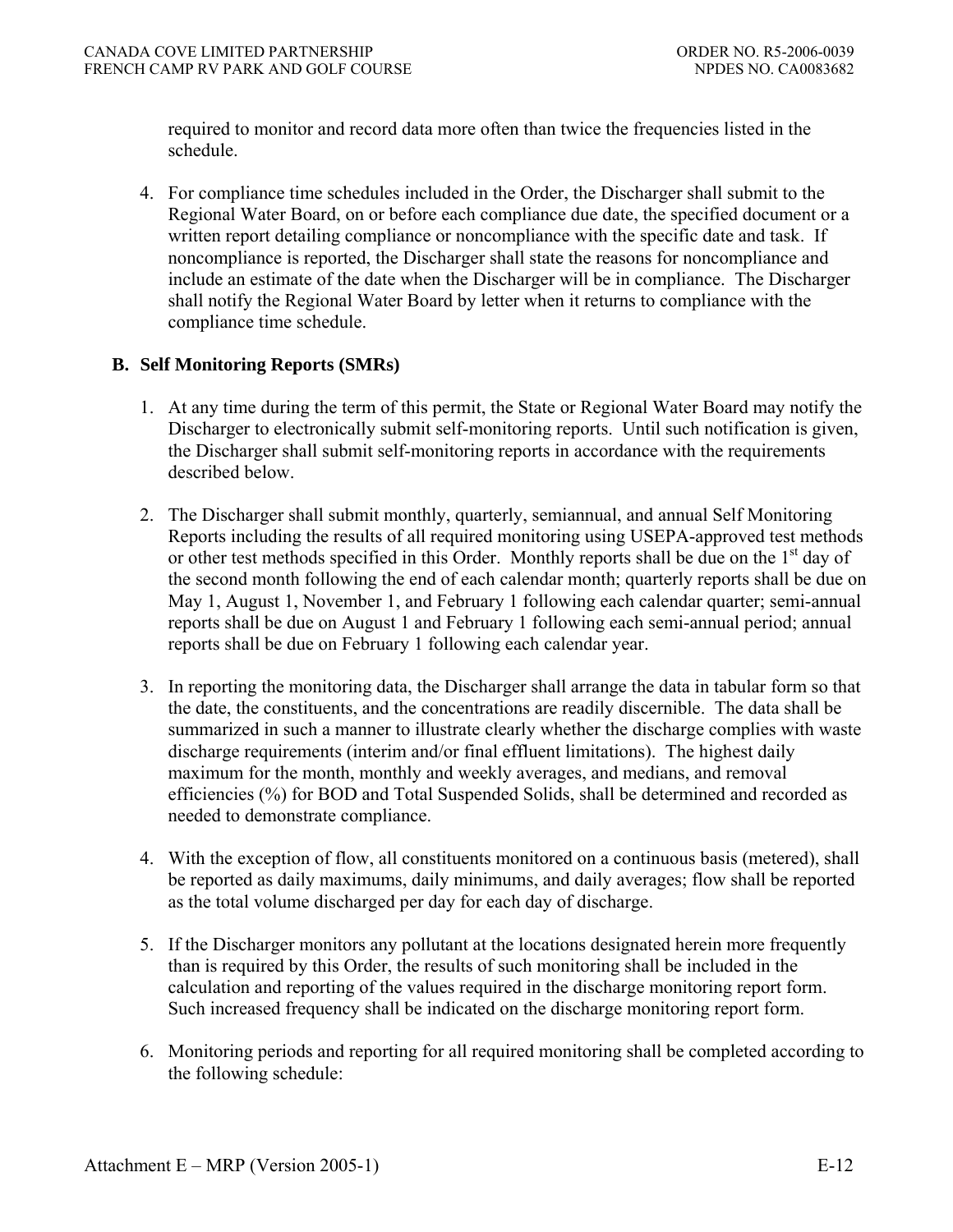| <b>Sampling</b><br><b>Frequency</b> | <b>Monitoring Period Begins On</b>                                                                                                   | <b>Monitoring Period</b>                                                                                              | <b>SMR Due Date</b>                                                  |
|-------------------------------------|--------------------------------------------------------------------------------------------------------------------------------------|-----------------------------------------------------------------------------------------------------------------------|----------------------------------------------------------------------|
| Continuous                          | Permit effective date                                                                                                                | All                                                                                                                   | First day of second<br>calendar month following<br>month of sampling |
| 1/Dav                               | Permit effective date                                                                                                                | Calendar day<br>(Midnight through 11:59 PM)                                                                           | First day of second month<br>following month of<br>sampling          |
| $2 /$ Week<br>$1$ / Week            | Sunday following permit effective date or on<br>permit effective date if on a Sunday                                                 | Sunday through Saturday                                                                                               | First day of second<br>calendar month following<br>month of sampling |
| $1/M$ onth                          | First day of calendar month following permit<br>effective date or on permit effective date if that<br>date is first day of the month | 1 <sup>st</sup> day of calendar month through<br>last day of calendar month                                           | First day of second<br>calendar month following<br>month of sampling |
| 1 / Quarter                         | Closest of January 1, April 1, July 1, or October 1<br>following (or on) permit effective date                                       | January 1 through March 31<br>April 1 through June 30<br>July 1 through September 30<br>October 1 through December 31 | May 1<br>August 1<br>November 1<br>February 1                        |
| 1 / Semi-annual period              | Closest of January 1 or July 1 following (or on)<br>permit effective date                                                            | January 1 through June 30<br>July 1 through December 31                                                               | August 1<br>February 1                                               |
| $1 /$ Year                          | January 1 following (or on) permit effective date                                                                                    | January 1 through December 31                                                                                         | February 1                                                           |

- 7. The Discharger shall report with each sample result the applicable Minimum Level (ML) and the current Method Detection Limit (MDL), as determined by the procedure in 40 CFR Part 136.
- 8. The Discharger shall attach a cover letter to the SMR. The information contained in the cover letter shall clearly identify violations of the WDRs; discuss corrective actions taken or planned; and the proposed time schedule for corrective actions. Identified violations must include a description of the requirement that was violated and a description of the violation.
- 9. SMRs must be submitted to the Regional Water Board, signed and certified as required by the standard provisions (Attachment D), to the address listed below:

 Central Valley Regional Water Quality Control Board 11020 Sun Center Drive #200 Rancho Cordova, CA 95670-6114

### **C. Discharge Monitoring Reports (DMRs)**

- 1. As described in Section X.B.1 above, at any time during the term of this permit, the State or Regional Water Board may notify the discharger to electronically submit self-monitoring reports. Until such notification is given, the Discharger shall submit discharge monitoring reports (DMRs) in accordance with the requirements described below.
- 2. DMRs must be signed and certified as required by the standard provisions (Attachment D). The Discharger shall submit the original DMR and one copy of the DMR to the address listed below: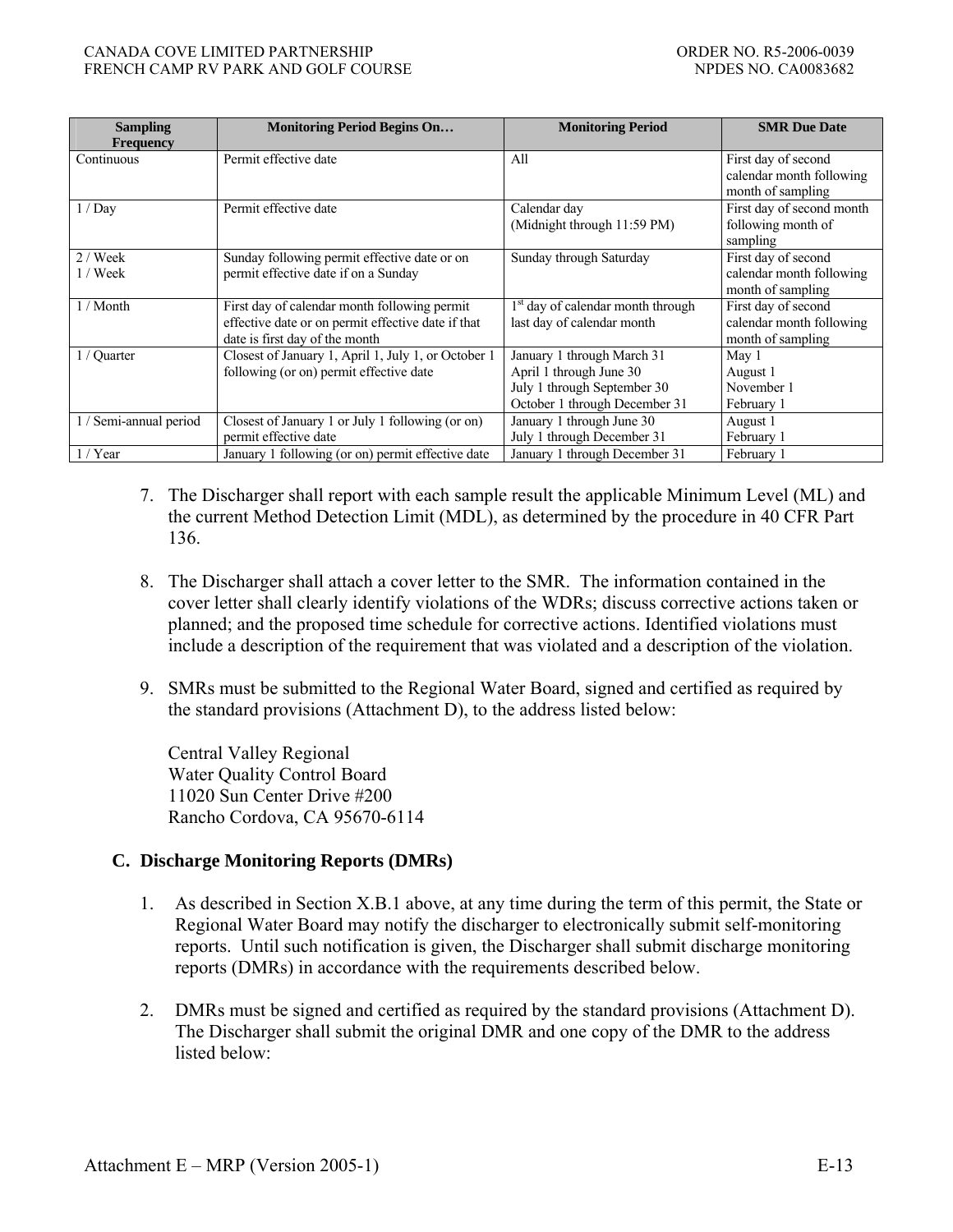State Water Resources Control Board Discharge Monitoring Report Processing Center Post Office Box 671 Sacramento, CA 95812

3. All discharge monitoring results must be reported on the official USEPA pre-printed DMR forms (EPA Form 3320-1). Forms that are self-generated or modified cannot be accepted.

### **D. Other Reports**

 1. **Progress Reports**. As specified in the compliance time schedules required in Special Provisions VI, progress reports shall be submitted in accordance with the following reporting requirements. At minimum, the progress reports shall include a discussion of the status of final compliance, whether the Discharger is on schedule to meet the final compliance date, and the remaining tasks to meet the final compliance date.

| <b>Special Provision</b>                                                                                                                               | <b>Reporting</b><br><b>Requirements</b>     |
|--------------------------------------------------------------------------------------------------------------------------------------------------------|---------------------------------------------|
| Compliance Schedule for Final Effluent Limitations for<br>copper, lead, silver, zinc, and indeno $(1,2,3-cd)$ pyrene,<br>(Special Provisions VI.C.4.a) | 1 July, annually, until<br>final compliance |

#### 2. **Sludge/Biosolids Reporting Requirements.**

**Within 90 days of the effective date of this Order,** the Discharger shall submit

a. Quantitative results of chemical analyses for the priority pollutants listed in 40 CFR section 122 Appendix D, Tables II and III (excluding total phenols);

**And annually by 1 February of each year,** the Discharger shall submit:

- a. Certification of compliance with 40 CFR part 503.
- b. Annual sludge production in dry tons and percent solids.
- c. Quantitative results of chemical analyses for the metals listed in the Sludge Monitoring (MRP Section IX.B).
- d. A schematic diagram showing sludge handling facilities and a solids flow diagram.
- e. Depth of application and drying time for sludge drying beds, and
- f. A description of disposal method(s) used. If more than one method is used, include the percentage of annual sludge production disposed by each method.
- 3. Annual Report (1/Year):

By **1 February of each year**, the Discharger shall submit a written report to the Executive Officer containing the following:

a. The names, certificate grades, and general responsibilities of all persons employed at the Facility.

Attachment  $E - MRP$  (Version 2005-1) E-14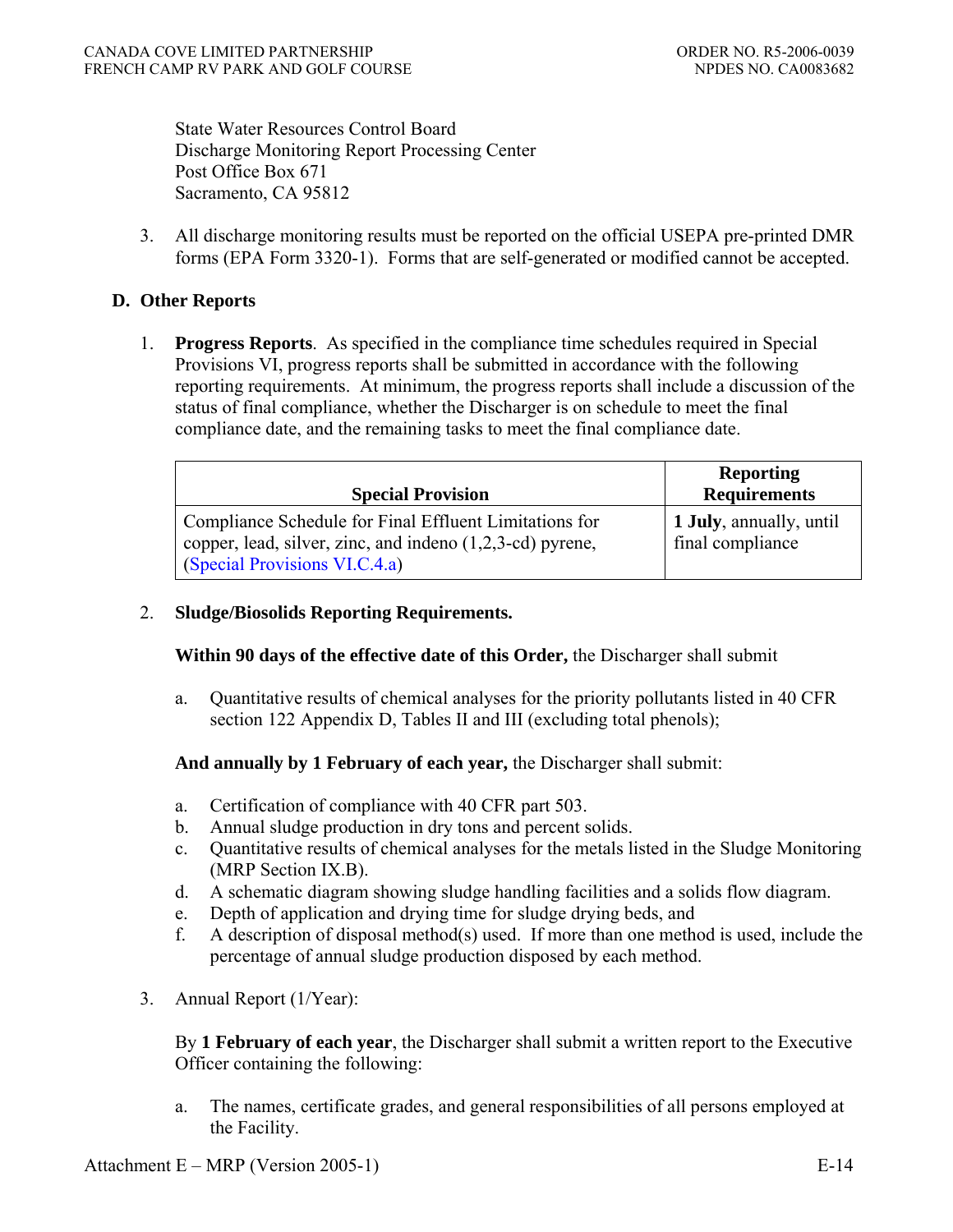- b. The names and telephone numbers of persons to contact for emergency and routine situations.
- c. A statement certifying when the flow meters and other monitoring instruments and devices were last calibrated including identification of who performed the calibration.
- d. A statement certifying whether the current operation and maintenance manual and contingency plan reflect the wastewater treatment plant as currently constructed and operated, and the dates when these documents were last revised and reviewed.
- 4. Upon notice, the Discharger may also be requested to submit an annual report (1/Year) to the Regional Water Board with both tabular and graphical summaries of the monitoring data obtained during the previous year. Any such request shall be made in writing. The report shall discuss the compliance record. If violations have occurred, the report shall also discuss the corrective actions taken and planned to bring the discharge into full compliance with the waste discharge requirements.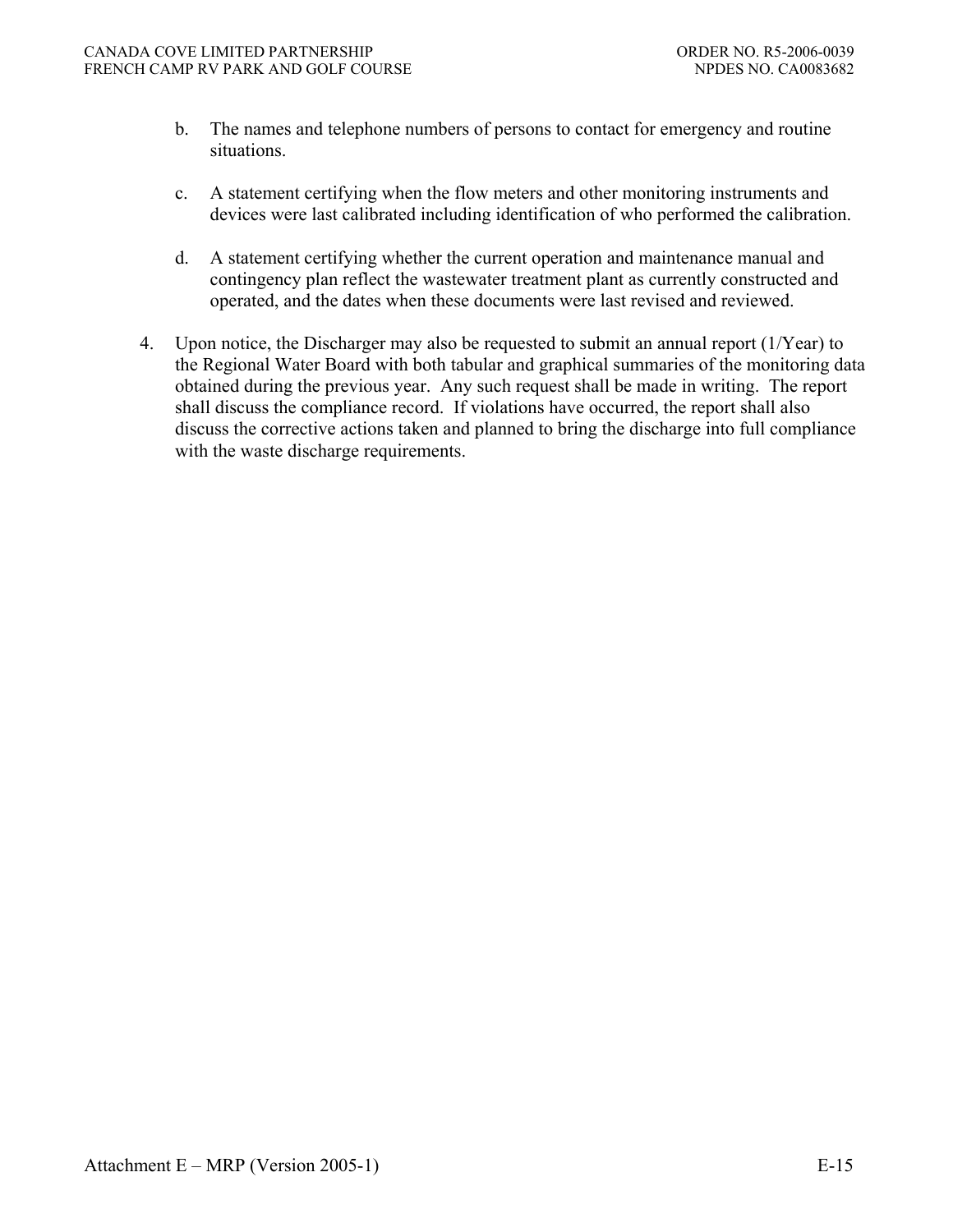#### **Attachment F - Fact Sheet - Table of Contents**

| $\mathbf{I}$ . |                                                                                                |       |
|----------------|------------------------------------------------------------------------------------------------|-------|
| П.             |                                                                                                |       |
|                | $A_{-}$                                                                                        |       |
|                | <b>B.</b>                                                                                      |       |
|                | Summary of Existing Requirements and Self-Monitoring Report (SMR) Data  F-6<br>$\mathcal{C}$ . |       |
|                | D.                                                                                             |       |
|                | Ε.                                                                                             |       |
| Ш.             |                                                                                                |       |
|                | A.                                                                                             |       |
|                | <b>B.</b>                                                                                      |       |
|                | $\mathcal{C}$ .                                                                                |       |
|                | D.                                                                                             |       |
|                | Е.                                                                                             |       |
| IV.            |                                                                                                |       |
|                | A.                                                                                             |       |
|                | <b>B.</b>                                                                                      |       |
|                |                                                                                                |       |
|                |                                                                                                |       |
|                | $C_{\cdot}$                                                                                    |       |
|                | $1_{-}$                                                                                        |       |
|                | Applicable Beneficial Uses and Water Quality Criteria and Objectives  F-18<br>2.               |       |
|                |                                                                                                |       |
|                |                                                                                                |       |
|                |                                                                                                |       |
|                |                                                                                                |       |
|                | E.                                                                                             |       |
|                | F.                                                                                             |       |
|                | G.                                                                                             |       |
| V.             |                                                                                                |       |
|                | $A_{-}$                                                                                        |       |
|                | <b>B</b> .                                                                                     |       |
| VI.            |                                                                                                |       |
|                | А.                                                                                             |       |
|                | <b>B.</b>                                                                                      |       |
|                | $C_{\cdot}$                                                                                    |       |
|                | D.<br>$1 \quad$                                                                                |       |
|                |                                                                                                |       |
|                | E.                                                                                             |       |
|                |                                                                                                |       |
|                | A                                                                                              |       |
|                |                                                                                                |       |
|                |                                                                                                |       |
|                | B.                                                                                             |       |
|                |                                                                                                |       |
|                |                                                                                                | $F-1$ |
|                | Attachment F – Fact Sheet (Version 2005-1)                                                     |       |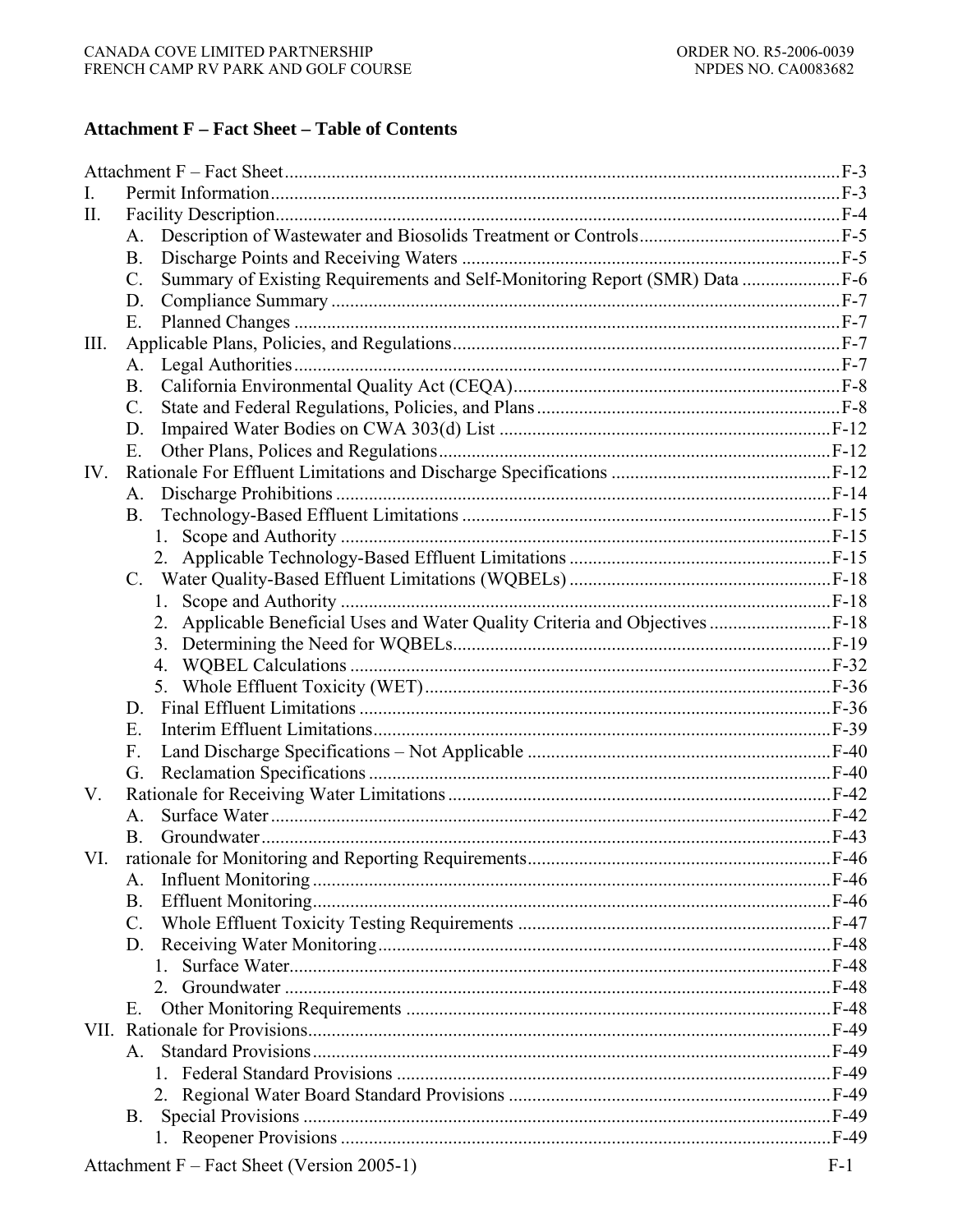#### CANADA COVE LIMITED PARTNERSHIP ORDER NO. R5-2006-0039<br>FRENCH CAMP RV PARK AND GOLF COURSE NO DESIGNATION ORDER NO. CA0083682 FRENCH CAMP RV PARK AND GOLF COURSE

|             |                                                                                    | $F-50$ |
|-------------|------------------------------------------------------------------------------------|--------|
|             |                                                                                    |        |
|             | 6. Special Provisions for Municipal Facilities (POTWs Only) – Not Applicable  F-52 |        |
|             |                                                                                    | $F-52$ |
|             |                                                                                    |        |
|             |                                                                                    |        |
| B.          |                                                                                    | $F-52$ |
| $C_{\cdot}$ |                                                                                    |        |
|             |                                                                                    |        |
| Ε.          |                                                                                    |        |
| F.          |                                                                                    |        |
| G.          |                                                                                    | $F-53$ |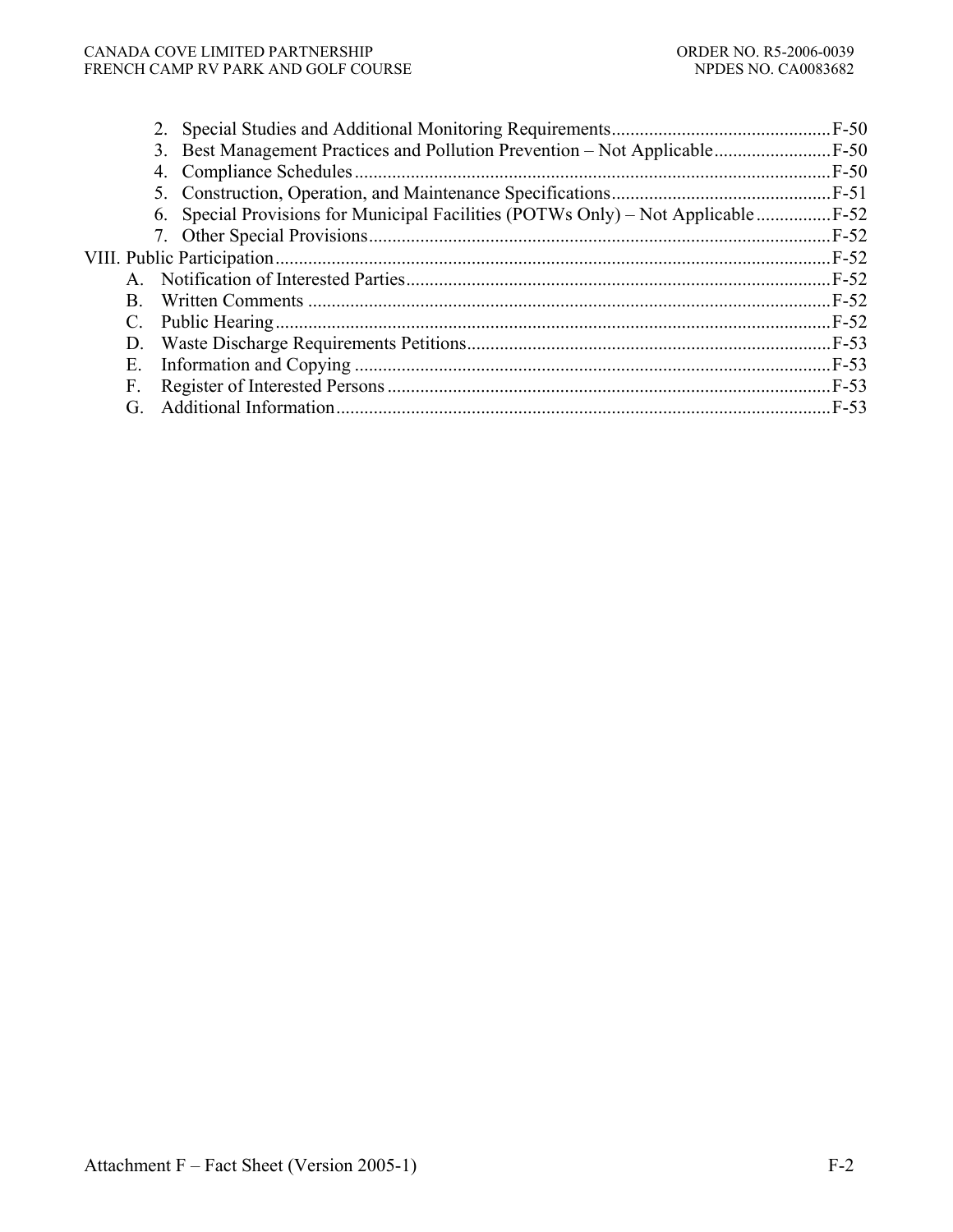# **ATTACHMENT F – FACT SHEET**

As described in Section II of this Order, this Fact Sheet includes the legal requirements and technical rationale that serve as the basis for the requirements of this Order.

### *SCOPE OF PERMIT*

This renewed Order regulates the discharge of up to 0.04 million gallons per day (mgd), design average dry weather flow (ADWF), of treated effluent from the French Camp RV Park and Golf Course Facility (hereinafter Facility) into Lone Tree Creek and to a recycled water storage reservoir for use in a restricted section of the golf course only. This Order includes effluent, groundwater, water supply, sludge, and surface water limitations, monitoring and reporting requirements, additional study requirements, and reopener provisions for effluent and groundwater constituents. Since adoption of the NPDES permit (Order No. 95-054) in March of 1995, the Facility has not reported any surface water discharges of its treated effluent. However, because of the use of ozonation as the method of disinfection, and because DHS does not recognize this method as meeting disinfection requirements for tertiary 2.2 recycled water, the recycled water can only be used in a restricted manner, and thus it cannot be applied on the entire golf course. Taking into account the restrictions on the recycled water and the water balances submitted by the Discharger, the facility would need to discharge only under extreme wet weather conditions (100 year storm event) and when the 5 MG storage capacity of the recycled water storage reservoir is exceeded due to lack of disposal area.

Under Order No. 95-054, the recycled water storage reservoir was connected with the rest of the golf course ponds and would commingle the treated effluent with the stored creek water, groundwater, and stormwater in the ponds before discharging into Lone Tree Creek. Since September 2003, the recycled water storage reservoir has been completely isolated from the rest of the golf course pond system and any discharges to Lone Tree Creek under this permit would be directly from the treatment facility.

The proposed permit includes more stringent limitations and time schedules to come into compliance by providing the maximum allowable time in the life of the permit to look at alternative methods of compliance, including additional advanced treatment, the total elimination of the discharge, and other land disposal alternatives such as subsurface irrigation.

### **I. PERMIT INFORMATION**

The following table summarizes administrative information related to the facility.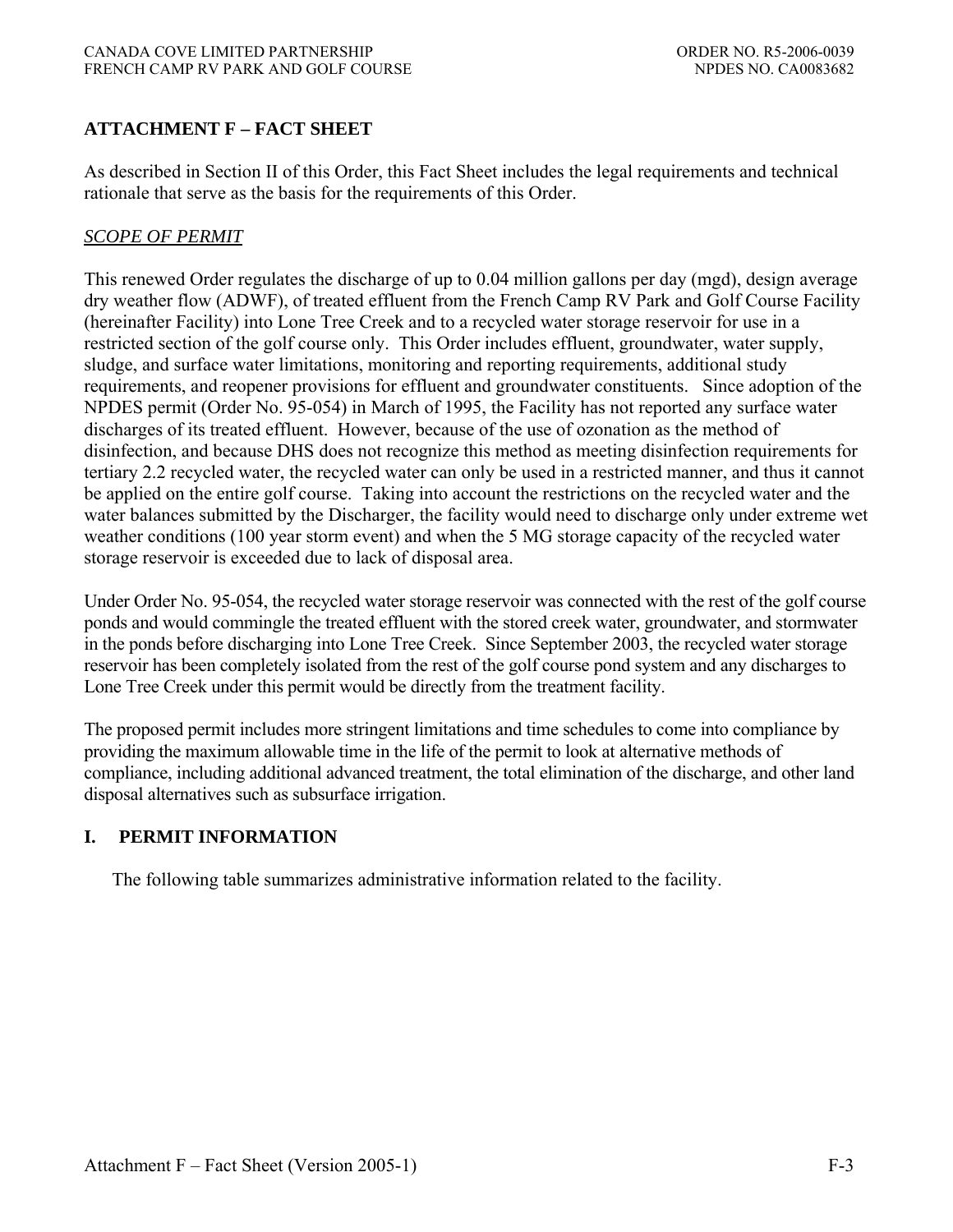| <b>WDID</b>                                                   | 5B391077001                                                |  |  |
|---------------------------------------------------------------|------------------------------------------------------------|--|--|
| <b>Discharger</b>                                             | Canada Cove Limited Partnership                            |  |  |
| <b>Name of Facility</b>                                       | French Camp RV Park and Golf Course, Manteca               |  |  |
|                                                               | 3919 E French Camp Road                                    |  |  |
| <b>Facility Address</b>                                       | Manteca, CA 95336                                          |  |  |
|                                                               | San Joaquin County                                         |  |  |
| <b>Facility Contact, Title and</b><br><b>Phone</b>            | Francis Collier, General Manager, (209) 234-3001           |  |  |
| <b>Authorized Person to Sign and</b><br><b>Submit Reports</b> | Jo Lynn Farthing, Administrative Assistant, (209) 234-8390 |  |  |
| <b>Mailing Address</b>                                        | P.O. Box 1500, French Camp, CA 95231                       |  |  |
| <b>Billing Address</b>                                        | P.O. Box 1500, French Camp, CA 95231                       |  |  |
| <b>Type of Facility</b>                                       | Domestic Wastewater Treatment Plant                        |  |  |
| <b>Major or Minor Facility</b>                                | Minor                                                      |  |  |
| <b>Threat to Water Quality</b>                                | $\overline{2}$                                             |  |  |
| <b>Complexity</b>                                             | B                                                          |  |  |
| <b>Pretreatment Program</b>                                   | N                                                          |  |  |
| <b>Reclamation Requirements</b>                               | Producer and User                                          |  |  |
| <b>Facility Permitted Flow</b>                                | 0.040 million gallons per day (mgd)                        |  |  |
| <b>Facility Design Flow</b>                                   | $0.040$ mgd                                                |  |  |
| Watershed                                                     | North Valley Floor Hydrologic Unit (531.00)                |  |  |
| <b>Receiving Water</b>                                        | Lone Tree Creek                                            |  |  |
| <b>Receiving Water Type</b>                                   | Creek                                                      |  |  |

- **A.** Canada Cove Limited Partnership (hereinafter Discharger) is the owner and operator of the French Camp RV Park and Golf Course Facility, a domestic wastewater treatment facility.
- **B.** The Facility is permitted to discharge treated wastewater to Lone Tree Creek, a water of the United States and is currently regulated by Order No. 95-054 which was adopted on 24 March 1995 and expired on 1 March 2000. The terms of the existing Order automatically continued in effect after the permit expiration date.
- **C.** The Discharger filed a report of waste discharge and submitted an application for renewal of its Waste Discharge Requirements (WDRs) and National Pollutant Discharge Elimination System (NPDES) permit on 14 April 2000. A site visit was conducted on 10 February 2004, to observe operations and collect additional data to develop permit limitations and conditions. Supplemental information to complete filing of the application included: 1) Production, Distribution, and Use of Disinfected Secondary-23 Recycled Water Report by ECOLOGIC Engineering (5 March 2004), and 2) correspondence from the Discharger to the Regional Board regarding justification for time schedules and rationale as to why reclamation all year round is not feasible (10 May and 2 June 2005). The application was deemed complete on 2 June 2005.

# **II. FACILITY DESCRIPTION**

The Facility is a private recreational vehicle (RV) park with a golf course, laundromat, restaurant/ club house, and a wastewater treatment system. The golf course is only accessible to RV park residents and paying customers.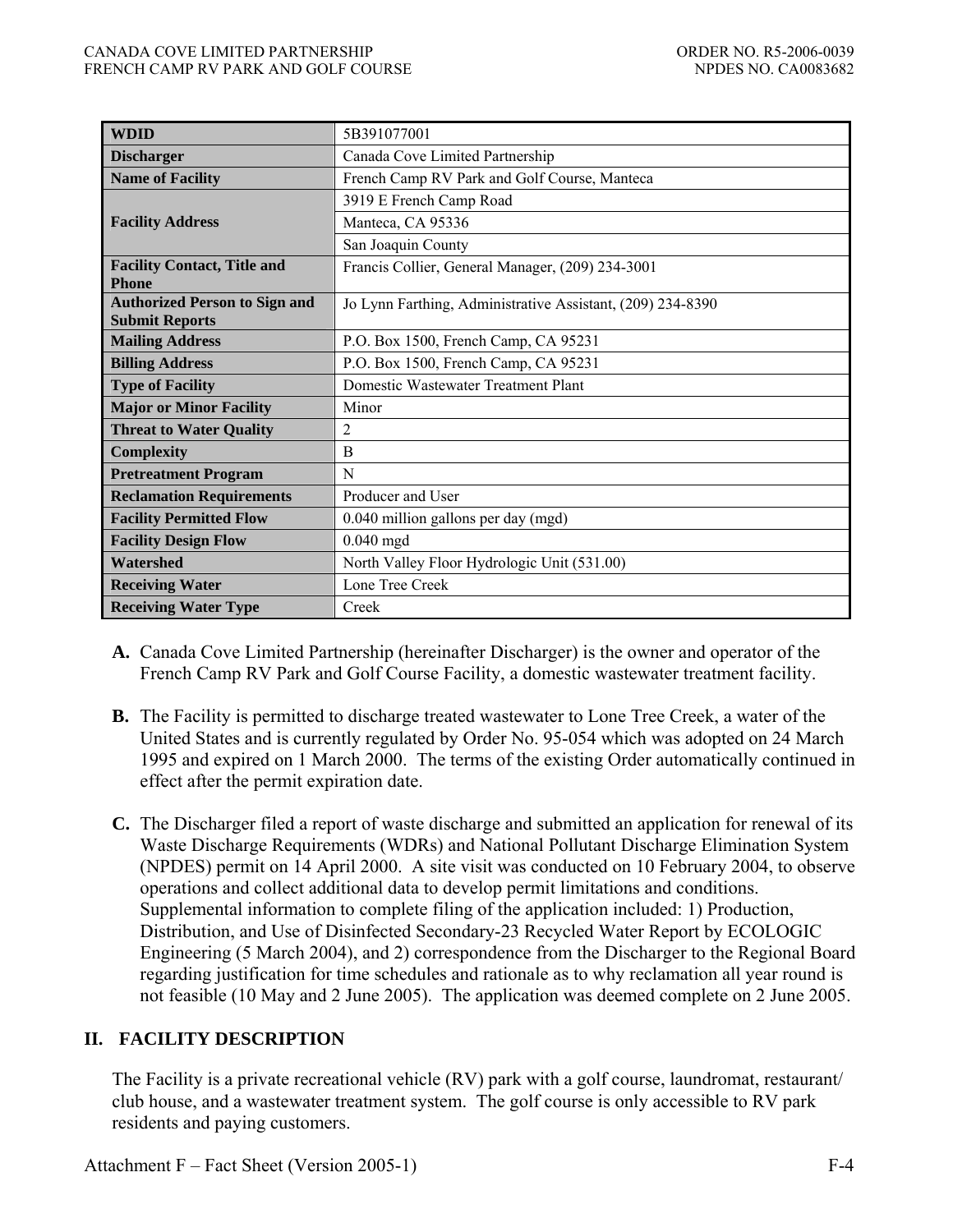### **A. Description of Wastewater and Biosolids Treatment or Controls**

- 1. The Discharger owns and operates a wastewater collection, treatment, and disposal system, and provides sewerage service to 196 recreational vehicle spaces, one residential caretaker's home, a laundromat, and a restaurant/golf course club house. Monthly average daily wastewater flows ranged from 920 gpd to 23,000 gpd with a long term average flow of approximately 9,400 gpd for the period of January 1999 thru October 2003. Raw wastewater is pumped from the RV park and other generation areas via two lift stations. The Wastewater Treatment system design average dry weather capacity is 40,000 gpd (0.04 mgd).
- 2. The wastewater treatment system is a package plant referred to as a sequencing batch reactor. The wastewater treatment system includes a 20,000-gallon flow equalization tank; 33,300 gallon aeration tank fed by dual air regenerative blowers; 11,905-gallon clarifier, two multimedia filters composed of anthracite, sand, garnet, and gravel; and a 4,690-gallon ozone contact tower, with the option for chlorination in case the ozone system fails.
- 3. The Facility is designed to produce effluent that meets California Department of Health Services (DHS), California Code of Regulations (CCR), Title 22 disinfected tertiary standards for filtration and disinfection.
- 4. Solids are wasted to sludge drying beds approximately once every five weeks. Dried sludge is hauled to the City of Manteca Wastewater Treatment Plant.

### **B. Discharge Points and Receiving Waters**

- 1. The Facility is located within Section 8, T1N, R7E, MDB&M, as shown on Attachment B, a part of this Order.
- 2. Facility effluent is discharged from the wastewater treatment plant to the recycled water storage reservoir, a landscape impoundment (Discharge Point 002). Although the facility is capable of producing Title 22 disinfected tertiary water, it does not meet the Department of Health Services (DHS) disinfection requirements for tertiary 2.2 recycled water, because Title 22 does not recognize ozone disinfection for disinfected tertiary. Therefore, the recycled water produced has to be applied in a restricted manner, and is only to be used for the irrigation of 1.4 acres of mostly golf course rough located on the northeast portion of the golf course. It is anticipated that the 1.4 acre recycled water use area will be insufficient to dispose of the Facility's effluent during winter months (October-March).
- 3. The 18-hole golf course includes a total of seven (7) ponds known as ponds #5, #7, #8, #12, #15, #16, and #18 corresponding to the greens in which they are located as shown on Attachment B. The recycled water storage reservoir is pond #15 and has been isolated from the other golf course ponds. The Discharger has a water right License (No. 00598) from the State Water Board to divert 0.36 mgd from Lone Tree Creek between the months of February and September of each year for purposes of irrigation. The six other golf course ponds are used as water traps, and for storage of irrigation water diverted from Lone Tree Creek and pumped from an irrigation well during the summer months, and in the winter for storage of stormwater.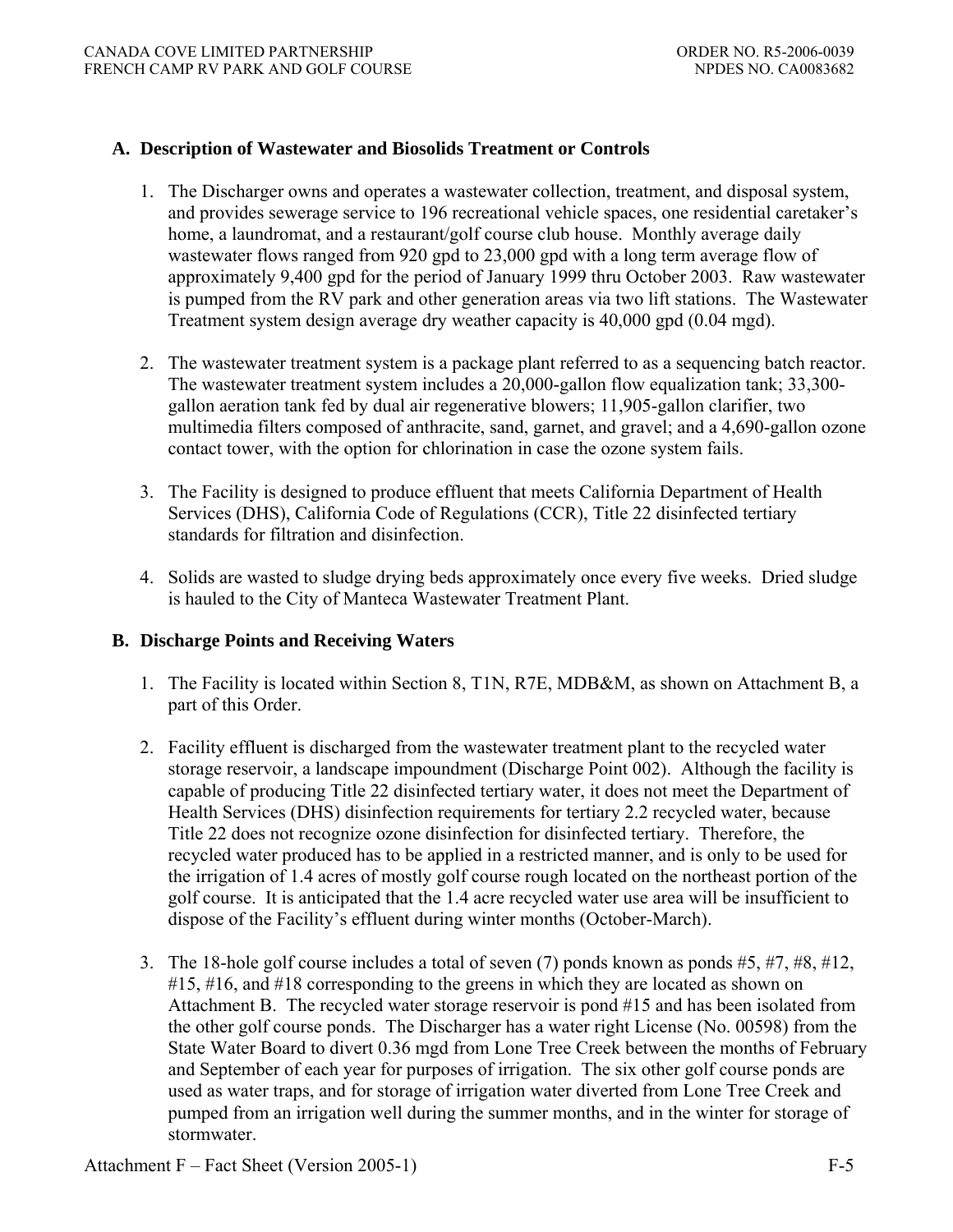- 4. During the winter months of October thru March and under extreme wet weather conditions when recycled water storage capacity is exceeded, the effluent from the treatment plant may be released to Lone Tree Creek at a point 37°,52',27" N, Latitude and 121°,13',30" W, Longitude, within the North Valley Floor Hydrologic Unit (Discharge Point 001), located on the Northwest side of the golf course near pond #5, either by hauling it or pumping it directly. However, there have been no direct discharges of treated effluent during the life or Order No. 95-054. The only discharge reported occurred during the wet season of 1997-98, when floodwaters from Lone Tree Creek inundated the golf course and were pumped back to Lone Tree Creek.
- 5. Lone Tree Creek is a tributary of French Camp Slough and the Sacramento-San Joaquin River Delta (Delta). French Camp Slough from its confluence with Lone Tree Creek runs for about 4 miles before crossing the Delta boundaries and becoming part of the Delta (as shown on Attachment B).
- 6. In order to protect downstream properties from flooding impacts from the pond discharge, the discharger may be subject to discharge requirements from San Joaquin County that may be more restrictive than the conditions prescribed in this Order.

### **C. Summary of Existing Requirements and Self-Monitoring Report (SMR) Data**

1. Effluent limitations contained in Order No. 95-054 were for discharges from the wastewater treatment plant to the onsite irrigation/stormwater ponds via the recycled water storage reservoir, and representative monitoring data from the term of Order No. 95-054 and through October 2003 are as follows:

| <b>Parameter</b><br>(units)                       | <b>Effluent Limitation</b> |                                |                         | <b>Monitoring Data<sup>a</sup></b><br>(January 1999 – October 2003) |                                                                      |                                          |
|---------------------------------------------------|----------------------------|--------------------------------|-------------------------|---------------------------------------------------------------------|----------------------------------------------------------------------|------------------------------------------|
|                                                   | <b>Monthly</b><br>Average  | <b>Weekly</b><br><b>Median</b> | <b>Maximum</b><br>Daily | <b>Highest</b><br><b>Monthly</b><br>Average<br><b>Discharge</b>     | <b>Highest</b><br><b>Weekly</b><br><b>Median</b><br><b>Discharge</b> | <b>Highest Daily</b><br><b>Discharge</b> |
| $BOD$ (mg/L)                                      | 10                         | 20                             | 50                      | 44                                                                  | 126                                                                  | 126                                      |
| <b>Total Suspended</b><br>Solids $(mg/L)$         | 10                         | 20                             | 50                      | 38                                                                  | 69                                                                   | 69                                       |
| Settleable Solids<br>(mI/L)                       | 0.1                        |                                | 0.2                     | < 0.5                                                               | ---                                                                  | < 0.5                                    |
| Chlorine Residual<br>(mg/L)                       |                            | ---                            | 0.1                     | ---                                                                 | ---                                                                  | ND                                       |
| <b>Total Coliform</b><br>Organisms<br>(MPN/100ml) |                            | 2.2                            | 23                      |                                                                     | 2400                                                                 | 2400                                     |
| Turbidity (NTUs)                                  | $\overline{c}$             | ---                            | 5                       | 35                                                                  | ---                                                                  | 82                                       |
| pH<br>(standard unit)                             |                            |                                | $6.5 - 8.5^{b}$         |                                                                     |                                                                      | $6.1 - 8.3^{b}$                          |

a. Medians and averages based on detected values.

b. Minimum-maximum range.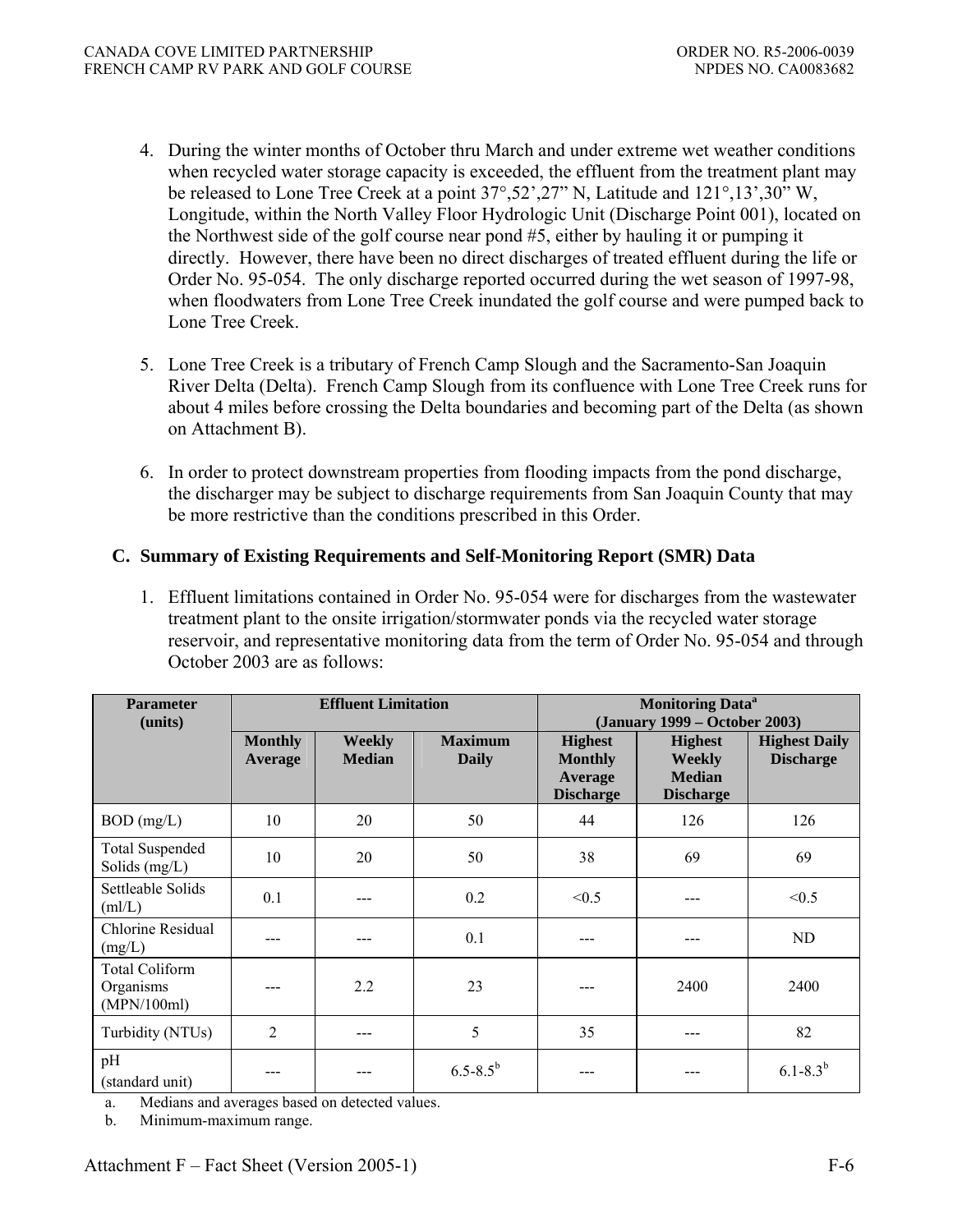2. The Report of Waste Discharge describes the existing discharge as follows:

| Design Flow (dry or wet weather): | 0.040 | million gallons per day (mgd) |
|-----------------------------------|-------|-------------------------------|
| Annual Average Daily Flow Rate:   | 0.013 | mgd                           |
| Maximum Daily Flow Rate:          | 0.023 | mgd                           |
| Average Temperature, Summer:      | 74.2  | $\mathbf{P}$                  |
| Average Temperature, Winter:      | 49.2  | $\mathrm{P}$                  |
| $BOD^{\perp}$ :                   | 10    | mg/l                          |
| Total Suspended Solids:           | 10    | mg/l                          |
|                                   |       |                               |

5-day, 20°C biochemical oxygen demand

#### **D. Compliance Summary**

 $\overline{1}$ 

The Regional Water Board Executive Officer issued the Discharger a Notice of Violation on 9 September 2003 for the following violations of Order No. 95-054: 28 violations of total coliform effluent limitations; violations of reclamation specifications for overspray and inadequate signage; failure to submit a contingency plan as required by Order No. 95-054; failure to provide flow monitoring data for discharges from the golf course ponds to Lone Tree Creek; failure to provide receiving water monitoring data for Lone Tree Creek; and operation without an engineering report for the production and use of recycled wastewater (the engineering report is required by Title 22, section 60323(a) of the California Code of Regulations).

#### **E. Planned Changes**

The Discharger is currently storing recycled water in a storage pond for restricted irrigation of a section of the golf course, and only under extreme wet weather conditions and when storage capacity is exceeded, has the option to discharge to Lone Tree Creek. The Discharger, however, is proposing to dispose of all the Facility's wastewater via other land disposal alternatives including subsurface irrigation to eliminate the need to discharge to Lone Tree Creek. During the term of this Order the Discharger will be evaluating the feasibility of land disposal options and the need for future discharges to Lone Tree Creek during extremely high precipitation years. This Order requires the Discharger to initiate a groundwater monitoring program to evaluate groundwater impacts of the land disposal operations.

### **III. APPLICABLE PLANS, POLICIES, AND REGULATIONS**

The requirements contained in the proposed Order are based on the requirements and authorities described in this section.

### **A. Legal Authorities**

This Order is issued pursuant to section 402 of the Federal Clean Water Act (CWA) and implementing regulations adopted by the U.S. Environmental Protection Agency (USEPA) and Chapter 5.5, Division 7 of the California Water Code (CWC). It shall serve as a NPDES permit for point source discharges from this facility to surface waters. This Order also serves as Waste Discharge Requirements (WDRs) pursuant to Article 4, Chapter 4 of the CWC for discharges that are not subject to regulation under CWA section 402.

Attachment F – Fact Sheet (Version 2005-1) F-7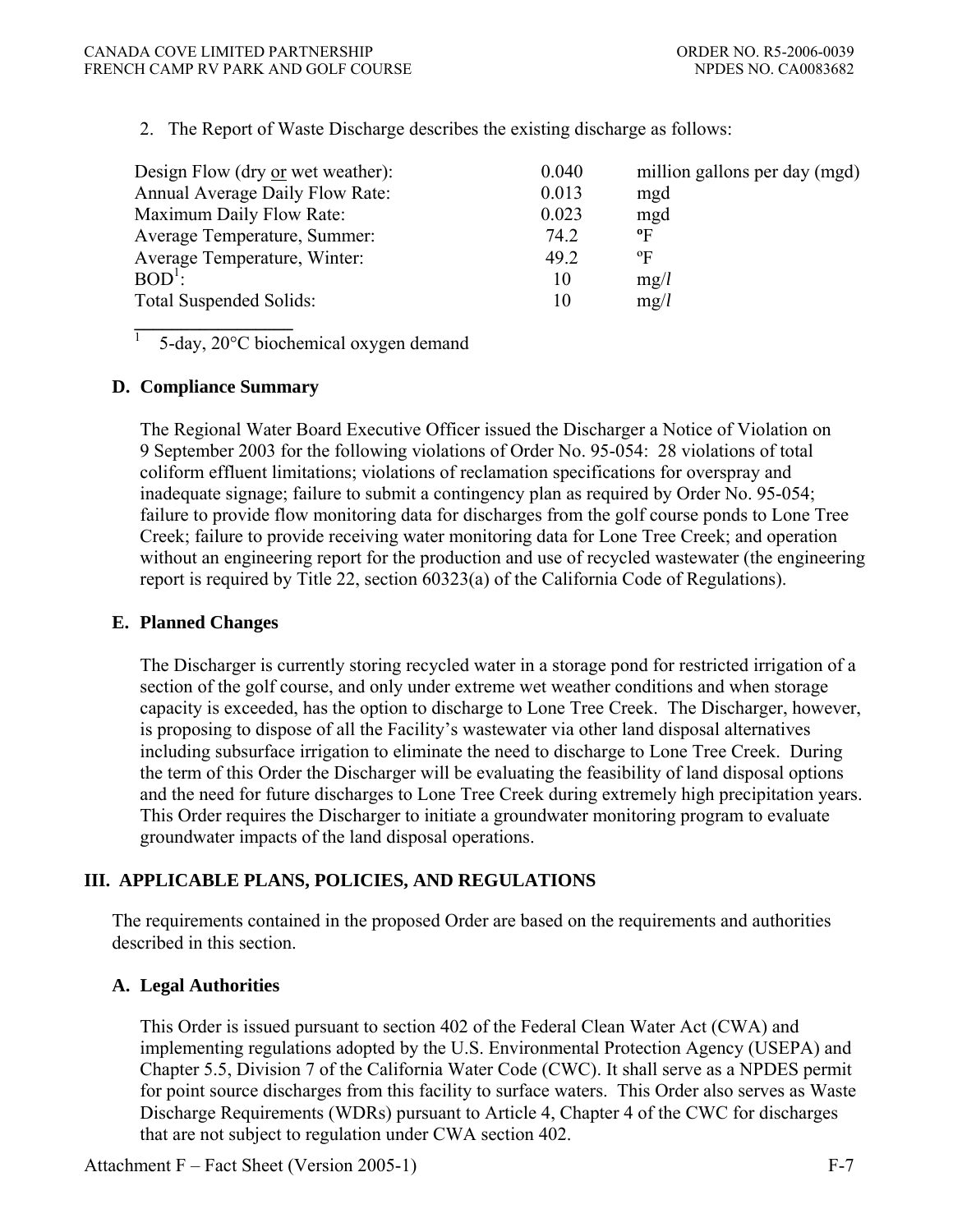### **B. California Environmental Quality Act (CEQA)**

- 1. This action to adopt an NPDES permit is exempt from the provisions of the California Environmental Quality Act (Public Resources Code Section 21100, et seq.) in accordance with Section 13389 of the CWC.
- 2. The action to update waste discharge requirements for the existing land discharge (Discharge 002) is exempt from the provisions of CEQA, in accordance with Title 14, CCR, Section 15301 (existing facility).
- 3. An Initial Study which included the land disposal/reclamation of the treated wastewater was prepared for the project on June 10, 1993, and no significant environmental impacts were identified. On November 16, 1993 San Joaquin County approved a Negative Declaration in accordance with the California Environmental Quality Act (CEQA) (Public Resources Code Section 21000, et seq), and the State CEQA Guidelines.

#### **C. State and Federal Regulations, Policies, and Plans**

1. **Water Quality Control Plans**. The Regional Water Board adopted a *Water Quality Control Plan for the Sacramento River and San Joaquin River Basins, Fourth Edition* (hereinafter Basin Plan) that designates beneficial uses, establishes water quality objectives, and contains implementation programs and policies to achieve those objectives for all waters addressed through the plan.

The Basin Plan at page II-2.00 states that the beneficial uses of any specifically identified water body generally apply to its tributary streams. The Basin Plan does not specifically identify beneficial uses for Lone Tree Creek, but does identify present and potential uses for the Sacramento-San Joaquin River Delta, to which Lone Tree Creek, via French Camp Slough, is tributary. These beneficial uses are municipal and domestic supply (MUN); irrigation and stock watering (AGR); industrial process supply (PRO); industrial service supply (IND); contact water recreation (REC-1); non-contact water recreation (REC-2); warm freshwater habitat (WARM); cold freshwater habitat (COLD); warm and cold water migration of aquatic organisms (MIGR); warm water spawning, reproduction, and/or early development (SPWN), wildlife habitat (WILD); and navigation (NAV). In addition, State Water Resources Control Board (State Water Board) Resolution No. 88-63, incorporated into the Basin Plan pursuant to Regional Water Board Resolution No. 89-056, requires that, with certain exceptions, the Regional Water Board assign the municipal and domestic supply use to water bodies that do not have beneficial uses listed in the Basin Plan. Thus, as discussed in detail in this Fact Sheet, beneficial uses applicable to Lone Tree Creek are as follows:

| <b>Discharge</b><br>Point | <b>Receiving Water Name</b>           | <b>Beneficial Use(s)</b>                                                            |
|---------------------------|---------------------------------------|-------------------------------------------------------------------------------------|
| 001                       | Lone Tree Creek                       | Existing:<br>MUN, AGR, PRO, IND, REC-1, REC-2, WARM, COLD,<br>MIGR, SPWN, and WILD. |
| 002                       | Reclamation Discharge,<br>Groundwater | MUN, AGR, PRO, and IND.                                                             |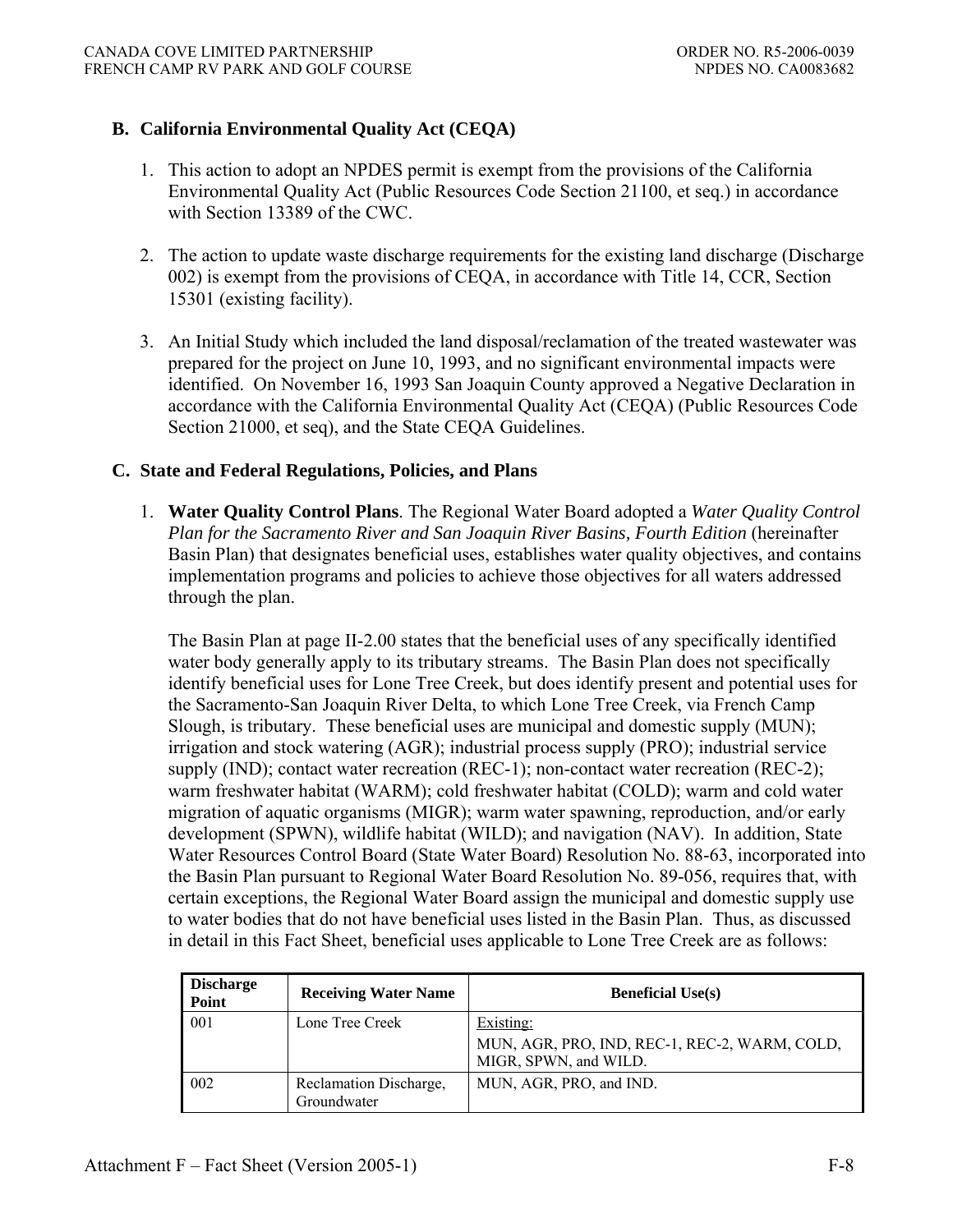The Basin Plan on page II-1.00 states: "*Protection and enhancement of existing and potential beneficial uses are primary goals of water quality planning…" and with respect to disposal of wastewaters states that "...disposal of wastewaters is* [not] *a prohibited use of waters of the State; it is merely a use which cannot be satisfied to the detriment of beneficial uses*."

The federal Clean Water Act, Section 101(a) (2), states: "*it is the national goal that wherever attainable, an interim goal of water quality which provides for the protection and propagation of fish, shellfish, and wildlife, and for recreation in and on the water be achieved by July 1, 1983*." Federal Regulations, developed to implement the requirements of the Clean Water Act, create a rebuttable presumption that all waters be designated as fishable and swimmable. Federal Regulations, 40 CFR Sections 131.2 and 131.10, require that all waters of the State be regulated to protect the beneficial uses of public water supply, protection and propagation of fish, shell fish and wildlife, recreation in and on the water, agricultural, industrial and other purposes including navigation. Section  $131.3(e)$ , 40 CFR, defines existing beneficial uses as those uses actually attained after November 28, 1975, whether or not they are included in the water quality standards. Federal Regulation, 40 CFR Section 131.10 requires that uses be obtained by implementing effluent limitations, requires that all downstream uses be protected and states that in no case shall a state adopt waste transport or waste assimilation as a beneficial use for any waters of the United States.

In reviewing whether the existing and/or potential uses of the Delta apply to Lone Tree Creek*,* the Regional Water Board has considered the following facts:

### a. **Domestic Supply and Agricultural Supply**

The Regional Water Board is required to apply the beneficial uses of municipal and domestic supply to Lone Tree Creek based on State Water Board Resolution No. 88-63 which was incorporated in the Basin Plan pursuant to Regional Water Board Resolution No. 89-056. In addition, the State Water Resources Control Board (State Water Board) has issued water rights to existing water users along Lone Tree Creek and French Camp Slough downstream of the discharge for irrigation uses.

#### b. **Water Contact and Noncontact Recreation and Esthetic Enjoyment**

 The Regional Water Board finds that the discharge flows through farmland and residential areas, there is ready public access to Lone Tree Creek and French Camp Slough, exclusion of the public is unrealistic and contact recreational activities may currently exist along Lone Tree Creek and downstream waters and these uses are likely to increase as the population in the area grows.

#### c. **Preservation and Enhancement of Fish, Wildlife, and Other Aquatic Resources**

Lone Tree Creek flows to the Delta. The Basin Plan (Table II-1) designates the Delta as being both a cold and warm freshwater habitat; wildlife habitat; warm and cold migration of aquatic organisms; and warm spawning, reproduction, and/or early development of freshwater organisms. It is unknown whether Lone Tree Creek supports significant aquatic life, however, the Delta does, and therefore these beneficial uses apply to its tributaries. Therefore, pursuant to the Basin Plan (Table II-1, Footnote (2)), the cold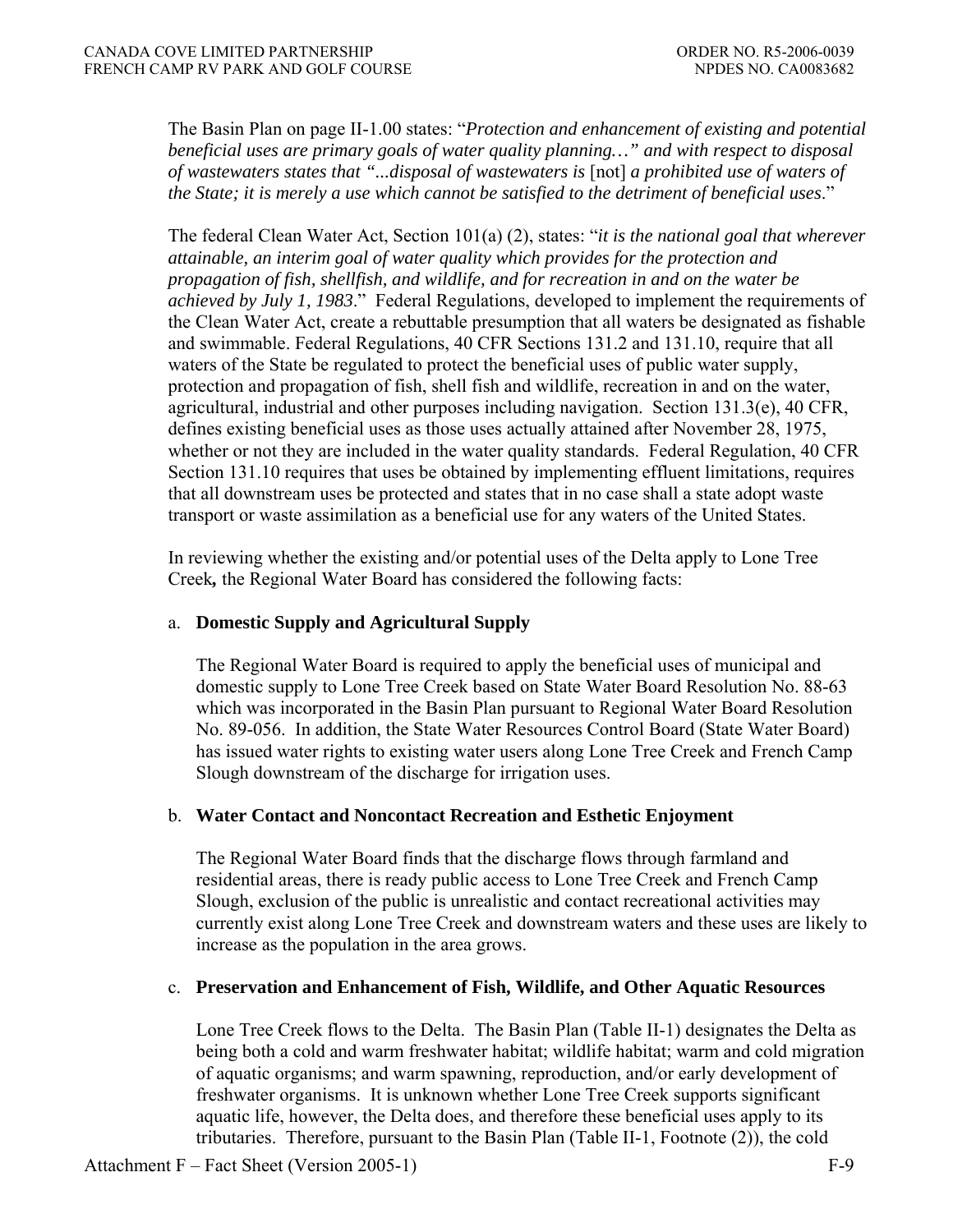designation applies to Lone Tree Creek. The cold-water habitat designation necessitates that the in-stream dissolved oxygen concentration be maintained at, or above, 7.0 mg/L.

Upon review of the flow conditions, habitat values, and beneficial uses of Lone Tree Creek, and the facts described above, the Regional Water Board finds that the beneficial uses identified in the Basin Plan for the Delta, except navigation, are applicable to Lone Tree Creek in the vicinity of the discharge.

- 2. **Thermal Plan**. The State Water Board adopted a *Water Quality Control Plan for Control of Temperature in Coastal and Interstate Waters and Enclosed Bays and Estuaries of California* (Thermal Plan) on 18 May 1972, and amended this plan on 18 September 1975. This plan contains temperature objectives for inland surface waters. Lone Tree Creek is outside the Delta, thus, these temperature objectives are not applicable to this discharge.
- 3. **National Toxics Rule (NTR) and California Toxics Rule (CTR)**. USEPA adopted the NTR on 22 December 1992, which was amended on 4 May 1995 and 9 November 1999, and the CTR on 18 May 2000, which was amended on 13 February 2001. These rules include water quality criteria for priority pollutants and are applicable to this discharge.
- 4. **State Implementation Policy**. On 2 March 2000, State Water Board adopted the *Policy for Implementation of Toxics Standards for Inland Surface Waters, Enclosed Bays, and Estuaries of California* (State Implementation Policy or SIP*).* The SIP became effective on 28 April 2000, with respect to the priority pollutant criteria promulgated for California by the USEPA through the NTR and to the priority pollutant objectives established by the Regional Water Boards in their basin plans, with the exception of the provision on alternate test procedures for individual discharges that have been approved by USEPA Regional Administrator. The alternate test procedures provision was effective on 22 May 2000. The SIP became effective on 18 May 2000. The State Water Board adopted amendments to the SIP on 24 February 2005 that became effective on 13 July 2005. The SIP includes procedures for determining the need for and calculating water quality-based effluent limitations (WQBELs), and requires Dischargers to submit data sufficient to do so.
- 5. **Alaska Rule**.On 30 March 2000, USEPA revised its regulation that specifies when new and revised State and Tribal water quality standards (WQS) become effective for CWA purposes (40 CFR 131.21, 65 FR 24641, 27 April 2000). Under the revised regulation (also known as the Alaska rule), new and revised standards submitted to USEPA after 30 May 2000, must be approved by USEPA before being used for CWA purposes. The final rule also provides that standards already in effect and submitted to USEPA by 30 May 2000, may be used for CWA purposes, whether or not approved by USEPA
- 6. **Stringency of Requirements for Individual Pollutants**. This Order contains restrictions on individual pollutants that are no more stringent than required by the federal CWA. Individual pollutant restrictions consist of technology-based restrictions and water qualitybased effluent limitations. The technology-based effluent limitations consist of restrictions on flow, biochemical oxygen demand (BOD) and total suspended solids (TSS). Restrictions on BOD and TSS are specified in federal regulations as discussed in Finding II.F, and the permit's technology-based pollutant restrictions are no more stringent than required by the Clean Water Act. Water quality-based effluent limitations have been scientifically derived to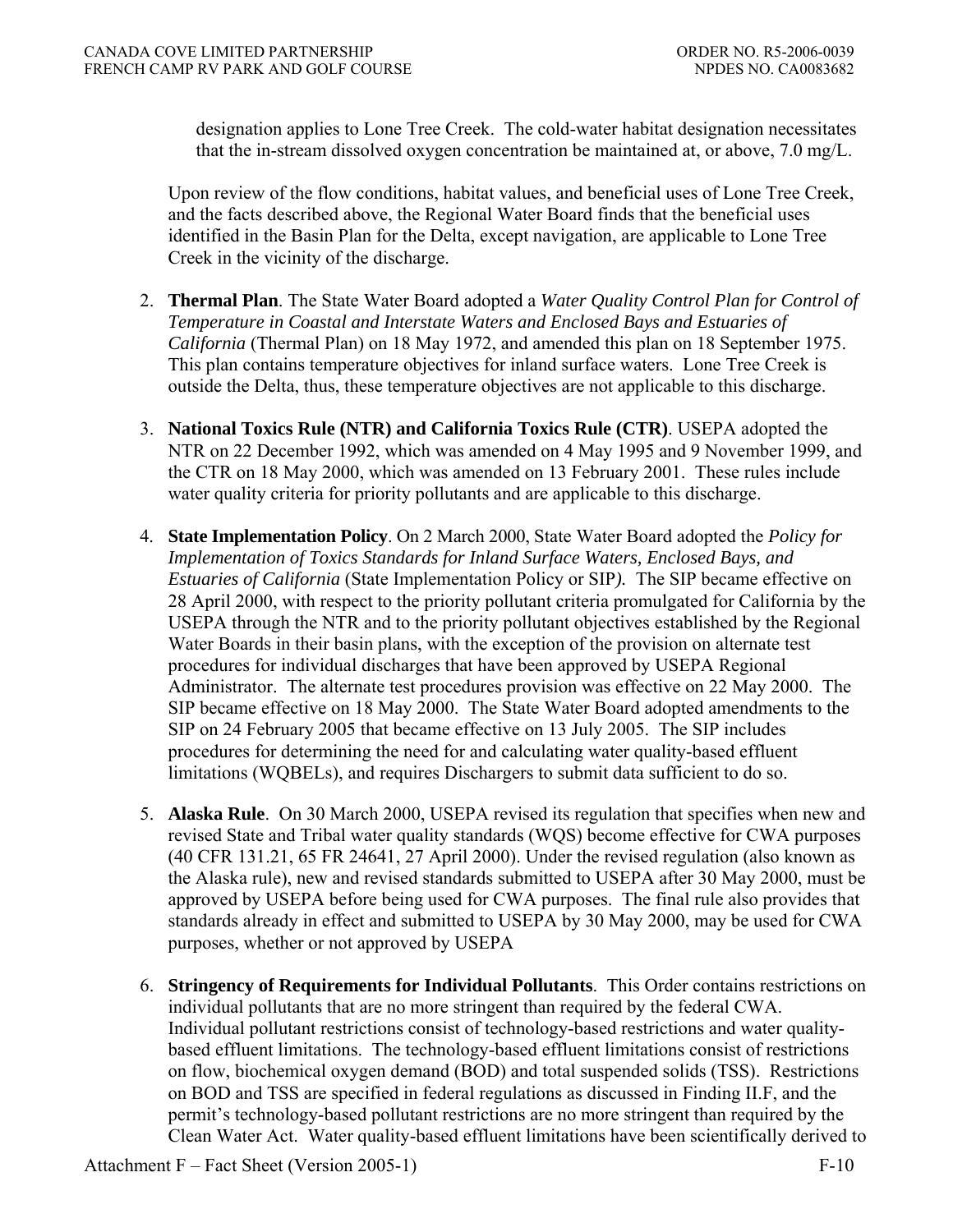implement water quality objectives that protect beneficial uses. Both the beneficial uses and the water quality objectives have been approved pursuant to federal law and are the applicable federal water quality standards. To the extent that toxic pollutant water qualitybased effluent limitations were derived from the California Toxics Rule, the California Toxics Rule is the applicable standard pursuant to 40 CFR 131.38. The scientific procedures for calculating the individual water quality-based effluent limitations are based on the CTR-SIP, which was approved by USEPA on 18 May 2000. All beneficial uses and water quality objectives contained in the Basin Plan which were used in the development of water qualitybased effluent limitations were approved under state law and submitted to and approved by USEPA prior to 30 May 2000. Any water quality objectives and beneficial uses submitted to USEPA prior to 30 May 2000, but not approved by USEPA before that date, are nonetheless "applicable water quality standards for purposes of the CWA" pursuant to 40 CFR 131.21(c)(1). Collectively, this Order's restrictions on individual pollutants are no more stringent than required to implement the technology-based requirements of the CWA and the applicable water quality standards for purposes of the CWA.

- 7. **Anti-degradation Policy**. Section 131.12 of 40 CFR requires that State water quality standards include an anti-degradation policy consistent with the federal policy. The State Water Board established California's anti-degradation policy in State Water Board Resolution 68-16, which incorporates the requirements of the federal anti-degradation policy. Resolution 68-16 requires that existing water quality is maintained unless degradation is justified based on specific findings. As discussed in detail in this Fact Sheet, the permitted discharge is consistent with the anti-degradation provision of 40 CFR 131.12 and State Water Board Resolution 68-16.
- 8. **Anti-Backsliding Requirements**. Sections 402(o) (2) and 303(d) (4) of the CWA and 40 CFR 122.44(l) prohibits backsliding in NPDES permits. These anti-backsliding provisions require that effluent limitations in a reissued permit must be as stringent as those in the previous permit, with some exceptions in which limitations may be relaxed. All effluent limitations in the Order are at least as stringent as the effluent limitations in the previous Order.
- 9. **Monitoring and Reporting Requirements**. Section 122.48 of 40 CFR requires that all NPDES permits specify requirements for recording and reporting monitoring results. Sections 13267 and 13383 of the CWC authorize the Regional Water Boards to require technical and monitoring reports. The Monitoring and Reporting Program (MRP) establishes monitoring and reporting requirements to implement federal and State requirements. This MRP is provided in Attachment E.
- 10. **Stormwater Requirements**. USEPA promulgated Federal Regulations for storm water on 16 November 1990 in 40 CFR Parts 122, 123, and 124. The NPDES Industrial Storm Water Program regulates storm water discharges from municipal sanitary sewer systems. Wastewater Treatment Plants are applicable industries under the stormwater program and are obligated to comply with the Federal Regulations. However, storm water discharges from this Facility are not required to be regulated under the General Permit for Discharges of Storm Water Associated with Industrial Activities (State Water Resources Control Board, Water Quality Order No. 97-03-DWQ, NPDES General Permit No. CAS000001) because the design flow rate is less than 1 mgd.

Attachment  $F -$  Fact Sheet (Version 2005-1) F-11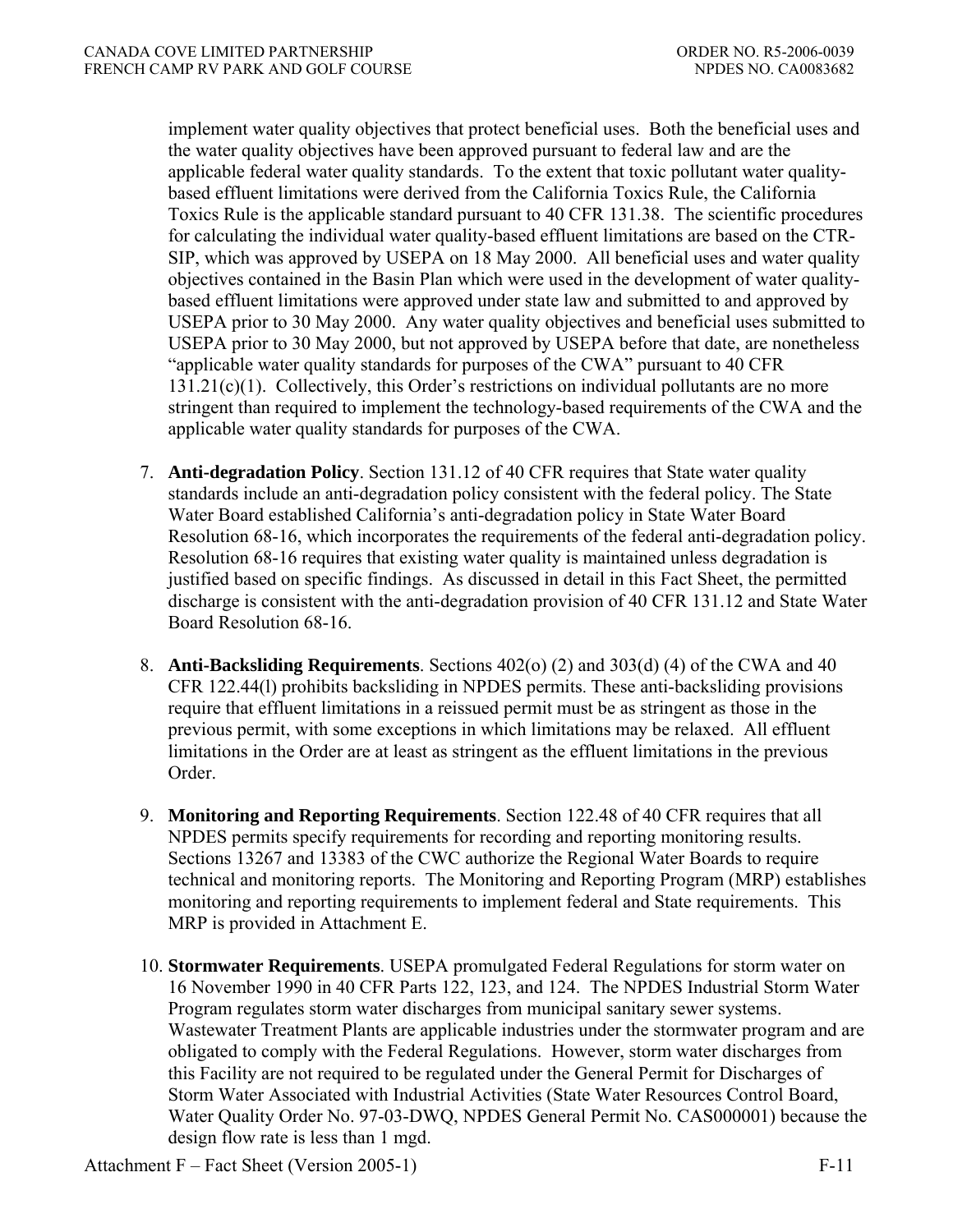### **D. Impaired Water Bodies on CWA 303(d) List**

- 1. The Basin Plan includes a list of Water Quality Limited Segments (WQLSs), which are defined as "…*those sections of lakes, streams, rivers or other fresh water bodies where water quality does not meet (or is not expected to meet) water quality standards even after the application of appropriate limitations for point sources (40 CFR 130, et seq.)*." The Basin Plan also states, "*Additional treatment beyond minimum federal standards will be imposed on dischargers to WQLSs. Dischargers will be assigned or allocated a maximum allowable load of critical pollutants so that water quality objectives can be met in the segment*." Lone Tree Creek is listed in the 303(d) list as a WQLS for ammonia, biochemical oxygen demand, and electrical conductivity. Therefore, the receiving water for the discharge has no assimilative capacity for these constituents and applicable water quality standards must be applied as end-of-pipe effluent limitations.
- 2. This Order contains effluent limits necessary to protect the beneficial uses of the receiving waters until such time as TMDLs are completed for all constituents of concern on the 303(d) list and loads can be allocated. A provision of this Order contains a reopener to modify and/or include effluent limits as necessary when load allocations for any 303(d) listed constituents are implemented.

### **E. Other Plans, Polices and Regulations**

- 1. The State Water Board adopted the *Sources of Drinking Water Policy* and the *Policy with Respect to Water Reclamation in California*. The requirements within this Order are consistent with these Policies.
- 2. The discharge authorized herein and the treatment and storage facilities associated with the discharge of treated municipal wastewater, except for discharges of residual sludge and solid waste, are exempt from the requirements of Title 27, California Code of Regulations (CCR), section 20005 *et seq*. (hereafter Title 27). The exemption, pursuant to Title 27 CCR section 20090(a), is based on the following:
	- a. The waste consists primarily of domestic sewage and treated effluent;
	- b. The waste discharge requirements are consistent with water quality objectives; and
	- c. The treatment and storage facilities described herein are associated with a municipal wastewater treatment plant.

### **IV. RATIONALE FOR EFFLUENT LIMITATIONS AND DISCHARGE SPECIFICATIONS**

Effluent limitations and toxic and pretreatment effluent standards established pursuant to Sections 301 (Effluent Limitations), 302 (Water Quality Related Effluent Limitations), 304 (Information and Guidelines), and 307 (Toxic and Pretreatment Effluent Standards) of the Clean Water Act (CWA) and amendments thereto are applicable to the discharge.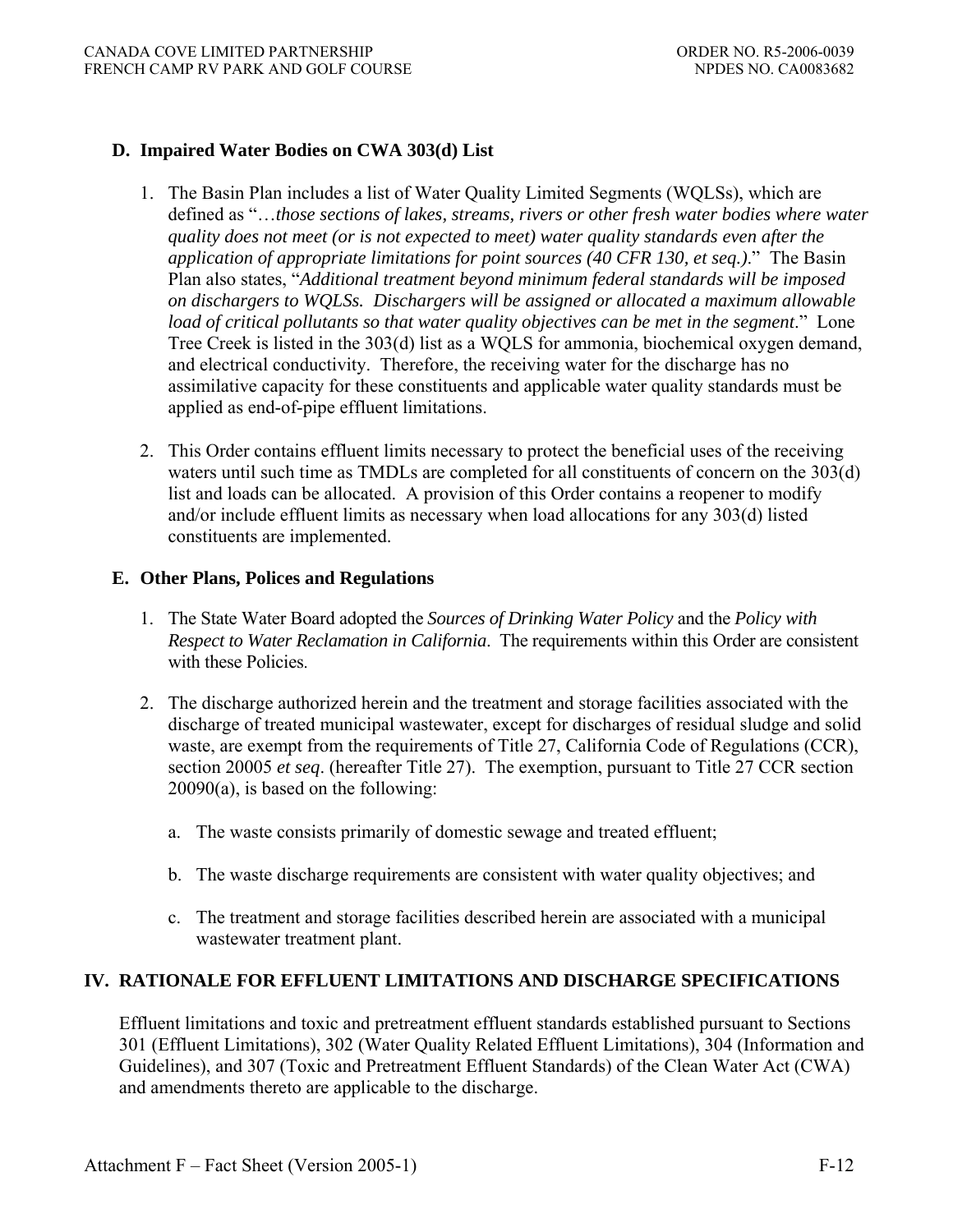The federal Clean Water Act (CWA) mandates the implementation of effluent limitations that are as stringent as necessary to meet water quality standards established pursuant to state or federal law. (33 U.S.C., section 1311(b) (1) (C); 40 CFR 122.44(d) (1)). NPDES permits must incorporate discharge limits necessary to ensure that water quality standards are met. This requirement applies to narrative criteria as well as to criteria specifying maximum amounts of particular pollutants. Pursuant to Federal Regulations, 40 CFR 122.44(d)(1)(i), NPDES permits must contain limits that control all pollutants that "*are or may be discharged at a level which will cause, have the reasonable potential to cause, or contribute to an excursion above any state water quality standard, including state narrative criteria for water quality.*" Federal Regulations, 40 CFR 122.44(d) (1) (vi), further provides that *"[w]here a state has not established a water quality criterion for a specific chemical pollutant that is present in an effluent at a concentration that causes, has the reasonable potential to cause, or contributes to an excursion above a narrative criterion within an applicable State water quality standard, the permitting authority must establish effluent limits*."

The CWA requires point source discharges to control the amount of conventional, nonconventional, and toxic pollutants that are discharged into the waters of the United States. The control of pollutants discharged is established through effluent limitations; and other requirements in NPDES permits. There are two principal bases for effluent limitations: 40 CFR §122.44(a) requires that permits include applicable technology-based limitations and standards; and 40 CFR §122.44(d) requires that permits include water quality-based effluent limitations to attain and maintain applicable numeric and narrative water quality criteria to protect the beneficial uses of the receiving water where numeric water quality objectives have not been established. The Regional Water Board's Basin Plan, page IV-17.00, contains an implementation policy ("Policy for Application of Water Quality Objectives") that specifies that the Regional Water Board "*will, on a case-by-case basis, adopt numerical limitations in orders which will implement the narrative objectives*." This Policy complies with 40 CFR §122.44(d)(1). With respect to narrative objectives, the Regional Water Board must establish effluent limitations using one or more of three specified sources, including (1) EPA's published water quality criteria, (2) a proposed state criterion (*i.e*., water quality objective) or an explicit state policy interpreting its narrative water quality criteria (*i.e*., the Regional Water Board's "Policy for Application of Water Quality Objectives")(40 CFR  $122.44(d)(1)$  (vi) (A), (B) or (C)), or (3) an indicator parameter. The Basin Plan contains a narrative objective requiring that: "*All waters shall be maintained free of toxic substances in concentrations that produce detrimental physiological responses in human, plant, animal, or aquatic life*" (narrative toxicity objective). The Basin Plan requires the application of the most stringent objective necessary to ensure that surface water and groundwater do not contain chemical constituents, discoloration, toxic substances, radionuclides, or taste and odor producing substances that adversely affect beneficial uses. The Basin Plan states that material and relevant information, including numeric criteria, and recommendations from other agencies and scientific literature will be utilized in evaluating compliance with the narrative toxicity objective. The Basin Plan also limits chemical constituents in concentrations that adversely affect surface water beneficial uses. For waters designated as municipal, the Basin Plan specifies that, at a minimum, waters shall not contain concentrations of constituents that exceed Maximum Contaminant Levels (MCL) of CCR Title 22. The Basin Plan further states that, to protect all beneficial uses, the Regional Water Board may apply limits more stringent than MCLs. When a reasonable potential exists for exceeding a narrative objective, Federal Regulations mandate numerical effluent limitations and the Basin Plan narrative criteria clearly establish a procedure for translating the narrative objectives into numerical effluent limitations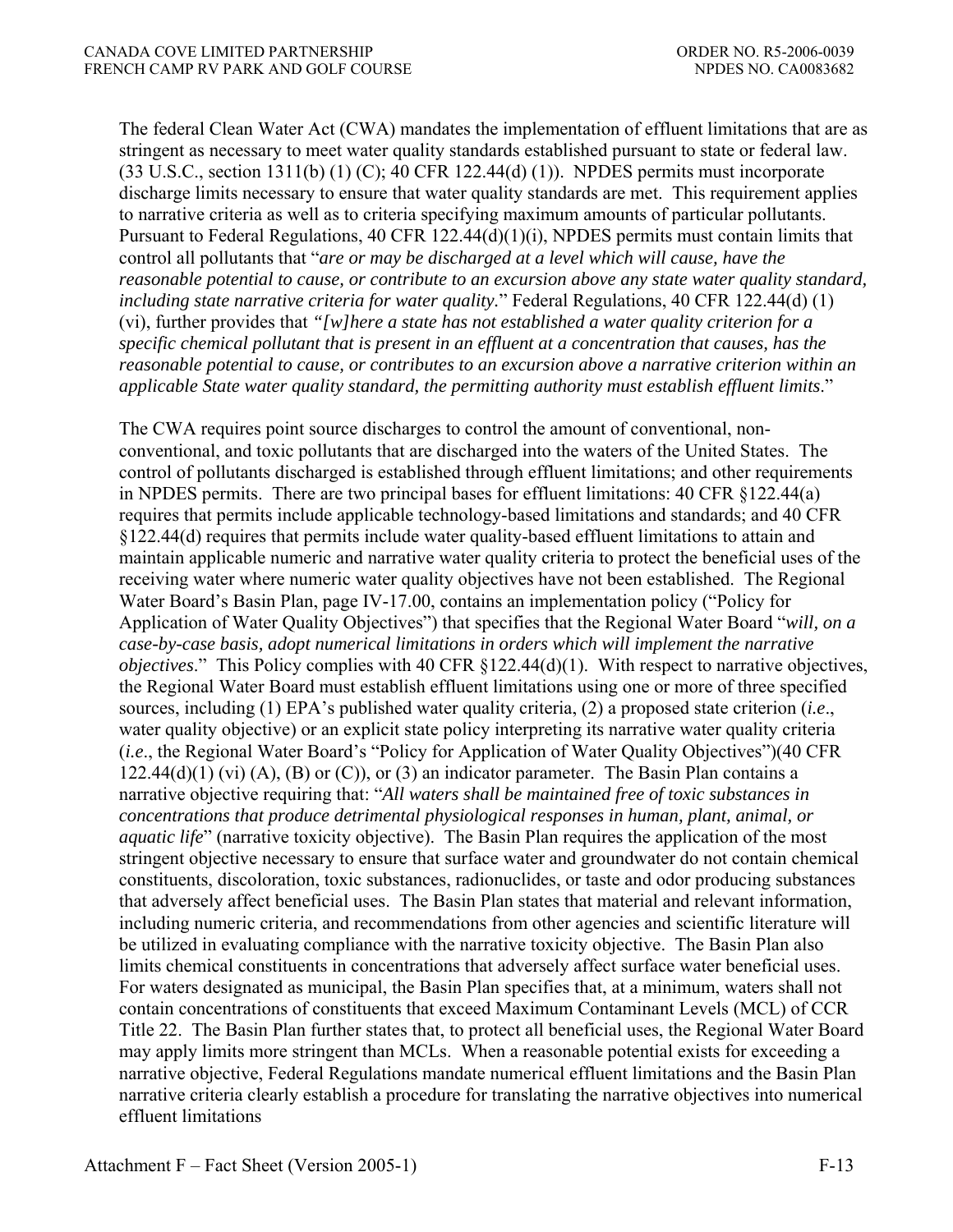Previous Order No. 95-054 established an average dry weather (April-October) wastewater treatment plant effluent discharge limitation of 0.040 mgd at Discharge Point 002. The flow limitation is based on the design flow of the treatment plant. The wastewater treatment plant flow limitation is continued in this Order as a monthly average reclamation specification.

The previous Order did not establish a flow limitation for discharge from the golf course ponds to Lone Tree Creek (Discharge Point 001) because the domestic wastewater would have comprised only a small, unquantifiable portion of discharge to the creek. However, any discharges to Lone Tree Creek under this permit will be directly from the treatment facility. Therefore, this Order does include a maximum discharge flow limitation for discharge to Lone Tree Creek based upon the design treatment capacity of 0.040 mgd.

Mass-based effluent limitations and discharge specifications in this Order are based upon the design treatment capacity of 0.040 mgd, consistent with the requirements established for municipal and domestic wastewater treatment plants in 40 CFR 122.45(b)(1). While the Facility is not a POTW, it is similar in nature and operation.

### **A. Discharge Prohibitions**

 As stated in the Federal Standard Provisions (Attachment D), this Order prohibits bypass from any portion of the treatment facility*.* Federal Regulations, 40 CFR 122.41 (m), define "bypass" as the intentional diversion of waste streams from any portion of a treatment facility. This section of the Federal Regulations, 40 CFR 122.41 (m)(4), prohibits bypass unless it is unavoidable to prevent loss of life, personal injury, or severe property damage. In considering the Regional Water Board's prohibition of bypasses, the State Water Resources Control Board adopted a precedential decision, Order No. WQO 2002-0015, which cites the Federal Regulations, 40 CFR 122.41(m), as allowing bypass only for essential maintenance to assure efficient operation. In the case of United States v. City of Toledo, Ohio (63 F. Supp 2d 834, N.D. Ohio 1999) the Federal Court ruled that "*any bypass which occurs because of inadequate plant capacity is unauthorized…to the extent that there are 'feasible alternatives', including the construction or installation of additional treatment capacity*".

The Federal Clean Water Act, Section 301, requires that not later than 1 July 1977, publicly owned wastewater treatment works meet effluent limitations based on secondary treatment or any more stringent limitation necessary to meet water quality standards. Federal Regulations, 40 CFR, Part 133, establish the minimum level of effluent quality attainable by secondary treatment for BOD, TSS, and pH. Tertiary treatment requirements for BOD and TSS are based on the technical capability of the process. Biochemical oxygen demand (BOD) is a measure of the amount of oxygen used in the biochemical oxidation of organic matter. The solids content suspended (TSS) and settleable (SS)—is also an important characteristic of wastewater. The secondary and tertiary treatment standards for BOD and TSS are indicators of the effectiveness of the treatment processes.

The principal infectious agents (pathogens) that may be present in raw sewage may be classified into three broad groups: bacteria, parasites, and viruses. Secondary treatment has been shown to be effective for pathogen removal. For additional pathogen reduction, tertiary treatment, consisting of chemical coagulation, sedimentation, and filtration, has been found to remove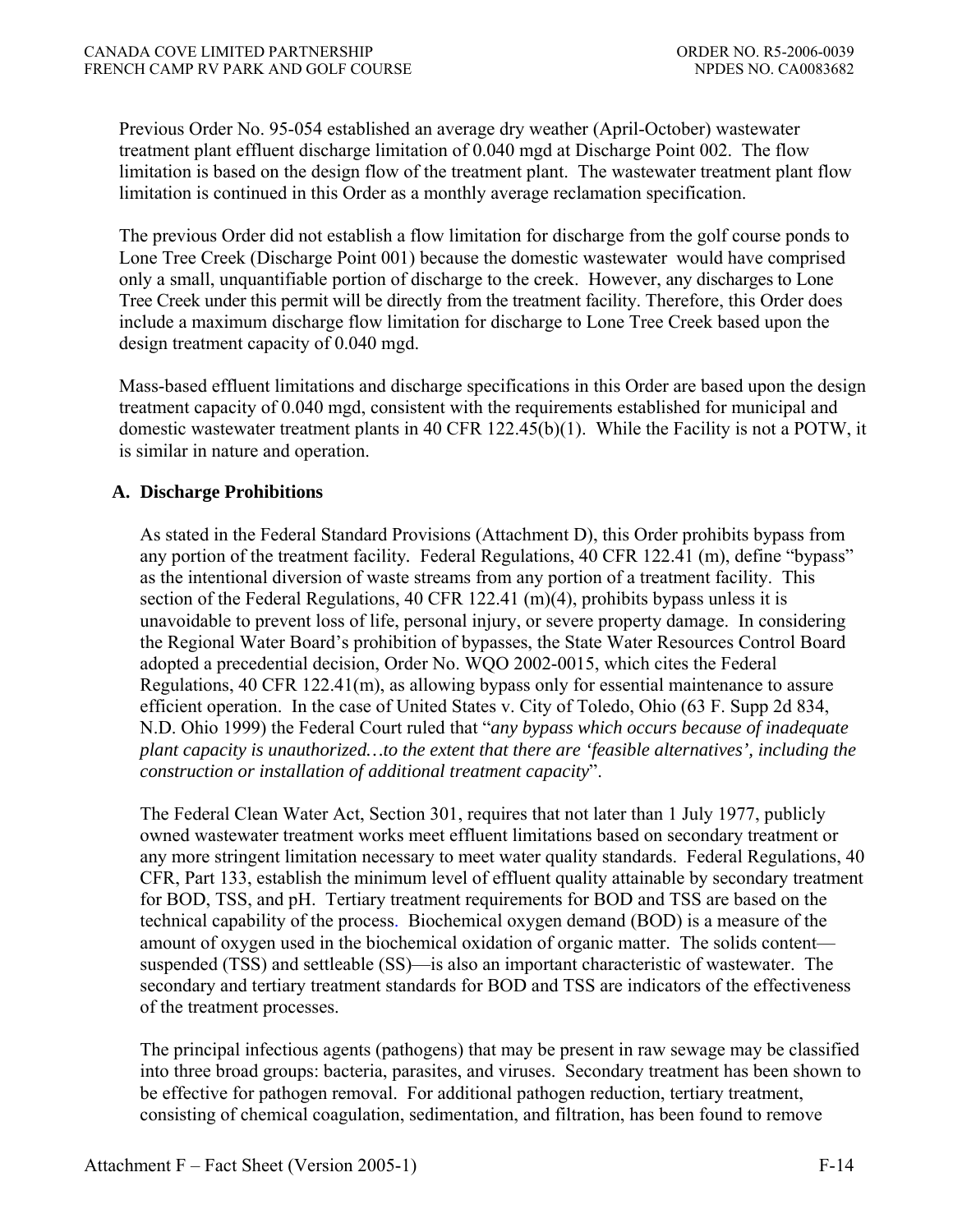approximately 99.5% of viruses. Filtration is an effective means of reducing viruses and parasites from the waste stream.

A wet weather influent wastestream may contain significantly diluted levels of BOD and TSS. A bypassed diluted wastestream may have BOD and TSS levels that meet the secondary or tertiary objectives, either alone or when blended with treated wastewater. However, the bypassed wastestream would not have been treated to reduce pathogens or other individual pollutants. The indicator parameters of BOD and TSS cannot be diluted to a level that may indicate the adequate treatment has occurred as an alternative to providing appropriate treatment.

Previous Order No. 95-054 prohibits the discharge of any trucked or hauled wastes to the treatment plant. This Order continues the previous Order's prohibition of trucked or hauled waste discharge to the treatment plant.

## **B. Technology-Based Effluent Limitations**

## **1. Scope and Authority**

 The California Department of Health Services (DHS) has established statewide reclamation criteria in Title 22, CCR, for use of reclaimed water and has developed guidelines for discharges to surface waters. The Regional Water Board consults with the DHS on reclamation discharges in accordance with the terms specified in a Memorandum of Agreement between DHS and the State Water Board.

# **2. Applicable Technology-Based Effluent Limitations**

- a. **BOD, TSS, and Settleable Solids**.Previous Order No. 95-054 established effluent limitations when discharging to land (recycling) for BOD, total suspended solids (TSS), and settleable solids, which are technology-based effluent limitations (TBELs) for the current treatment system based on best professional judgment (BPJ) necessary to meet title 22 requirements for landscape irrigation such as cementeries, golf courses, and freeway landscaping and for use in a restricted recreational and landscape impoundment. This Order includes more stringent technology based effluent limitations when discharging to Lone Tree Creek for BOD and TSS found to be achievable by facilities with tertiary treatment or equivalent treatment system that meets both the technologybased secondary treatment standards for POTWs and protect the beneficial uses of the receiving waters when little or no dilution is available for treated domestic wastewater discharges. This Order therefore carries over the TBELs established by the previous Order when discharging to land and the more stringent TBELs when discharging to surface water. The Regional Water Board has considered the factors listed in CWC section 13241 in establishing these requirements.
- b. **Total Coliform Organisms**.Previous Order No. 95-054 established effluent limitations for total coliform organisms, which are TBELs for tertiary treatment systems based on BPJ. This Order continues the requirement for tertiary treated wastewater; however, the following updates are included to maintain consistency with DHS Title 22 standards for disinfected tertiary recycled wastewater: The previous Order included a weekly median effluent limitation of 2.2 MPN/100 ml and a daily maximum effluent limitation of 23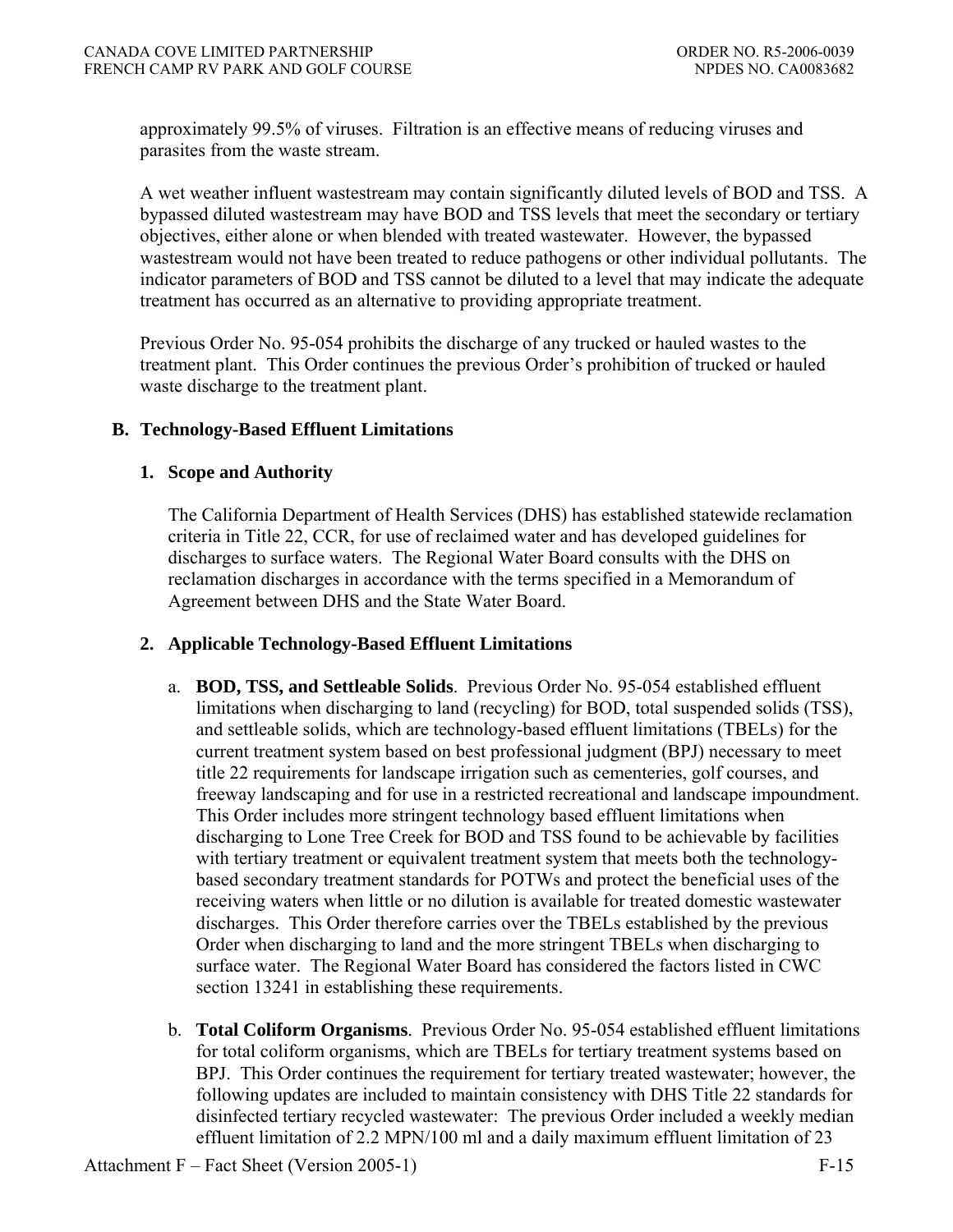MPN/100 ml for total coliform organisms. This Order continues the previous Order's weekly median effluent coliform limitation as a 7-day median. The previous Order's 23 MPN/100 ml daily maximum coliform limitation is included in this Order as a maximum for any one sample within a 30-day period. In addition, this Order establishes an instantaneous maximum effluent limitation for total coliform of 240 MPN/100 ml. These updated TBELs for total coliform organisms are based on BPJ considering the expected performance of tertiary treatment systems and are consistent with the requirements found in 40 CFR 122.44 concerning the establishment of limitations, standards, and other permit conditions. These TBELs apply to both discharges to land (recycled water) and to surface water (Lone Tree Creek discharge). Review of monitoring data for total coliform results (January 1999 thru August 2005) show that the Discharger is not able to consistently meet the limitations and therefore a time schedule to come into compliance is included in an accompanying Cease and Desist Order.

- c. **Turbidity**.Previous Order No. 95-054 established effluent limitations for turbidity, which are TBELs for tertiary treatment systems based on BPJ. This Order continues the requirement for tertiary treated wastewater; however, the following updates are included to maintain consistency with DHS Title 22 standards for disinfected tertiary recycled wastewater: The previous Order included a monthly average effluent turbidity limitation of 2 NTU and a daily maximum effluent turbidity limitation of 5 NTU. This Order includes the following TBEL for turbidity: "The turbidity in the effluent shall not exceed a daily average of 2 turbidity units and shall not exceed 5 turbidity units more than 5 percent of the time during any 24-hour period, and shall not exceed 10 turbidity units at any time." These updated TBELs for turbidity are based on BPJ considering the expected performance of tertiary treatment systems and are consistent with the requirements found in 40 CFR 122.44 concerning the establishment of limitations, standards, and other permit conditions. These TBELs apply to both discharges, to land (recycled water) and to surface water (Lone Tree Creek discharge). Review of monitoring data for total coliform results (January 1999 thru August 2005) show that the Discharger is not able to consistently meet the limitations and therefore a time schedule to come into compliance is included in an accompanying Cease and Desist Order.
- d. TBELs are summarized below in Table F-1.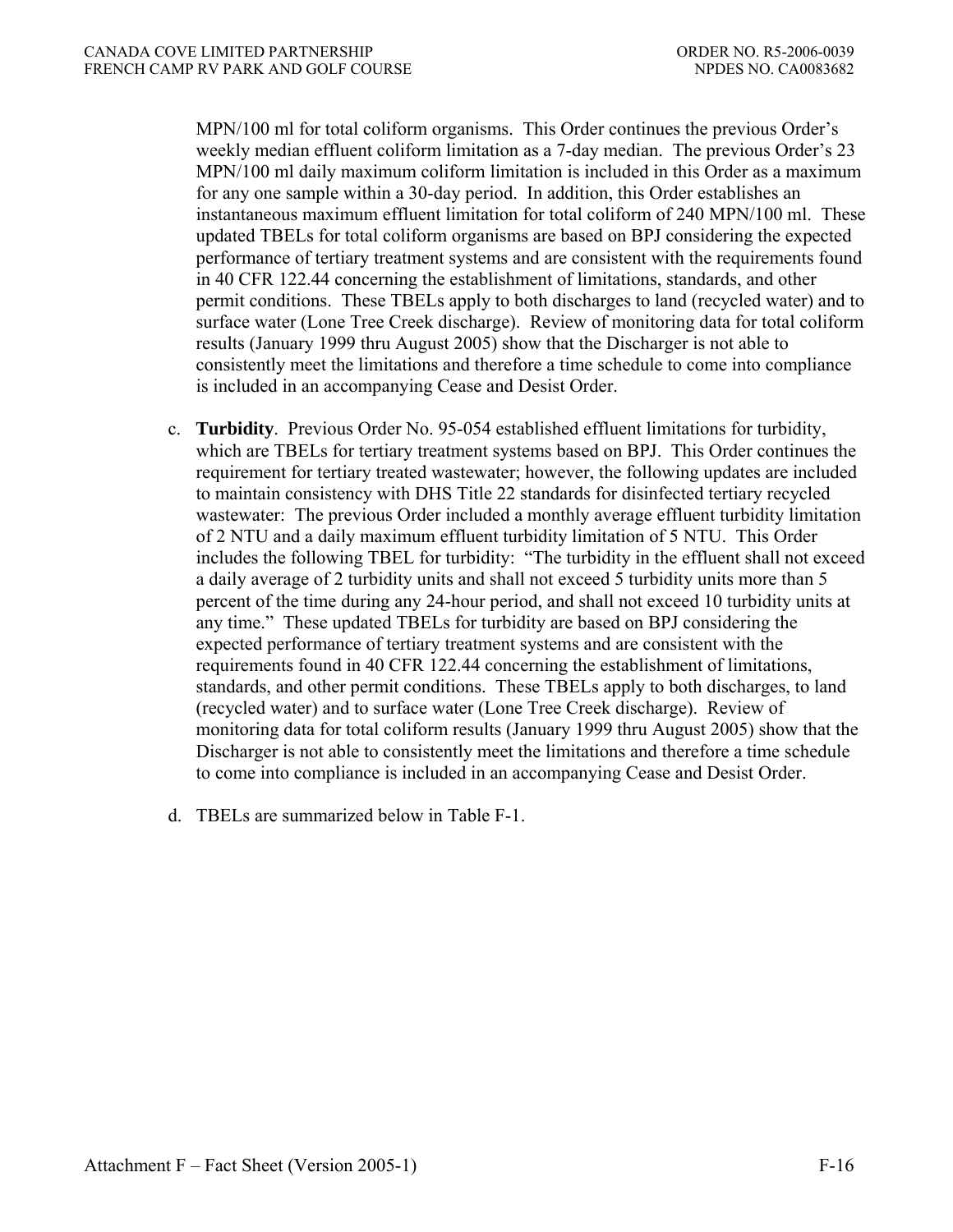|                                                                                                                                                                                                                                                                                                                                                                                                                                                                               |                                                                                                                                                                                                                                               | <b>Effluent Limitations</b> |                          |                         |                                        |                                        |  |  |
|-------------------------------------------------------------------------------------------------------------------------------------------------------------------------------------------------------------------------------------------------------------------------------------------------------------------------------------------------------------------------------------------------------------------------------------------------------------------------------|-----------------------------------------------------------------------------------------------------------------------------------------------------------------------------------------------------------------------------------------------|-----------------------------|--------------------------|-------------------------|----------------------------------------|----------------------------------------|--|--|
| <b>Parameter</b>                                                                                                                                                                                                                                                                                                                                                                                                                                                              | <b>Units</b>                                                                                                                                                                                                                                  | Average<br><b>Monthly</b>   | Average<br><b>Weekly</b> | <b>Maximum</b><br>Daily | <b>Instantaneous</b><br><b>Minimum</b> | <b>Instantaneous</b><br><b>Maximum</b> |  |  |
| BOD 5-day $(a)$ 20 $\degree$ C                                                                                                                                                                                                                                                                                                                                                                                                                                                | mg/L                                                                                                                                                                                                                                          | 10                          | 15                       | 20                      |                                        |                                        |  |  |
|                                                                                                                                                                                                                                                                                                                                                                                                                                                                               | lbs/day                                                                                                                                                                                                                                       | 3.3                         | 6.7                      | 17                      |                                        |                                        |  |  |
|                                                                                                                                                                                                                                                                                                                                                                                                                                                                               | mg/L                                                                                                                                                                                                                                          | 10                          | 15                       | 20                      |                                        |                                        |  |  |
| <b>TSS</b>                                                                                                                                                                                                                                                                                                                                                                                                                                                                    | lbs/day                                                                                                                                                                                                                                       | 3.3                         | 6.7                      | 17                      |                                        |                                        |  |  |
| Settleable Solids                                                                                                                                                                                                                                                                                                                                                                                                                                                             | m/L                                                                                                                                                                                                                                           | 0.1                         |                          | 0.2                     |                                        |                                        |  |  |
| The average monthly percent removal of BOD 5-day at 20°C and total suspended solids shall not be less than 85<br>percent.                                                                                                                                                                                                                                                                                                                                                     |                                                                                                                                                                                                                                               |                             |                          |                         |                                        |                                        |  |  |
| The median concentration of total coliform (TC) bacteria measured in the disinfected effluent shall not exceed an MPN<br>of 2.2 per 100 milliliters utilizing the bacteriological results of the last seven days for which analyses have been<br>completed (7-day median). The number of TC bacteria shall not exceed an MPN of 23 per 100 milliliters in more than<br>one sample in any 30 day period. No sample shall exceed an MPN of 240 TC bacteria per 100 milliliters. |                                                                                                                                                                                                                                               |                             |                          |                         |                                        |                                        |  |  |
|                                                                                                                                                                                                                                                                                                                                                                                                                                                                               | The turbidity in the effluent shall not exceed a daily average of 2 turbidity units and shall not exceed 5 turbidity units<br>more than 5 percent of the time during any 24-hour period, and shall not exceed 10 turbidity units at any time. |                             |                          |                         |                                        |                                        |  |  |

## **Table F-1. Summary of Technology-based Effluent Limitations Discharge Point 001 (Lone Tree Creek)**

## **Summary of Technology-based Effluent Limitations Discharge Point 002 (Reclamation Reservoir)**

|                                                                                                                                                                                                                                                                                                                                                                                                                                                               |              | <b>Effluent Limitations</b> |         |                |                      |                      |  |  |  |
|---------------------------------------------------------------------------------------------------------------------------------------------------------------------------------------------------------------------------------------------------------------------------------------------------------------------------------------------------------------------------------------------------------------------------------------------------------------|--------------|-----------------------------|---------|----------------|----------------------|----------------------|--|--|--|
| <b>Parameter</b>                                                                                                                                                                                                                                                                                                                                                                                                                                              | <b>Units</b> | Average                     | Average | <b>Maximum</b> | <b>Instantaneous</b> | <b>Instantaneous</b> |  |  |  |
|                                                                                                                                                                                                                                                                                                                                                                                                                                                               |              | <b>Monthly</b>              | Weekly  | Daily          | <b>Minimum</b>       | <b>Maximum</b>       |  |  |  |
| BOD 5-day $(a)$ 20 $\degree$ C                                                                                                                                                                                                                                                                                                                                                                                                                                | mg/L         | 10                          | 20      | 50             |                      |                      |  |  |  |
| <b>TSS</b>                                                                                                                                                                                                                                                                                                                                                                                                                                                    | mg/L         | 10                          | 20      | 50             |                      |                      |  |  |  |
| Settleable Solids                                                                                                                                                                                                                                                                                                                                                                                                                                             | mI/L         | 0.1                         |         | 0.2            |                      |                      |  |  |  |
| The average monthly percent removal of BOD 5-day at $20^{\circ}$ C and total suspended solids shall not be less than 85<br>percent.                                                                                                                                                                                                                                                                                                                           |              |                             |         |                |                      |                      |  |  |  |
| The median concentration of TC bacteria measured in the disinfected effluent shall not exceed an MPN of 2.2 per 100<br>millilitiers utilizing the bacteriological results of the last seven days for which analyses have been completed (7-day<br>median). The number of TC bacteria shall not exceed an MPN of 23 per 100 milliliters in more than one sample in any<br>30 day period. No sample shall exceed an MPN of 240 TC bacteria per 100 milliliters. |              |                             |         |                |                      |                      |  |  |  |
| The turbidity in the effluent shall not exceed a daily average of 2 turbidity units and shall not exceed 5 turbidity units                                                                                                                                                                                                                                                                                                                                    |              |                             |         |                |                      |                      |  |  |  |

The turbidity in the effluent shall not exceed a daily average of 2 turbidity units and shall not exceed 5 turbidity units more than 5 percent of the time during any 24-hour period, and shall not exceed 10 turbidity units at any time.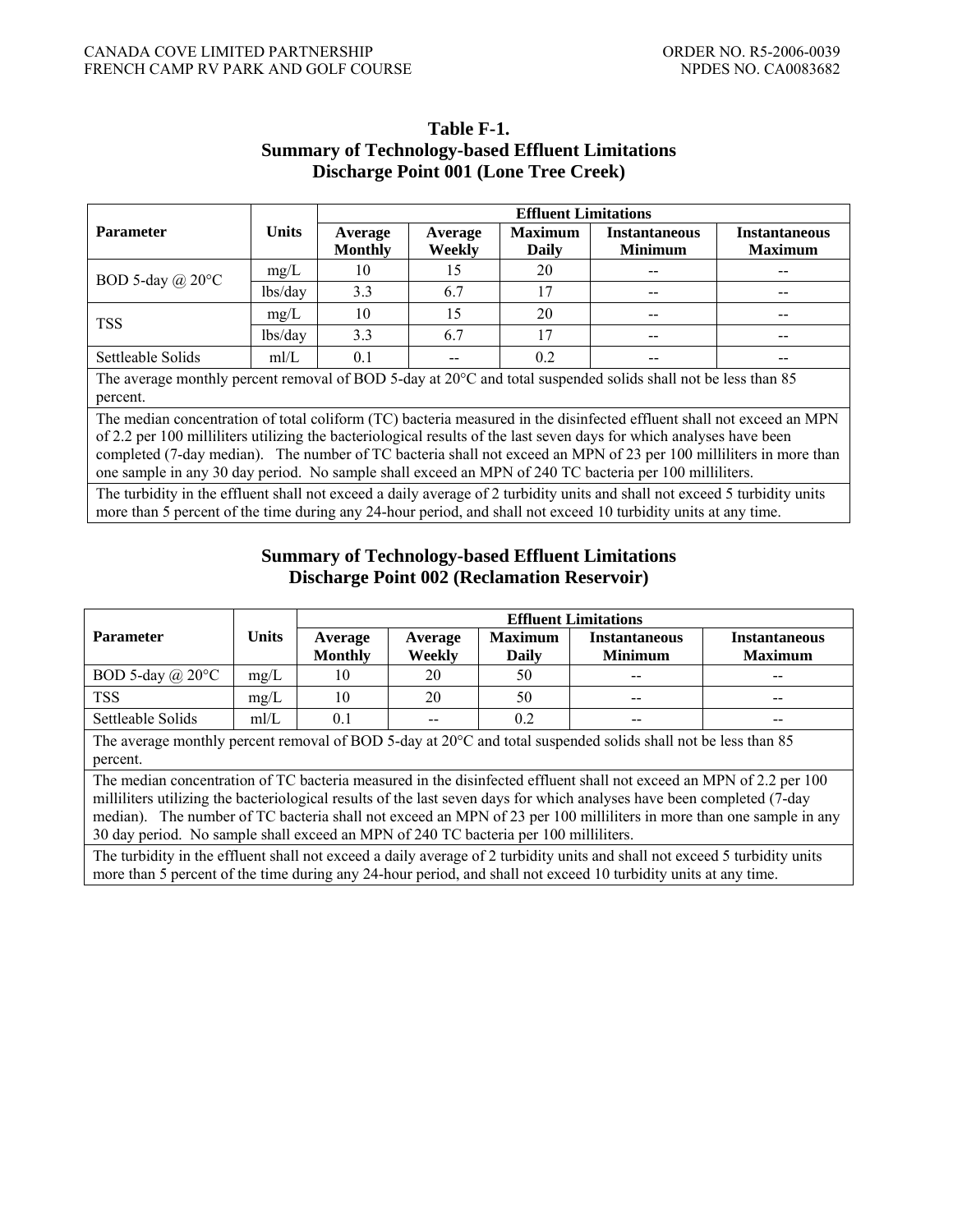## **C. Water Quality-Based Effluent Limitations (WQBELs)**

### **1. Scope and Authority**

As specified in 40 CFR 122.44(d)(1)(i), permits are required to include WQBELs for pollutants (including toxicity) that are or may be discharged at levels that cause, have reasonable potential to cause, or contribute to an excursion above any state water quality standard. The process for determining reasonable potential and calculating WQBELs when necessary is intended to protect the designated uses of the receiving water as specified in the Basin Plan, and achieve applicable water quality objectives and criteria that are contained in other state plans and policies, or water quality criteria contained in the CTR and NTR.

### **2. Applicable Beneficial Uses and Water Quality Criteria and Objectives**

#### a. Dilution

 There may be assimilative capacity within the receiving water (Lone Tree Creek) for certain pollutants in the Facility's discharge, however, section 1.4.2.2 of the SIP requires that the Discharger's permit application include the information needed by the Regional Water Board to make a determination on allowing a mixing zone, including the calculations for deriving the appropriate receiving water and effluent flows, and/or the results of a mixing zone study. The Discharger has not submitted the required mixing zone study. In addition, Lone Tree Creek is on the 303(d) list of impaired water bodies for ammonia, BOD, and electrical conductivity impairment. Therefore, the receiving water has no assimilative capacity for these constituents. Due to the lack of information regarding available assimilative capacity, and the 303(d) listing for ammonia, BOD, and electrical conductivity, the Regional Water Board has evaluated the need for WQBELs for pollutants without benefit of dilution in this Order. These water quality-based effluent limitations are based on the application of water quality criteria or objectives at the point of discharge to Lone Tree Creek. The Discharger may elect, as a means of compliance, to conduct a dilution study to evaluate any available assimilative capacity. If requested, the Regional Water Board will review such studies and if warranted, may reopen this permit to make appropriate changes.

b. Receiving Water Hardness, pH, and Temperature

 While no effluent limitation for hardness is necessary in this Order, hardness is critical to the assessment of the need for, and the development of, Effluent Limitations for certain metals. The California Toxics Rule, at (c)(4), states the following:

 "Application of metals criteria. (i) *For purposes of calculating freshwater aquatic life criteria for metals from the equations in paragraph (b)(2) of this section, for waters with a hardness of 400 mg/L or less as calcium carbonate, the actual ambient hardness of the surface water shall be used in those equations*." [emphasis added]

The State Water Resources Control Board, in footnote 19 to Water Quality Order No. 2004-0013, stated: "*We note that…the Regional Water Board…applied a variable*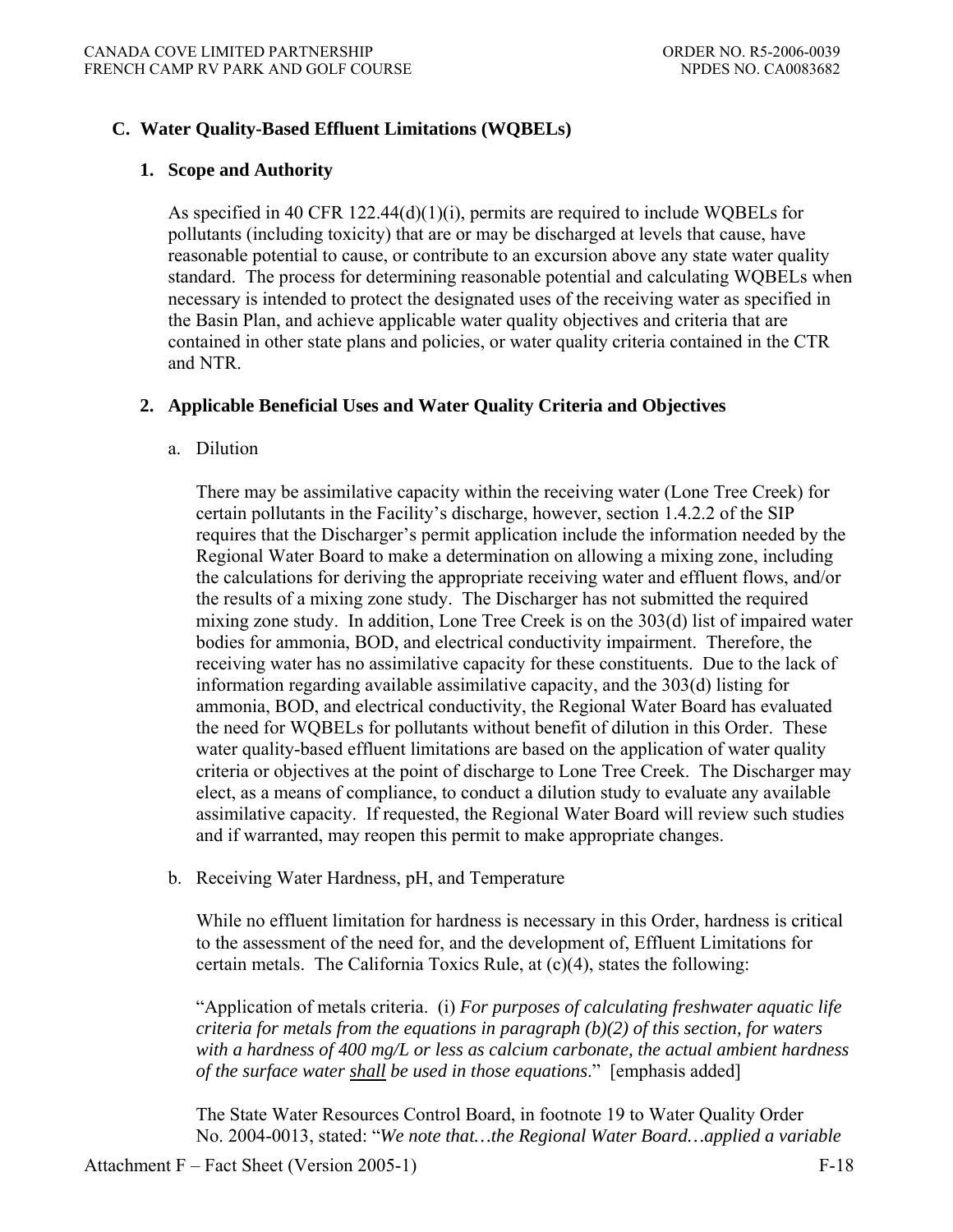*hardness value whereby effluent limitations will vary depending on the actual, current hardness values in the receiving water. We recommend that the Regional Water Board establish either fixed or seasonal effluent limitations for metals, as provided in the SIP, rather than 'floating' effluent limitations*."

Effluent Limitations for the discharge must be set to protect the beneficial uses of the receiving water for all discharge conditions. In the absence of the option of including condition-dependent, "floating" effluent limitations that are reflective of actual conditions at the time of discharge, Effluent Limitations must be set using the worstcase condition (*e.g*., lowest ambient hardness) in order to protect beneficial uses for all discharge conditions.

 The minimum receiving water hardness, maximum receiving water pH limitation, and maximum average effluent temperature were used to develop hardness, pH, and/or temperature dependent WQBELs. These worst-case values have been chosen to protect the beneficial uses of the receiving water and are summarized below:

| Hardness:    | $40 \text{ mg/L}$  |
|--------------|--------------------|
|              | 8.5 standard units |
| Temperature: | $4^{\circ}$        |

# **3. Determining the Need for WQBELs**

- a. Reasonable potential (RP) was determined by calculating the projected maximum effluent concentration (MEC) for each constituent and comparing it to applicable water quality criteria; if a criterion was exceeded, the discharge was determined to have reasonable potential to exceed a water quality objective for that constituent. The projected MEC is determined by multiplying the observed MEC by a factor that accounts for statistical variation. The multiplying factor is determined (for 99% confidence level and 99% probability basis) using the number of results available and the coefficient of variation (standard deviation divided by the mean) of the sample results. In accordance with the SIP, non-detect results were counted as one-half the detection level when calculating the mean. For all constituents contained in the CTR or NTR, the multiplying factor is 1. Reasonable potential evaluation was based on the methods used in the SIP and the USEPA Technical Support Document for Water Quality-Based Toxics Control [EPA/505/2-90-001].
- b. Federal regulations require effluent limitations for all pollutants that are or may be discharged at a level that will cause or have the reasonable potential to cause, or contribute to an in-stream excursion above a narrative or numerical water quality standard. Based on information submitted as part of the application, in studies, and as directed by monitoring and reporting programs the Regional Water Board finds that the discharge does have a reasonable potential to cause or contribute to an in-stream excursion above a water quality standard for copper, lead, silver, zinc, indeno(1,2,3 cd)pyrene, chlordane, 4,4'-DDT, beta-endosulfan, endrin, aluminum, ammonia, boron, chloride, iron, manganese, nitrate, electrical conductivity, sulfate, and total dissolved solids. Effluent limitations for these constituents are included in this Order.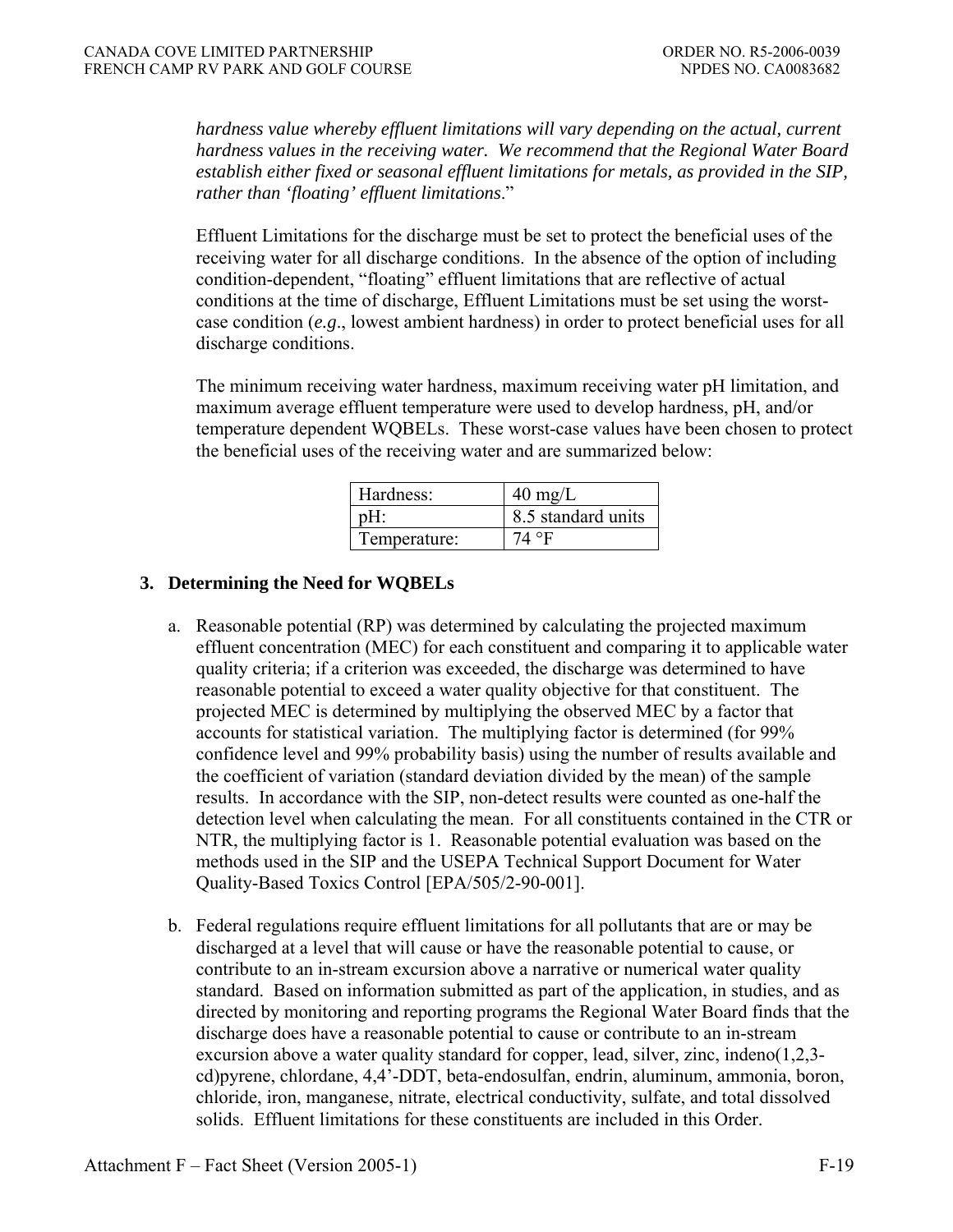c. The reasonable potential analysis for detected constituents in the effluent and receiving water is summarized below in Table F-2.

|                                   |                          |        | <b>RPA</b>               |                  | Projected                |                |                      |                                                    |                 |
|-----------------------------------|--------------------------|--------|--------------------------|------------------|--------------------------|----------------|----------------------|----------------------------------------------------|-----------------|
| <b>Parameter (units)</b>          | n <sup>1</sup>           | $cv^1$ | multiplier <sup>1</sup>  | MEC <sup>1</sup> | MEC <sup>1</sup>         | B <sup>1</sup> | WQO/WQC <sup>1</sup> | <b>Source</b>                                      | $\mathbb{RP}^1$ |
| Arsenic $(\mu g/L)$               | $\overline{4}$           | 0.6    | $-$                      | 8.4              | $\overline{\phantom{a}}$ | 3.6            | 10                   | <b>USEPA Primary MCL</b>                           | $\mathbf N$     |
| Cadmium $(\mu g/L)$               | $\overline{4}$           | 0.6    | $\overline{\phantom{m}}$ | $\mathrm{ND}^2$  | $\overline{\phantom{a}}$ | 0.3            | 1.2/1.6              | CTR CCC/CMC                                        | $\mathbf N$     |
| Chromium III (µg/L)               | $\overline{\mathcal{A}}$ | 0.6    | 4.7                      | 2.3              | 11                       | 12             | 50                   | <b>USEPA Primary MCL</b>                           | ${\bf N}$       |
| Copper $(\mu g/L)$                | $\overline{4}$           | 0.6    | $\overline{a}$           | 8.3              | ΞĒ,                      | 59             | 4.3/5.9              | CTR CCC/CMC                                        | $\mathbf Y$     |
| Lead $(\mu g/L)$                  | $\overline{4}$           | 0.6    | $\overline{a}$           | 1.9              | $\overline{a}$           | 6.5            | 0.99/25              | CTR CCC/CMC                                        | Y               |
| Mercury $(\mu g/L)$               | $\overline{4}$           | 0.6    | --                       | 0.0025           | --                       | 0.02           | 0.05                 | <b>CTR HH</b>                                      | ${\bf N}$       |
| Nickel $(\mu g/L)$                | $\overline{4}$           | 0.6    | $-$                      | 5.1              | $-$                      | 13.5           | 24/220               | CTR CCC/CMC                                        | ${\bf N}$       |
| Silver $(\mu g/L)$                | $\overline{4}$           | 0.6    | $-$                      | 1.8              | $-$                      | 0.6            | 0.84                 | <b>CTR CMC</b>                                     | Y               |
| Zinc $(\mu g/L)$                  | $\overline{4}$           | 0.6    | Щ.                       | 170              | Ξ.                       | 310            | 55/55                | CTR CCC/CMC                                        | $\mathbf Y$     |
|                                   |                          |        |                          |                  |                          |                |                      | <b>CalEPA Cancer Potency</b>                       |                 |
| Chloroform (µg/L)                 | 4                        | 0.6    | 4.7                      | 0.09             | 0.42                     | ND             | 1.1                  | Factor                                             | $\mathbf N$     |
| 1,2-Dichloroethane                |                          |        |                          |                  |                          |                |                      |                                                    |                 |
| $(\mu g/L)$                       | $\overline{4}$           | 0.6    | $\overline{\phantom{a}}$ | ND               | $\overline{\phantom{a}}$ | 0.13           | 0.38                 | NTR HH                                             | $\mathbf N$     |
| Ethylbenzene $(\mu g/L)$          | $\overline{4}$           | 0.6    | Ξ.                       | 0.13             |                          | ND             | 300                  | California Primary MCL                             | ${\bf N}$       |
| Methylene Chloride<br>$(\mu g/L)$ | $\overline{4}$           | 0.6    | --                       | 0.7              |                          | 0.5            | 4.7                  | <b>CTR HH</b>                                      | $\mathbf N$     |
| Toluene $(\mu g/L)$               | $\overline{4}$           | 0.6    | $-$                      | $\rm ND$         | --<br>$\overline{a}$     | 0.13           | 150                  | California Primary MCL                             | ${\bf N}$       |
| Bis(2-Ethylhexyl)                 |                          |        |                          |                  |                          |                |                      |                                                    |                 |
| Phthalate $(\mu g/L)$             | $\overline{4}$           | 0.6    | $\overline{\phantom{a}}$ | 6.15             | $-$                      | 4.8            | 1.8                  | NTR HH                                             | Ι               |
| 1,4-Dichlorobenzene               |                          |        |                          |                  |                          |                |                      |                                                    |                 |
| $(\mu g/L)$                       | $\overline{4}$           | 0.6    | $\overline{\phantom{a}}$ | 0.12             | --                       | ND             | 5                    | California Primary MCL                             | $\mathbf N$     |
| 1,2,4-Trichlorobenzene            |                          |        |                          |                  |                          |                |                      |                                                    |                 |
| $(\mu g/L)$                       | $\overline{4}$           | 0.6    | $\overline{\phantom{a}}$ | ND               | --                       | 0.08           | 5                    | California Primary MCL                             | N               |
| Indeno $(1,2,3-cd)$               |                          |        |                          |                  |                          |                |                      |                                                    |                 |
| Pyrene $(\mu g/L)$                | $\overline{4}$           | 0.6    | $\overline{\phantom{a}}$ | 0.26             | --                       | <b>ND</b>      | 0.0044               | <b>CTR HH</b>                                      | $\mathbf Y$     |
| Chlordane $(\mu g/L)$             | $\overline{4}$           | 0.6    | 4.7                      | 0.02             | 0.094                    | --             | ND                   | <b>Basin Plan</b>                                  | $\mathbf Y$     |
| $4,4$ '-DDT ( $\mu$ g/L)          | $\overline{4}$           | 0.6    | 4.7                      | 0.0055           | 0.026                    | ND             | $\rm ND$             | <b>Basin Plan</b>                                  | $\mathbf Y$     |
| beta-Endosulfan (µg/L)            | $\overline{\mathcal{A}}$ | 0.6    | 4.7                      | 0.016            | 0.075                    | $\rm ND$       | $\rm ND$             | <b>Basin Plan</b>                                  | $\mathbf Y$     |
| Endrin $(\mu g/L)$                | $\overline{4}$           | 0.6    | 4.7                      | $0.06\,$         | 0.28                     | ND             | ND                   | <b>Basin Plan</b>                                  | $\overline{Y}$  |
| OCDD $(\mu g/L)$                  | $\overline{2}$           | 0.6    | 7.4                      | $\rm ND$         | Щ.                       | $2.78x10^{-9}$ | $\rm NA$             | <b>NA</b>                                          | $I^3$           |
| 1,2,3,6,7,8-HxCDF<br>$(\mu g/L)$  | $\overline{c}$           | 0.6    | 7.4                      | $8.7x10^{-7}$    | 0.0000064                | ND             | NA                   | <b>NA</b>                                          | I               |
| Methyl-tert-butyl-ether           |                          |        |                          |                  |                          |                |                      |                                                    |                 |
| $(MTBE)$ ( $\mu$ g/L)             | $\overline{4}$           | 0.6    | 4.7                      | 0.26             | 1.2                      | ${\rm ND}$     | 5                    | California Secondary MCL                           | N               |
| Xylenes $(\mu g/L)$               | $\overline{4}$           | 0.6    | 4.7                      | 0.29             | 1.4                      | N <sub>D</sub> | 17                   | Taste and Odor                                     | ${\bf N}$       |
| Glyphosate $(\mu g/L)$            | $\overline{4}$           | 0.6    | 4.7                      | ${\rm ND}$       | --                       | 15             | 700                  | California Primary MCL                             | ${\bf N}$       |
| Simazine $(\mu g/L)$              | $\overline{4}$           | 0.6    | 4.7                      | ${\rm ND}$       | $\overline{\phantom{a}}$ | 1.4            | $\overline{4}$       | California Primary MCL                             | $\mathbf N$     |
|                                   |                          |        |                          |                  |                          |                |                      | California DHS Action                              |                 |
| Diazinon $(\mu g/L)$              | $\overline{4}$           | 0.6    | 4.7                      | ND               | --                       | 0.54           | 6                    | Level, Drinking Water                              | N               |
|                                   |                          |        |                          |                  |                          |                |                      | California Department of                           |                 |
| Chlorpyrifos $(\mu g/L)$          | 4                        | 0.6    | 4.7                      | 0.06             | 0.28                     | <b>ND</b>      | 0.014/0.02           | Fish & Game CCC/CMC                                | Ι               |
|                                   |                          |        |                          |                  |                          |                |                      | California Department of                           |                 |
| Molinate $(\mu g/L)$              | 4                        | 0.6    | 4.7                      | <b>ND</b>        | --                       | 3              | 13                   | Fish & Game Maximum                                | ${\bf N}$       |
| Thiobencarb $(\mu g/L)$           | $\overline{4}$           | 0.6    | 4.7                      | ND               | $\overline{\phantom{a}}$ | 1.8            |                      | California Secondary MCL                           | ${\bf N}$       |
|                                   |                          |        |                          |                  |                          |                |                      | <b>USEPA</b> Recommended                           |                 |
| Aluminum $(\mu g/L)$              | 4                        | 0.6    | 4.7                      | 460              | 2162                     | 8700           | 87/750               | Water Quality Criteria<br><b>USEPA</b> Recommended | Y               |
| Ammonia (µg/L)                    | $\,8\,$                  | 0.6    | 3.3                      | 4900             | 16,170                   | ND             | 630/2140             |                                                    | $\mathbf Y$     |

# **Table F-2. RPA Summary for Detected Constituents Discharge 001**

Attachment F – Fact Sheet (Version 2005-1) F-20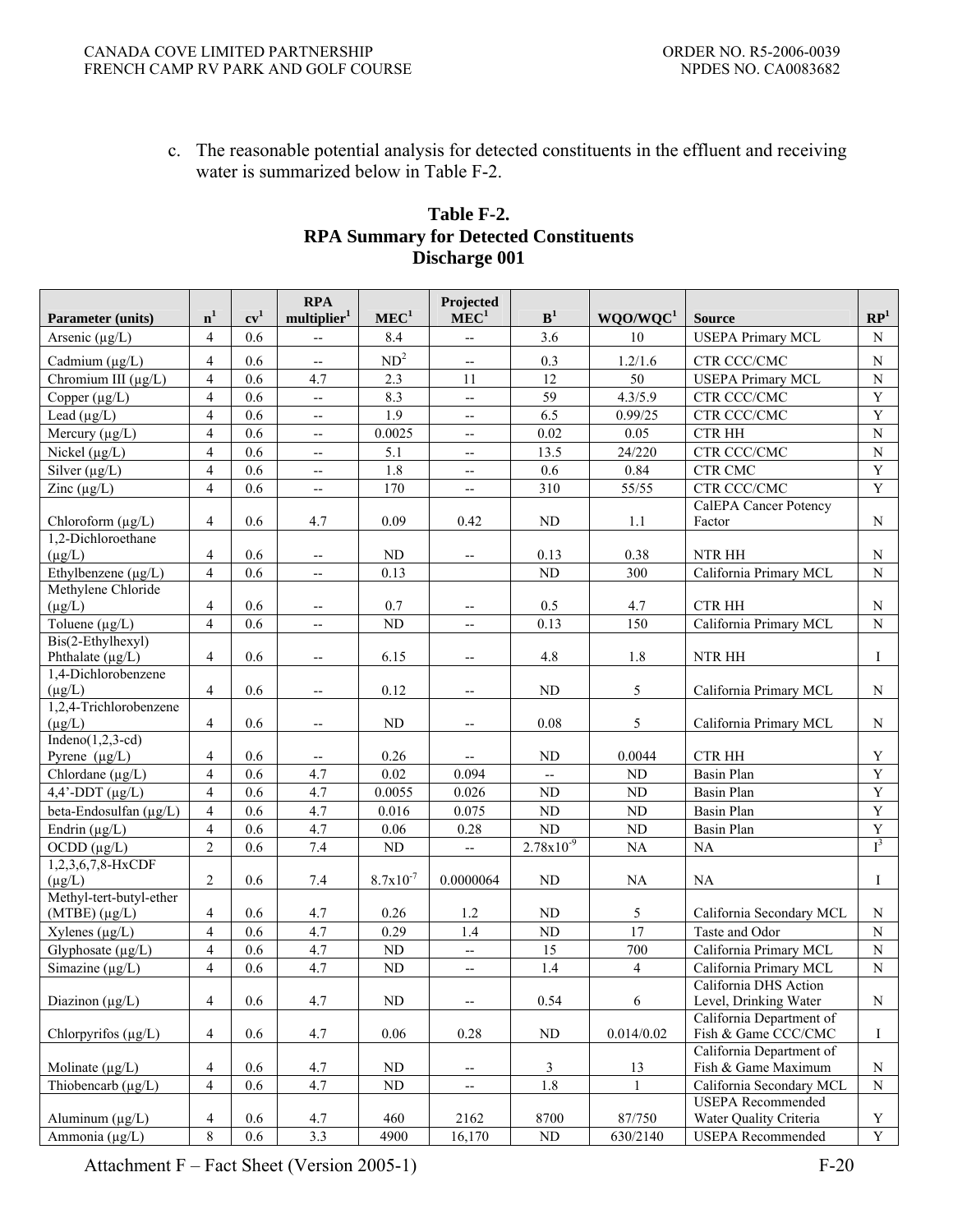#### CANADA COVE LIMITED PARTNERSHIP **EXECUTE 1** ORDER NO. R5-2006-0039 FRENCH CAMP RV PARK AND GOLF COURSE NEXT AND SERVICE OF A SERVICE OF A SERVICE OF A SERVICE OF A SERVICE OF A SERVICE OF A SERVICE OF A SERVICE OF A SERVICE OF A SERVICE OF A SERVICE OF A SERVICE OF A SERVICE OF A SERVICE

| <b>Parameter (units)</b> | $\mathbf{n}^{\prime}$ | $cv^1$ | <b>RPA</b><br>multiplier <sup>1</sup> | MEC <sup>1</sup> | Projected<br>MEC <sup>1</sup> | B <sup>1</sup> | WQO/WQC <sup>1</sup> | <b>Source</b>            | $\mathbb{RP}^1$ |
|--------------------------|-----------------------|--------|---------------------------------------|------------------|-------------------------------|----------------|----------------------|--------------------------|-----------------|
|                          |                       |        |                                       |                  |                               |                |                      | Water Quality Criteria   |                 |
| Barium $(\mu g/L)$       | 4                     | 0.6    | 4.7                                   | ND               | $-$                           | 200            | 1000                 | California Primary MCL   | N               |
| Boron $(\mu g/L)$        | $\sim$<br>$\Delta$    | 0.6    | 5.6                                   | 900              | 5040                          | NA             | 700                  | Ag Goal                  | $\mathbf{v}$    |
| Chloride (mg/L)          | 8                     | 0.6    | 3.3                                   | 118              | 389                           | 49             | 106                  | Ag Goal                  | v               |
| Iron $(\mu g/L)$         | 8                     | 0.6    | 3.3                                   | 400              | 1320                          | 8290           | 300                  | California Secondary MCL | $\mathbf{V}$    |
| Manganese $(\mu g/L)$    | 8                     | 0.6    | 3.3                                   | 70               | 231                           | 280            | 50                   | California Secondary MCL | Y               |
| Nitrate as $N$ (mg/L)    | 8                     | 0.6    | 3.3                                   | 50               | 165                           | 3.9            | 10                   | California Primary MCL   | $\mathbf{v}$    |
| Nitrite as $N$ (mg/L)    |                       | 0.6    | 4.2                                   | 0.22             | 0.92                          | 0.22           |                      | California Primary MCL   | N               |
| $EC$ ( $\mu$ mhos/cm)    | 146                   | 0.23   | 1.1                                   | 1160             | 1276                          | 580            | 700                  | Ag Goal                  | v               |
| Sulfate (mg/L)           | 8                     | 0.6    | 3.3                                   | 78               | 257                           | 16             | 250                  | California Secondary MCL | $\mathbf{V}$    |
| $TDS$ (mg/L)             | 109                   | 0.23   | 1.1                                   | 744              | 818                           | 177            | 450                  | Ag Goal                  | $\mathbf{v}$    |
|                          |                       |        |                                       |                  |                               |                |                      |                          |                 |

<sup>1</sup>

n: number of data points available; cv: statistically determined coefficient of variation; RPA multiplier: 99<sup>th</sup> percentile multiplier; MEC: maximum effluent concentration; Projected MEC: determined using the RPA multiplier; B: background receiving water concentration; WQO/WQC: applicable water quality objective/water quality criteria; RP: reasonable potential.

2 ND: not detected; NA: no data points available.

3 Indeterminate. Not enough information to establish effluent limitations. See discussion below.

> d. **Aluminum**. Aluminum in the discharge has a reasonable potential to cause or contribute to an in-stream excursion above the level necessary to protect aquatic life, and, therefore to violate the Basin Plan's narrative toxicity objective. USEPA developed National Recommended Ambient Water Quality Criteria for the protection of freshwater aquatic life for aluminum. The recommended four-day average (chronic) and one-hour average (acute) criteria for aluminum are  $87 \mu g/L$  and  $750 \mu g/L$ , respectively for waters with a pH of 6.5 to 9.0. USEPA recommends that the ambient criteria are protective of the aquatic beneficial uses of receiving waters in lieu of sitespecific criteria. The receiving stream has been measured to have a low hardness of 40 mg/L as  $C_4CO_3$ . This condition is supportive of the applicability of the ambient water quality criteria for aluminum, according to USEPA's development document. Applying 40 CFR  $\S 122.44(d)(1)(vi)(B)$ , Effluent Limitations for aluminum are included in this Order and are based on USEPA's Ambient Water Quality Criteria for the protection of the beneficial use of freshwater aquatic habitat.

 Aluminum was detected in an effluent sample collected 12 February 2002, at a maximum observed concentration of 460 µg/L. The projected maximum effluent aluminum concentration is 2162 µg/L. The measured and projected maximum effluent concentrations are greater than the water quality criteria; therefore, effluent limitations for aluminum are required.

 The USEPA *Technical Support Document for Water Quality-Based Toxics Control* [EPA/505/2-90-001] contains statistical methods for converting chronic (four-day) and acute (one-hour) aquatic life criteria to average monthly and maximum daily effluent limitations based on the variability of the existing data and the expected frequency of monitoring. Equations summarizing the conversion are shown below:

 $AMEL = 1.55$ [ $min(0.321CMC, 0.527CCC)$ ] = 71 μg/L  $MDEL = 3.11$ [ $min( 0.321 CMC, 0.527 CCC)$ ] = 140 μg/L

Attachment F – Fact Sheet (Version 2005-1) F-21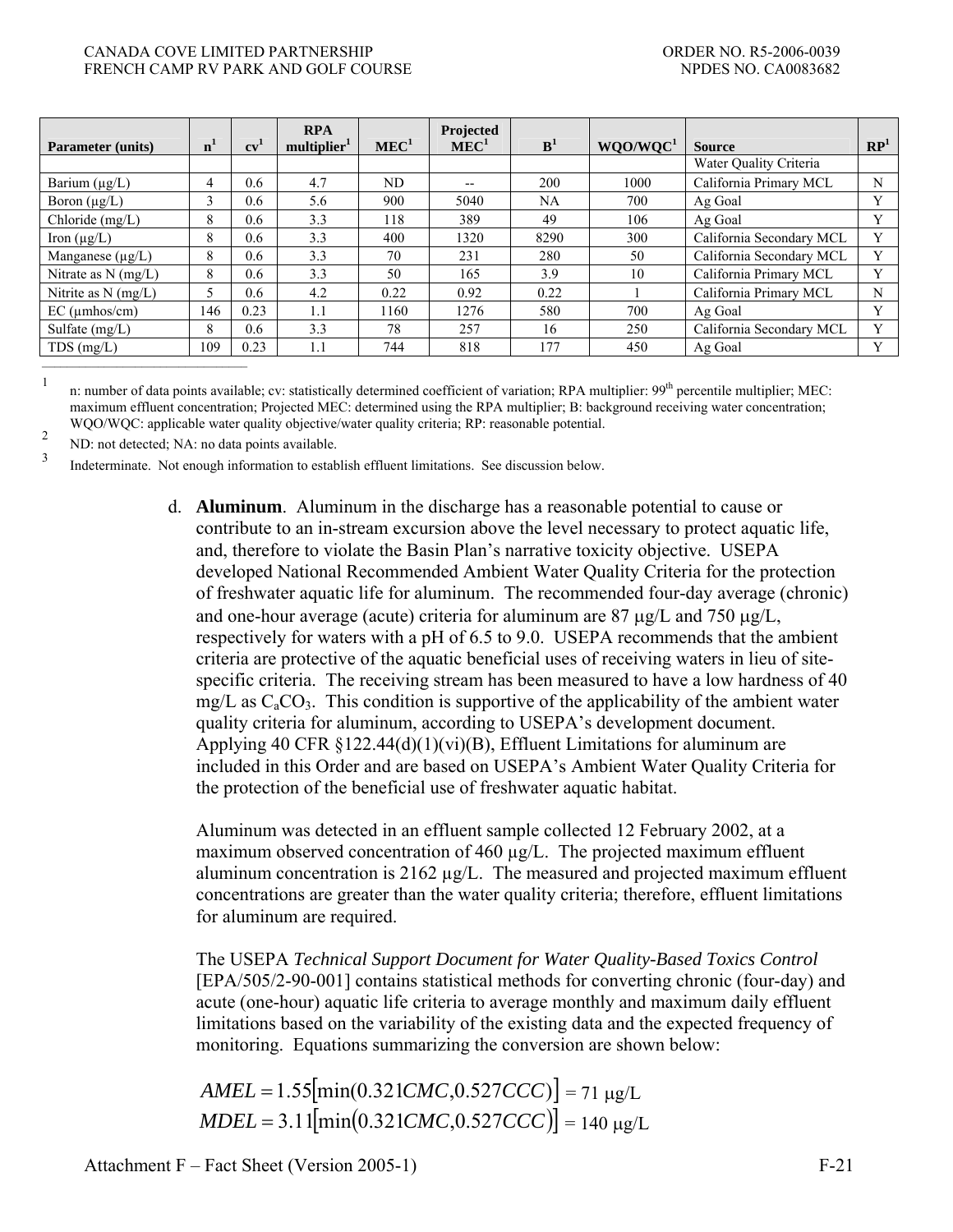In USEPA's *Ambient Water Quality Criteria for Aluminum—1988* [EPA 440/5-86- 008], USEPA states that "[a]cid-soluble aluminum…is probably the best measurement at the present…"; however, USEPA has not yet approved an acid-soluble test method for aluminum. Replacing the ICP/AES portion of the analytical procedure with ICP/MS would allow lower detection limits to be achieved. Based on USEPA's discussion of aluminum analytical methods, this Order allows the use of the alternate aluminum testing protocol described above to meet monitoring requirements.

 This Order includes average monthly and maximum daily effluent limitations for aluminum. Considering the observed and projected MEC, it is anticipated that the Discharger will not be able to immediately comply with the new effluent limitations for aluminum. As the Basin Plan toxicity objective is not a new water quality objective, a schedule of compliance for aluminum is not included in this Order. A separate Cease and Desist Order shall be proposed for compliance with the new aluminum effluent limitations.

 e. **Ammonia (as N)**. Untreated domestic wastewater contains ammonia. Nitrification is a biological process that converts ammonia to nitrite and nitrite to nitrate. Denitrification is a process that converts nitrate to nitrite or nitric oxide and then to nitrous oxide or nitrogen gas, which is then released to the atmosphere. Ammonia can be toxic to aquatic organisms in surface waters. The Discharger does not currently use nitrification to remove ammonia from the waste stream. Inadequate or incomplete nitrification may result in the discharge of ammonia to the receiving stream. Ammonia is known to cause toxicity to aquatic organisms in surface waters. Discharges of ammonia would violate the Basin Plan narrative toxicity objective. Applying 40 CFR §122.44(d)(1)(vi)(B), it is appropriate to use USEPA's Ambient National Water Quality Criteria for the Protection of Freshwater Aquatic Life for ammonia, which was developed to be protective of aquatic organisms.

 USEPA's *Ambient Water Quality Criteria for the Protection of Freshwater Aquatic Life*, for total ammonia, recommends acute (1-hour average; criteria maximum concentration) standards based on pH and chronic (30-day average, criteria continuous concentration) standards based on pH and temperature. It also recommends a maximum four-day average concentration of 2.5 times the criteria continuous concentration. USEPA found that as pH increased, both the acute and chronic toxicity of ammonia increased. Salmonids were more sensitive to acute toxicity effects than other species. However, while the acute toxicity of ammonia was not influenced by temperature, it was found that invertebrates and young fish experienced increasing chronic toxicity effects with increasing temperature. At lower temperatures, the chronic criterion is also dependent on the presence or absence of early life stages of fish (ELS). The beneficial uses of Lone Tree Creek include warm freshwater aquatic habitat (WARM), cold freshwater aquatic habitat (COLD), migration of aquatic organisms (MIGR) in warm and cold habitat, warm habitat spawning, and reproduction, and/or early development (SPWN). The early life stages of fish are likely present during the permitted period of discharge. Therefore, USEPA's recommended criteria for waters where salmonids and early life stages are present were used as shown below: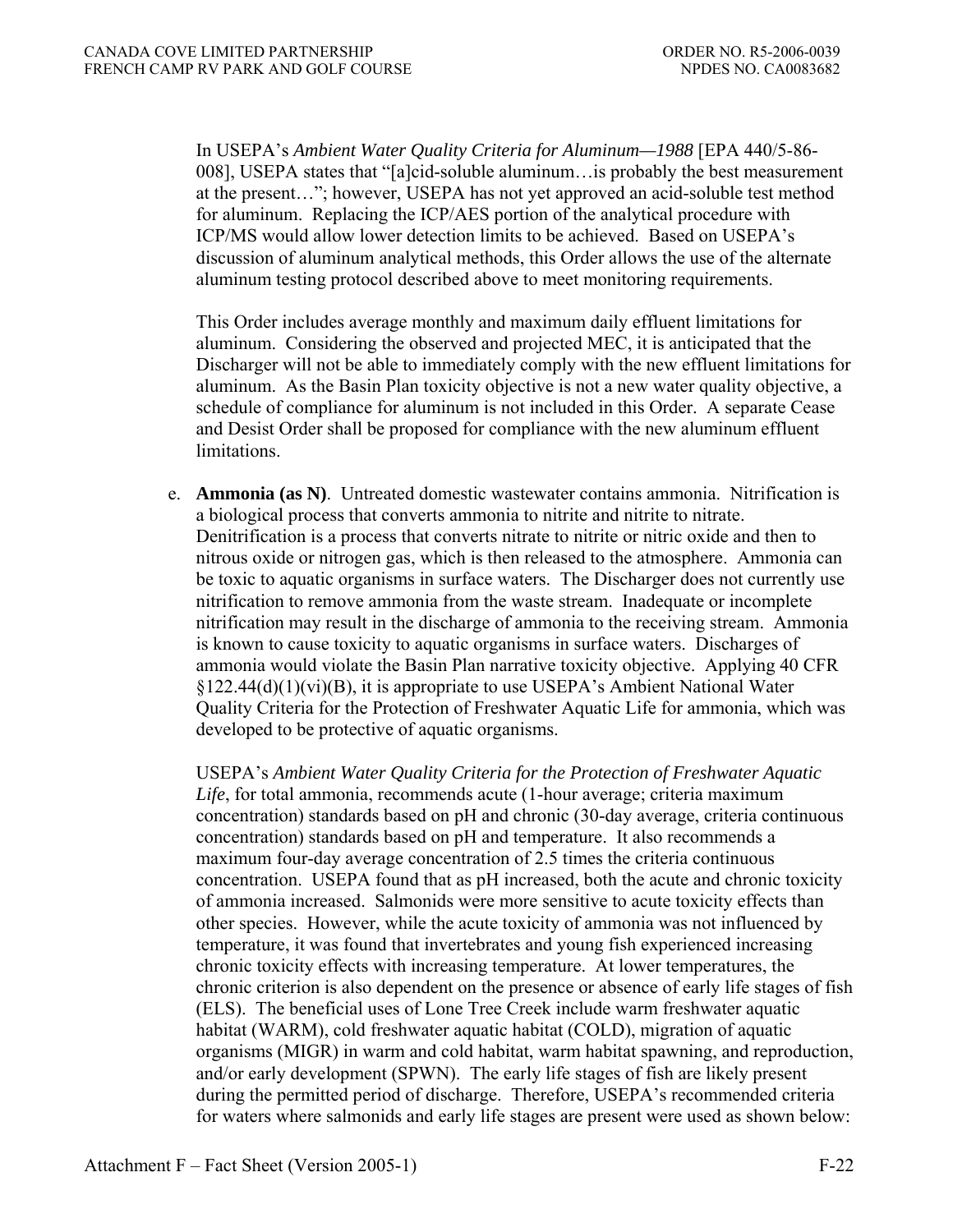$$
CCC_{30-day} = \left(\frac{0.0577}{1+10^{7.688-pH}} + \frac{2.487}{1+10^{pH-7.688}}\right) \times MIN(2.85,1.45 \cdot 10^{0.028(25-T)}), and
$$
  
\n
$$
CMC = \left(\frac{0.275}{1+10^{7.204-pH}} + \frac{39.0}{1+10^{pH-7.204}}\right),
$$

where *T* is in degrees Celsius

 Using the maximum permitted effluent and receiving water limit for pH of 8.5 pH units and the maximum average effluent temperature of 26° C, the USEPA Recommended Ambient Water Quality Criterion for Fresh Water Aquatic Life, 30 day average chronic criteria, or criterion continuous concentration for ammonia is 630 µg as N (Nitrogen)/L. Additionally, the highest 4 day average concentration within the 30 day period should not exceed 2.5 times this criterion  $(2.5 \times 630 = 1,575 \mu g$  as N/L). Considering the maximum permitted pH of 8.5, and the assumed presence of salmonids, the USEPA Recommended Ambient Water Quality Criterion for Fresh Water Aquatic Life, maximum 1-hour acute criteria, or criteria maximum concentration for ammonia is 2,140 μg as N/L.

 Ammonia was detected in six of eight samples of the Discharger's effluent, with a maximum detected effluent concentration of 4900  $\mu$ g/L. Using the TSD reasonable potential analysis procedure, the projected MEC for ammonia is  $16,170 \mu g/L$ ; therefore, based on the observed and the projected MECs, there is a reasonable potential that the discharge may exceed the USEPA chronic and acute criteria for ammonia and cause or contribute to an excursion above the narrative toxicity objective. This Order contains an average monthly effluent limitation, and a 1-hour maximum effluent limitation considering USEPA's chronic and acute ammonia criteria. The resulting effluent limitations are 0.630 mg/L (as N) for the average monthly effluent limitation and 2.14 mg/L (as N) for the average one-hour effluent limitation. Effluent Limitations for ammonia are included in this Order to assure the treatment process adequately nitrifies the waste stream to protect the aquatic habitat beneficial uses.

 A 30-day period is a reasonable representation of a calendar month; so, to conform to 40 CFR §122.45, the 30-day average criteria are set equal to average monthly limitations in this Order

 Considering the observed MEC, it is anticipated that the Discharger will not be able to immediately comply with these new effluent limitations for ammonia. As the Basin Plan narrative toxicity objective is not new, a schedule of compliance for ammonia is not included in this Order. A separate Cease and Desist Order shall be proposed for compliance with the ammonia effluent limitations.

 f. **Bis(2-Ethylhexl)Phthalate (DEHP)**. DEHP is used in the production of polyvinyl chloride (PVC). The USEPA has classified DEHP as a Group B2, probable human carcinogen. USEPA has found phthalate to potentially cause mild gastrointestinal disturbances, nausea, and vertigo when people are exposed to it at levels above the MCL for relatively short periods of time. DEHP has the potential to cause damage to liver and testes; reproductive effects; and cancer from a lifetime exposure (long-term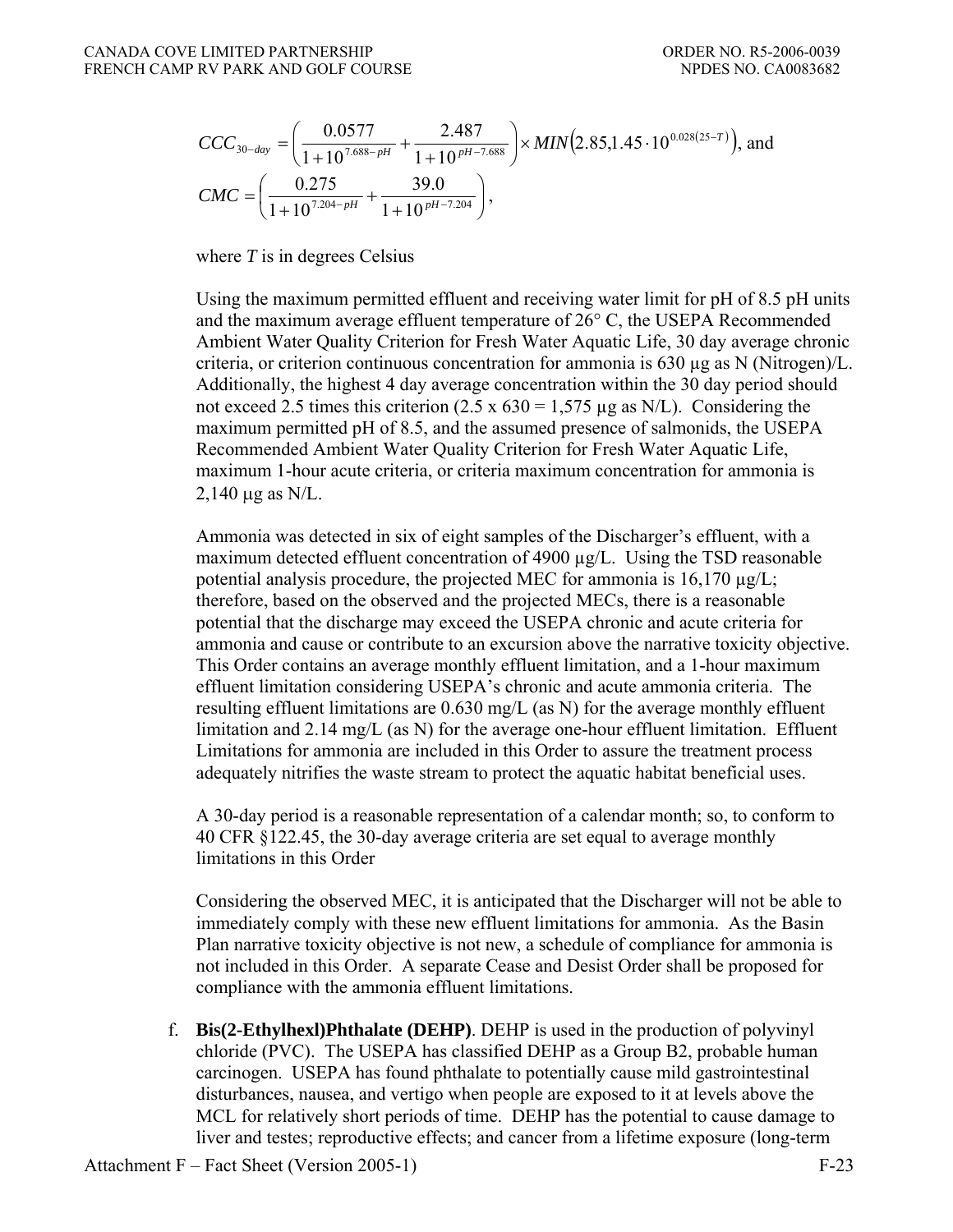exposure) at levels above the MCL. DEHP has a strong tendency to adsorb to soil and sediments. In water, microbes in a matter of weeks will degrade DEHP. DEHP does have a tendency to accumulate in aquatic organisms. DEHP was detected but not quantified (DNQ) in the receiving water at an estimated concentration of 4.8 µg/L, and in the effluent at estimated concentrations of 6.15 and 1.1 µg/L. The estimated effluent and receiving water DNQ values for DEHP exceed the applicable, most restrictive CTR human health criteria of 1.8  $\mu$ g/L. Because the DEHP concentrations are DNQ (essentially, the concentrations have been estimated), and DEHP is a common contaminant of sample containers, sampling apparatus, and analytical equipment, and sources of the detected DEHP may be from plastics used for sampling or analytical equipment, the Regional Water Board is not establishing effluent limitations for DEHP at this time. Instead of limitations, additional monitoring has been established for DEHP with a reopener provision should monitoring results indicate that the discharge has the reasonable potential to cause or contribute an exceedance of water quality objectives.

- g. **Boron**.Results of monitoring conducted by the discharger indicate that the maximum detected effluent concentration for boron is 900 µg/L. The recommended agricultural water quality goal for boron that would implement the Basin Plan's narrative "Chemical Constituent" objective, is 700 µg/L as a long-term average based on *Water Quality for Agriculture,* Food and Agriculture Organization of the United Nations— Irrigation and Drainage Paper No. 29, Rev. 1 (R.S. Ayers and D.W. Westcot, Rome, 1985). The observed MEC for boron exceeds the Basin Plan's "Chemical Constituent" objective. Therefore, this Order includes an average monthly effluent limitation for boron of 700 µg/L considering protection of the Basin Plan chemical constituent objective. Considering the observed MEC, it is anticipated that the Discharger will not be able to immediately comply with this new effluent limitation for boron. As the Basin Plan chemical constituents objectives are not new objectives, a schedule of compliance for boron is not included in this Order. A separate Cease and Desist Order shall be proposed for compliance with the boron effluent limitation.
- h. **Chlorine, Total Residual**. The Discharger uses ozone for disinfection of the effluent waste stream. Chlorine will be used for disinfection only for emergencies, in the event of an ozone system failure. Chlorine can cause toxicity to aquatic organisms when discharged to surface waters. USEPA recommends, in its Ambient Water Quality Criteria for the Protection of Fresh Water Aquatic Life, maximum 1-hour average and 4-day average chlorine concentrations of 0.019 mg/L and 0.011 mg/L, respectively. The use of chlorine as a disinfectant presents a reasonable potential that it could be discharged in toxic concentrations. Effluent limitations for total chlorine residual have been included in this Order to protect the receiving stream aquatic life beneficial uses. Effluent limitations have been established based on the USEPA-recommended ambient water quality criteria for chlorine.

 Because chlorine is an acutely toxic constituent that can be and will be monitored continuously, an average one-hour limitation is considered more appropriate than an average daily limitation. Average one-hour and four-day limitations for chlorine, based on these criteria, are included in this Order.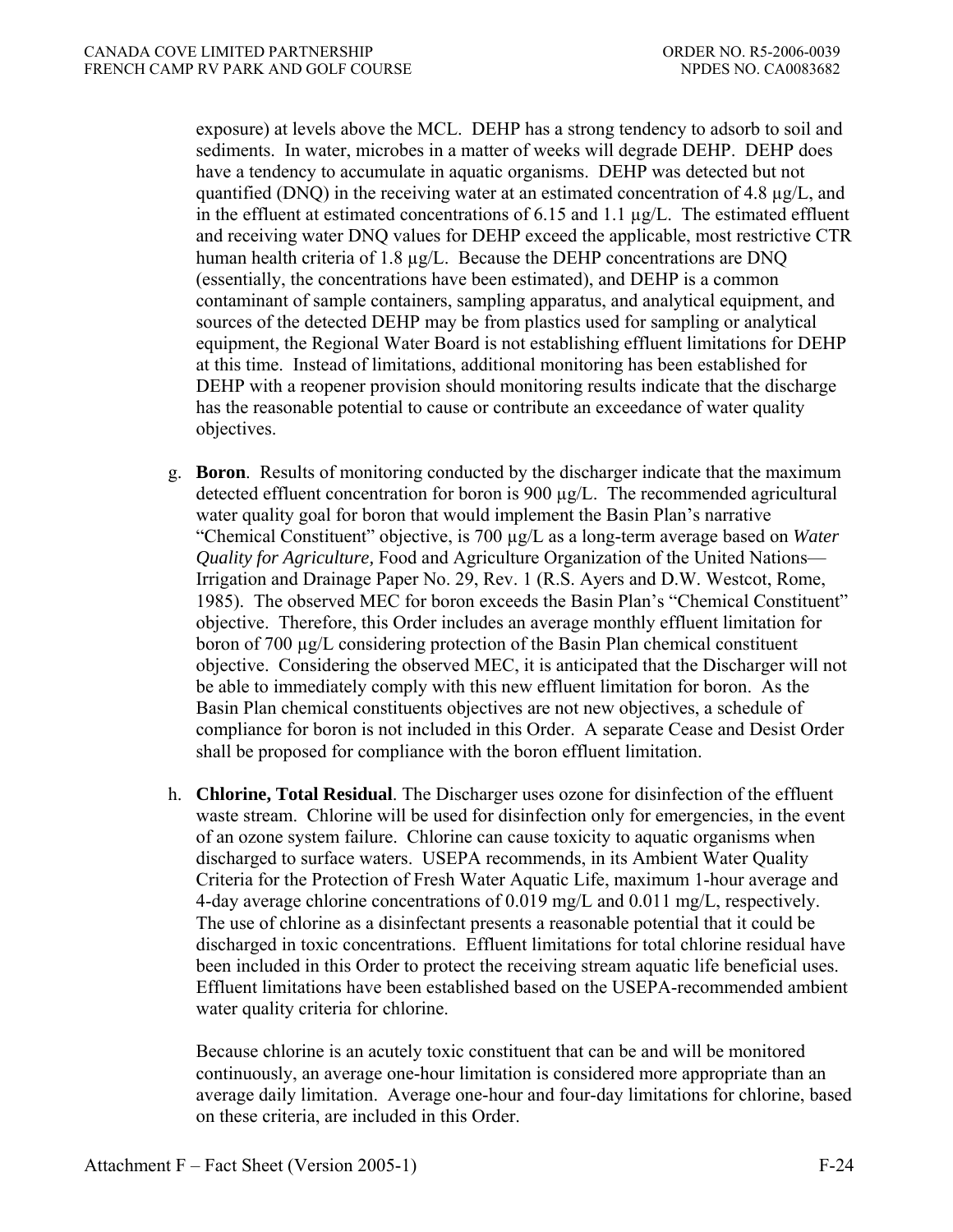- i. **Chlorpyrifos**. Insufficient information is available to determine whether chlorpyrifos levels in the discharge have reasonable potential to cause or contribute to an in-stream excursion above applicable water quality criteria or objectives. There is only one effluent data point available, and the data point has been estimated as present, but not quantifiable or DNQ. Instead of limitations, additional monitoring has been established for chlorpyrifos with a reopener provision should monitoring results indicate that the discharge has the reasonable potential to cause or contribute to an exceedance of water quality objectives.
- j. **Copper**. Copper in the discharge has a reasonable potential to cause or contribute to an in-stream excursion above the CTR criteria for copper. The CTR includes hardnessdependent criteria for the protection of freshwater aquatic life for copper. The criteria for copper are presented in dissolved concentrations. USEPA recommends conversion factors to translate dissolved concentrations to total recoverable concentrations. The conversion factors for copper in freshwater are 0.960 for both the acute and the chronic criteria.

The observed copper MEC was detected in a sample collected on 27 May 2002 at a concentration of 8.3  $\mu$ g/L. Using the worst-case (lowest upstream receiving water) measured hardness of 40 mg/L, the corresponding concentrations are 5.9  $\mu$ g/L and 4.3  $\mu$ g/L for the acute and chronic criteria, respectively. The maximum observed upstream receiving water copper concentration was 59 µg/L. Both the effluent and receiving water concentrations have exceeded the chronic criterion; therefore, there is no assimilative capacity for copper and the CTR criteria must be met at the point of discharge. The effluent limitations for copper included in this Order are presented in total recoverable concentrations, and are based on CTR criteria for the protection of freshwater aquatic life.

The SIP requires converting CTR chronic (four-day) and acute (one-hour) aquatic life criteria to average monthly and maximum daily effluent limitations based on the variability of the existing data and the expected frequency of monitoring. Equations summarizing the conversion are shown below:

 $CCC = e^{[0.8545 \ln (hardness) - 1.702]} = 4.3 \text{ µg/L}$  $CMC = e^{[0.9422 \ln(hardness) - 1.700]} = 5.9 \text{ µg/L}$  $AMEL = 1.55$ [min(0.321*CMC*,0.527*CCC*)] = 2.9 μg/L  $MDEL = 3.11$ [ $min( 0.321 CMC, 0.527 CCC)$ ] = 5.9 μg/L

This Order includes average monthly and maximum daily effluent copper limitations

A review of effluent monitoring data indicates that the Discharger will not be able to immediately comply with these new effluent limitations for copper. Where the Regional Water Board determines that it is infeasible to achieve immediate compliance with an adopted CTR water quality objective, the Board may establish in NPDES permits a schedule of compliance. This Order includes interim limitations and a compliance time schedule for copper.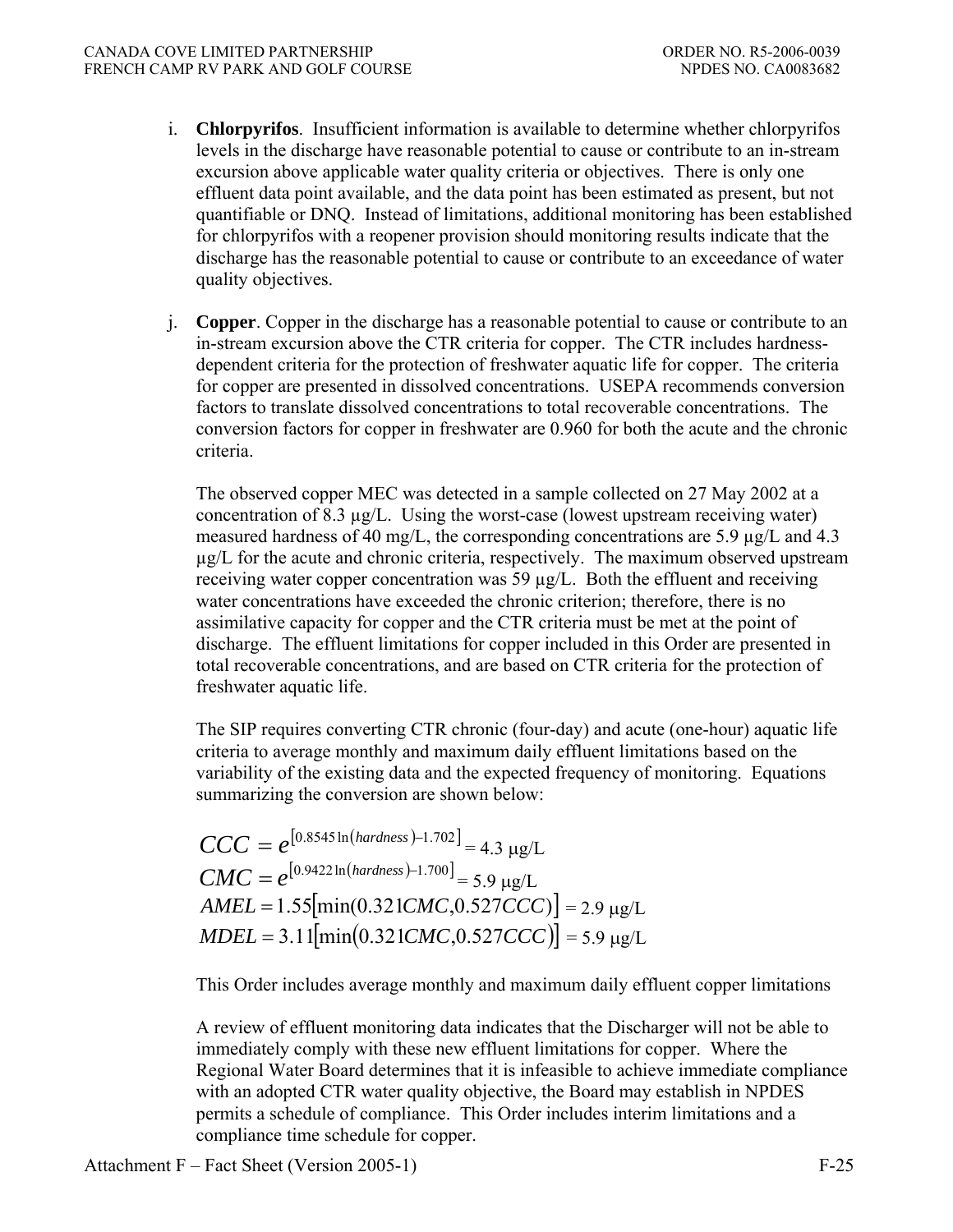k. **Indeno(1,2,3-cd) Pyrene**.The discharge has a reasonable potential to cause or contribute to an in-stream excursion above the CTR criteria for indeno(1,2,3-cd) pyrene. The CTR includes criteria for the protection of human health based on a onein-a-million cancer risk for indeno(1,2,3-cd) pyrene. Municipal and domestic supply is a beneficial use of the receiving stream. The criterion for waters from which both water and organisms are consumed is 0.0044 μg/L. The maximum observed effluent indeno(1,2,3-cd) pyrene concentration was  $0.26 \mu g/L$ . No indeno(1,2,3-cd) pyrene has been detected in the upstream receiving water*.* The effluent indeno(1,2,3-cd) pyrene concentration exceeded the CTR human health criterion; therefore, effluent limitations for indeno(1,2,3-cd) pyrene are required. Effluent limitations for indeno(1,2,3-cd) pyrene are included in this Order and are based on the CTR criterion for the protection of human health.

 The AMEL was set equal to the standard of 0.0044 μg/L and the MDEL was calculated as follows:

$$
MDEL = \left(\frac{3.11}{1.55}\right) AMEL = 0.0088 \ \mu g / l
$$

*Where:* AMEL = average monthly effluent limitation MDEL = maximum daily effluent limitation

This Order includes average monthly and maximum daily effluent limitations for indeno(1,2,3-cd) pyrene.

 A review of effluent monitoring data indicates that the Discharger will not be able to immediately comply with these new effluent limitations for indeno(1,2,3-cd) pyrene. Where the Regional Water Board determines that it is infeasible to achieve immediate compliance with an adopted CTR water quality criteria or objective, the Board may establish in NPDES permits a schedule of compliance. This Order includes interim limitations and a compliance schedule for indeno(1,2,3-cd) pyrene.

 l. **Iron**. The discharge has a reasonable potential to cause or contribute to an in-stream excursion above the Secondary MCL-Consumer Acceptance Limit of  $300 \mu g/L$ . The Basin Plan also includes a water quality objective that water "…shall be free of discoloration that causes nuisance or adversely affects beneficial uses." The Basin Plan identifies non-contact water recreation, which includes aesthetic enjoyment, as a beneficial use of the Receiving Water. Iron concentrations in excess of the Secondary MCL-Consumer Acceptance Limit cause aesthetically undesirable discoloration.

 The maximum observed effluent iron concentration was 400 µg/L. The projected maximum effluent iron concentration is 1320 μg/L. The observed and projected MECs are greater than the water quality criteria; therefore, an Effluent Limitation for iron is required. An average monthly effluent limitation of 300 µg/L for total recoverable iron is included in this Order and is based on the Basin Plan water quality objectives for chemical constituents and color and the DHS Secondary MCL. Considering the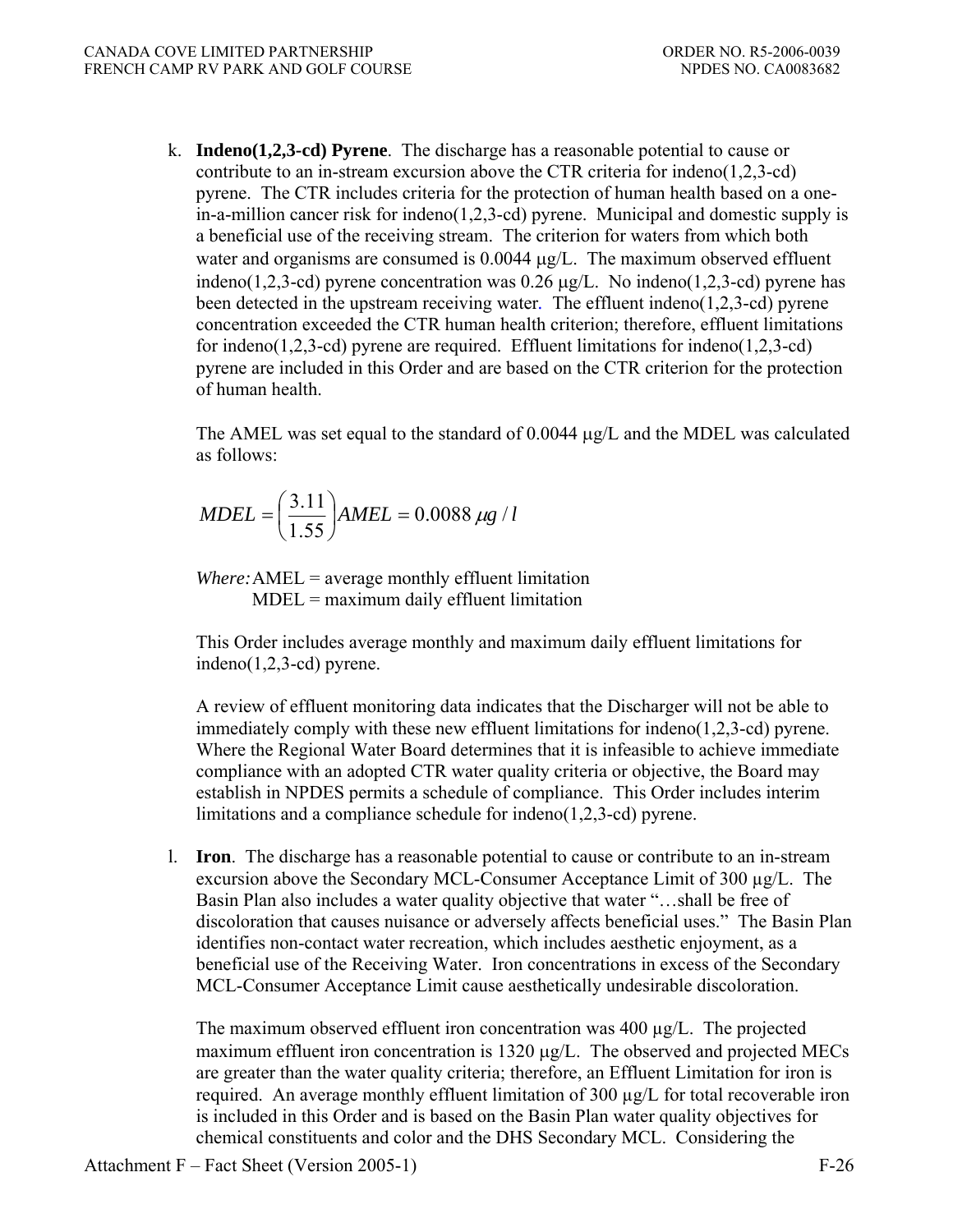observed MEC, it is anticipated that the Discharger will not be able to immediately comply with this new effluent limitation for iron. As the Basin Plan chemical constituents objectives are not new objectives, a schedule of compliance for iron is not included in this Order. A separate Cease and Desist Order shall be proposed for compliance with the iron effluent limitation.

 m. **Lead**. Lead in the discharge has a reasonable potential to cause or contribute to an instream excursion above the CTR criteria for lead. The CTR includes hardnessdependent criteria for the protection of freshwater aquatic life for lead. The criteria for lead are presented in dissolved concentrations. USEPA recommends conversion factors to translate dissolved concentrations to total recoverable concentrations. The conversion factors for lead in freshwater are 0.926 for both the acute and the chronic criteria. Using the worst-case (lowest of receiving water and effluent) measured hardness of 40 mg/L, the corresponding concentrations are 25  $\mu$ g/L and 0.99  $\mu$ g/L for the acute and chronic criteria, respectively. The maximum observed effluent lead concentration was 1.9 µg/L. The maximum observed upstream receiving water lead concentration was 6.5  $\mu$ g/L. Both the effluent and receiving water concentrations have exceeded the chronic criterion; therefore, there is no assimilative capacity for lead and the CTR criteria must be met at the point of discharge. The effluent limitations for lead included in this Order are presented in total recoverable concentrations, and are based on the CTR standards for the protection of freshwater aquatic life.

 The SIP requires converting CTR chronic (four-day) and acute (one-hour) aquatic life criteria to average monthly and maximum daily effluent limitations based on the variability of the existing data and the expected frequency of monitoring. Equations summarizing the conversion are shown below (using lowest hardness of 40 mg/L):

$$
CCC = e^{[1.273 \ln(hardness) - 4.705]} = 0.99 \text{ µg/L}
$$
  
\n
$$
CMC = e^{[1.273 \ln(hardness) - 1.460]} = 25 \text{ µg/L}
$$
  
\n
$$
AMEL = 1.55[\text{min}(0.321CMC, 0.527CCC)] = 0.81 \text{ µg/L}
$$
  
\n
$$
MDEL = 3.11[\text{min}(0.321CMC, 0.527CCC)] = 1.6 \text{ µg/L}
$$

This Order includes average monthly and maximum daily effluent lead limitations

 A review of effluent monitoring data indicates that the Discharger will not be able to immediately comply with these new effluent limitations for lead. Where the Regional Water Board determines that it is infeasible to achieve immediate compliance with an adopted CTR water quality objective, the Board may establish in NPDES permits a schedule of compliance. This Order includes interim limitations and a compliance schedule for lead.

 n. **Manganese**. The discharge has a reasonable potential to cause or contribute to an instream excursion above the Secondary MCL-Consumer Acceptance Limit of 50 µg/L for manganese. The maximum observed effluent manganese concentration was 70 µg/L on a sample collected on 2 September 2002. The projected manganese MEC is 231 µg/L. The observed and projected MECs are greater than the water quality criteria;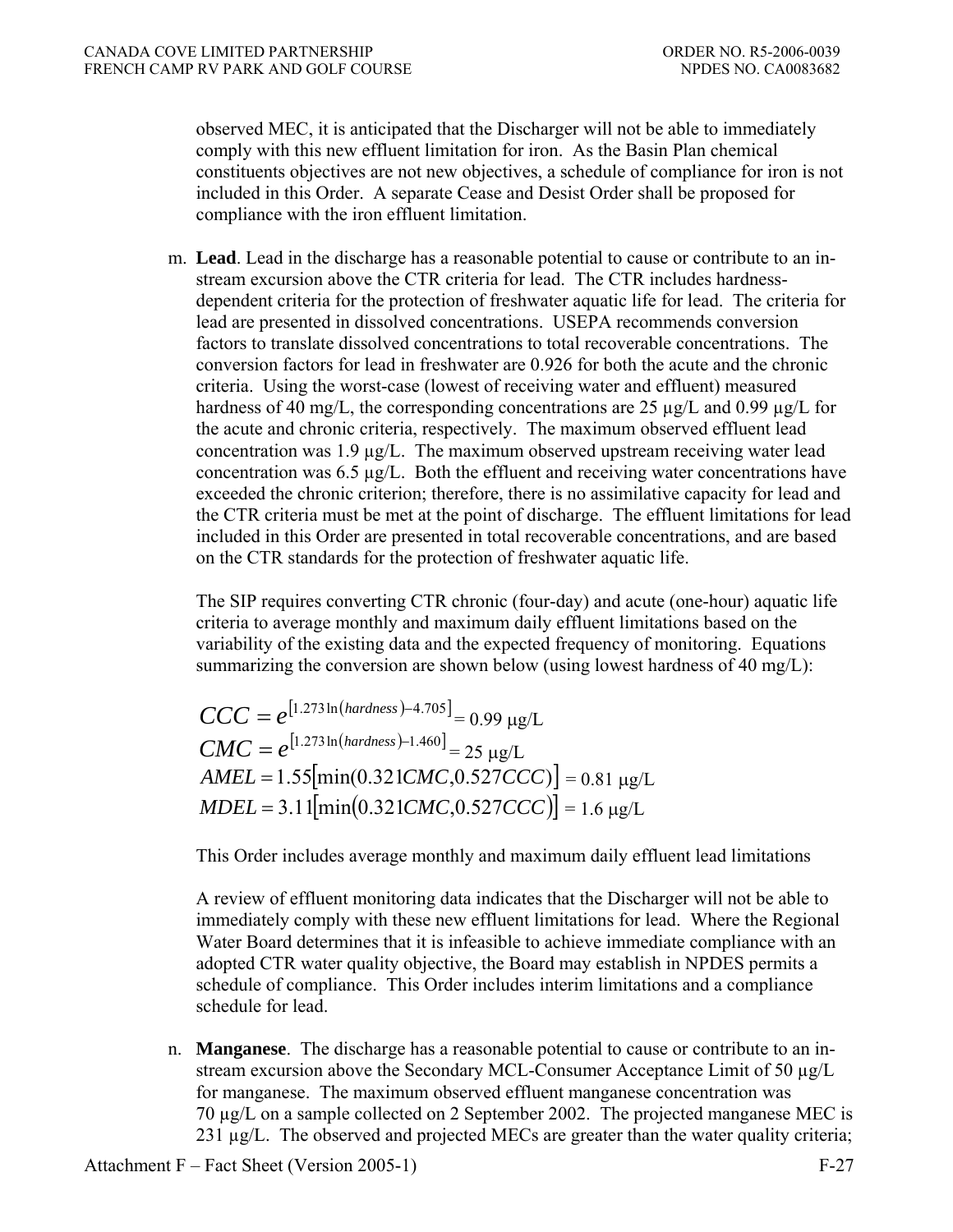therefore, an Effluent Limitation for manganese is required. The maximum observed upstream receiving water manganese concentration was 280 μg/L, from a sample collected on 12 February 2002; and therefore, there is no assimilative capacity for manganese in the receiving stream at the point of discharge. An average monthly effluent limitation of 50  $\mu$ g/L for total recoverable manganese is included in this Order and is based on the Basin Plan water quality objectives for chemical constituents and the DHS Secondary MCL. Considering the observed MEC, it is anticipated that the Discharger will not be able to immediately comply with this new effluent limitation for manganese. As the Basin Plan chemical constituents objectives are not new objectives, a schedule of compliance for manganese is not included in this Order. A separate Cease and Desist Order shall be proposed for compliance with the manganese effluent limitation.

- o. **Nitrate (as N)**.Untreated domestic wastewater contains ammonia. Nitrification is a biological process that converts ammonia to nitrite and nitrite to nitrate. Denitrification is a process that converts nitrate to nitrite or nitric oxide and then to nitrous oxide or nitrogen gas, which is then released to the atmosphere. Nitrate is known to cause adverse health effects in humans. The Discharger does not currently use denitrification to remove nitrate from the waste stream. The California DHS has adopted a Primary MCL for the protection of human health for nitrate of 10 mg/L (measured as nitrogen). The maximum detected effluent concentration for nitrate (as N) is 50 mg/L from a sample taken on 8 December 2002. The projected nitrate MEC is 165 mg/L. The observed and projected MECs are greater than the water quality criteria; therefore, the discharge from the Facility has a reasonable potential to cause or contribute to an instream excursion above water quality standards for nitrate, and an Effluent Limitation for nitrate is required. An average monthly effluent limitation of 10 mg/L for total recoverable nitrate (as N) is included in this Order and is based on the California DHS Primary MCL. Considering the observed MEC, it is anticipated that the Discharger will not be able to immediately comply with this new effluent limitation for nitrate. As the Basin Plan chemical constituents objectives are not new objectives, a schedule of compliance for nitrate is not included in this Order. A separate Cease and Desist Order shall be proposed for compliance with the nitrate effluent limitation.
- p. **OCDD and 1,2,3,6,7,8-HxCDF**. These 2,3,7,8-TCDD congeners have been detected in the effluent and receiving water. OCDD was detected in the receiving water at a concentration of  $2.8x10^{-9}$   $\mu$ g/L and 1,2,3,6,7,8-HxCDF was detected in the effluent at a concentration of  $8.7 \times 10^{-7}$  µg/L. Section 3 of the SIP contains the following guidance regarding 2,3,7,8-TCDD congeners' monitoring: "Based on monitoring results, the Regional Water Board may, at its discretion, increase the monitoring requirement (e.g. increase the sampling frequency) to further investigate frequent or significant detections of any congener…" Since the OCDD detection was much less than the CTR human health criteria for 2,3,7,8-TCDD  $(1.3x10^{-8})$ , this Order does not require any further analysis of this congener. 1,2,3,6,7,8-HxCDF was detected in the Facility's effluent at a higher concentration than the CTR criteria for 2,3,7,8-TCDD, therefore additional effluent monitoring for 1,2,3,6,7,8-HxCDF is included in this Order.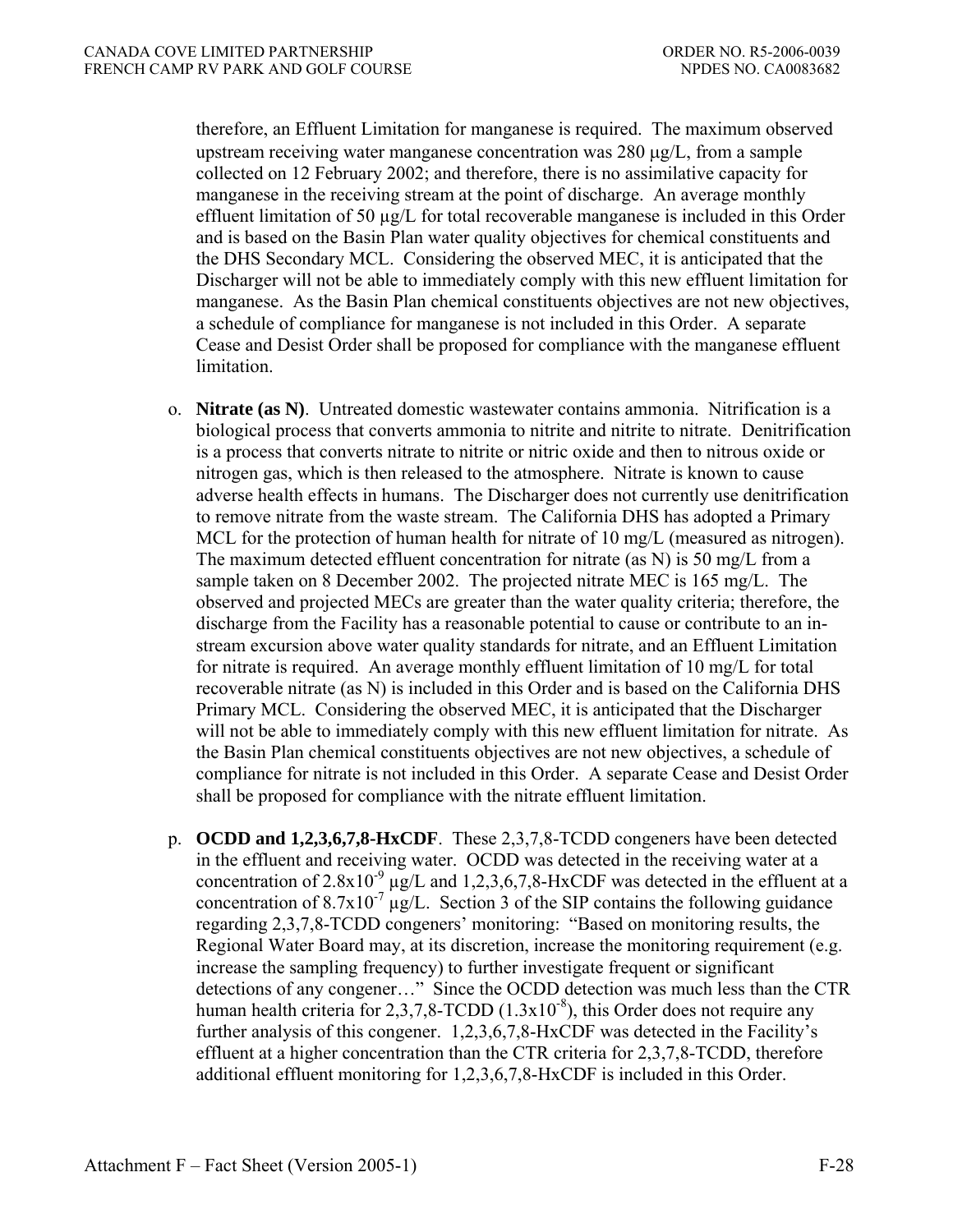q. **Organochlorine Pesticides**. Group A-organochlorine pesticides include: aldrin, chlordane, dieldrin, endosulfan (alpha, beta, sulfate), endrin, endrin aldehyde, 4,4'DDT, heptachlor, heptachlor epoxide, hexachlorocyclohexane (alpha, beta, delta and lindane), and toxaphene. Some of these persistent organochlorine pesticides have been detected in the Facility's effluent. Chlordane, beta-endosulfan, and endrin have been detected at concentrations of 0.02  $\mu$ g/L, 0.016  $\mu$ g/L, and 0.06  $\mu$ g/L, respectively. 4,4'-DDT was detected but not quantified (DNQ) at an estimated concentration of 0.0055 µg/L. The Basin Plan includes the following objective for organochlorine pesticides:

 "…total chlorinated hydrocarbon pesticide concentrations shall not be present in the water column at detectable concentrations..."

 The Basin Plan's requirement that chlorinated hydrocarbon pesticides shall not be present in the water column in detectable concentrations is the most stringent criterion for the regulation of the Group A-organochlorine pesticides. This Order applies a limitation of non-detect to each of the organochlorine pesticides. Considering that some organochlorine pesticides have already been detected in the Facility's effluent, it is anticipated that the Discharger will not be able to immediately comply with the new effluent limitation of nondetectable for organochlorine pesticides. As the Basin Plan objectives for pesticides are not new water quality objectives, a schedule of compliance for organochlorine pesticides is not included in this Order. A separate Cease and Desist Order shall be proposed for compliance with the new organochlorine pesticide limitations.

- r. **pH**.The Basin Plan includes numeric water quality objectives that the pH "…not be depressed below 6.5 nor raised above 8.5. Changes in normal ambient pH levels shall not exceed 0.5 in fresh waters with designated COLD or WARM beneficial uses." The receiving water is designated as having both COLD and WARM beneficial uses. An effluent limitation for pH is included in this Order, and is based on the Basin Plan objectives for pH.
- s. **Salinity**. The discharge contains total dissolved solids (TDS), chloride, sulfate and electrical conductivity (EC). These are water quality parameters that are indicative of the salinity of the water. Their presence in water can be growth limiting to certain agricultural crops and can affect the taste of water for human consumption. There are no USEPA water quality criteria for the protection of aquatic organisms for these constituents. The Basin Plan contains a "Chemical Constituent" objective that incorporates state MCLs, contains a narrative objective, and contains numeric water quality objectives for EC, TDS, Sulfate, and Chloride (See Table F-3).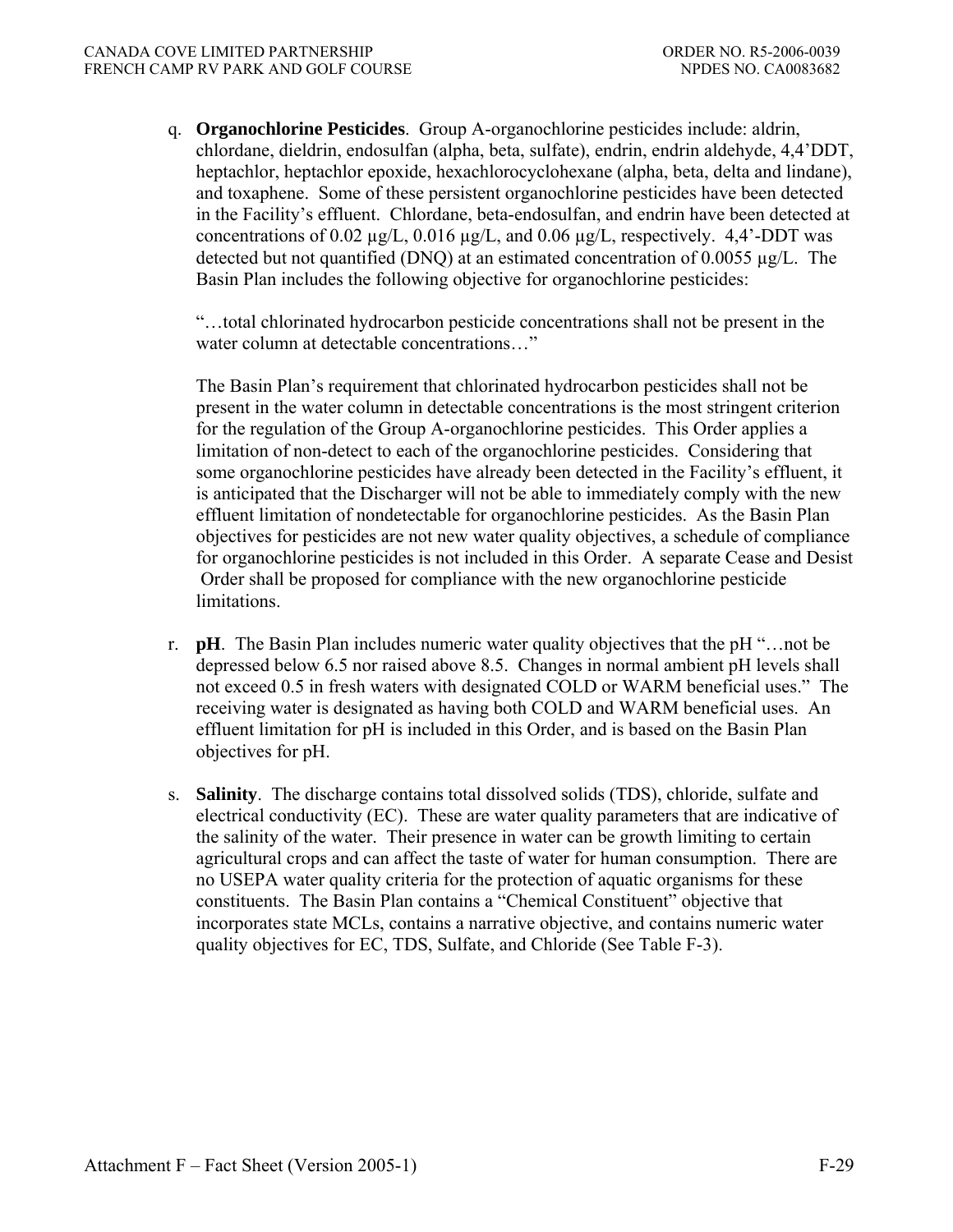| <b>Salinity Water Quality Objectives</b> |                                                            |            |     |     |            |  |  |  |
|------------------------------------------|------------------------------------------------------------|------------|-----|-----|------------|--|--|--|
|                                          | <b>Agricultural</b><br><b>Effluent</b><br><b>Secondary</b> |            |     |     |            |  |  |  |
| <b>Parameter</b>                         | <b>WQ Goal</b>                                             | <b>MCL</b> | Avg | Min | <b>Max</b> |  |  |  |
| $EC$ (µhmos/cm)                          | 700                                                        | 1000       | 736 | 180 | 1160       |  |  |  |
| TDS(mg/L)                                | 450                                                        | 500        | 518 | 210 | 744        |  |  |  |
| Sulfate $(mg/L)$                         | N/A                                                        | 250        | 58  | 32  | 78         |  |  |  |
| Chloride (mg/L)                          | 106                                                        | 250        | 73  | 48  | 118        |  |  |  |

**Table F-3 Salinity Water Quality Objectives** 

The recommended agricultural water quality goals for TDS, chloride, and EC that would implement the narrative "Chemical Constituent" objective, are 450 mg/L, 106 mg/L, and 700 µmhos/cm, respectively, as long-term averages based on the *Water Quality for Agriculture,* Food and Agriculture Organization of the United Nations— Irrigation and Drainage Paper No. 29, Rev. 1 (R.S. Ayers and D.W. Westcot, Rome, 1985).

A review of the Discharger's monitoring reports from January 1999 through October 2003 indicates an average TDS effluent concentration of 518 mg/L, a minimum effluent concentration of 210 mg/L, and a maximum effluent concentration of 744 mg/L (based on 109 data points). Background concentrations in Lone Tree Creek range from 102-177 mg/L based on results from four samples collected from May 2002 through March 2003. The maximum and average effluent TDS concentrations exceed the water quality objective of 450 mg/L based on the narrative objective.

 Chloride concentrations in the effluent ranged from 48-118 mg/L with an average of 73 mg/L based on results from eight samples collected from February 2002 through July 2003. Background concentrations in Lone Tree Creek range from 3.2-49 mg/L based on results from four samples collected from February 2002 through December 2002. The maximum effluent chloride concentration exceeds the water quality objective of 106 mg/L based on the narrative objective.

Sulfate concentrations in the effluent ranged from 32-78 mg/L with an average of 58 mg/L based on results from eight samples collected from February 2002 through July 2003. Background concentrations in Lone Tree Creek range from 4-16 mg/L based on results from four samples collected from February 2002 through December 2002. The maximum observed effluent sulfate concentration was 78 mg/L. Applying the reasonable potential analysis procedure described above, the projected maximum effluent sulfate concentration is calculated to be 257 mg/L in the discharge and has a reasonable potential to cause or contribute to an in-stream excursion above the Secondary MCL-Consumer Acceptance Limit of 250 mg/L.

 A review of the Discharger's monitoring reports from January 1999 through October 2003 indicates an average effluent EC of 736 µmhos/cm, a minimum effluent concentration of 180 µmhos/cm, and a maximum effluent concentration of 1160 µmhos/cm, based on the results of 146 samples. EC data collected at receiving water sample location R-1 from February 2002 through December 2002 show that the EC levels in the receiving water ranged from 115 µmhos/cm to 580 µmhos/cm (based on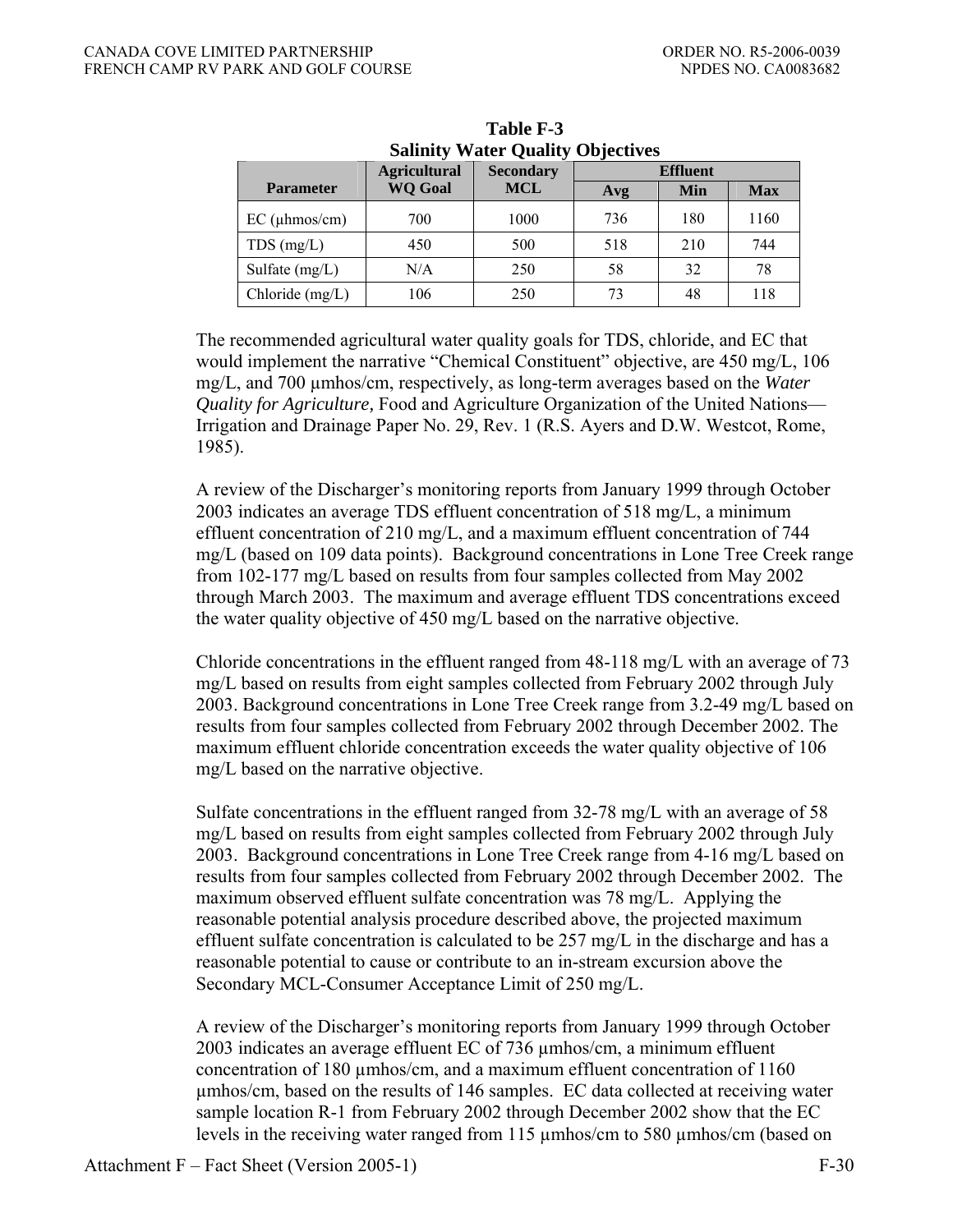the results of four samples). The secondary California MCL for EC is 900. Effluent EC shows reasonable potential to cause an exceedance of both the recommended agricultural water quality goal and the secondary MCL. An average monthly effluent limitation of 700 µmhos/cm for electrical conductivity is included in this Order and is based on the Basin Plan narrative water quality objectives for chemical constituents.

 The TDS, chloride, sulfate, and EC objectives and recommended levels are all measures of the salt content of the water. Compliance with the effluent limitations for EC will be protective of the chloride, sulfate, and TDS recommended levels; therefore, no limitations are included for chloride, sulfate, and TDS. Considering the observed MEC for EC, it is anticipated that the Discharger will not be able to immediately comply with this new effluent limitation for EC. As the Basin Plan chemical constituents objectives are not new objectives, a schedule of compliance for EC is not included in this Order. A separate Cease and Desist Order shall be proposed for compliance with the EC effluent limitation.

 t. **Silver**. Silver in the discharge has a reasonable potential to cause or contribute to an in-stream excursion above the CTR criteria for silver. The CTR includes hardnessdependent criteria for the protection of freshwater aquatic life for silver. The criteria for silver are presented in dissolved concentrations. USEPA recommends conversion factors to translate dissolved concentrations to total recoverable concentrations. The conversion factor for silver in freshwater is 0.85 for the acute criterion. Using the worst-case (lowest of receiving water and effluent) measured hardness of 40 mg/L, the corresponding acute criterion for silver is  $0.84 \mu g/L$ . The observed MEC for silver was 1.8 µg/L (DNQ). The maximum upstream receiving water silver concentration was 0.6  $\mu$ g/L. The observed MEC is greater than the acute criterion; therefore, an effluent limitation is required. The effluent limitations for silver included in this Order are presented in total recoverable concentrations, and are based on the CTR criterion for the protection of freshwater aquatic life.

 The SIP requires converting CTR chronic (four-day) and acute (one-hour) aquatic life criteria to average monthly and maximum daily effluent limitations based on the variability of the existing data and the expected frequency of monitoring. Equations summarizing the conversion are shown below:

*CCC* = *none*  $CMC = e^{[1.72 \ln (hardness) - 6.52]} = 0.84 \text{ µg/L}$  $AMEL = 1.55$ [ $min(0.321CMC, 0.527CCC)$ ] = 0.42 μg/L  $MDEL = 3.11$ [ $min( 0.321 CMC, 0.527 CCC)$ ] = 0.84 μg/L

This Order includes average monthly and maximum daily effluent silver limitations

 A review of effluent monitoring data indicates that the Discharger will not be able to immediately comply with these new effluent limitations for silver. Where the Regional Water Board determines that it is infeasible to achieve immediate compliance with an adopted CTR water quality objective, the Board may establish in NPDES permits a

Attachment F – Fact Sheet (Version 2005-1) F-31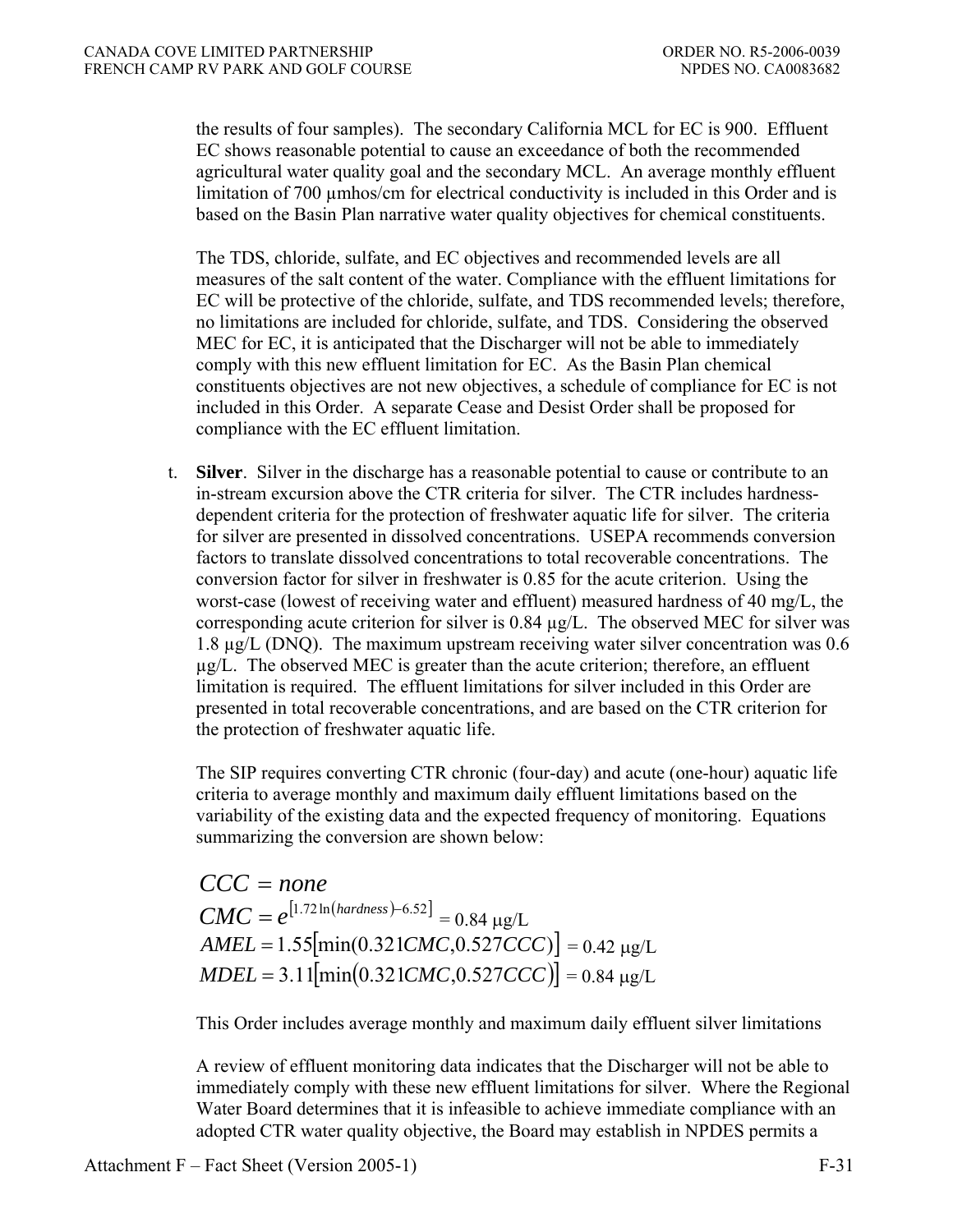schedule of compliance. This Order includes interim limitations and a compliance schedule for silver.

 u. **Zinc**. Zinc in the discharge has a reasonable potential to cause or contribute to an instream excursion above the CTR criteria for zinc. The CTR includes hardnessdependent criteria for the protection of freshwater aquatic life for zinc. Freshwater aquatic habitat is a beneficial use of the receiving water. The criteria for zinc are presented in dissolved concentrations. USEPA recommends conversion factors to translate dissolved concentrations to total recoverable concentrations. The conversion factors for zinc in freshwater are 0.978 and 0.986 for acute and the chronic criteria, respectively. Using the worst-case (lowest of receiving water and effluent) measured hardness of 40 mg/L, the corresponding concentrations are 55  $\mu$ g/L for both the acute and chronic criteria. The maximum observed effluent zinc concentration was 170 µg/L. The maximum observed upstream receiving water zinc concentration was 310 µg/L. The effluent and receiving water concentrations have exceeded the acute and chronic criteria; therefore, there is no assimilative capacity for zinc and the CTR criteria must be met at the point of discharge. The effluent limitations for zinc included in this Order are presented in total recoverable concentrations, and are based on CTR criteria for the protection of freshwater aquatic life.

 The SIP requires converting CTR chronic (four-day) and acute (one-hour) aquatic life criteria to average monthly and maximum daily effluent limitations based on the variability of the existing data and the expected frequency of monitoring. Equations summarizing the conversion are shown below:

$$
CCC = e^{[0.8473 \ln(hardness) + 0.884]} = 55 \text{ µg/L}
$$
  
\n
$$
CMC = e^{[0.8473 \ln(hardness) + 0.884]} = 55 \text{ µg/L}
$$
  
\n
$$
AMEL = 1.55[\text{min}(0.321CMC, 0.527CCC)] = 27 \text{ µg/L}
$$
  
\n
$$
MDEL = 3.11[\text{min}(0.321CMC, 0.527CCC)] = 55 \text{ µg/L}
$$

This Order includes average monthly and maximum daily effluent zinc limitations

 A review of effluent monitoring data indicates that the Discharger will not be able to immediately comply with these new effluent limitations for zinc. Where the Regional Water Board determines that it is infeasible to achieve immediate compliance with an adopted CTR water quality objective, the Board may establish in NPDES permits a schedule of compliance. This Order includes interim limitations and a compliance schedule for zinc.

# **4. WQBEL Calculations**

 a. The Discharger conducted monitoring for priority and non-priority pollutants. The analytical results of four comprehensive sampling events were submitted to the Regional Water Board. The results of these sampling events were used in developing this Order. Effluent limitations are included in the Order to protect the beneficial uses of the receiving water and to ensure that the discharge complies with the Basin Plan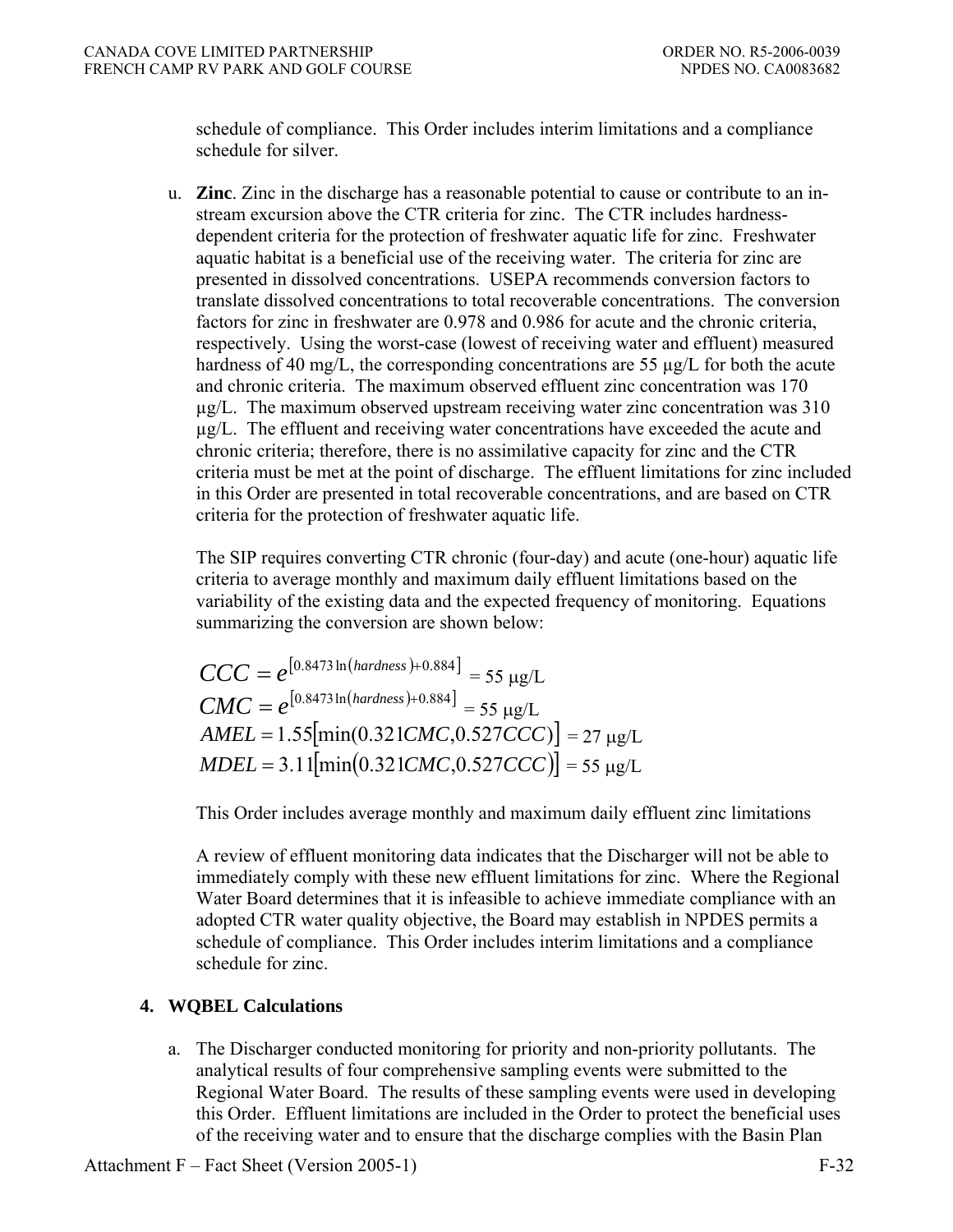objective that toxic substances not be discharged in toxic amounts. Unless otherwise noted, all mass limitations in this Order were calculated by multiplying the concentration limitation by the design flow and the appropriate unit conversion factors.

- b. Effluent limitations for water quality-based limitations were calculated in accordance with Section 1.4 of the SIP and Chapter 5 of the TSD. Detailed numeric calculations for constituents with WQBELs are shown in Attachment G. WQBELs are summarized below in Table F-4. The following paragraphs describe the general methodology used for calculating effluent limitations.
- c. **Calculations for WQBELs**. In calculating maximum effluent limitations, the effluent concentration allowances were set equal to the criteria/standards/objectives.

$$
ECA_{\text{acute}} = CMC
$$
 
$$
ECA_{\text{chromic}} = CCC
$$
 
$$
ECA_{HH} = HH
$$

where:  $ECA<sub>acute</sub>$  = effluent concentration allowance for acute (one-hour average) toxicity criterion

 $ECA<sub>chronic</sub> = effluent concentration allowance for chronic (four-day average)$ toxicity criterion

 $ECA<sub>HH</sub>$  = effluent concentration allowance for human health, agriculture, or other long-term criterion/objective

CMC = criteria maximum concentration (one-hour average)

 $CCC =$  criteria continuous concentration (four-day average, unless otherwise noted)

 $HH =$  human health, agriculture, or other long-term criterion/objective

Acute and chronic toxicity ECAs were then converted to equivalent long-term averages (LTA) using statistical multipliers (obtained from SIP Table 1) and then the lowest LTA is used. Additional statistical multipliers (obtained from SIP Table 2) were then used to calculate the maximum daily effluent limitation (MDEL) and the average monthly effluent limitation (AMEL). The statistical multipliers were calculated using data shown in Table 1.

Human health ECAs are set equal to the AMEL and a statistical multiplier is used to calculate the MDEL.

$$
AMEL = mult_{AMEL} \left[ min(M_{A}ECA_{acute}, M_{C}ECA_{chromic}) \right]
$$
  
\n
$$
MDEL = mult_{MDEL} \left[ min(M_{A}ECA_{acute}, M_{C}ECA_{chromic}) \right]
$$
  
\n
$$
AMEL_{HH} = ECA_{HH}
$$
  
\n
$$
MDEL_{HH} = \left( \frac{mult_{MDEL}}{mult_{AMEL}} \right) AMEL_{HH}
$$
  
\nwhere: mult<sub>AMEL</sub> = statistical multiplier converting minimum LTA to AMEL  
\n
$$
mult_{MDEL} = statistical multiplier converting minimum LTA to AMEL
$$

Attachment F – Fact Sheet (Version 2005-1) F-33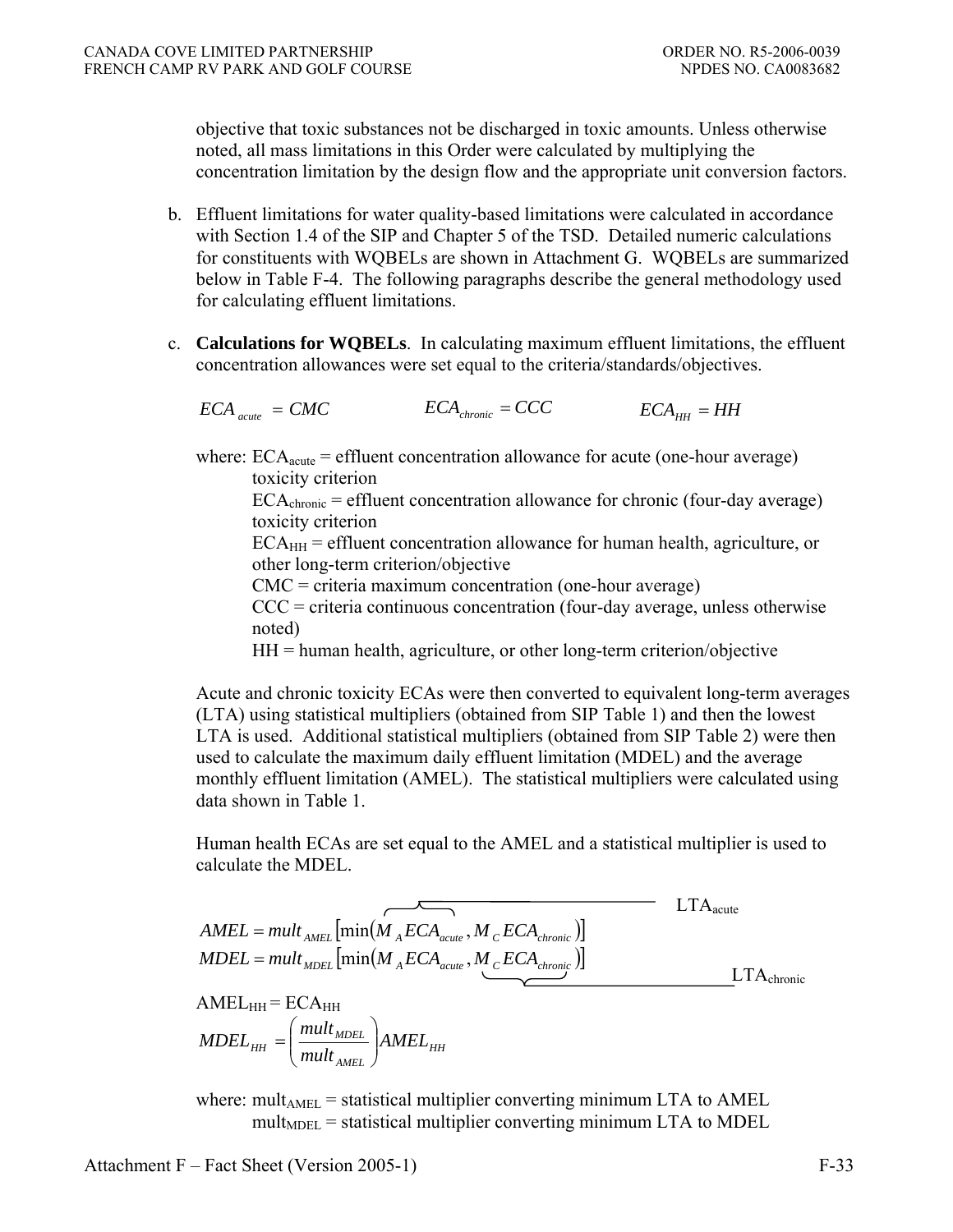- $M_A$  = statistical multiplier converting CMC to LTA
- $M_C$  = statistical multiplier converting CCC to LTA
- d. Flow- The Facility was designed to provide tertiary level of treatment for up to its design flow of 0.040 mgd.
- e. Mass based Effluent Limitations- Mass based effluent limitations were based upon a design treatment capacity of 0.040 mgd.
- f. USEPA recommends a maximum daily limitation rather than an average weekly limitation for water quality based permitting.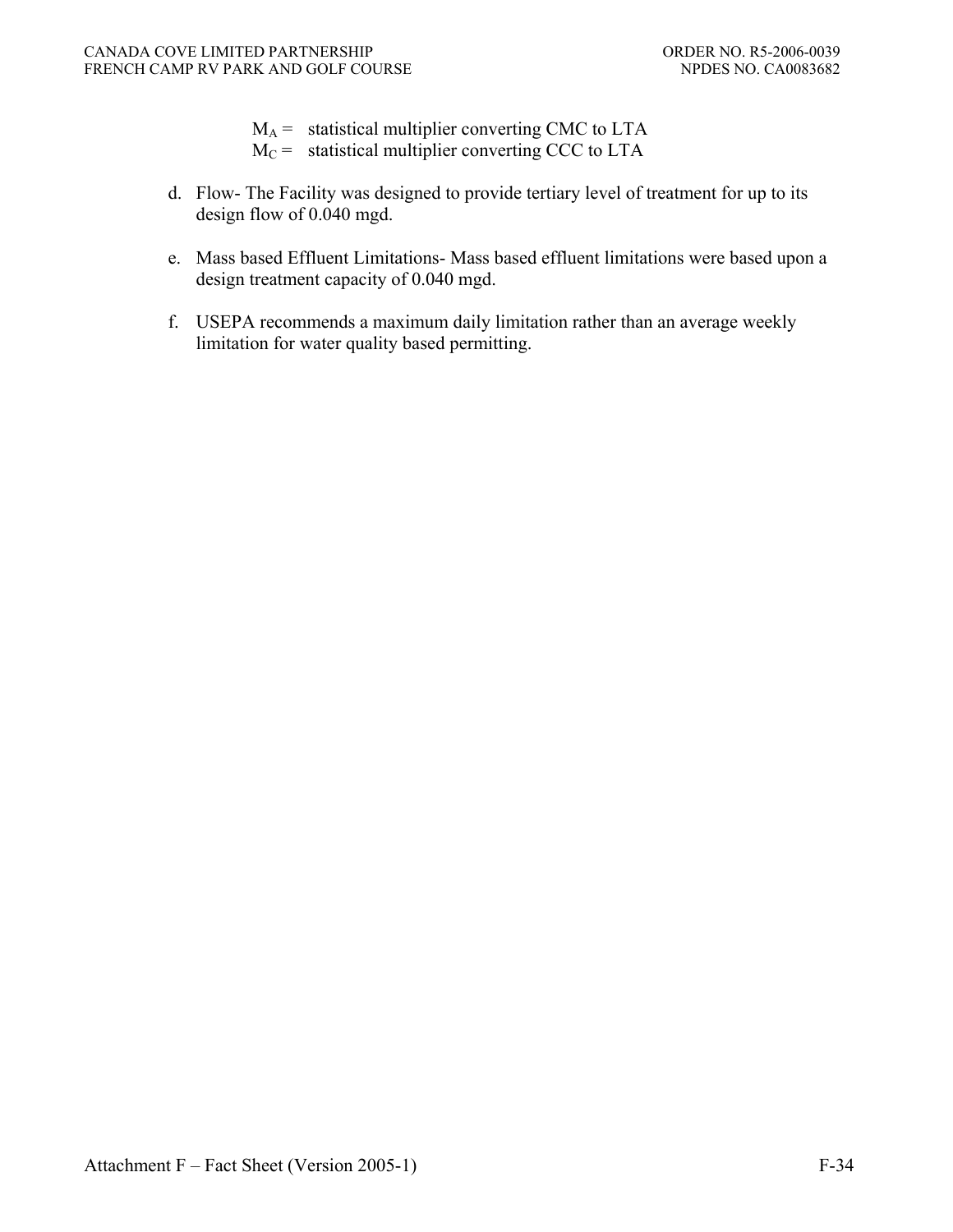|                                                   |                | <b>Effluent Limitations</b> |                                               |                                |                                        |                                        |  |  |  |
|---------------------------------------------------|----------------|-----------------------------|-----------------------------------------------|--------------------------------|----------------------------------------|----------------------------------------|--|--|--|
| Parameter                                         | <b>Units</b>   | Average<br><b>Monthly</b>   | Average<br>Weekly                             | <b>Maximum</b><br><b>Daily</b> | <b>Instantaneous</b><br><b>Minimum</b> | <b>Instantaneous</b><br><b>Maximum</b> |  |  |  |
| pH                                                | standard units | $\overline{\phantom{a}}$    | $\mathbb{L}^2$                                | $-$                            | 6.5                                    | 8.5                                    |  |  |  |
| Copper                                            | $\mu g/L$      | 2.9                         | $-$                                           | 5.9                            | $\overline{a}$                         | $\overline{a}$                         |  |  |  |
| (total recoverable)                               | lbs/day        | 0.00097                     | $\overline{\phantom{m}}$                      | 0.002                          | $\overline{a}$                         | --                                     |  |  |  |
| Lead                                              | $\mu g/L$      | 0.81                        | $\overline{a}$                                | 1.6                            | $\overline{a}$                         | $\overline{a}$                         |  |  |  |
| (total recoverable)                               | lbs/day        | 0.00027                     | $\overline{\phantom{a}}$                      | 0.00054                        | $\overline{a}$                         | $-$                                    |  |  |  |
| Silver                                            | $\mu g/L$      | 0.42                        | $\mathbf{--}$                                 | 0.84                           | $-$                                    | $-$                                    |  |  |  |
| (total recoverable)                               | lbs/day        | 0.00014                     | $\overline{\phantom{a}}$                      | 0.00028                        | --                                     | --                                     |  |  |  |
| Zinc                                              | $\mu$ g/L      | 27                          | $\overline{\phantom{m}}$                      | 55                             | $\overline{\phantom{a}}$               | $\overline{\phantom{a}}$               |  |  |  |
| (total recoverable)                               | lbs/day        | 0.0091                      | $-$                                           | 0.018                          | $\overline{a}$                         | $\overline{a}$                         |  |  |  |
| $Indeno(1,2,3-cd)$                                | $\mu g/L$      | 0.0044                      | $\overline{\phantom{m}}$                      | 0.0088                         | $-$                                    | --                                     |  |  |  |
| Pyrene                                            | lbs/day        | 0.0000015                   | $\overline{a}$                                | 0.0000029                      | $-$                                    | $-$                                    |  |  |  |
| Organochlorine                                    | $\mu g/L$      | $\overline{\phantom{a}}$    | $\hspace{0.05cm}$ $\hspace{0.05cm}$           | $-$                            | $\overline{\phantom{a}}$               | ND <sup>1</sup>                        |  |  |  |
| Pesticides                                        | lbs/day        | $\overline{\phantom{a}}$    | $-$                                           | $-$                            | $\overline{\phantom{a}}$               | $\overline{\phantom{a}}$               |  |  |  |
| Aluminum                                          | $\mu g/L$      | 71                          | $- -$                                         | 140                            | $\overline{\phantom{a}}$               | $\overline{a}$                         |  |  |  |
|                                                   | lbs/day        | 0.02                        | $\overline{\phantom{a}}$                      | 0.05                           | --                                     | $- -$                                  |  |  |  |
| Ammonia                                           | $\mu g/L$      | 630                         | $-$                                           |                                | $\overline{\phantom{a}}$               | --                                     |  |  |  |
| (total recoverable)                               | lbs/day        | 0.21                        | $-$                                           |                                | $\overline{\phantom{m}}$               | --                                     |  |  |  |
| Boron                                             | $\mu g/L$      | 700                         | $\overline{\phantom{m}}$                      | $\overline{a}$                 | $\overline{\phantom{a}}$               | $-$                                    |  |  |  |
| (total recoverable)                               | lbs/day        | 0.23                        | $\overline{\phantom{a}}$                      | $\overline{a}$                 | $\overline{a}$                         | $\overline{a}$                         |  |  |  |
| <b>Iron</b>                                       | $\mu g/L$      | 300                         | --                                            | $-$                            | $\overline{\phantom{a}}$               | $-$                                    |  |  |  |
| (total recoverable)                               | lbs/day        | 0.1                         | $\overline{\phantom{a}}$                      | --                             | $\hspace{0.05cm}$ – $\hspace{0.05cm}$  | $-$                                    |  |  |  |
| Manganese                                         | $\mu g/L$      | 50                          | $\mathord{\hspace{1pt}\text{--}\hspace{1pt}}$ | --                             | $\overline{\phantom{a}}$               | $\overline{\phantom{a}}$               |  |  |  |
| (total recoverable)                               | lbs/day        | 0.02                        | $\hspace{0.05cm}$ $\hspace{0.05cm}$           | $\overline{a}$                 | $\overline{\phantom{a}}$               | $-$                                    |  |  |  |
| Nitrate Nitrogen                                  | mg/L           | 10                          | $\overline{\phantom{a}}$                      | $-$                            | $\overline{\phantom{a}}$               | --                                     |  |  |  |
| (total recoverable)                               | lbs/day        | 3.3                         | $\overline{a}$                                | $-$                            | $\overline{\phantom{a}}$               | $-$                                    |  |  |  |
| Specific<br>Conductance (EC<br>at $25^{\circ}$ C) | umhos/cm       | 700                         | --                                            |                                |                                        |                                        |  |  |  |

## **Table F-4 Summary of Water Quality-based Effluent Limitations Discharge Point 001**

The maximum 1-hour average ammonia (total recoverable) in the discharge shall not exceed 2100 μg/L.

The maximum 1-hour average total chlorine concentration in the discharge shall not exceed 0.02  $\mu$ g/L, and the maximum 4-day average total chlorine in the discharge shall not exceed 0.01 mg/l and 0.0033 lbs/day.

1. Each organochlorine pesticide shall be ND (non-detectable). The Discharger shall use EPA standard analytical techniques that have the lowest practical level for the organochlorine pesticides with a minimum acceptable reporting level as indicated in appendix 4 of the SIP. Organochlorine pesticides include aldrin, chlordane, 4,4'DDT, dieldrin, endosulfan (alpha, beta, sulfate), endrin, endrin aldehyde, heptachlor, heptachlor epoxide, hexacyclohexane (alpha, beta, delta, and lindane), and toxaphene**.**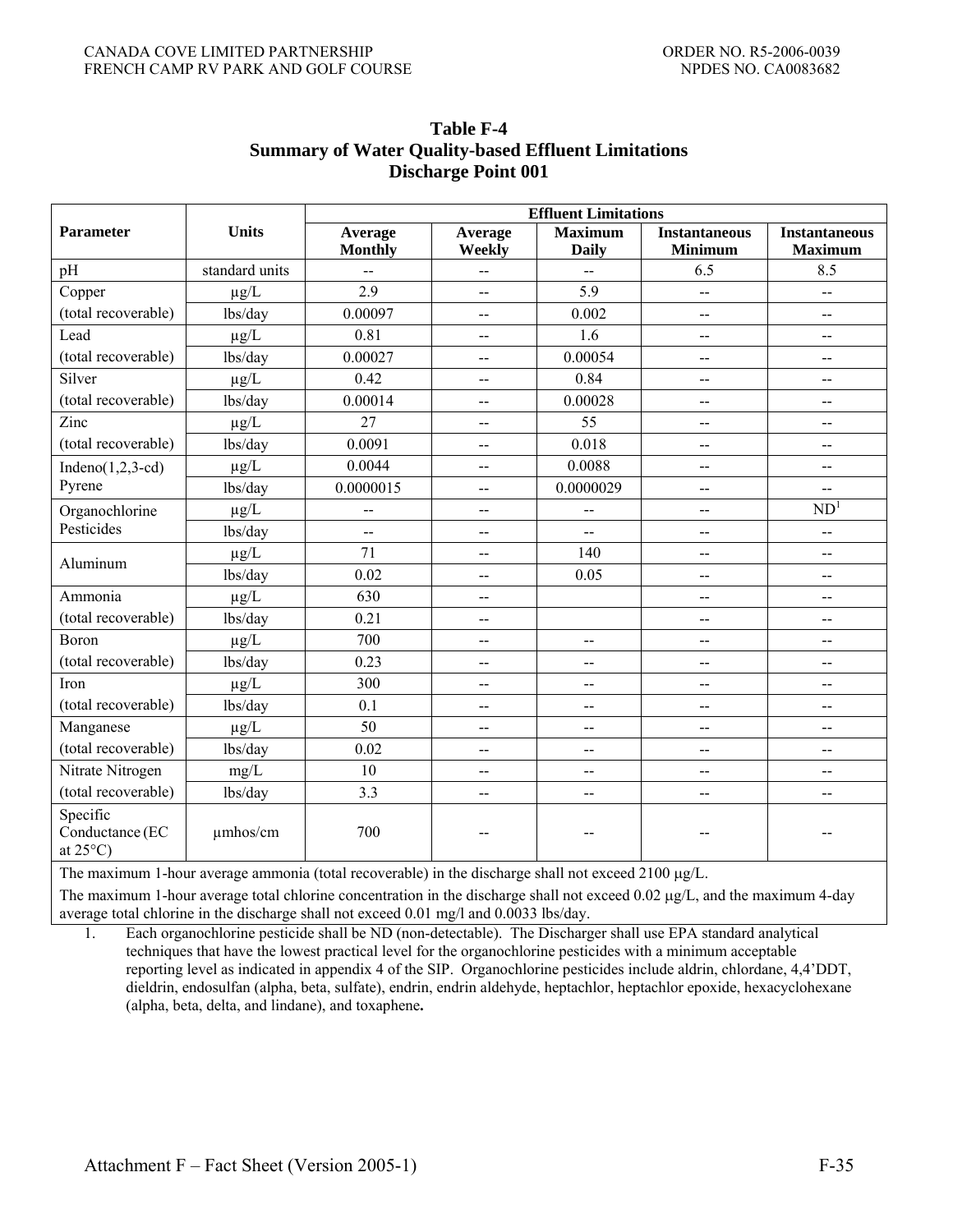# **5. Whole Effluent Toxicity (WET)**

- a. **Acute Toxicity**. In order to comply with Basin Plan narrative toxicity requirements, this Order includes the following acute toxicity limitation: the average survival in undiluted effluent for any three consecutive 96-hour static or continuous flow bioassay tests shall be at least 90%, with no single test having less than 70% survival.
- b. **Chronic Toxicity**. The Basin Plan specifies a narrative objective for toxicity, requiring that all waters be maintained free of toxic substances in concentrations that are lethal to or produce other detrimental response on aquatic organisms. Detrimental response includes but is not limited to decreased growth rate, decreased reproductive success of resident or indicator species, and/or significant alterations in population, community ecology, or receiving water biota.

## **D. Final Effluent Limitations**

 Table F-5 summarizes the final technology-based and water quality-based effluent limits established in this Order for discharges to Lone Tree Creek.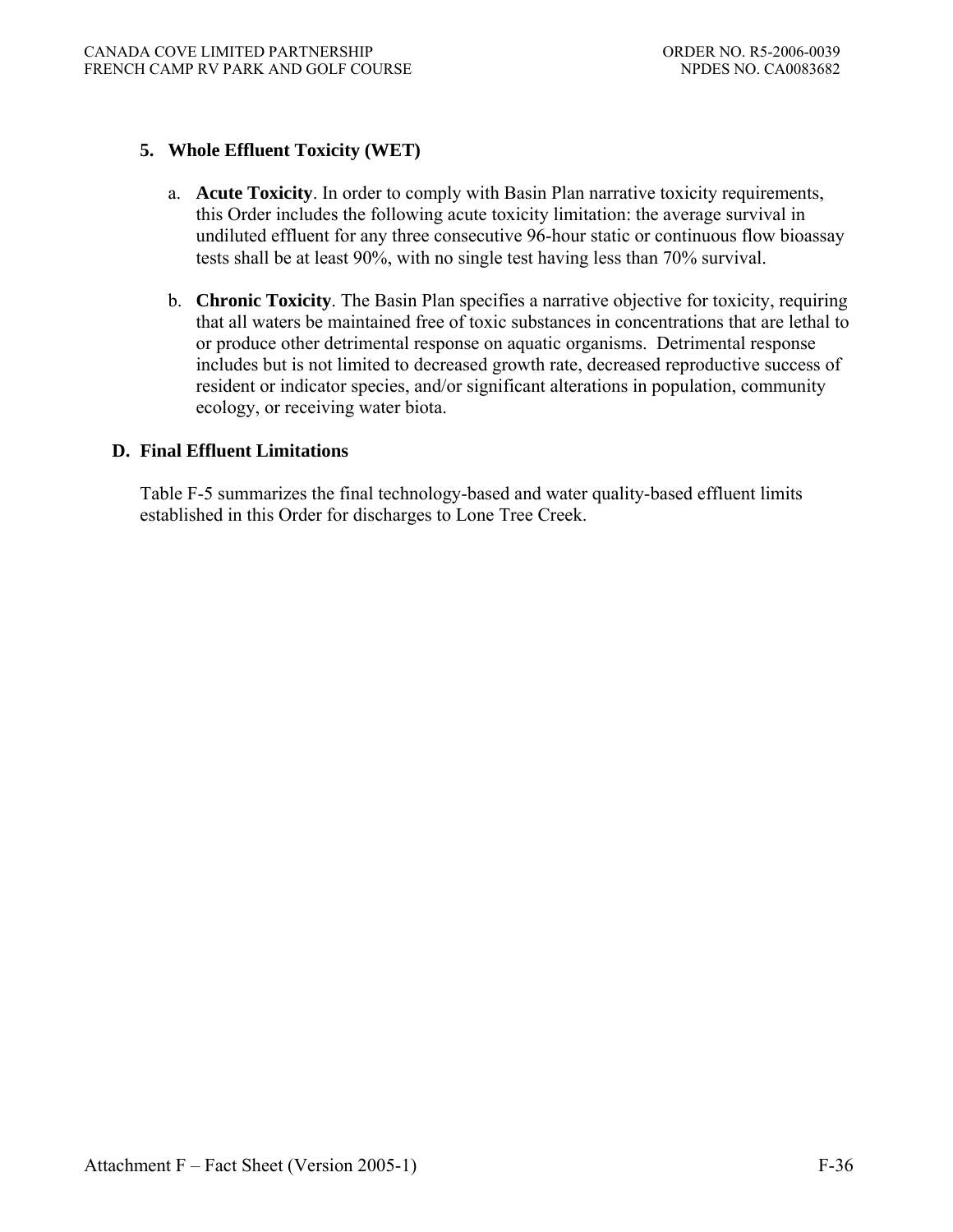| Parameter                                                                                                                           | <b>Units</b>                                                                                                                                                                                                                                                                                                                                                                                                                                                                                                                                                          | Average<br><b>Monthly</b> | Average<br>Weekly                             | <b>Effluent Limitations</b><br><b>Maximum</b><br><b>Daily</b> | <b>Instantaneous</b><br><b>Minimum</b> | <b>Instantaneous</b><br><b>Maximum</b>        | <b>Basis</b>                          |
|-------------------------------------------------------------------------------------------------------------------------------------|-----------------------------------------------------------------------------------------------------------------------------------------------------------------------------------------------------------------------------------------------------------------------------------------------------------------------------------------------------------------------------------------------------------------------------------------------------------------------------------------------------------------------------------------------------------------------|---------------------------|-----------------------------------------------|---------------------------------------------------------------|----------------------------------------|-----------------------------------------------|---------------------------------------|
| BOD 5-day $(a)$                                                                                                                     | mg/L                                                                                                                                                                                                                                                                                                                                                                                                                                                                                                                                                                  | 10                        | 15                                            | 20                                                            |                                        |                                               | Order No. 95-054,                     |
| $20^{\circ}$ C                                                                                                                      | lbs/day                                                                                                                                                                                                                                                                                                                                                                                                                                                                                                                                                               | 3.3                       | 5.0                                           | 6.7                                                           | --                                     | $\mathbf{u}$                                  | Anti-backsliding                      |
| <b>Total Suspended</b>                                                                                                              | mg/L                                                                                                                                                                                                                                                                                                                                                                                                                                                                                                                                                                  | 10                        | 15                                            | 20                                                            | --                                     | $\overline{\phantom{a}}$                      | Order No. 95-054,                     |
| Solids                                                                                                                              | lbs/day                                                                                                                                                                                                                                                                                                                                                                                                                                                                                                                                                               | 3.3                       | 5.0                                           | 6.7                                                           | $-$                                    | --                                            | Anti-backsliding                      |
| Settleable Solids                                                                                                                   | mI/L                                                                                                                                                                                                                                                                                                                                                                                                                                                                                                                                                                  | 0.1                       | $\overline{a}$                                | 0.2                                                           |                                        | $-$                                           | Order No. 95-054.<br>Anti-backsliding |
| pH                                                                                                                                  | standard units                                                                                                                                                                                                                                                                                                                                                                                                                                                                                                                                                        | $\overline{a}$            | $\overline{a}$                                | $\overline{a}$                                                | 6.5                                    | 8.5                                           | <b>Basin Plan</b>                     |
| Copper (total                                                                                                                       | $\mu g/L$                                                                                                                                                                                                                                                                                                                                                                                                                                                                                                                                                             | 2.9                       | $\overline{\phantom{a}}$                      | 5.9                                                           | --                                     | $\overline{a}$                                | <b>CTR</b>                            |
| recoverable)                                                                                                                        | lbs/day                                                                                                                                                                                                                                                                                                                                                                                                                                                                                                                                                               | 0.00097                   | $-$                                           | 0.002                                                         | --                                     | $\overline{\phantom{a}}$                      |                                       |
| Lead (total                                                                                                                         | $\mu g/L$                                                                                                                                                                                                                                                                                                                                                                                                                                                                                                                                                             | 0.81                      | $\mathord{\hspace{1pt}\text{--}\hspace{1pt}}$ | 1.6                                                           | $\overline{a}$                         | $\mathbf{u}$                                  | <b>CTR</b>                            |
| recoverable)                                                                                                                        | lbs/day                                                                                                                                                                                                                                                                                                                                                                                                                                                                                                                                                               | 0.00027                   | $\overline{\phantom{a}}$                      | 0.00054                                                       | $-$                                    | --                                            |                                       |
| Silver (total                                                                                                                       | $\mu g/L$                                                                                                                                                                                                                                                                                                                                                                                                                                                                                                                                                             | 0.42                      | $\overline{a}$                                | 0.84                                                          |                                        | --                                            | <b>CTR</b>                            |
| recoverable)                                                                                                                        | lbs/day                                                                                                                                                                                                                                                                                                                                                                                                                                                                                                                                                               | 0.00014                   | $\overline{\phantom{a}}$                      | 0.00028                                                       | --                                     | $\overline{a}$                                |                                       |
| Zinc (total                                                                                                                         | $\mu g/L$                                                                                                                                                                                                                                                                                                                                                                                                                                                                                                                                                             | 27                        | $\overline{\phantom{a}}$                      | 55                                                            | --                                     | --                                            | <b>CTR</b>                            |
| recoverable)                                                                                                                        | lbs/day                                                                                                                                                                                                                                                                                                                                                                                                                                                                                                                                                               | 0.0091                    | $\overline{a}$                                | 0.018                                                         | --                                     | $\overline{a}$                                |                                       |
| Indeno $(1,2,3-cd)$                                                                                                                 | $\mu g/L$                                                                                                                                                                                                                                                                                                                                                                                                                                                                                                                                                             | 0.0044                    | $\mathord{\hspace{1pt}\text{--}\hspace{1pt}}$ | 0.0088                                                        | $\overline{a}$                         | $\overline{a}$                                | <b>CTR</b>                            |
| Pyrene                                                                                                                              | lbs/day                                                                                                                                                                                                                                                                                                                                                                                                                                                                                                                                                               | 0.0000015                 | $\overline{\phantom{a}}$                      | 0.0000029                                                     | --                                     | --                                            |                                       |
| Organochlorine                                                                                                                      | $\mu$ g/L                                                                                                                                                                                                                                                                                                                                                                                                                                                                                                                                                             | $\overline{a}$            | $\qquad \qquad -$                             | --                                                            | $-$                                    | ND <sup>1</sup>                               | <b>Basin Plan</b>                     |
| Pesticides                                                                                                                          | lbs/day                                                                                                                                                                                                                                                                                                                                                                                                                                                                                                                                                               | --                        | $\overline{\phantom{a}}$                      | $\mathbf{u}$                                                  | --                                     | $\mathord{\hspace{1pt}\text{--}\hspace{1pt}}$ |                                       |
|                                                                                                                                     | $\mu g/L$                                                                                                                                                                                                                                                                                                                                                                                                                                                                                                                                                             | 71                        | $\mathbf{--}$                                 | 140                                                           | --                                     | $-$                                           | Basin Plan,                           |
| Aluminum                                                                                                                            | lbs/day                                                                                                                                                                                                                                                                                                                                                                                                                                                                                                                                                               | 0.02                      | $\overline{a}$                                | 0.05                                                          | $-$                                    | $\overline{a}$                                | <b>USEPA</b>                          |
| Ammonia (total                                                                                                                      | $\mu g/L$                                                                                                                                                                                                                                                                                                                                                                                                                                                                                                                                                             | 630                       | $\mathcal{L}_{\mathcal{F}}$                   |                                                               | --                                     | $\overline{a}$                                | Basin Plan,                           |
| recoverable)                                                                                                                        | lbs/day                                                                                                                                                                                                                                                                                                                                                                                                                                                                                                                                                               | 0.21                      | $\mathbf{--}$                                 |                                                               | --                                     | --                                            | <b>USEPA</b>                          |
| Boron (total                                                                                                                        | $\mu g/L$                                                                                                                                                                                                                                                                                                                                                                                                                                                                                                                                                             | 700                       | $\overline{\phantom{a}}$                      | --                                                            | $-$                                    | $\overline{a}$                                | Water Quality for                     |
| recoverable)                                                                                                                        | lbs/day                                                                                                                                                                                                                                                                                                                                                                                                                                                                                                                                                               | 0.23                      | $\mathcal{L}_{\mathcal{F}}$                   | $\overline{a}$                                                | $-$                                    | $\overline{a}$                                | Agriculture                           |
| Iron (total                                                                                                                         | $\mu g/L$                                                                                                                                                                                                                                                                                                                                                                                                                                                                                                                                                             | 300                       | $\overline{\phantom{a}}$                      | $\overline{\phantom{a}}$                                      | --                                     | --                                            | California                            |
| recoverable)                                                                                                                        | lbs/day                                                                                                                                                                                                                                                                                                                                                                                                                                                                                                                                                               | 0.1                       | $\overline{\phantom{a}}$                      | $\overline{\phantom{m}}$                                      | --                                     | $\overline{a}$                                | Secondary MCL                         |
| Manganese (total                                                                                                                    | $\mu g/L$                                                                                                                                                                                                                                                                                                                                                                                                                                                                                                                                                             | 50                        | $\overline{a}$                                | $\overline{a}$                                                | $-$                                    | $\overline{a}$                                | California                            |
| recoverable)                                                                                                                        | lbs/day                                                                                                                                                                                                                                                                                                                                                                                                                                                                                                                                                               | 0.02                      | $\mathbf{--}$                                 | $\overline{a}$                                                | $-$                                    | $\mathbf{--}$                                 | Secondary MCL                         |
| Nitrate (total                                                                                                                      | $mg/L$                                                                                                                                                                                                                                                                                                                                                                                                                                                                                                                                                                | $10\,$                    | $\overline{\phantom{m}}$                      |                                                               | $-$                                    | $\overline{\phantom{m}}$                      | California Primary                    |
| recoverable)                                                                                                                        | lbs/day                                                                                                                                                                                                                                                                                                                                                                                                                                                                                                                                                               | 3.3                       | $\overline{\phantom{a}}$                      | $\overline{\phantom{a}}$                                      | $-$                                    | $-$                                           | <b>MCL</b>                            |
| Specific<br>Conductance (EC<br>at 25°C                                                                                              | $\mu$ mhos/cm                                                                                                                                                                                                                                                                                                                                                                                                                                                                                                                                                         | 700                       |                                               |                                                               |                                        |                                               | Water Quality for<br>Agriculture      |
| The average monthly percent removal of BOD 5-day at $20^{\circ}$ C and total suspended solids shall not be less than 85<br>percent. |                                                                                                                                                                                                                                                                                                                                                                                                                                                                                                                                                                       |                           |                                               |                                                               |                                        | Order No. 95-054,<br>Anti-backsliding         |                                       |
|                                                                                                                                     | The median concentration of total coliform bacteria measured in the disinfected effluent shall not exceed an MPN<br>Order No. 95-054,<br>of 2.2 per 100 milliliters utilizing the bacteriological results of the last seven days for which analyses have been<br>BPJ, Tertiary<br>completed (7-day median). The number of total coliform bacteria shall not exceed an MPN of 23 per 100<br><b>Treatment Systems</b><br>milliliters in more than one sample in any 30 day period. No sample shall exceed an MPN of 240 total coliform<br>bacteria per 100 milliliters. |                           |                                               |                                                               |                                        |                                               |                                       |

# **Table F-5 Summary of Final Effluent Limitations Discharge Point 001**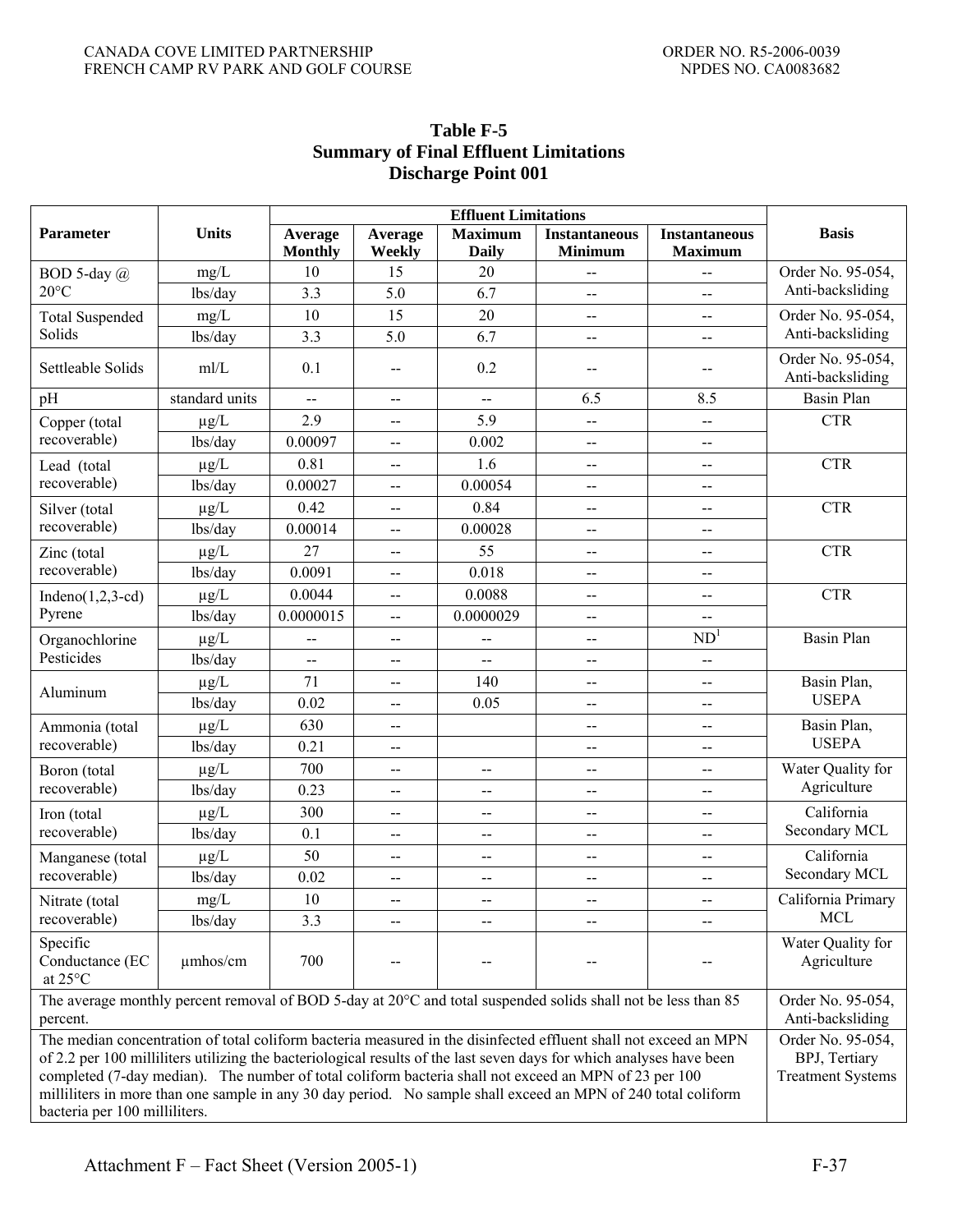#### CANADA COVE LIMITED PARTNERSHIP ORDER NO. R5-2006-0039 FRENCH CAMP RV PARK AND GOLF COURSE NEXT AND SERVE AND SOLL FOR STREET AND SOLL FOR STREET AND SOLL FOR STREET AND SOLL FOR STREET AND SOLL FOR STREET AND SOLL FOR STREET AND SOLL FOR STREET AND SOLL FOR STREET AND SOLL FO

|                                                                                                                                                                                                                                                                                        | <b>Effluent Limitations</b> |                    |                   |                                |                                        |                                        |                                           |
|----------------------------------------------------------------------------------------------------------------------------------------------------------------------------------------------------------------------------------------------------------------------------------------|-----------------------------|--------------------|-------------------|--------------------------------|----------------------------------------|----------------------------------------|-------------------------------------------|
| <b>Parameter</b>                                                                                                                                                                                                                                                                       | <b>Units</b>                | Average<br>Monthly | Average<br>Weekly | <b>Maximum</b><br><b>Daily</b> | <b>Instantaneous</b><br><b>Minimum</b> | <b>Instantaneous</b><br><b>Maximum</b> | <b>Basis</b>                              |
| The turbidity in the effluent shall not exceed a daily average of 2 turbidity units and shall not exceed 5 turbidity<br>Order No. 95-054,<br>units more than 5 percent of the time during any 24-hour period, and shall not exceed 10 turbidity units at any<br>BPJ, Tertiary<br>time. |                             |                    |                   |                                |                                        |                                        | <b>Treatment Systems</b>                  |
| The maximum 1-hour average ammonia (total recoverable) in the discharge shall not exceed 2100 µg/L.                                                                                                                                                                                    |                             |                    |                   |                                |                                        |                                        | Basin Plan,<br><b>USEPA</b> Ambient<br>WО |
| The maximum 1-hour average total chlorine in the discharge shall not exceed 0.02 $\mu g/L$ , and the 4-day average of<br>total chlorine in the discharge shall not exceed 0.01 mg/l and 0.0033 lbs/day.                                                                                |                             |                    |                   |                                |                                        |                                        | Basin Plan,<br><b>USEPA</b><br>Ambient WQ |
| The average survival in undiluted effluent for any three consecutive 96-hour static or continuous flow bioassay<br>tests shall be at least 90%, with no single test having less than 70% survival.                                                                                     |                             |                    |                   |                                |                                        |                                        | Basin Plan                                |

1. Each organochlorine pesticide shall be ND (non-detectable). The Discharger shall use EPA standard analytical techniques that have the lowest practical level for the organochlorine pesticides with a minimum acceptable reporting level as indicated in appendix 4 of the SIP. Organochlorine pesticides include aldrin, chlordane, 4,4'DDT, dieldrin, endosulfan (alpha, beta, sulfate), endrin, endrin aldehyde, heptachlor, heptachlor epoxide, hexacyclohexane (alpha, beta, delta, and lindane), and toxaphene**.**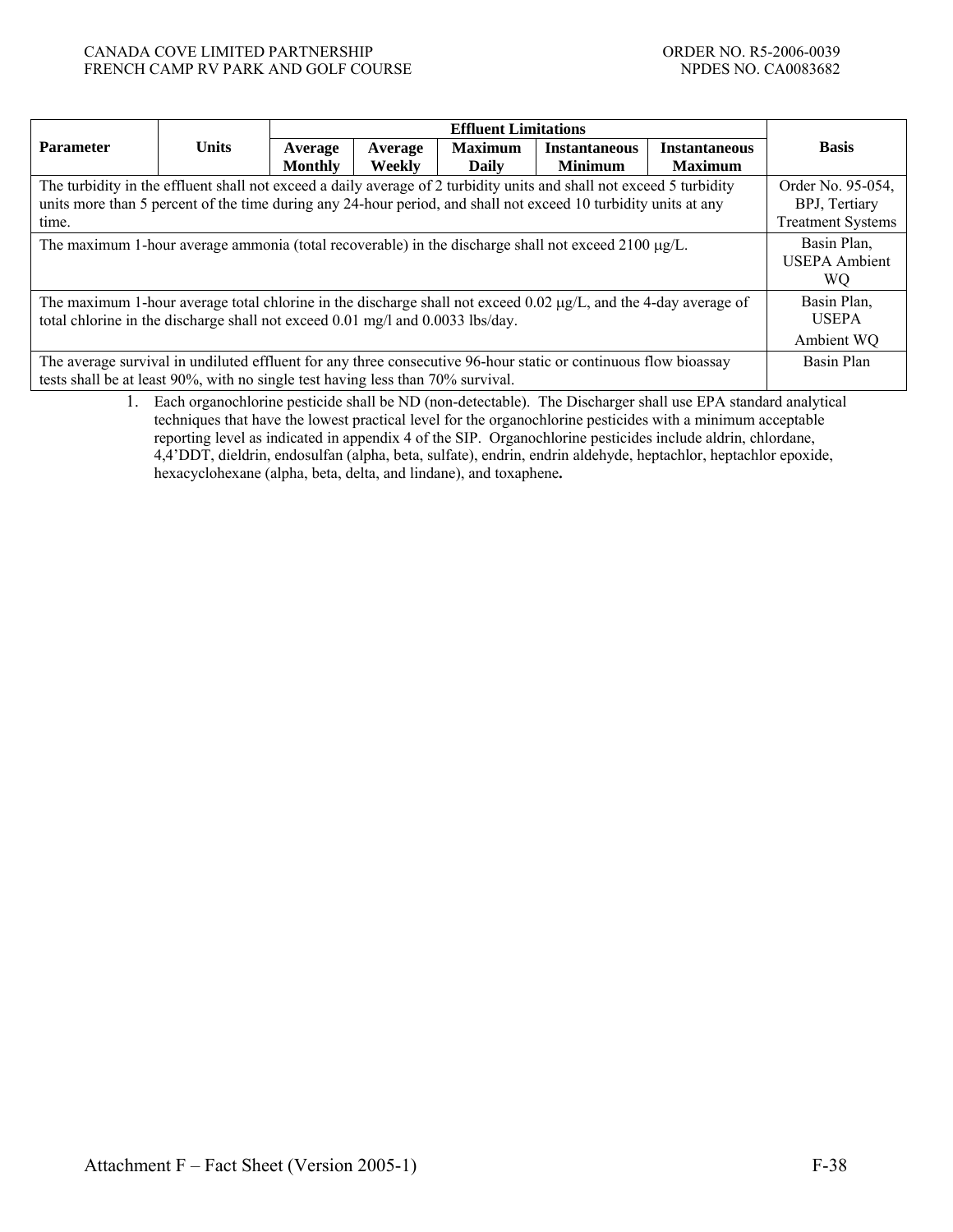# **E. Interim Effluent Limitations**

- 1. As stated in the above Findings, the USEPA adopted the NTR and the CTR, which contain promulgated water quality criteria applicable to this discharge and the State Water Board adopted the SIP, which contains guidance on implementation of the NTR and CTR. CTR and NTR criteria along with beneficial use designations contained in the Basin Plan and anti-degradation policies constitute water quality standards pursuant to the Clean Water Act. The SIP, Section 2.2.1, requires that if a compliance schedule is granted for a CTR or NTR constituent, the Regional Water Board shall establish interim requirements and dates for their achievement in the NPDES permit. The interim limitations must: be based on current treatment plant performance or existing permit limitations, whichever is more stringent; include interim compliance dates separated by no more than one year, and; be included in the provisions. The interim limitations in this Order are based on the current treatment plant performance. In developing the interim limitations, where there are ten or more sampling data points available, sampling and laboratory variability are accounted for by establishing interim limits that are based on normally distributed data where 99.9% of the data points will lie within 3.3 standard deviations of the mean (*Basic Statistical Methods for Engineers and Scientists*, Kennedy and Neville). Therefore, the interim limitations in this Order are established as the mean plus 3.3 standard deviations of the available data if have more than 10 data points. Where actual sampling shows an exceedance of the proposed 3.3 standard deviations interim limit, the maximum detected concentration has been established as the interim limitation. When there are less than ten sampling data points available, the TSD recommends a coefficient of variation of 0.6 be utilized as representative of wastewater effluent sampling. The TSD recognizes that a minimum of ten data points is necessary to conduct a valid statistical analysis. Therefore, when there are less than ten sampling results for a constituent, the interim limitation is based on the corresponding multiplier from Table 3.1 of the TSD multiplied by the maximum observed sampling point. Interim limitations are established when compliance with NTR- and CTR-based effluent limitations cannot be achieved by the existing discharge. Discharge of constituents in concentrations in excess of the final effluent limitations, but in compliance with the interim effluent limitations, can significantly degrade water quality and adversely affect the beneficial uses of the receiving stream on a long-term basis. The interim limitations, however, establish an enforceable ceiling concentration until compliance with the Effluent Limitation can be achieved.
- 2. The following interim limitations for copper, lead, silver, zinc, and indeno(1,2,3-cd) pyrene establish an enforceable maximum effluent concentration until compliance with the final effluent limitations can be achieved:

| <b>Parameter</b>           | <b>Units</b> | <b>Maximum Daily</b> |
|----------------------------|--------------|----------------------|
| Copper (total recoverable) | $\mu$ g/L    | 39                   |
|                            | lbs/day      | 0.013                |
| Lead (total recoverable)   | $\mu$ g/L    | 89                   |
|                            | lbs/day      | 0.0029               |
| Silver (total recoverable) | $\mu$ g/L    | 8.5                  |
|                            | lbs/day      | 0.0028               |
| Zinc (total recoverable)   | $\mu$ g/L    | 800                  |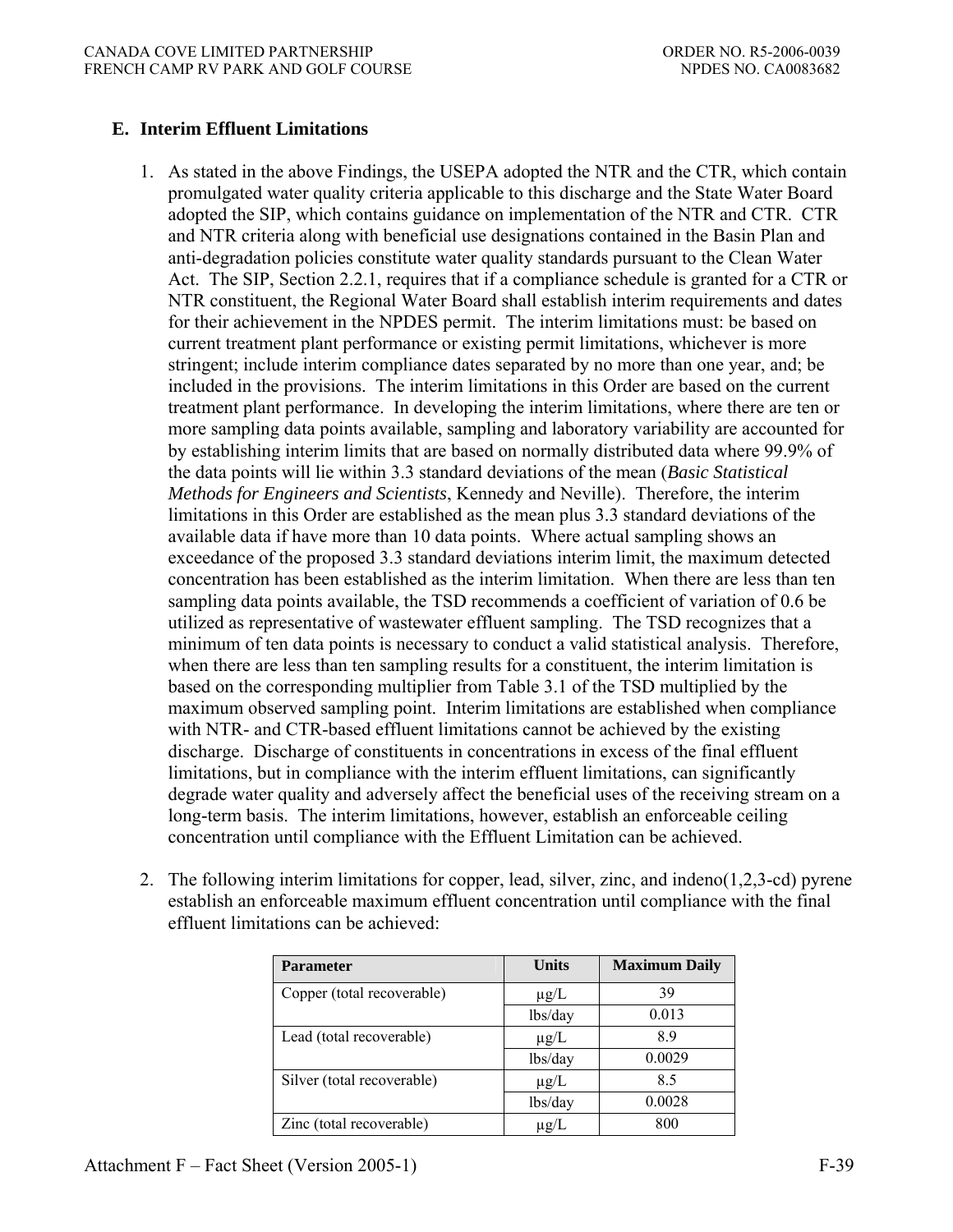| <b>Parameter</b>          | <b>Units</b> | <b>Maximum Daily</b> |
|---------------------------|--------------|----------------------|
|                           | lbs/day      | 0.27                 |
| $Indeno(1,2,3-cd) Pyrene$ | $\mu$ g/L    |                      |
|                           | lbs/day      | 0.00041              |

## **F. Land Discharge Specifications – Not Applicable**

### **G. Reclamation Specifications**

- 1. The California DHS requires that the American Water Works Association (AWWA) *Guidelines for Distribution of Non-Potable Water* and *Guidelines for the On-site Retrofit of Facilities Using Disinfected Tertiary Recycled Water* be implemented in design and construction of recycling equipment. The guidelines require installation of purple pipe, adequate signs, etc. Adequate separation between the recycled water lines and domestic water lines and sewer lines is also required. The Discharger submitted an engineering report in March 2004 attesting to the full compliance with these requirements in accordance with the DHS guidelines.
- 2. DHS has established statewide water recycling criteria in Title 22, CCR, Section 60301 et. seq. (hereafter Title 22). DHS revised the water recycling criteria contained in Title 22 on 2 December 2000. The Facility produces effluent that meets Title 22 disinfected tertiary (tertiary) standards for filtration and disinfection; however, the current disinfection method utilized by the Facility, ozonation, is not recognized by Title 22 for the production of disinfected tertiary recycled water. The Reclamation Specifications in this Order require that effluent meet Title 22 requirements for disinfected tertiary recycled water, but recycled water use area requirements established in this Order are for disinfected secondary-23 effluent, as defined in Title 22 of the CCR, suitable for use on a restricted access golf course and as a source for landscape impoundments.
- 2. Section 60303 of Title 22 states that water recycling requirements shall not apply to the use of recycled water onsite at a water recycling plant, or wastewater treatment plant, provided access by the public to the area of onsite recycled water use is restricted.
- 3. Section 60323(a) of Title 22 states that no person shall produce or supply reclaimed water for direct reuse from a proposed water reclamation plant unless an engineering report is submitted for review and approval by DHS and the Regional Water Board. An Engineering Report was prepared by ECOLOGIC Engineering dated March 2004 and submitted on 5 March 2004. Irrigation of golf courses and other landscaping is considered a beneficial reuse, which DHS has granted approval for.
- 4. The Basin Plan encourages water recycling.
- 5. **BOD, TSS, Settleable Solids, Total Coliform Organisms, and Turbidity**.The TBELs for BOD, TSS, Settleable Solids, Total Coliform Organisms, and Turbidity when discharging to land (recycled water use) are the same as the TBELs established in the previous Order and must be met at the discharge point to the recycled water storage pond (Discharge Point 002).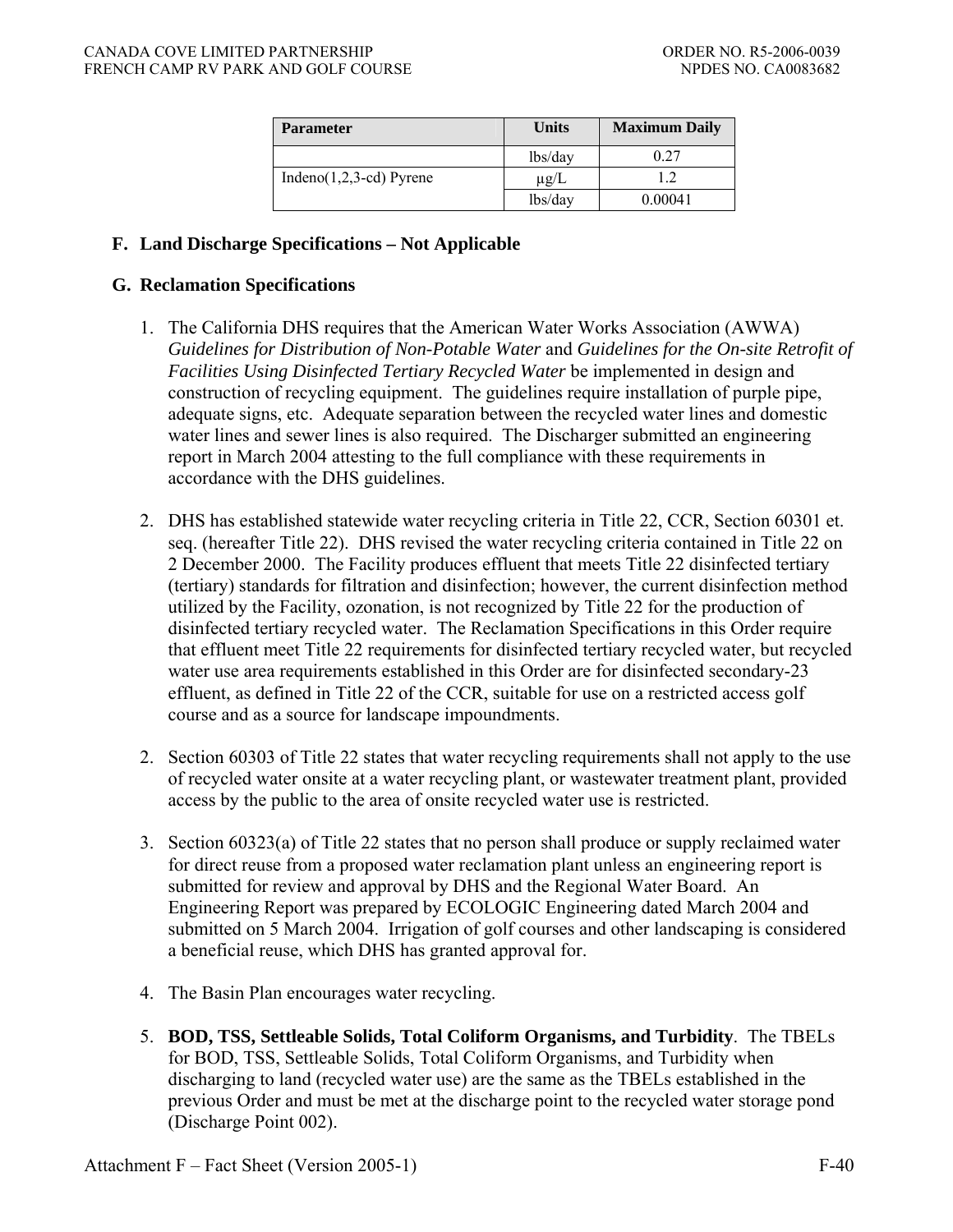- 6. **pH**.Previous Order No. 95-054 established the following pH effluent limitations for discharges from the treatment plant to the golf course irrigation ponds (Discharge Point 002): "The discharge shall not have a pH less that 6.5 nor greater than 8.5." This Order continues the pH limitations established in Previous Order No. 95-054.
- 7. Reclamation specifications are summarized below in Table F-6.

## **Table F-6. Summary of Reclamation Specifications Discharge Point 002**

|                                                                                                                                                                                                                                                                                                                                                                                                                                                                                                                                                                                                                                     |                | <b>Effluent Limitations</b> |                   |                                |                                        |                                        |  |  |
|-------------------------------------------------------------------------------------------------------------------------------------------------------------------------------------------------------------------------------------------------------------------------------------------------------------------------------------------------------------------------------------------------------------------------------------------------------------------------------------------------------------------------------------------------------------------------------------------------------------------------------------|----------------|-----------------------------|-------------------|--------------------------------|----------------------------------------|----------------------------------------|--|--|
| <b>Parameter</b>                                                                                                                                                                                                                                                                                                                                                                                                                                                                                                                                                                                                                    | <b>Units</b>   | Average<br><b>Monthly</b>   | Average<br>Weekly | <b>Maximum</b><br><b>Daily</b> | <b>Instantaneous</b><br><b>Minimum</b> | <b>Instantaneous</b><br><b>Maximum</b> |  |  |
| Flow                                                                                                                                                                                                                                                                                                                                                                                                                                                                                                                                                                                                                                | mgd            | 0.040                       |                   |                                |                                        |                                        |  |  |
| pH                                                                                                                                                                                                                                                                                                                                                                                                                                                                                                                                                                                                                                  | standard units |                             |                   |                                | 6.5                                    | 8.5                                    |  |  |
| BOD 5-day $(a)$<br>$20^{\circ}$ C                                                                                                                                                                                                                                                                                                                                                                                                                                                                                                                                                                                                   | mg/L           | 10                          | 20                | 50                             |                                        |                                        |  |  |
| <b>Total Suspended</b><br>Solids                                                                                                                                                                                                                                                                                                                                                                                                                                                                                                                                                                                                    | mg/L           | 10                          | 20                | 50                             |                                        |                                        |  |  |
| Settleable Solids                                                                                                                                                                                                                                                                                                                                                                                                                                                                                                                                                                                                                   | mI/L           | 0.1                         |                   | 0.2                            |                                        |                                        |  |  |
| The average monthly percent removal of BOD 5-day at $20^{\circ}$ C and total suspended solids shall not be less than 85 percent.                                                                                                                                                                                                                                                                                                                                                                                                                                                                                                    |                |                             |                   |                                |                                        |                                        |  |  |
| The median concentration of total coliform bacteria measured in the disinfected effluent shall not exceed an MPN of 2.2 per<br>100 milliliters utilizing the bacteriological results of the last seven days for which analyses have been completed (7-day<br>median). The number of total coliform bacteria shall not exceed an MPN of 23 per 100 milliliters in more than one sample<br>in any 30 day period. No sample shall exceed an MPN of 240 total coliform bacteria per 100 milliliters.<br>The turbidity in the effluent shall not exceed a daily average of 2 turbidity units and shall not exceed 5 turbidity units more |                |                             |                   |                                |                                        |                                        |  |  |
| than 5 percent of the time during any 24-hour period, and shall not exceed 10 turbidity units at any time.                                                                                                                                                                                                                                                                                                                                                                                                                                                                                                                          |                |                             |                   |                                |                                        |                                        |  |  |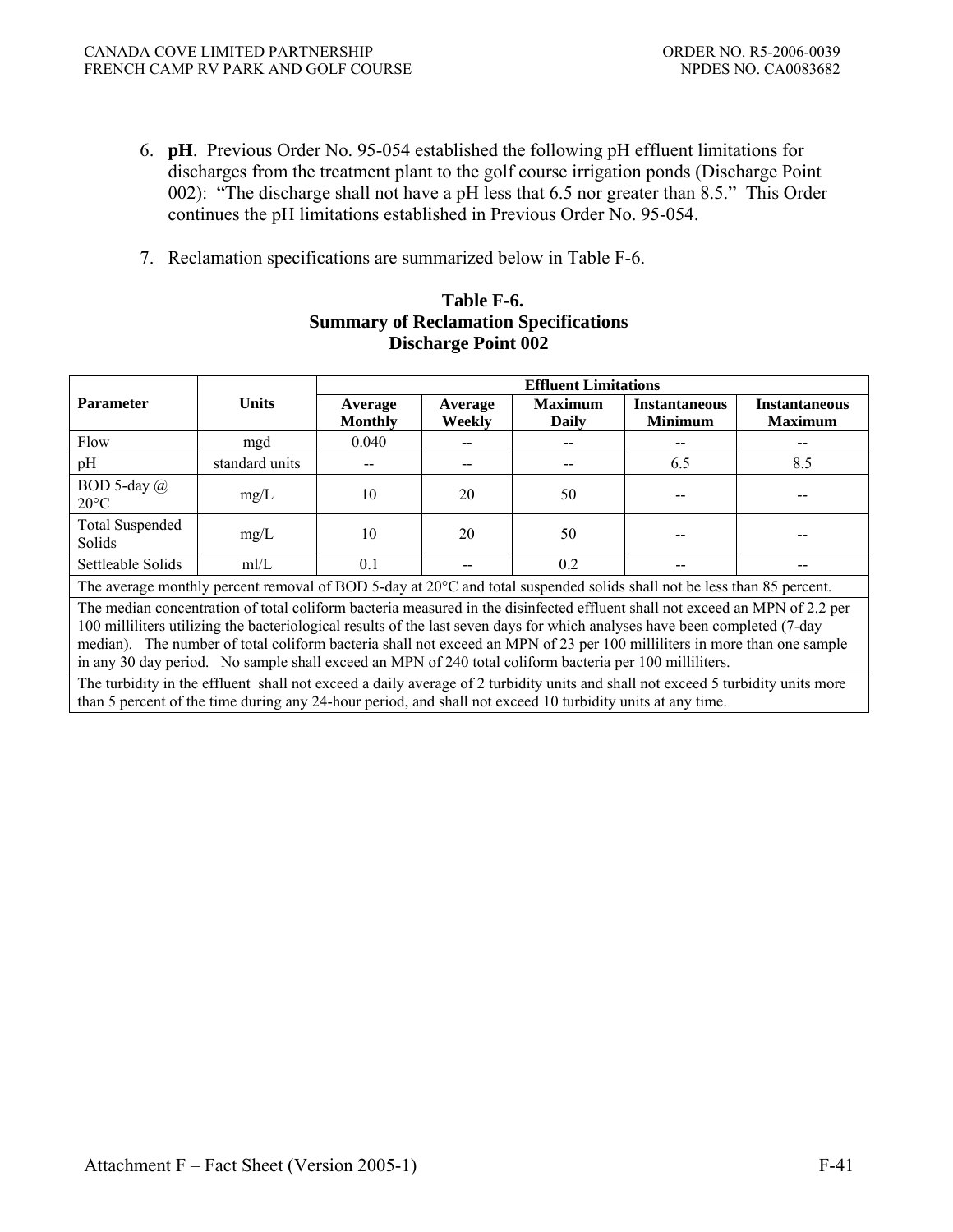# **V. RATIONALE FOR RECEIVING WATER LIMITATIONS**

## **A. Surface Water**

- 1. The Clean Water Act, Section 303(a-c), required states to adopt numeric criteria where they are necessary to protect designated uses. The Regional Water Board adopted numeric criteria in the Basin Plan. The Basin Plan is a regulatory reference for meeting the state and federal requirements for water quality control (40 CFR 131.20). State Water Board Resolution No. 68-16, the Anti-degradation Policy, does not allow changes in water quality less than that prescribed in the Basin Plans. The Basin Plan states that; "The numerical and narrative water quality objectives define the least stringent standards that the Regional Water Board will apply to regional waters in order to protect the beneficial uses." This Order contains Receiving Water Limitations based on the Basin Plan numerical and narrative water quality objectives for Biostimulatory Substances, Chemical Constituents, Color, Dissolved Oxygen, Floating Material, Oil and Grease, pH, Pesticides, Radioactivity, Sediment, Settleable Material, Suspended Material, Tastes and Odors, Temperature, Toxicity and Turbidity.
- 2. **Fecal Coliform**. Lone Tree Creek has been designated as having the beneficial use of contact recreation (REC-1). For water bodies designated as having REC-1 as a beneficial use, the Basin Plan includes a water quality objective limiting the "…*fecal coliform concentration based on a minimum of not less than five samples for any 30-day period*…" to a maximum geometric mean of 200 MPN/100 ml. The objective also states that "…[no] *more than ten percent of the total number of samples taken during any 30-day period*  [shall] *exceed 400/100 ml*." This objective is included in the Order as a receiving water limitation.
- 3. **Dissolved Oxygen**. Lone Tree Creek has been designated as having the beneficial use of cold freshwater aquatic habitat (COLD). For water bodies designated as having COLD as a beneficial use, the Basin Plan includes a water quality objective of maintaining a minimum of 7.0 mg/L of dissolved oxygen. Since the beneficial use of COLD does apply to Lone Tree Creek, a receiving water limitation of 7.0 mg/L for dissolved oxygen was included in the Order.

 For surface water bodies outside of the Delta, the Basin Plan includes the water quality objective that "…the monthly median of the mean daily dissolved oxygen (DO) concentration shall not fall below 85 percent of saturation in the main water mass, and the 95 percentile concentration shall not fall below 75 percent of saturation." This objective is included as a receiving water limitation in the Order.

 4. **pH**. For all surface water bodies in the Sacramento River and San Joaquin River basins, the Basin Plan includes water quality objectives stating that "[t]*he pH shall not be depressed below 6.5 nor raised above 8.5. Changes in normal ambient pH levels shall not exceed 0.5 in fresh waters with designated COLD or WARM beneficial uses*." The Order includes receiving water limitations for both pH range and pH change.

 The Basin Plan allows an appropriate averaging period for pH change in the receiving stream. Since there is no technical information available that indicates that aquatic

Attachment F – Fact Sheet (Version 2005-1) F-42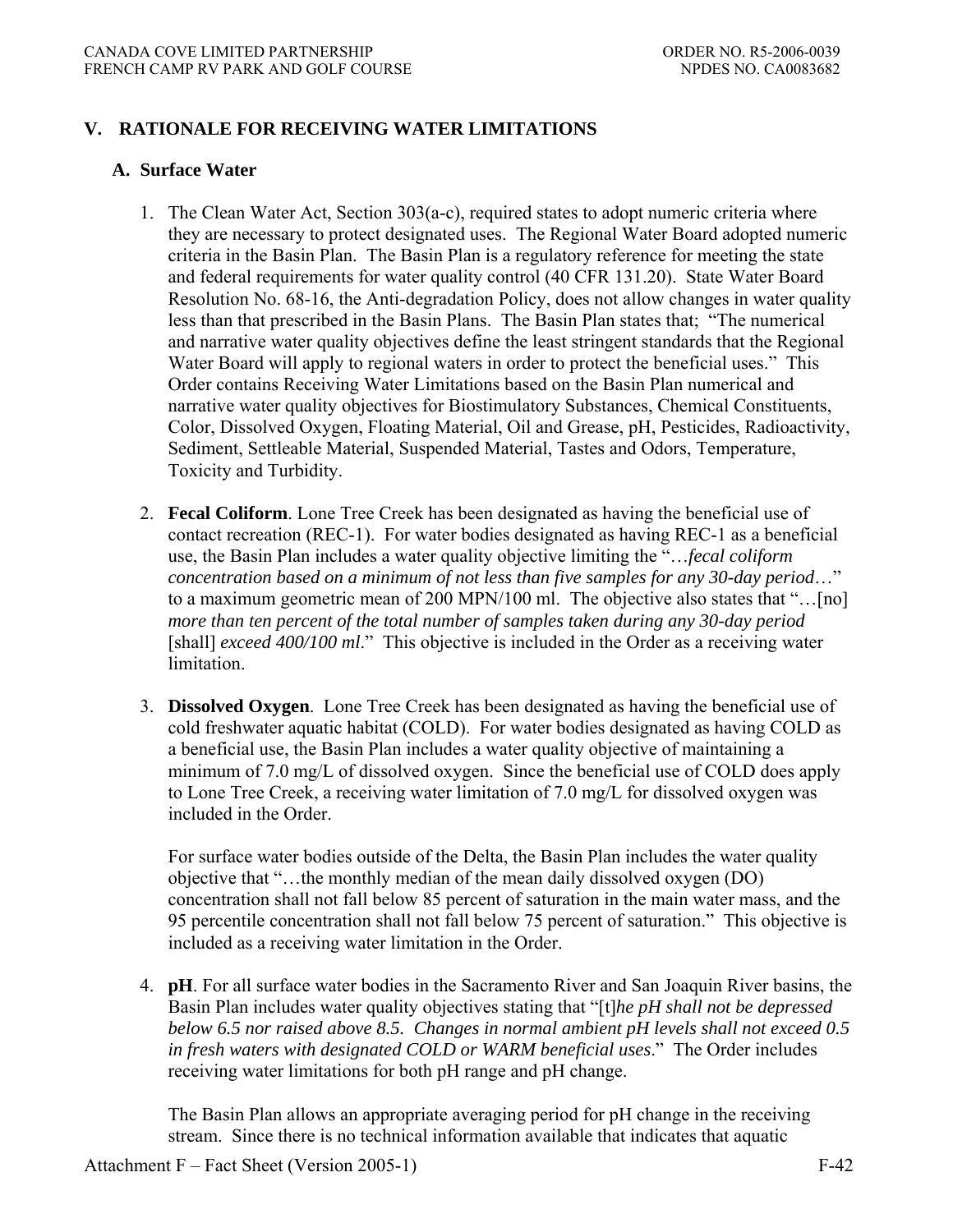organisms are adversely affected by shifts in pH within the 6.5 to 8.5 range, an averaging period is considered appropriate and a monthly averaging period for determining compliance with the 0.5 receiving water pH limitation is included in the Order.

- 5. **Temperature**. Lone Tree Creek has the beneficial uses of both COLD and WARM. The Basin Plan includes the objective that "[a]*t no time or place shall the temperature of COLD or WARM intrastate waters be increased more than 5ºF above natural receiving water temperature*." The Order includes a receiving water limitation based on this objective.
- 6. **Turbidity**. The Basin Plan includes the following objective: "*Increases in turbidity attributable to controllable water quality factors shall not exceed the following limits*:
	- a. Where natural turbidity is between 0 and 5 Nephelometric Turbidity Units (NTUs), increases shall not exceed 1 NTU.
	- b. Where natural turbidity is between 5 and 10 NTUs, increases shall not exceed 20 percent.
	- c. Where natural turbidity is between 50 and 100 NTUs, increases shall not exceed 10 NTU.
	- d. Where natural turbidity is greater than 100 NTUs, increases shall not exceed 10 percent."
- 7. **Ammonia and Chlorine**.USEPA has developed Ambient Water Quality Criteria for the Protection of Freshwater Aquatic Life for ammonia and for chlorine. The Order contains effluent limitations for chlorine and ammonia equal to the Ambient Water Quality Criteria. Compliance with the effluent limitations for ammonia and for chlorine means that the discharge cannot cause an exceedance of the criteria in the receiving stream; in other words, the limitations are fully protective of water quality. Therefore, no receiving water ammonia or chlorine limitations are included in the Order.
- 8. **Salinity**.This order contains effluent limitations for salinity, more specifically Electrical conductivity (EC) based on the Basin Plan narrative water quality objective for chemical constituents protective of the AGR beneficial use. Compliance with this effluent limitation for EC means that the discharge cannot cause an exceedance of the objective in the receiving water. Therefore, no receiving water salinity limitation is included in this Order.

# **B. Groundwater**

- 1. The beneficial uses of the underlying ground water, as identified in the Basin Plan, are MUN, AGR, PRO, and IND.
- 2. Basin Plan water quality objectives to protect the beneficial uses of groundwater include numeric objectives and narrative objectives, including objectives for chemical constituents, toxicity of groundwater, and taste and odor. The toxicity objective requires that groundwater be maintained free of toxic substances in concentrations that produce detrimental physiological responses in humans, plants, or animals. The chemical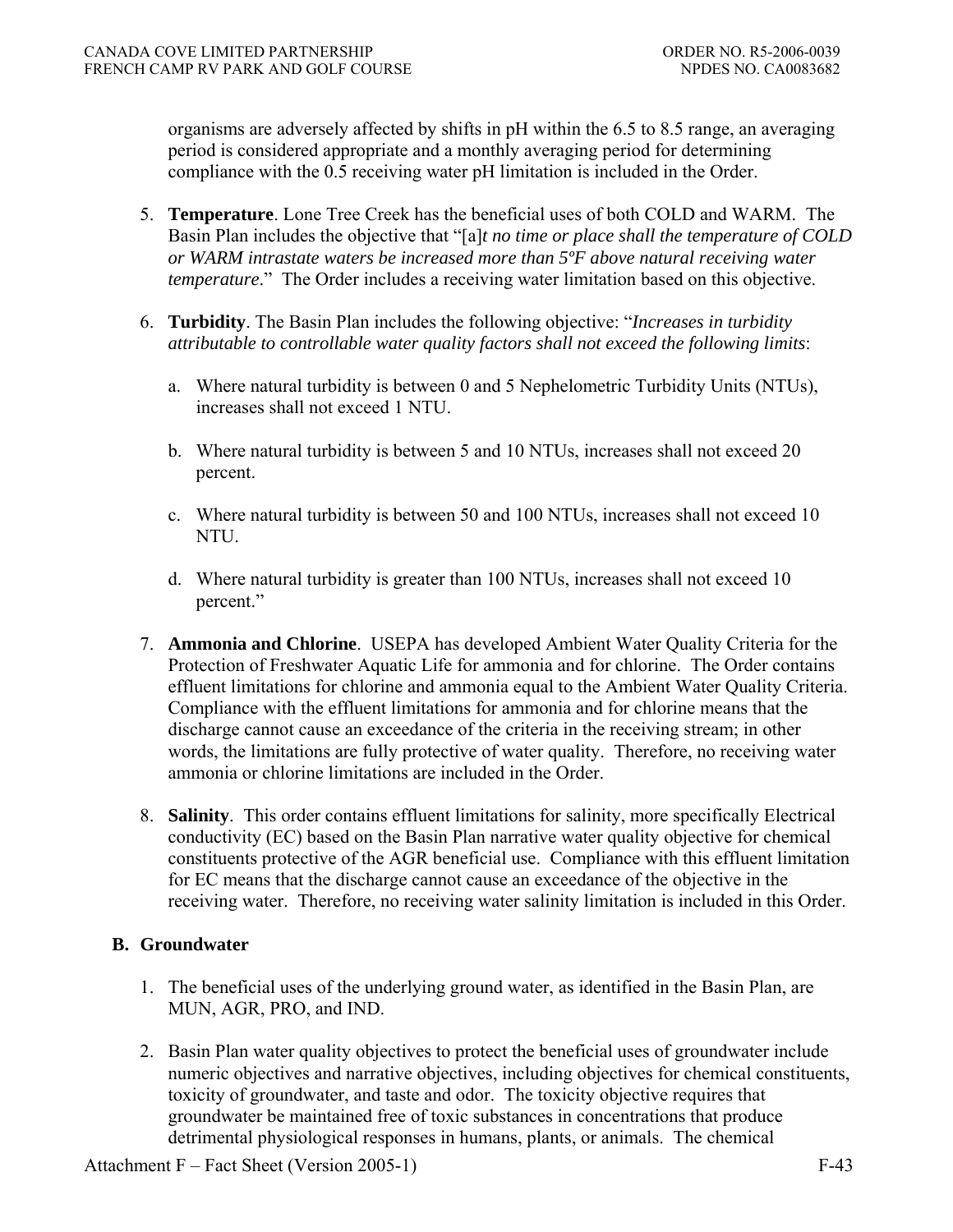constituent objective states groundwater shall not contain chemical constituents in concentrations that adversely affect any beneficial use or that exceed the maximum contaminant levels (MCLs) in Title 22, CCR. The Basin Plan requires the application of the most stringent objective as necessary to ensure that groundwaters do not contain chemical constituents, toxic substances, radionuclides, or taste and odor producing substances in concentrations that adversely affect domestic drinking water supply, agricultural supply, or any other beneficial use.

- 3. State Water Board Resolution No. 68-16 (hereafter Resolution 68-16) requires the Regional Water Board in regulating discharge of waste to maintain high quality waters of the State until it is demonstrated that any change in quality will be consistent with maximum benefit to the people of the State, will not unreasonably affect beneficial uses, and will not result in water quality less than that described in the Regional Water Board's policies (e.g., quality that exceeds water quality objectives). Resolution 68-16 requires that the discharge be regulated to meet best practicable treatment or control to assure that pollution or nuisance will not occur and the highest water quality consistent with the maximum benefit to the people of the State be maintained.
- 4. Domestic wastewater contains constituents such as total dissolved solids (TDS), specific conductivity, pathogens, nitrates, organics, metals and oxygen demanding substances (BOD). The discharge to land, via irrigation of the golf course or any other land disposal method, may result in an increase in the concentration of these constituents in groundwater. The increase in the concentration of these constituents in groundwater must be consistent with Resolution 68-16. Any increase in pollutant concentrations in groundwater must be shown to be necessary to allow wastewater utility service necessary to accommodate housing and economic expansion in the area and must be consistent with maximum benefit to the people of the state of California. Some degradation of groundwater by the Discharger is consistent with Resolution 68-16 provided that:
	- a. the degradation is limited in extent;
	- b. the degradation after effective source control, treatment, and control is limited to waste constituents typically encountered in municipal wastewater as specified in the groundwater limitations in this Order;
	- c. the Discharger minimizes the degradation by fully implementing, regularly maintaining, and optimally operating best practicable treatment and control (BPTC) measures; and
	- d. the degradation does not result in water quality less than that prescribed in the Basin Plan.
- 5. Some degradation of groundwater by some of the typical waste constituents released with discharge from a municipal/domestic wastewater treatment facility after effective source control, treatment, and control is consistent with maximum benefit to the people of California. The technology, energy, water recycling, and waste management advantages of municipal treatment facility far exceed any benefits derived from a community otherwise reliant on numerous concentrated individual wastewater systems, and the impact on water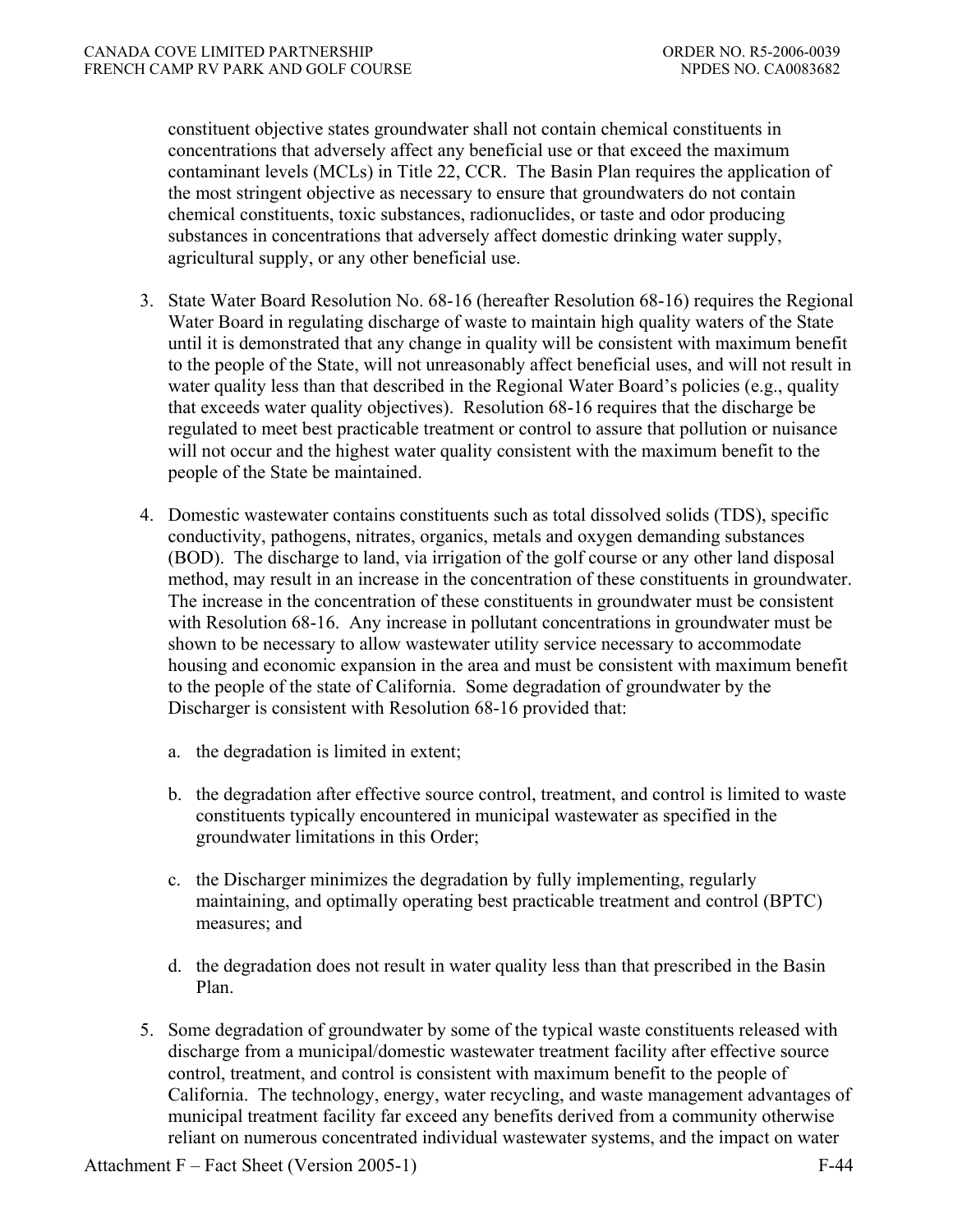quality will be substantially less. Degradation of groundwater by constituents (e.g., toxic chemicals) other than those specified in the groundwater limitations in this Order (section V.B of this Order), and by constituents that can be effectively removed by conventional treatment (e.g., total coliform bacteria) is prohibited. When allowed, the degree of degradation permitted depends upon many factors (i.e., background water quality, the waste constituent, the beneficial uses and most stringent water quality objective, source control measures, waste constituent treatability).

 6. Since the Discharger is currently impounding recycled wastewater, applying it to land, and is proposing to implement additional land disposal alternatives including subsurface irrigation, as described in section II.E of this Fact Sheet, and also because of a lack of groundwater information, monitoring of the groundwater must be conducted to determine if the discharge has caused or threatens to cause an increase in constituent concentrations, when compared to background. The monitoring must, at a minimum, require a complete assessment of groundwater impacts including the vertical and lateral extent of degradation, an assessment of all wastewater-related constituents which may have migrated to groundwater, and an analysis of whether additional or different methods of treatment or control of the discharge are necessary to provide best practicable treatment or control to comply with Resolution No. 68-16. Economic analysis is only one of many factors considered in determining best practicable treatment. If groundwater quality has been or may be degraded by the discharge, this Order may be reopened and specific numeric limitations established consistent with Resolution 68-16 and the Basin Plan.

 Section 13267 of the California Water Code states in part, *"(a) A regional board, in establishing.....waste discharge requirements....may investigate the quality of any waters of state within its region" and "(b) (1) In conducting an investigation...., the regional board may require that any person who... discharges.... waste....that could effect the quality of waters within its region shall furnish, under penalty of perjury, technical or monitoring program reports which the regional board requires."* California Water Code Section 13383 also authorizes monitoring and reporting requirements. The attached monitoring and reporting program to monitor groundwater required by this Order and the attached Monitoring and Reporting Program are necessary to assure compliance with these waste discharge requirements.

- 7. Economic prosperity of local communities and associated industry is of maximum benefit to the people of California, and therefore sufficient reason exists to accommodate growth and groundwater degradation around the wastewater treatment plant, provided that the terms of the Basin Plan are met.
- 8. The Discharger will provide treatment and control of the discharge that incorporates:
	- a. Tertiary treatment;
	- b. Disinfection of treated effluent;
	- c. Recycling of wastewater using agronomic application rates; and
	- d. Appropriate sludge storage and disposal practices.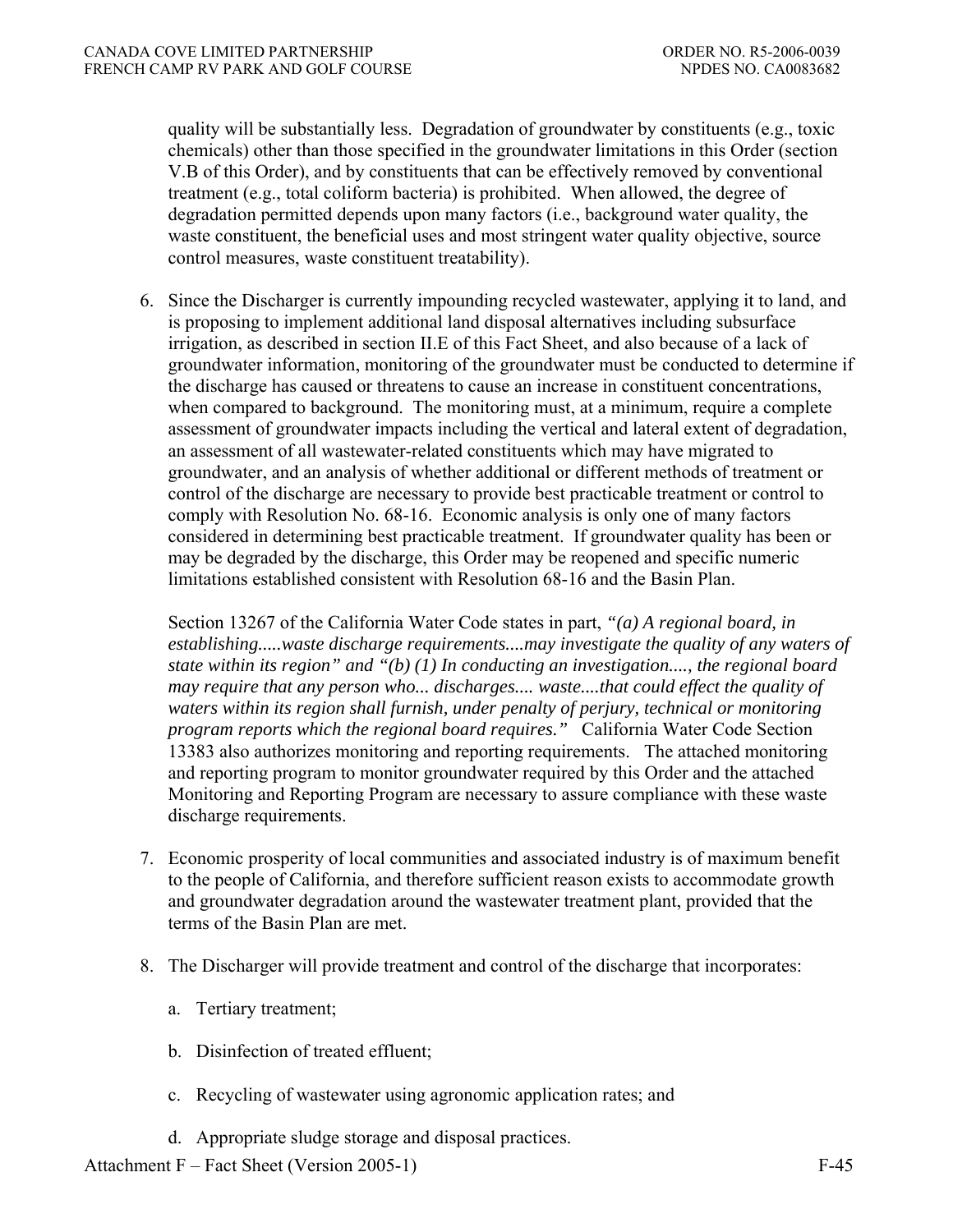- 9. The discharge authorized herein and the treatment and storage facilities associated with the discharge of treated municipal wastewater, except for discharges of residual sludge and solid waste, are exempt from the requirements of Title 27, California Code of Regulations (CCR), section 20005 et seq. (hereafter Title 27). The exemption, pursuant to Title 27 CCR section 20090(a), is based on the following:
	- a. The waste consists primarily of domestic sewage and treated effluent;
	- b. The waste discharge requirements are consistent with water quality objectives; and
	- c. The treatment and storage facilities described herein are associated with a municipal wastewater treatment plant.
- 10. This Order establishes groundwater limitations that will not unreasonably threaten present and anticipated beneficial uses or result in groundwater quality that exceeds water quality objectives set forth in the Basin Plan. This Order contains tasks for assuring that BPTC and the highest water quality consistent with the maximum benefit to the people of the State will be achieved. Accordingly, the discharge is consistent with the anti-degradation provisions of Resolution 68-16. Based on the results of the hydrogeologic evaluation required by provisions in this Order, the Regional Water Board may reopen this Order to reconsider groundwater limitations and other requirements to comply with Resolution 68- 16.

# **VI. RATIONALE FOR MONITORING AND REPORTING REQUIREMENTS**

Section 122.48 of 40 CFR requires all NPDES permits to specify recording and reporting of monitoring results. Sections 13267 and 13383 of the California Water Code authorize the Water Boards to require technical and monitoring reports. The Monitoring and Reporting Program, Attachment E of this Order, establishes monitoring and reporting requirements to implement federal and state requirements. The following provides the rationale for the monitoring and reporting requirements contained in the Monitoring and Reporting Program for this Facility.

# **A. Influent Monitoring**

The influent monitoring in the Monitoring and Reporting Program is required to determine compliance with TBELs for BOD and TSS. The influent monitoring required by this Order is identical to the influent monitoring required by previous Order No. 95-054.

# **B. Effluent Monitoring**

1. This Order continues the effluent monitoring established by previous Order No. 95-054's Monitoring and Reporting Program and includes additional effluent monitoring for all constituents with effluent limitations, consistent with the requirements of 40 CFR 122.44(i)(2). Effluent monitoring is also included for constituents on the 303(d) list and constituents for which insufficient information is available to determine the need for effluent limitations. Tables F-7 and F-8 summarize the additional monitoring required for Discharge Points 001 and 002, respectively, and the rational for assigning the monitoring.

Attachment F – Fact Sheet (Version 2005-1) F-46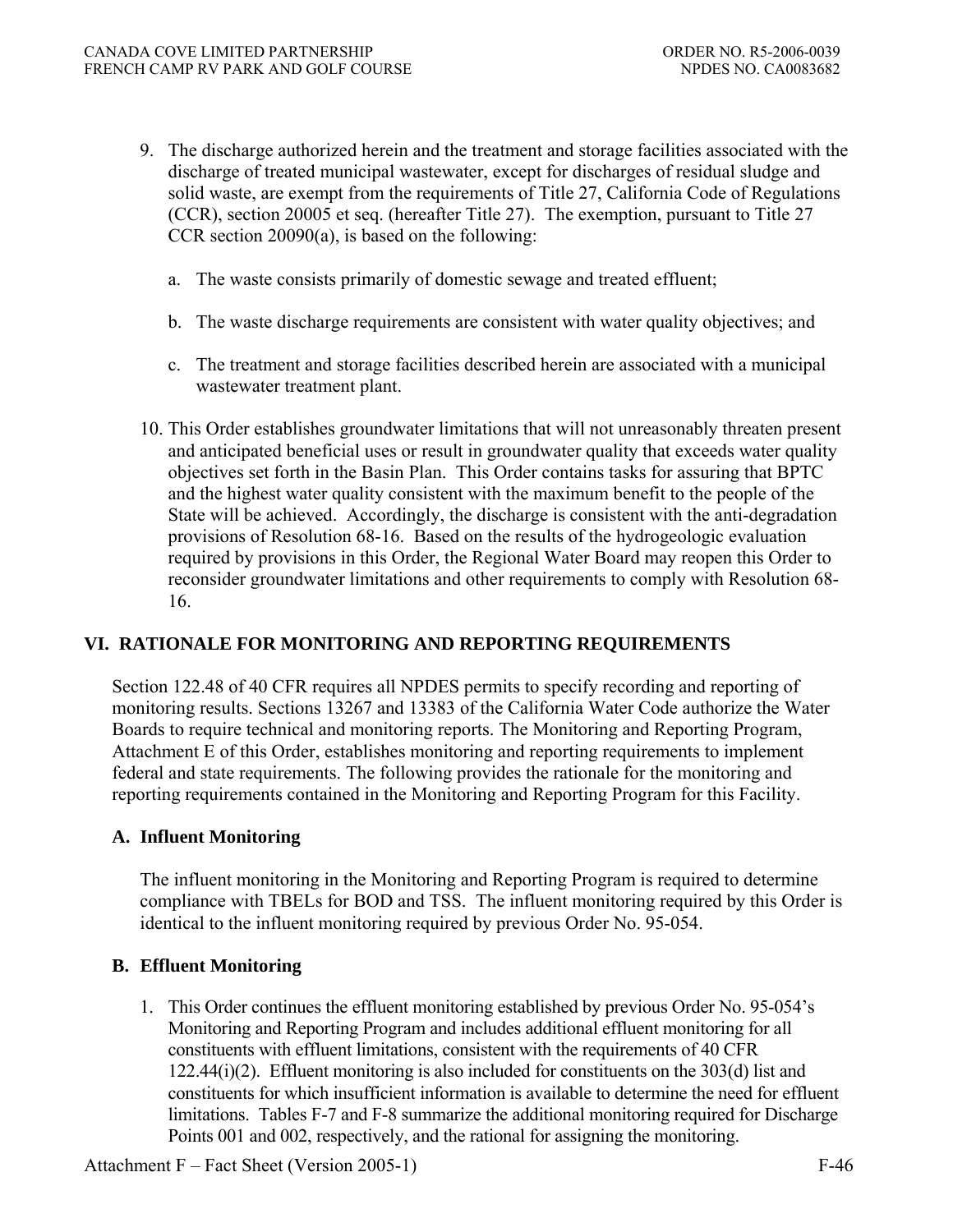## **Table F-7. Summary of Additional Effluent Monitoring Discharge Point 001**

| Parameter(s)                | <b>Monitoring</b> | <b>Rationale</b>                                             |
|-----------------------------|-------------------|--------------------------------------------------------------|
|                             | <b>Frequency</b>  |                                                              |
| Temperature, pH             | $1$ /week         | Determine whether the discharge is causing an exceedance of  |
|                             |                   | receiving water objectives.                                  |
| Copper, Lead, Silver, Zinc, | 1/month           | Determine compliance with AMELs and MDELs.                   |
| Indeno $(1,2,3$ -cd) Pyrene |                   |                                                              |
| Aluminum                    | 1/month           | Determine compliance with AMEL and MDEL.                     |
| Ammonia and Chlorine        | 1/month           | Determine compliance with AMEL, 4-day average and 1-hr       |
|                             |                   | average.                                                     |
| Boron, Iron, Manganese,     | 1/month           | Determine compliance with AMELs.                             |
| Nitrate                     |                   |                                                              |
| Organochlorine Pesticides   | $1$ /semi-        | Determine compliance with instantaneous maximum effluent     |
|                             | annual            | limitation of ND.                                            |
|                             | period            |                                                              |
| Bis(2-Ethylhexyl)Phthalate, | $1$ /semi-        | Inconclusive preliminary monitoring suggests that effluent   |
| 4,4'-DDT, Chlorpyrifos,     | annual            | limitations may be required for these parameters. Monitoring |
|                             | period            | is assigned to gather additional information.                |
| 1,2,3,6,7,8-HxCDF           | $1$ /year         | This 2,3,7,8-TCDD congener was detected in the Facility's    |
|                             |                   | effluent. This monitoring has been assigned in accordance    |
|                             |                   | with the guidance established in section 3 of the SIP for    |
|                             |                   | 2,3,7,8-TCDD congener monitoring.                            |

# **Table F-8. Summary of Additional Effluent Monitoring Discharge Points 001 and 002**

| <b>Parameter</b>                | <b>Monitoring</b> | <b>Rationale</b>                                               |
|---------------------------------|-------------------|----------------------------------------------------------------|
|                                 | <b>Frequency</b>  |                                                                |
| Turbidity                       | continuous        | Determine compliance with TBELs for turbidity.                 |
| <b>Total Coliform Organisms</b> | $2$ /week         | The Facility has had ozone disinfection system failures in the |
|                                 |                   | past. Previous Order No. 95-054 required monthly               |
|                                 |                   | monitoring for total coliform organisms. This Order requires   |
|                                 |                   | more frequent monitoring to determine compliance with          |
|                                 |                   | coliform limitations (7-day median), and also to provide       |
|                                 |                   | earlier warning in the event of disinfection system failure.   |

# **C. Whole Effluent Toxicity Testing Requirements**

 1. **Acute Toxicity**: Chapter III of the Basin Plan, establishes narrative toxicity water quality objectives and requires that at a minimum compliance with this objective shall be evaluated with a 96-hour bioassay. Previous Order No. 95-054 required acute toxicity monitoring 1/Semi-annual period. This Order also requires acute toxicity testing 1/semi-annual period, consistent with the requirements of the Basin Plan.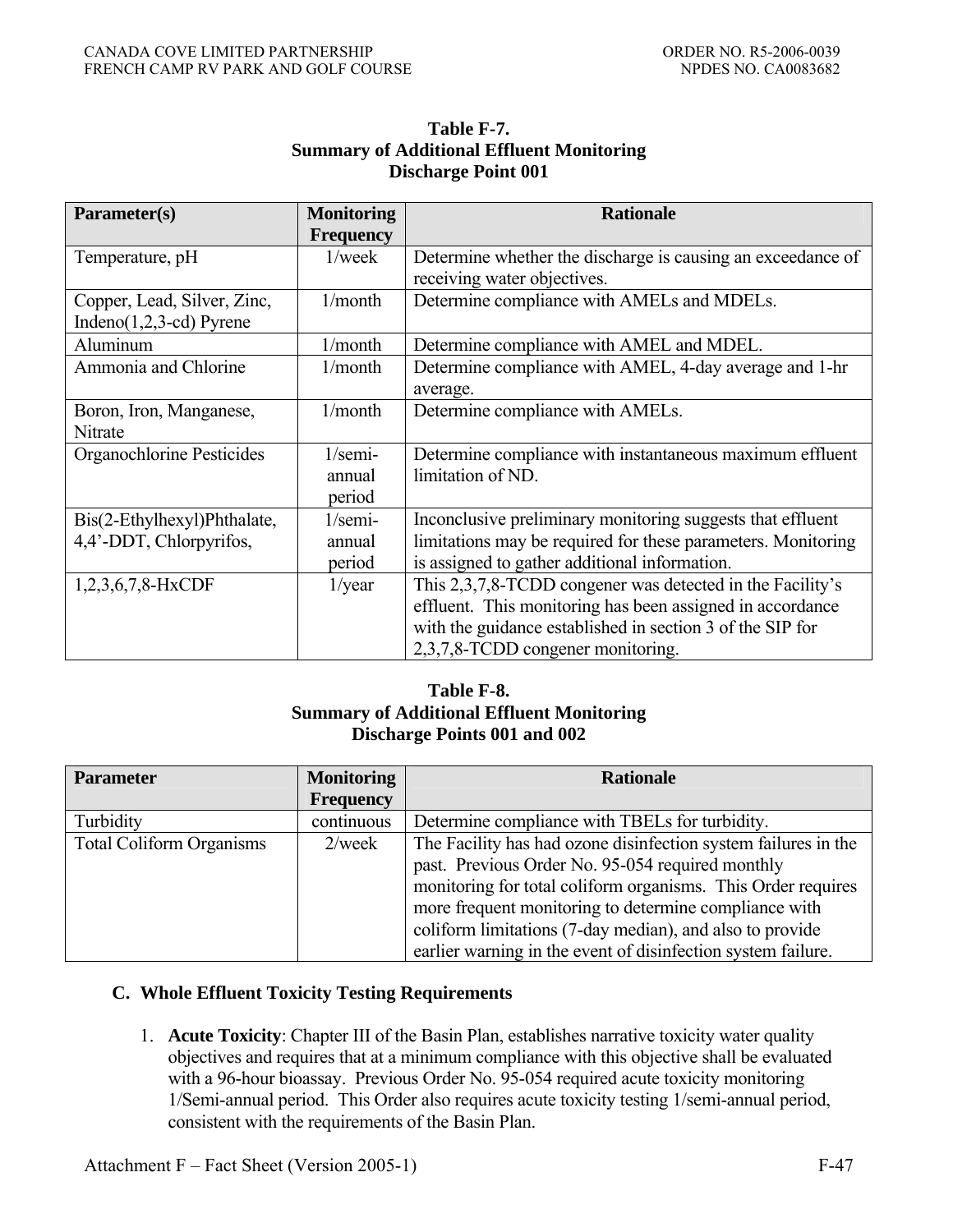2. **Chronic Toxicity**:Section 4 of the SIP states that a chronic toxicity effluent limitation is required in permits for all discharges that will cause, have the reasonable potential to cause, or contribute to chronic toxicity in receiving waters. Therefore, in accordance with the SIP, the Discharger will be required to conduct chronic toxicity testing in order to determine reasonable potential and establish WQBELs as necessary. This Order requires one chronic toxicity monitoring event to take place during the term of this Order.

# **D. Receiving Water Monitoring**

# **1. Surface Water**

The Lone Tree Creek receiving water monitoring required by this Order is identical to the receiving water monitoring required by previous Order No. 95-054 except the discontinuance of receiving water total residual chlorine monitoring.

# **2. Groundwater**

Because of a lack of groundwater information, and since the discharger is currently impounding treated wastewater and plans to pursue additional land disposal alternatives as discussed in section II.E of this Fact Sheet, this Order requires the Discharger to conduct groundwater monitoring. The groundwater monitoring reports are necessary to evaluate impacts to waters of the state to assure protection of beneficial uses and compliance with Regional Water Board plans and policies, including Resolution 68-16. Evidence in the record includes effluent monitoring data that indicates the presence of constituents that may degrade groundwater and surface water.

# **E. Other Monitoring Requirements**

- 1. **Priority Pollutant Monitoring**.Section 1.3 of the SIP requires the Regional Water Board to require periodic monitoring for pollutants, at least once prior to the reissuance of a permit, for which criteria or objectives apply and for which no effluent limitations have been established. To comply with the SIP, this Order requires the Discharger to sample effluent and upstream receiving water for priority pollutants at least once during this permit term and the samples shall be collected no more than 365 days and no less than 180 days prior to expiration of this Order.
- 2. **Sludge Monitoring**. Annual sludge monitoring for metals is required by this Order. The required sludge monitoring under this Order is identical to the monitoring required by previous Order No. 95-054.
- 3. **Water Supply Monitoring**.The required water supply monitoring under this Order is identical to the monitoring required by previous Order No. 95-054, except for the removal of Standard Minerals.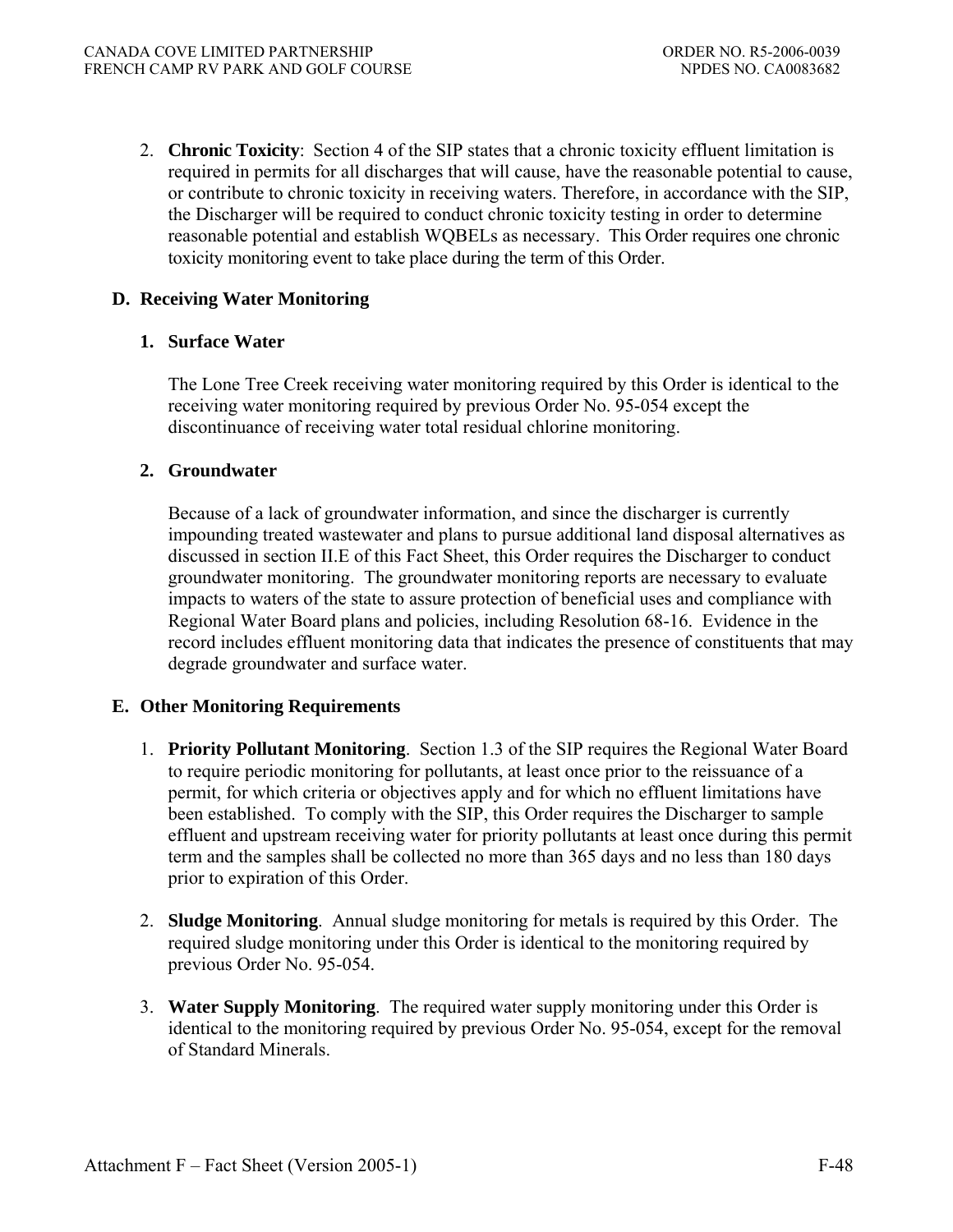# **VII. RATIONALE FOR PROVISIONS**

## **A. Standard Provisions**

## **1. Federal Standard Provisions**

Standard Provisions, which in accordance with 40 CFR 122.41 and 122.42, apply to all NPDES discharges and must be included in every NPDES permit, are provided in Attachment D to the Order.

Title 40 CFR Section  $122.41(a)(1)$  and (b) through (n) establish conditions that apply to all state-issued NPDES permits. These conditions must be incorporated into the permits either expressly or by reference. If incorporated by reference, a specific citation to the regulations must be included in the Order. 40 CFR Section 123.25(a)(12) allows the State to omit or modify conditions to impose more stringent requirements. In accordance with Section 123.25, this Order omits federal conditions that address enforcement authority specified in 40 CFR Sections  $122.41(j)(5)$  and  $(k)(2)$  because the enforcement authority under the CWC is more stringent. In lieu of these conditions, this Order incorporates by reference CWC section 13387(e).

## **2. Regional Water Board Standard Provisions**

The Discharger is required to comply with applicable Regional Water Board Standard Provisions, section VI.A.2 of the Order.

# **B. Special Provisions**

# **1. Reopener Provisions**

- a. **Provision VI.C.1.a, Reopener Provision**. This provision allows the Regional Water Board to reopen this Order to include any newly adopted receiving water standards.
- b. **Provision VI.C.1.b, Chronic Toxicity Reopener Provision**. If the chronic toxicity testing specified in Section VI.C.2.a indicates that the discharge causes, has the reasonable potential to cause, or contributes to an in-stream excursion above the water quality objective for toxicity, this Order shall be reopened and a chronic toxicity limitation included and/or a limitation for the specific toxicant identified in the TRE included. Additionally, if a chronic toxicity water quality objective is adopted by the State Water Board, this Order may be reopened and a limitation based on that objective included.
- c. **Provision VI.C.1.c, Studies/Monitoring Reopener Provision**.This provision allows the Regional Water Board to reopen this Order if review of the study results specified in Section VI.C.2.b of this Order or any effluent monitoring show that the discharge has reasonable potential to cause or contribute to an exceedance of a water quality objective, or the discharge is causing groundwater degradation.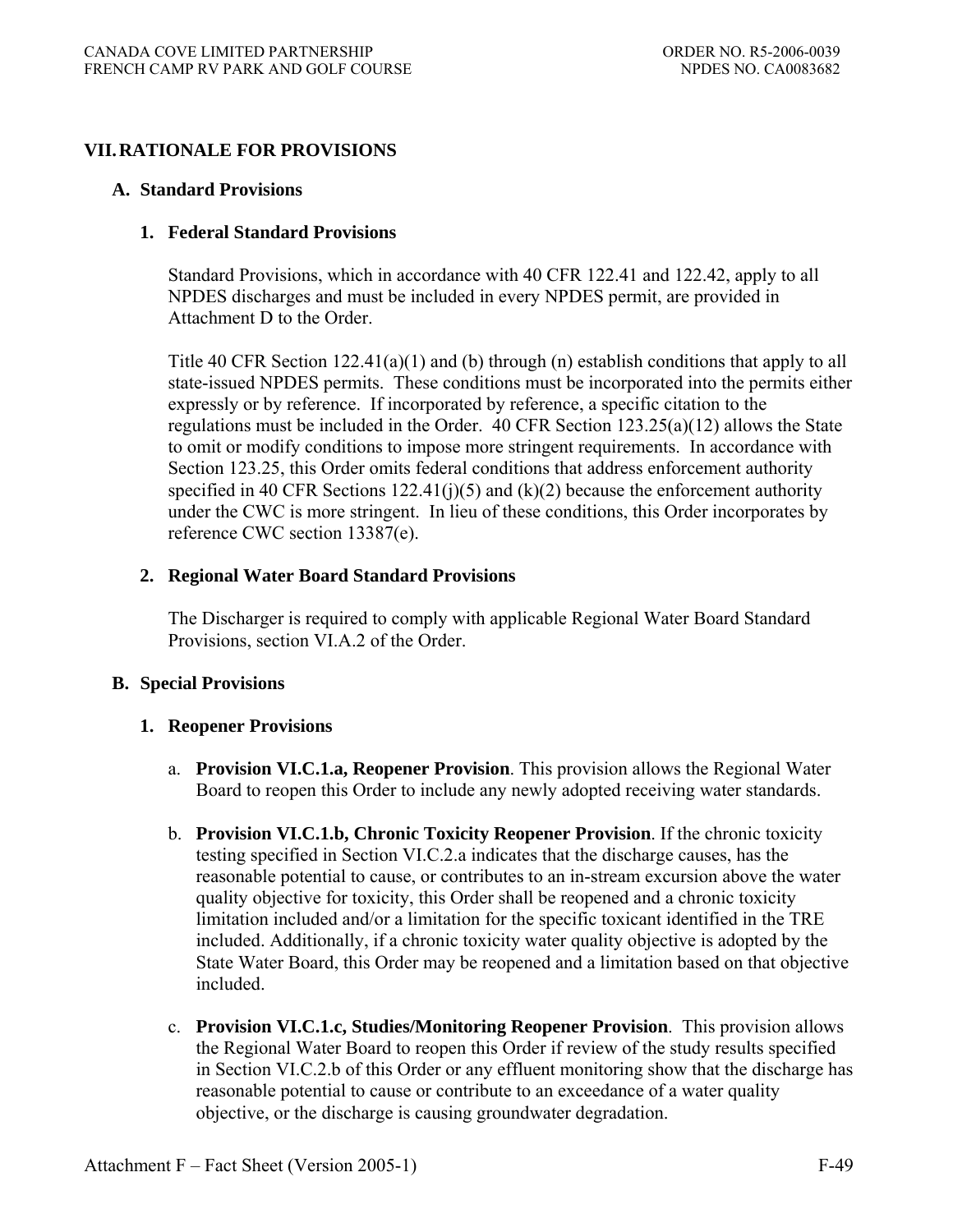- d. **Provision VI.C.1.d, Ammonia, BOD, and EC TMDL Reopener Provision**. Upon adoption of an ammonia, BOD, or EC TMDL for Lone Tree Creek, this Order may be reopened to consider alternate effluent limitations needed to allow the Discharger to meet its required load allocation that may be specified in the TMDL.
- e. **Provision VI.C.1.e, Optional Dilution Study Reopener Provision**.Lone Tree Creek may have assimilative capacity for certain pollutants. If the Discharger elects to conduct a dilution study, the Regional Water Board would consider the information in reevaluating applicable effluent limitations and other requirements established in this Order; and if necessary this Order may be reopened to revise existing requirements.
- f. **Provision VI.C.1.f, Additional monitoring for Bis (2-Ethylhexl)Phthalate (DEHP) and chloropyrifos**. Upon review of monitoring data and if necessary, this Order may be reopened to establish new effluent limitations for DEHP and chloropyrifos.

## **2. Special Studies and Additional Monitoring Requirements**

- a. **Provision VI.C.2.a, Toxicity Studies**. This provision is based on Section 4 of the SIP. It requires the discharger to conduct additional studies and workplans to evaluate toxicity in the discharge and eventually reduce that toxicity (Toxicity Identification Evaluation (TIE) and Toxicity Reduction Evaluation (TRE)) if chronic toxicity monitoring indicates that the discharge causes, has the reasonable potential to cause, or contributes to an in-stream excursion above the water quality objective for toxicity.
- b. **Provision VI.C.2.b, Groundwater Monitoring**. Because the existing storage and discharge of treated wastewater to land may impact groundwater quality, and in the event that the Discharger initiates land disposal operations as discussed in section II.E of this Fact Sheet, this Provision requires the Discharger to install monitoring wells and implement a groundwater monitoring program to begin characterizing background groundwater quality to determine whether the Facility's discharge is causing groundwater degradation.

## **3. Best Management Practices and Pollution Prevention – Not Applicable**

# **4. Compliance Schedules**

**Provision VI.C.4, Compliance Schedule and Infeasibility Study**. The SIP, Section 2.1, provides that: "Based on an existing discharger's request and demonstration that it is infeasible for the discharger to achieve immediate compliance with a CTR criterion, or with an effluent limitation based on a CTR criterion, the Regional Water Board may establish a compliance schedule in an NPDES permit." Section 2.1 further states that compliance schedules may be included in NPDES permits provided that the following justification has been submitted:…"(a) documentation that diligent efforts have been made to quantify pollutant levels in the discharge and the sources of the pollutant in the waste stream; (b) documentation of source control and/or pollution minimization efforts currently underway or completed; (c) a proposal for additional or future source control measures, pollutant minimization actions, or waste treatment (i.e., facility upgrades); and (d) a demonstration that the proposed schedule is as short as practicable." This Order requires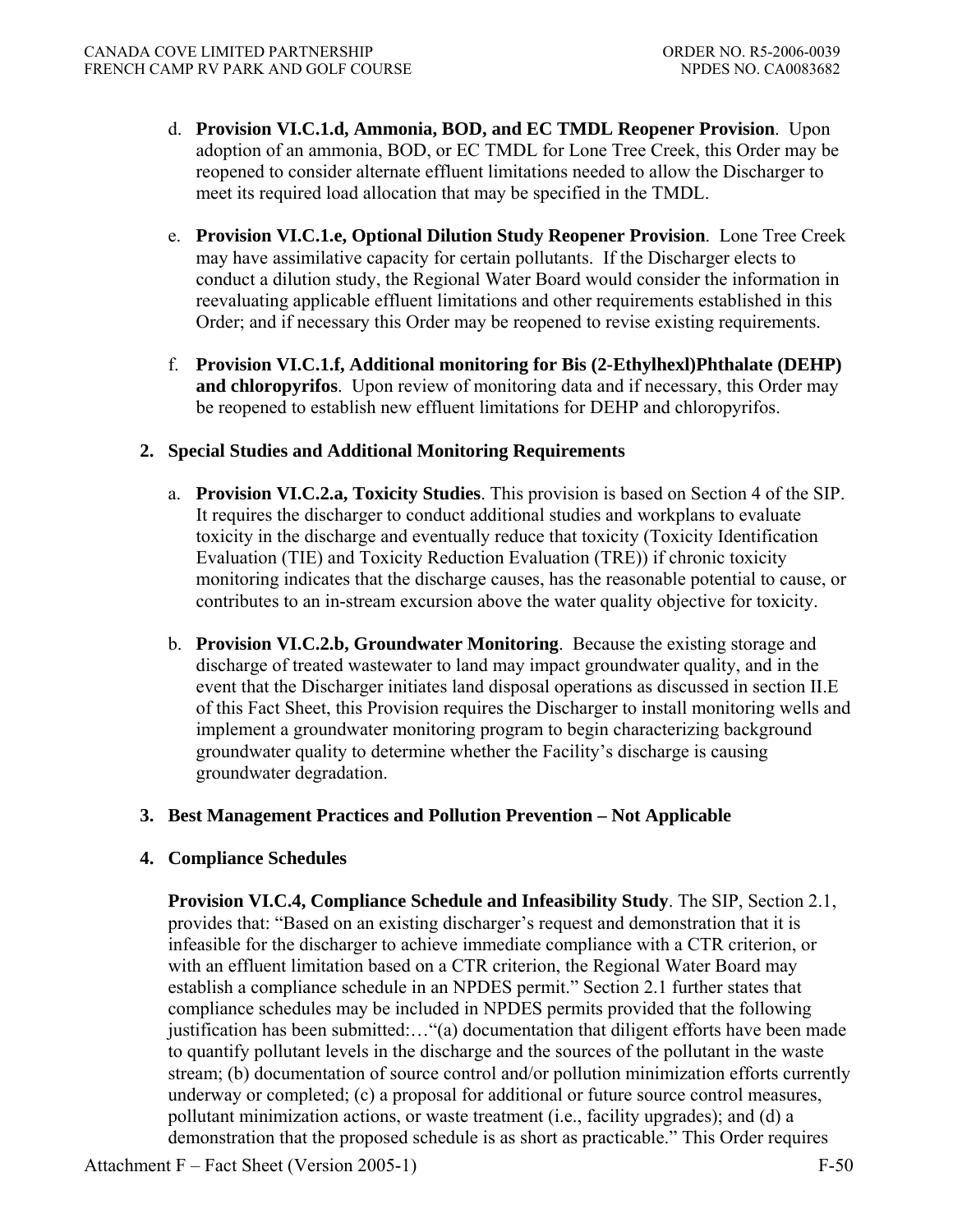the Discharger to provide this information. The new water quality-based effluent limitations for copper, lead, silver, zinc, and indeno(1,2,3-cd) pyrene become effective on **May 18, 2010** since a compliance schedule justification was completed and submitted by the Discharger on 2 June 2005 the Discharger to the Regional Water Board.

## **5. Construction, Operation, and Maintenance Specifications**

### a. **Provision VI.C.5.a**

- i. **Flood and Overflow Protection**. In order to protect public health and receiving waters from overflow of treated or partially treated wastewater, this Provision requires that all wastewater disposal and storage facilities be designed, constructed, operated, and maintained to prevent inundation or washout due to floods with a 100-year return frequency
- ii. **Ozone Disinfection**.To ensure the ozone disinfection system is continuously effective, in addition to having an automatic on-line ozone monitoring system, the Discharger shall also use a bench-top ozone monitoring instrument that uses the Indigo colorimetric method for ozone analysis. The on-line ozone monitor should produce results that are within 5% of the results obtained using the indigo method.
- iii. **Chlorine Disinfection**.DHS statewide reclamation criteria contained in Title 22, section 60301.230, of the California Code of Regulations requires that the chlorine disinfection process following filtration provide a CT (the product of total chlorine residual and modal contact time measured at the same point) value of not less than 450 milligram-minutes per liter at all times with a modal contact time of at least 90 minutes, based on peak dry weather design flow. This Provision establishes minimum CT and modal contact time operation specifications based on DHS reclamation criteria. This requirement only applies when the Facility is using chlorine for disinfection.
- b. **Provision VI.C.5.b, Recycled Water Use Area Requirements**.This Provision establishes recycled water use area requirements that are consistent with the requirements in Title 22 of the CCR, developed by the California DHS for the purveyance and use of disinfected secondary-23 recycled water.
- c. **Provision VI.C.5.c, Sludge Disposal Requirements**.Previous Order No. 95-054 established sludge disposal requirements consistent with those required for a POTW. This Order continues the previous Order's sludge disposal requirements.
- d. **Provision VI.C.5.d, Mosquito Prevention Requirements**.This Provision requires the Discharger to maintain golf course reservoirs to prevent the breeding of mosquitoes. This Provision is established in order to prevent a nuisance condition pursuant to the requirements of CWC section 13050 and protect human health.
- e. **Provision VI.C.5.e, Freeboard Requirement**.This Provision requires that 2 feet of freeboard be maintained in any pond containing wastewater or reclaimed wastewater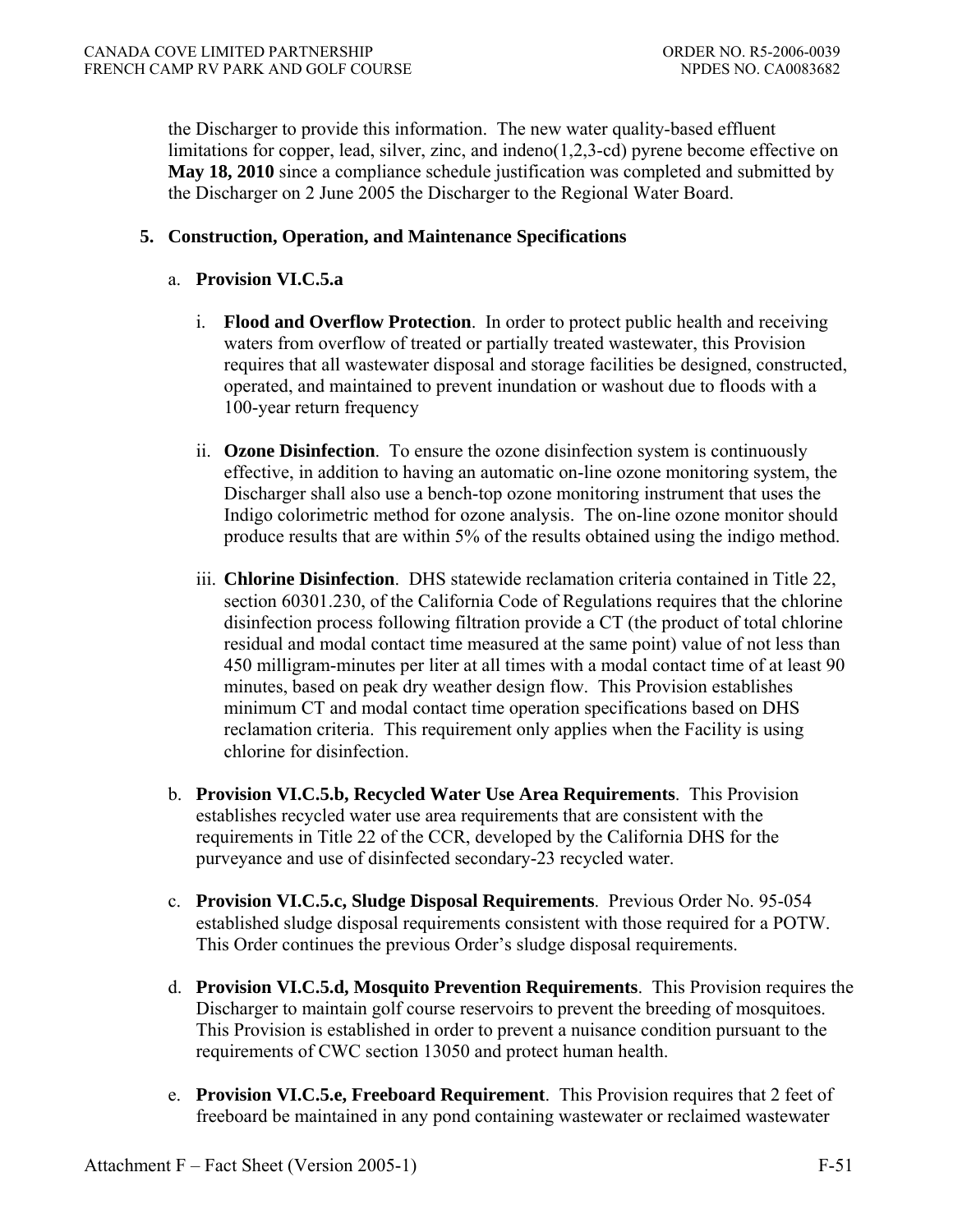and is established to prevent unauthorized discharges to waters of the United States or waters of the State.

## **6. Special Provisions for Municipal Facilities (POTWs Only) – Not Applicable**

### **7. Other Special Provisions**

Other special provisions in this Order include specific requirements for change of discharge point, change of ownership, and requirements for professional reports.

### **VIII. PUBLIC PARTICIPATION**

The California Regional Water Quality Control Board, Central Valley Region (Regional Water Board) is considering the issuance of waste discharge requirements (WDRs) that will serve as a National Pollutant Discharge Elimination System (NPDES) permit for French Camp RV Park and Golf Course. As a step in the WDRs adoption process, the Regional Water Board staff has developed tentative WDRs. The Regional Water Board encourages public participation in the WDR adoption process.

### **A. Notification of Interested Parties**

The Regional Water Board has notified the Discharger and interested agencies and persons of its intent to prescribe waste discharge requirements for the discharge and has provided them with an opportunity to submit their written comments and recommendations. Notification was provided through direct mailing to agencies and known interested parties, posting of the NOPH at the Discharger's offices and the local post office and publication in the local newspaper.

#### **B. Written Comments**

The staff determinations are tentative. Interested persons are invited to submit written comments concerning these tentative WDRs. Comments should be submitted either in person or by mail to the Executive Office at the Regional Water Board at the address above on the cover page of this Order.

To be fully responded to by staff and considered by the Regional Water Board, written comments should be received at the Regional Water Board offices by 5:00 p.m. on 10 April 2006.

# **C. Public Hearing**

The Regional Water Board will hold a public hearing on the tentative WDRs during its regular Board meeting on the following date and time and at the following location:

| Date:     | 4/5 May 2006                                |
|-----------|---------------------------------------------|
| Time:     | $8:30$ am                                   |
| Location: | <b>Regional Water Quality Control Board</b> |
|           | 11020 Sun Center Dr $#200$                  |
|           | Rancho Cordova, CA                          |

Attachment F – Fact Sheet (Version 2005-1) F-52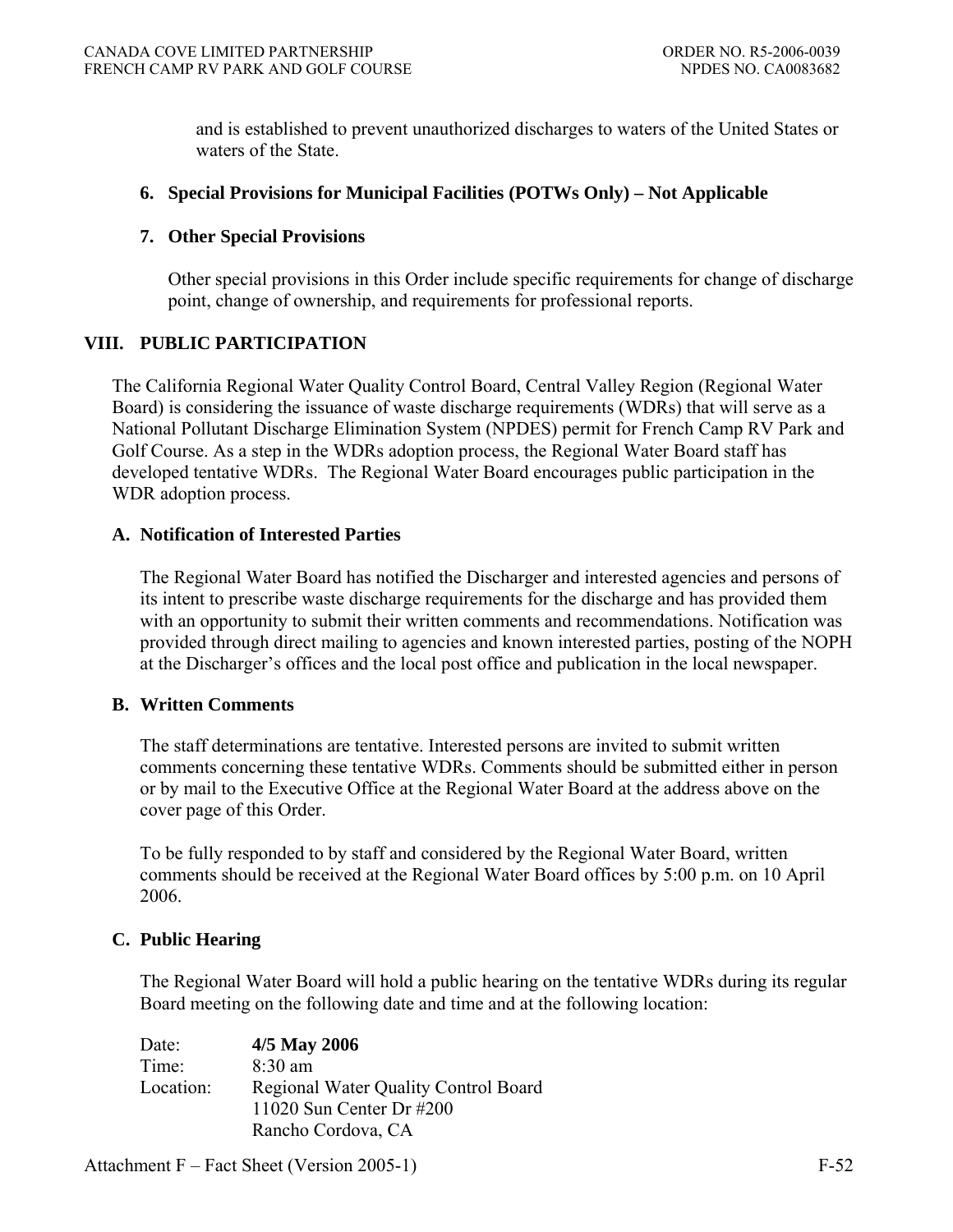Interested persons are invited to attend. At the public hearing, the Regional Water Board will hear testimony, if any, pertinent to the discharge, WDRs, and permit. Oral testimony will be heard; however, for accuracy of the record, important testimony should be in writing.

Please be aware that dates and venues may change. Our web address is http://www.waterboards.ca.gov/centralvalley/ where you can access the current agenda for changes in dates and locations.

### **D. Waste Discharge Requirements Petitions**

Any aggrieved person may petition the State Water Resources Control Board to review the decision of the Regional Water Board regarding the final WDRs. The petition must be submitted within 30 days of the Regional Water Board's action to the following address:

State Water Resources Control Board Office of Chief Counsel P.O. Box 100, 1001 I Street Sacramento, CA 95812-0100

### **E. Information and Copying**

The Report of Waste Discharge (RWD), related documents, tentative effluent limitations and special provisions, comments received, and other information are on file and may be inspected at the address above at any time between 8:30 a.m. and 4:45 p.m., Monday through Friday. Copying of documents may be arranged through the Regional Water Board by calling (916) 464-3291.

# **F. Register of Interested Persons**

Any person interested in being placed on the mailing list for information regarding the WDRs and NPDES permit should contact the Regional Water Board, reference this facility, and provide a name, address, and phone number.

#### **G. Additional Information**

Requests for additional information or questions regarding this order should be directed to Jon Ericson at (916) 464-4660.